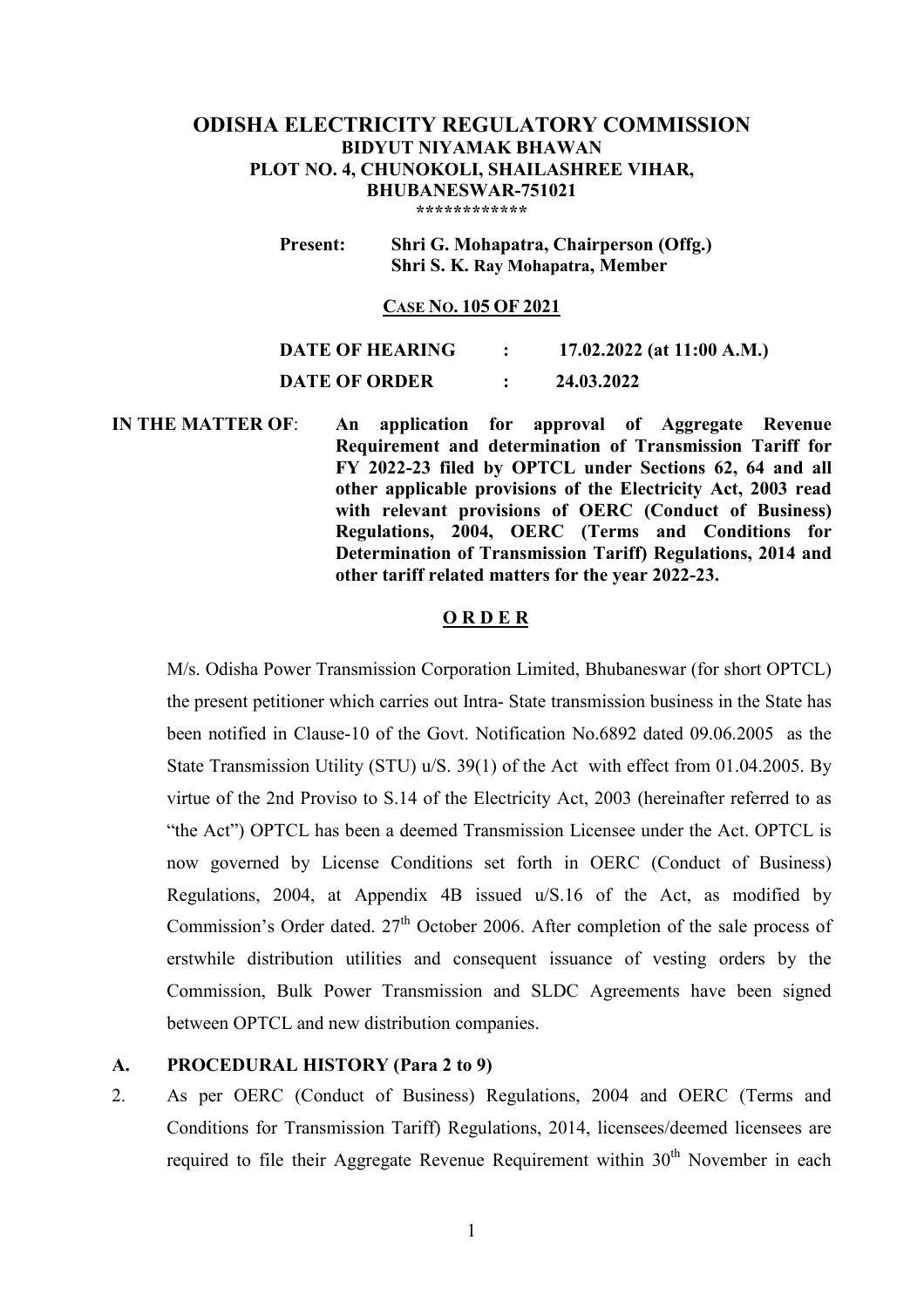year in the prescribed formats. OPTCL as a deemed licensee had submitted its ARR application for 2022-23 before the Commission on 30.11.2021 and the said application was registered as Case No.105 of 2021. After due scrutiny and admission of the matter, the Commission directed OPTCL to publish its ARR & Transmission tariff application for FY 2022-23 in the approved format in the leading and widely circulated in English language in one issue each of a daily English and Odia daily newspaper and in Odia language in one issue of daily Odia newspaper and also the matter was posted in the Commission's website in order to invite objections/views from the intending objectors. The Commission had also directed the applicant to file its rejoinder to the objections filed by the various objectors and to serve copy to them.

- 3. Accordingly, OPTCL published the said public notice in the leading daily English and Odia newspaper in one issue each. The Commission issued notice to each applicant, objectors and to the Government of Odisha represented by Department of Energy to send their authorized representative to take part in the ensuing tariff proceedings.
- 4. In response to the aforesaid public notice of the applicant, the Commission received 10 numbers of objections/suggestions from the following persons/ associations/ institutions/ organizations.

(1) Shri Jogendra Behera, M/s. Indian Energy Exchange, Plot No. C-001/A/1, 9th Floor, Max Towers, Sector-16B, Noida, Gautam Buddha Nagar, Uttar Pradesh-201301, (2) Shri Soumya Ranjan Patnaik,S/o-Late Brajabandhu Patnaik, MLA, Khandapada, Plot No. 185, VIP Colony, Nayapalli, Bhubaneswar-15,(3) Shri Ramesh Ch. Satpathy, Secretary, National Institute of Indian Labour & President, Upobhokta Mahasangha, Plot No.302(B), Beherasahi, Nayapalli, Bhubaneswar-751012, (4) M/s.Utkal Chamber of Commerce & Industry Ltd. (UCCI), N-6, IRC Village, Nayapalli, Bhubaneswar-751015, (5) Shri Ashok Kumar Nanda, S/o Late Banabihari Nanda, Convener, Odisha Janashakti Manch, Plot No. 196/2282, Mukti Nilay, Khandagiri, Bhubaneswar-751030,(6) Shri R.P.Mahapatra, Retd. Chief Engineer & Member (Gen.) erstwhile OSEB, Plot No-775 (P), Lane-3, Jayadev Vihar, Bhubaneswar-751013,(7)M/s.Grinity Power Tech Pvt. Limited, At-K-8-82, Kalinga Nagar, Ghatikia, Bhubaneswar-751029,(8) Shri K.C.Nanda of TPWODL, Burla, Sambalpur, (9) Shri Alekha Chnadra Malik, S/O-Late Harekrushna Malik, 335, City Garden, Raghunathpur, Bhubaneswar-751024&(10) The Chief Executive Officer, TPSODL, Courtpeta, Berhampur. All the above named objectors/their representatives along with the representative of Dept. of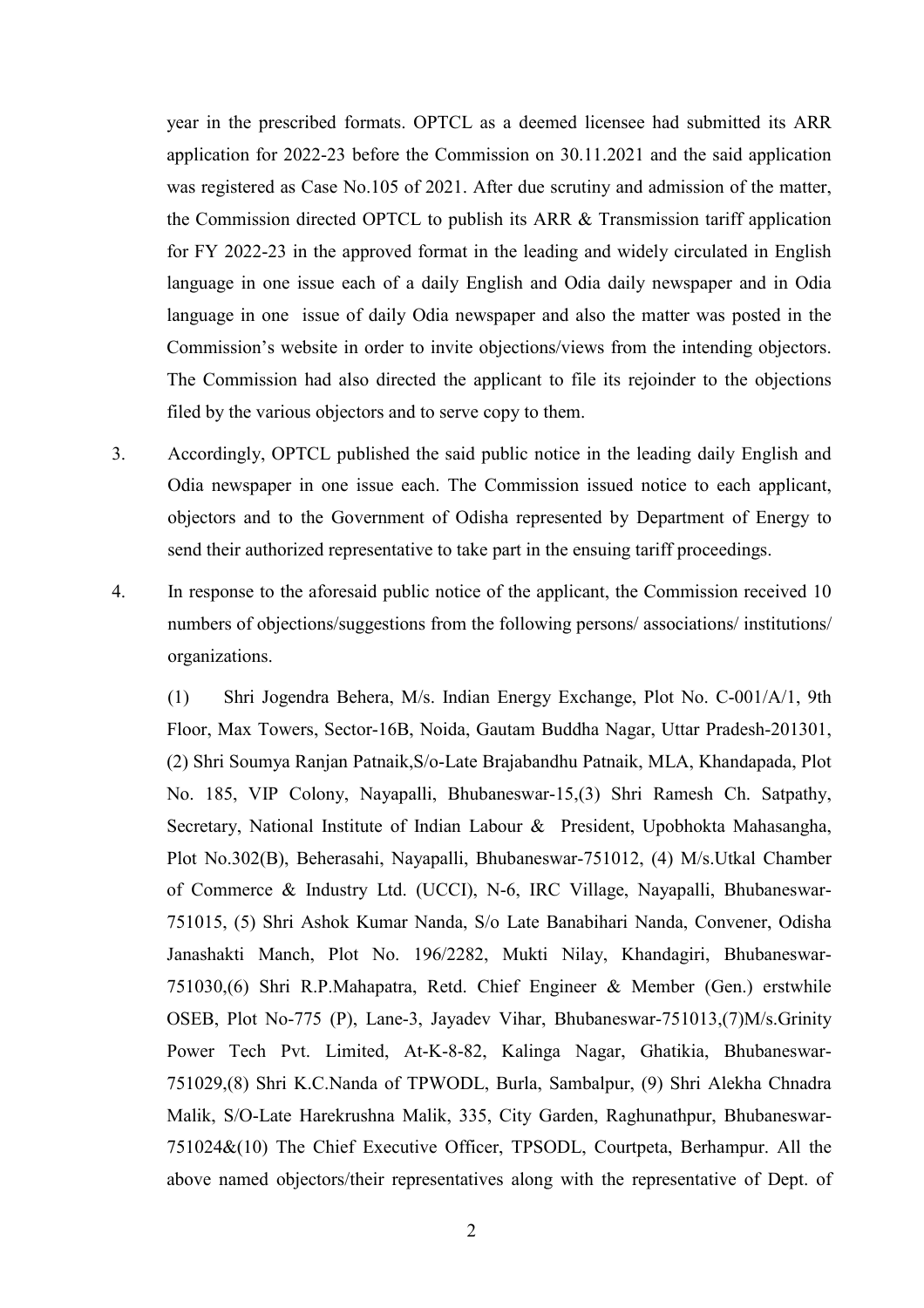Energy, GoO were present during tariff hearing through virtual mode except the representative of M/s. Indian Energy Exchange, M/s. Grinity Power Tech Pvt. Limited & Shri Alekh Chandra Mallick and their written submission filed by them were taken on record and also considered by the Commission.

- 5. The applicant submitted its reply to issues raised by the various objectors who participated in the hearing and also to the queries/suggestions of the Commission made during hearing.
- 6. In exercise of the power under Section 94(3) of the Electricity Act, 2003 and to protect the interest of the consumers, the Commission appointed World Institute of Sustainable Energy (WISE), Pune as Consumer Counsel for objective analysis of the licensee's Aggregate Revenue Requirement and Determination of Transmission Tariff proposal for FY 2022-23. The Consumer Counsel presented its views in the hearing.
- 7. The date for hearing of the matter was fixed for 17.02.2022 at 11.00 AM and it was duly notified in the leading newspaper mentioning the list of the objectors. The Commission has also issued individual notice to the objectors and the Department of Energy, Government of Odisha informing them about the date and time of hearing through virtual mode due to COVID-19 pandemic situation in the State and requesting to the applicant, the objectors and the Government's authorized representative to furnish their individual e-mail ID and Whatsapp number in the address  $\overline{overc}$ .vc $\overline{a}$ gmail.com on the previous day of hearing to facilitate providing links for hearing. Accordingly, the applicant, objectors and the representative of DoE, GoO have furnished their e-mail IDs and took part during the proceedings and offered the views/suggestion/proposal in the hearing on virtual mode on the date and time fixed by the Commission.
- 8. In its consultative process, the Commission conducted a public hearing of the case at its premises on 17.02.2022 and heard the Applicant, Objectors, Consumer Counsel and the Representative of the Department of Energy, Government of Odisha at length.
- 9. The Commission convened the State Advisory Committee (SAC) meeting through virtual mode on 11.03.2022 at 11.00 A.M at its premises to discuss about the Aggregate Revenue Requirement applications and tariff proposals of licensees for FY 2022-23. The Members of SAC, Special Invitees, the Representative of DoE, Government of Odisha actively participated in the discussion and offered their valuable suggestions and views on the matter for consideration of the Commission.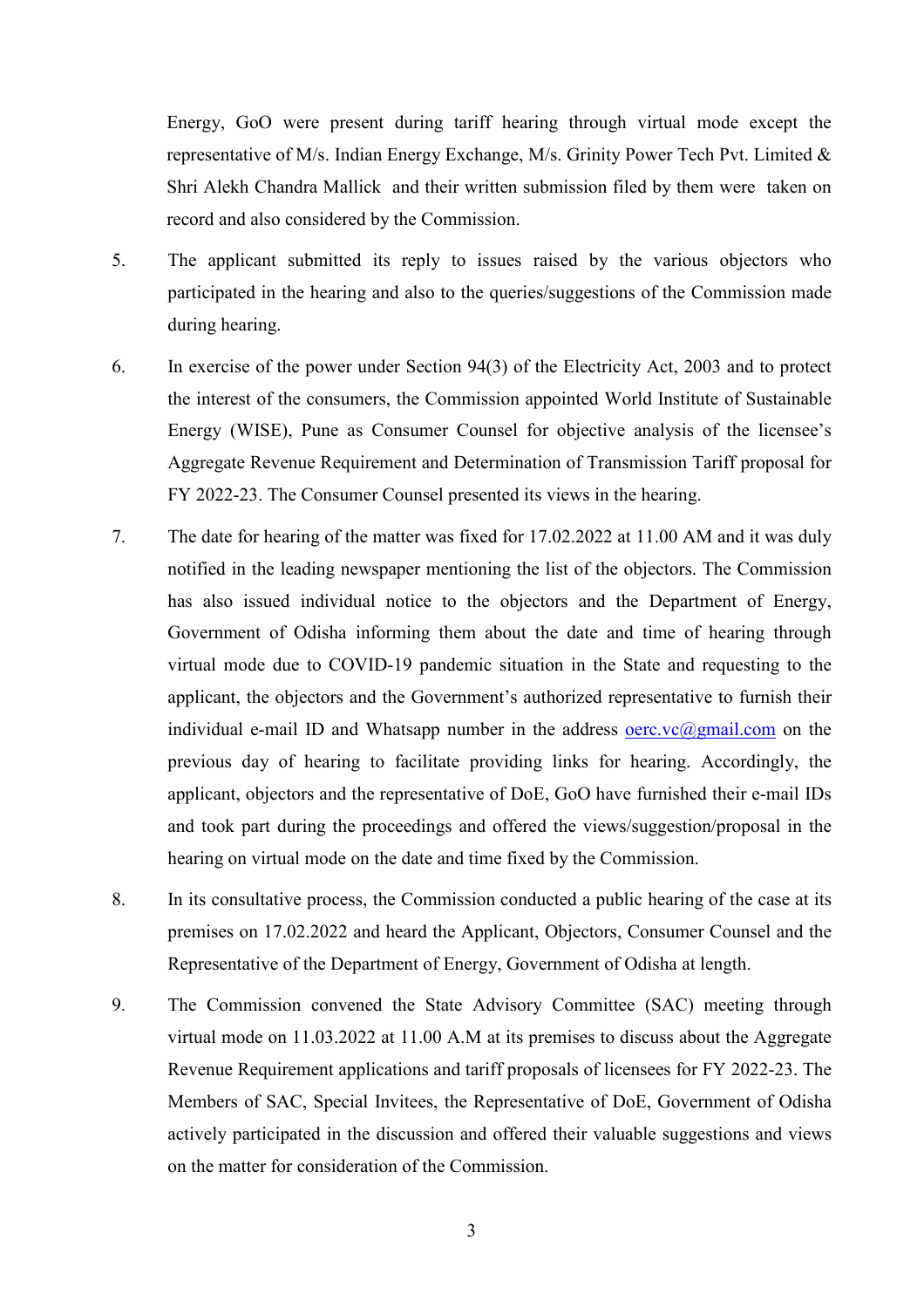### **B. OPTCL's ARR & TARIFF PROPOSAL FOR FY 2022-23 (PARA 10 TO 45)**

10. As provided under Regulation 53 (1) at Chapter VIII of OERC (Conduct of Business) Regulations, 2004 and under Clause 19.3 of License Conditions of OPTCL, OPTCL is required to submit its Aggregate Revenue Requirement (ARR) application for the ensuing year before OERC for approval by  $30<sup>th</sup>$  November each year under Regulation 5.2 of the OERC (Terms and Conditions for Determination of Transmission Tariff) Regulations, 2014. The Commission in its order dated 21.04.2020 in case number 72 of 2019, in exercise of power conferred under Regulation 9.1 of the aforesaid Regulation had extended the applicability of Transmission Tariff Regulations, 2014 until further orders. In compliance to the provisions of OERC (Terms and Conditions for Determination of Transmission Tariff) Regulations, 2014, OPTCL has submitted its Aggregate Revenue Requirement & Transmission Tariff application for FY 2022-23 for approval of the Commission.

#### **Categorization of Customers**

11. OPTCL owns the transmission system and allows the customer to use it through open access it. All the customers seeking access to OPTCL Transmission System are classified under three categories:

#### **a. Long Term Access Customers (LTA Customers)**

A Long-Term Access Customer means the right to use the Intra-State Transmission System for a period of exceeding 7 years but not exceeding 25 years. Based on such premise, four DISCOMs, NALCO, IMFA and BEL happen to be the long-term customers of OPTCL.

#### **b. Medium Term Open Access Customers (MTOA Customers)**

Medium Term Open Access means the open access for a period exceeding three (3) months but not exceeding three  $(3)$  years.

#### **c. Short Term Open Access Customers (STOA Customers)**

Short Term Open Access means open access for a period up to one (1) month at a time. Medium-term open access or short-term open access shall be granted if the resultant power flow can be accommodated in the existing transmission system or the transmission system under execution, provided no augmentation shall be carried out to the transmission system for the sole purpose of granting such open access.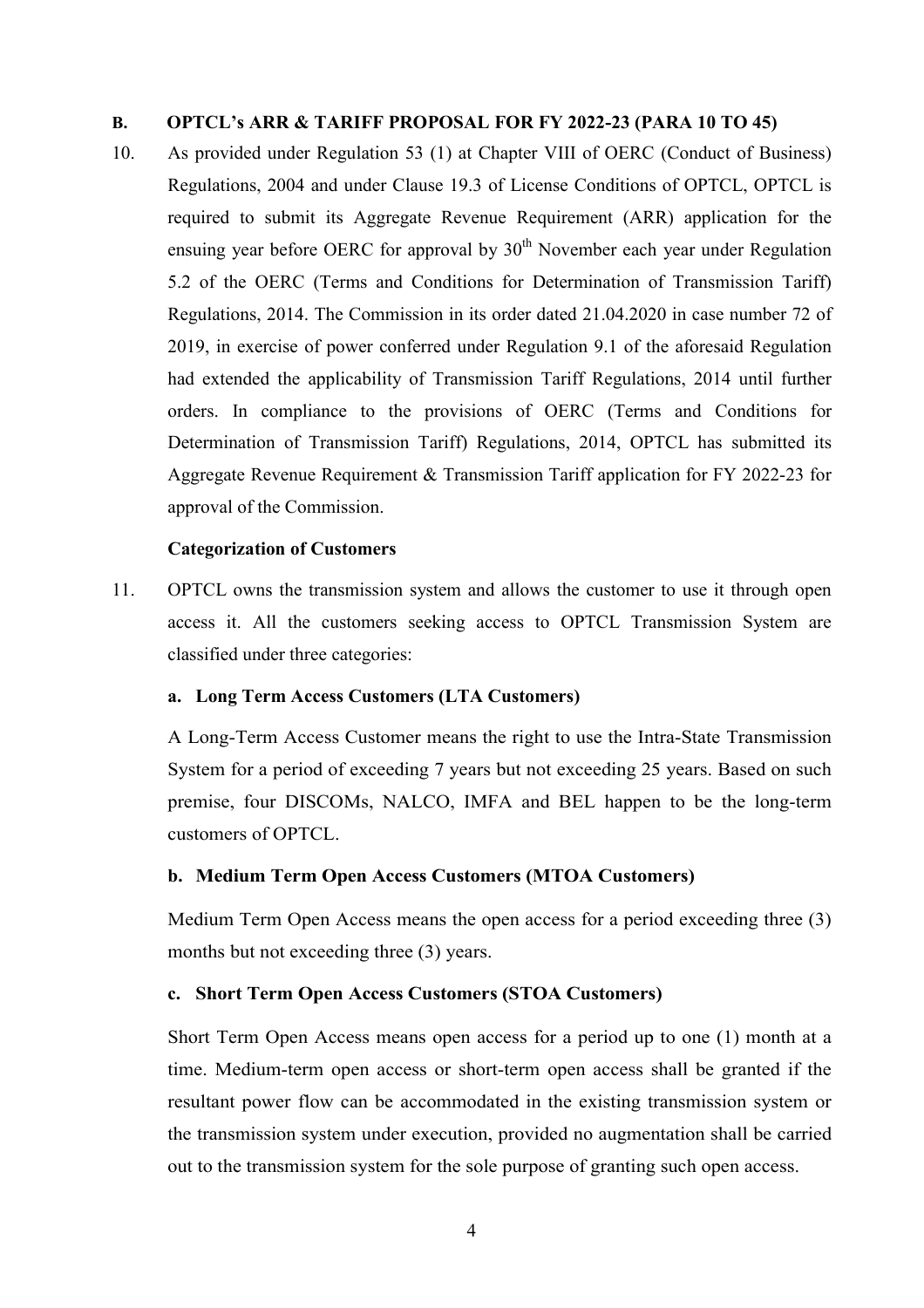## **Formulation and Computation of Transmission Charges:**

12. The Commission has framed OERC (Terms and Conditions for Determination of Transmission Tariff) Regulations, 2014 (herein after called "OERC Regulations, 2014") for determination of Intra-State Transmission Tariff which has been published in Extra Ordinary issue of the Odisha Gazette on 04.12.2014. The said Regulations have been made effective from 04.12.2014 and are to be followed by the Transmission Licensee while formulating its ARR and Transmission Tariff application.

OPTCL has formulated its present ARR & Transmission Tariff application for FY 2022-23 as per the provisions under OERC Regulations, 2014. Regulation 5 of the OERC Regulations, 2014 specifies the Procedure for Tariff Determination and Regulation 8 specifies the Principles for Determination of ARR. As per the Regulation 8.1, the ARR for the Transmission Business for each year shall contain the following items:

- (i) Operation and Maintenance expenses;
- (ii) Interest and Financial Charges;
- (iii) Depreciation;
- (iv) Return on Equity;
- (v) Income Tax;
- (vi) Deposits from Transmission System Users;
- (vii) Less: Non-Tariff Income
- (viii) Less: Income from Other Business as specified in these Regulations

The various costs involved for carrying out transmission business by OPTCL for FY2022-23 while formulating the ARR and Transmission Tariff have been categorized under the following heads:

#### **I. Fixed Cost**

- Operation & Maintenance(O&M) Expenses
- Interest and Financial Charges
- **Depreciation**
- Return on Equity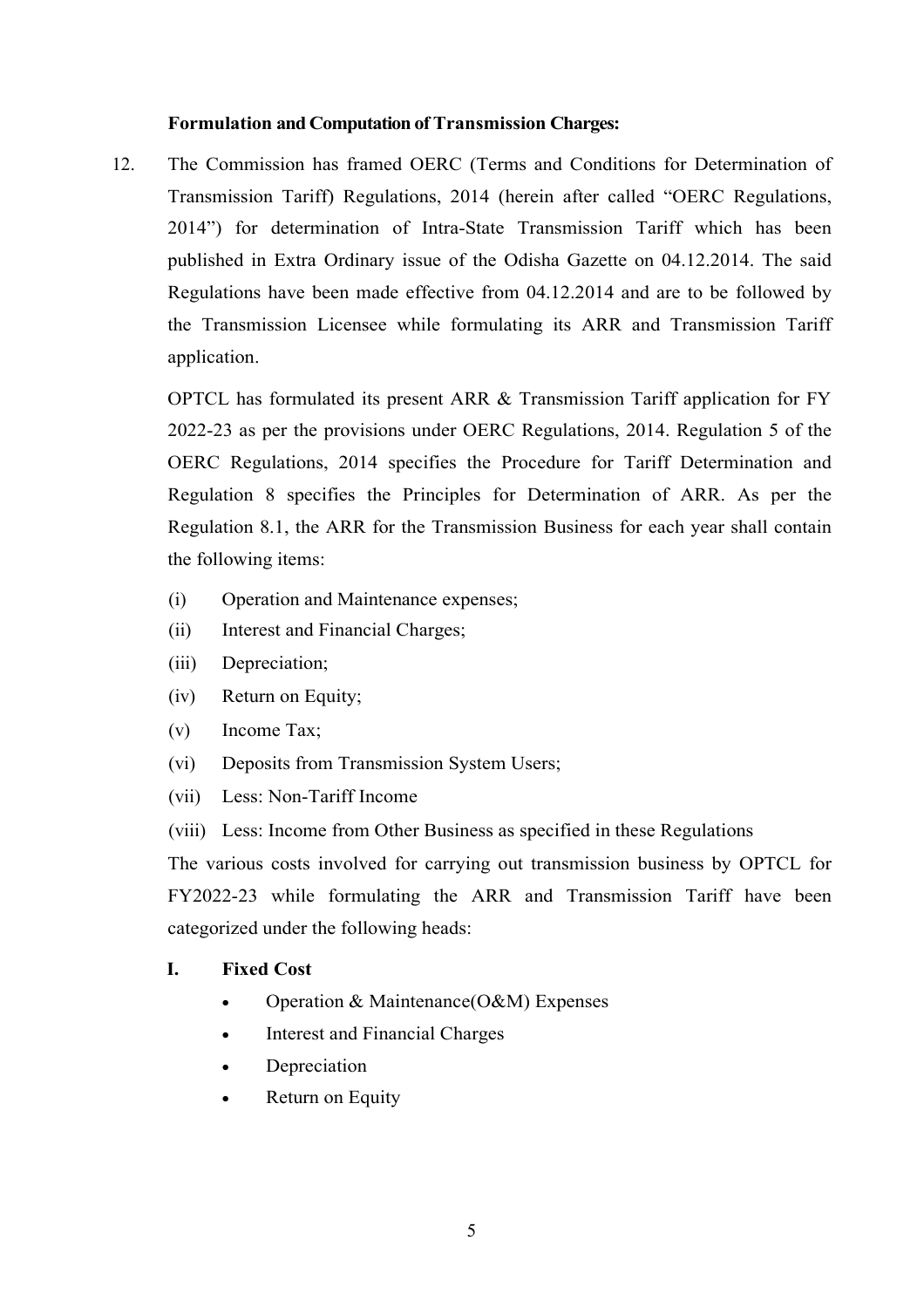# **II. Others**:

Incentive for System Availability

# **DETAILS OF FIXED COST:**

## **O&M Expenses:**

13. Taking into account the proposed expenditure towards Employee Cost including Terminal Benefits, Administrative and General (A&G) Expenses, Repairs & Maintenance (R&M) Expenses, expenses related to auxiliary energy consumption, and other miscellaneous expenses, OPTCL has proposed sum of Rs. 718.10 Cr. under the head of O&M expenses for FY 2022-23 as per the Regulation 8.2 of OERC Regulations, 2014.

# **Salaries, Wages, Pension Contribution and Other Employee Costs**

- 14. OPTCL submitted that, as on 01.04.2021, the no. of employees of OPTCL was 2577 against the sanctioned strength of 5149 (Executive-1916+Non-Executive-3233). A significant number of posts are lying vacant in different ranks affecting organizational performance. Therefore, it plans to fill up the vacancies in a phased manner and accordingly the recruitment process has been initiated. In the meantime, some additional manpower has been inducted and more will be recruited in coming years.
- 15. The employee cost details include salaries, dearness allowance, other allowance, stipend, reimbursement of Medical Allowance, house rent allowance, leave travel concession, honorarium, Ex-gratia and misc expenses, staff welfare, wage revision, arrear etc.
- 16. OPTCL has proposed Rs. 526.53 Cr towards Employee Cost, Terminal Benefits and possible impact of  $7<sup>th</sup>Pav$  Commission including for FY 2022-23. The details are given below:

|                                                 | (Rs, Cr) |
|-------------------------------------------------|----------|
| including Salary, Dearness<br>Employee cost     | 285.65   |
| Allowance etc.                                  |          |
| Terminal Benefit Liability of Employees and     | 228.11   |
| <b>Existing Pensioners</b>                      |          |
| Balance Arrear Salary Payment (50%) to Existing | 26.01    |
| Pensioners                                      |          |
| Less: Capitalization                            | 13.24    |
| Total                                           | 526.53   |

**Table 1 Employee Cost Proposed by OPTCL for FY 2022-23**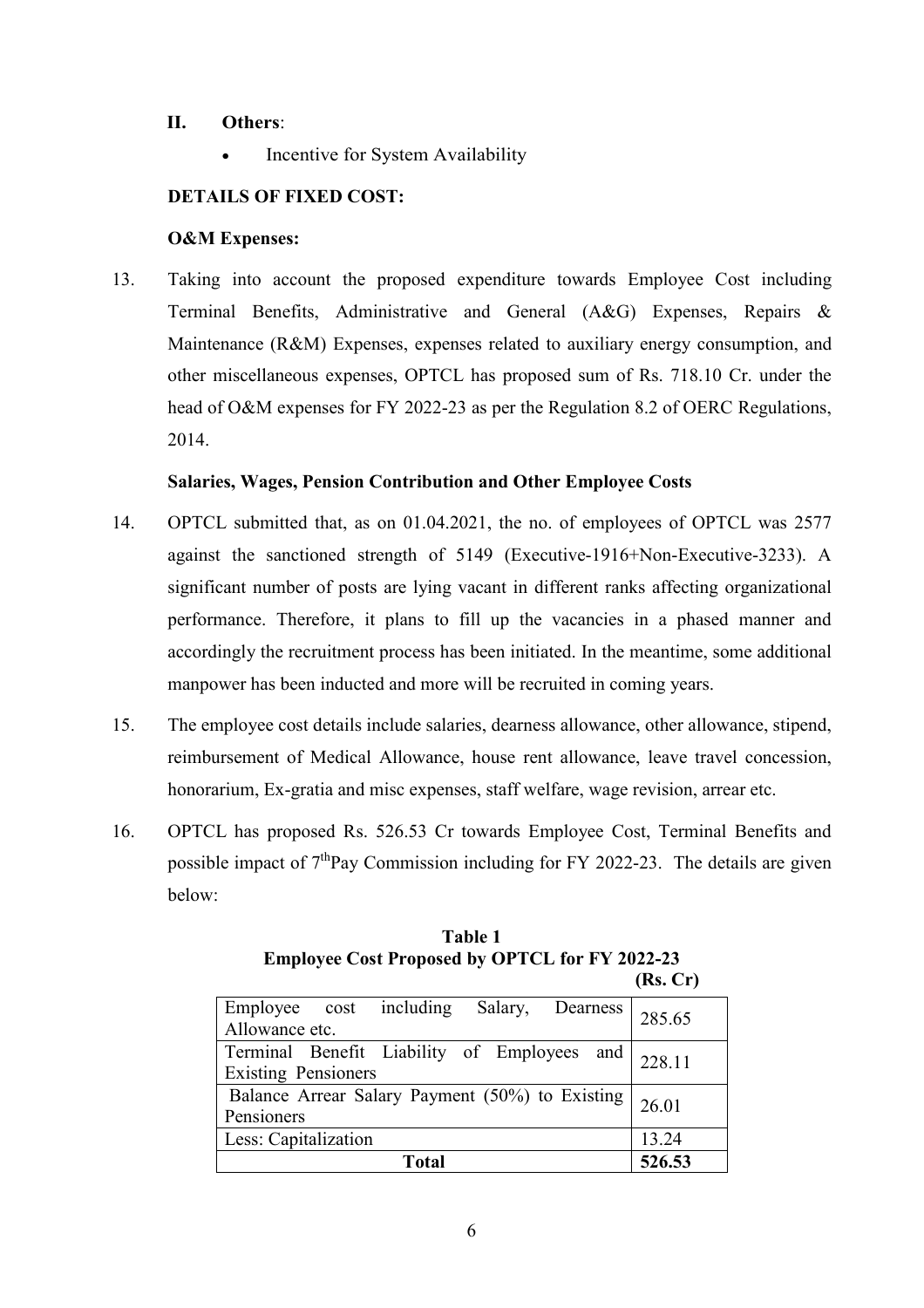## **Administrative and General (A&G) Expenses**

17. OPTCL has proposed Rs. 43.18 Cr towards A&G Expenses for FY 2022-23. The A&G Expenses include property related expenses, communication, professional charges, conveyance and travelling, SLDC charges, licensee fee and material related expenses. OPTCL submitted that the A&G Expenses have shown an increasing trend in recent years due to increase in number of establishments (for smooth operation, maintenance and project execution), price rise, inflation etc. and is on the higher side than the amount approved earlier by the Commission.

# **Repair and Maintenance (R & M) Expenses**

18. The R&M works of OPTCL are taken up in different streams namely O&M, Telecom, Civil Works and Information Technology (IT). The proposed R&M Expenses for FY 2022-23 is Rs.148.04Cr , as shown in the Table below:

| <b>Particulars</b>         | <b>OERC</b> Approval<br>$(FY 2020-21)$ | <b>OERC</b> Approval<br>$(FY 2021-22)$ | Projection<br>(FY 2022-23) |
|----------------------------|----------------------------------------|----------------------------------------|----------------------------|
| i) $O\&M$                  |                                        |                                        | 124.53                     |
| Telecom                    |                                        |                                        | 4.67                       |
| (iii) Civil Works          | 115.22                                 | 118.61                                 | 14.57                      |
| (iv)Information Technology |                                        |                                        | 4.26                       |
| Total R & M Expenses       |                                        |                                        | Rs. 148.04 Cr.             |

**Table 2** 

# **Repairs and Maintenance Expenses for FY 2022-23(Rs.Cr)**

19. As on 01.04.2021, OPTCL owns 165 nos. of grid sub-stations of different voltage classes and EHT transmission lines of 14,804.617 ckt. kms. as shown in the Table below. Further, around 27nos of new grid substations are proposed to be commissioned during FY 21-22 and FY 22-23.

| Table 3                               |     |  |  |  |
|---------------------------------------|-----|--|--|--|
| Sub-station and line details of OPTCL |     |  |  |  |
| <b>Sub-Station and Line Details</b>   |     |  |  |  |
| 400/220/33kV S/S                      |     |  |  |  |
| 400/220/132/33kV S/S                  | 3   |  |  |  |
| 220/132/33kV S/S                      | 23  |  |  |  |
| 220/33kV S/S                          | 12  |  |  |  |
| 220/132kV S/S                         |     |  |  |  |
| 132kV Sw. Stn.                        | 22  |  |  |  |
| 132/33kV S/S                          | 101 |  |  |  |
| 132/33/25kV S/S                       |     |  |  |  |
| 132/33/11 kV S/S                      |     |  |  |  |

**Table 3**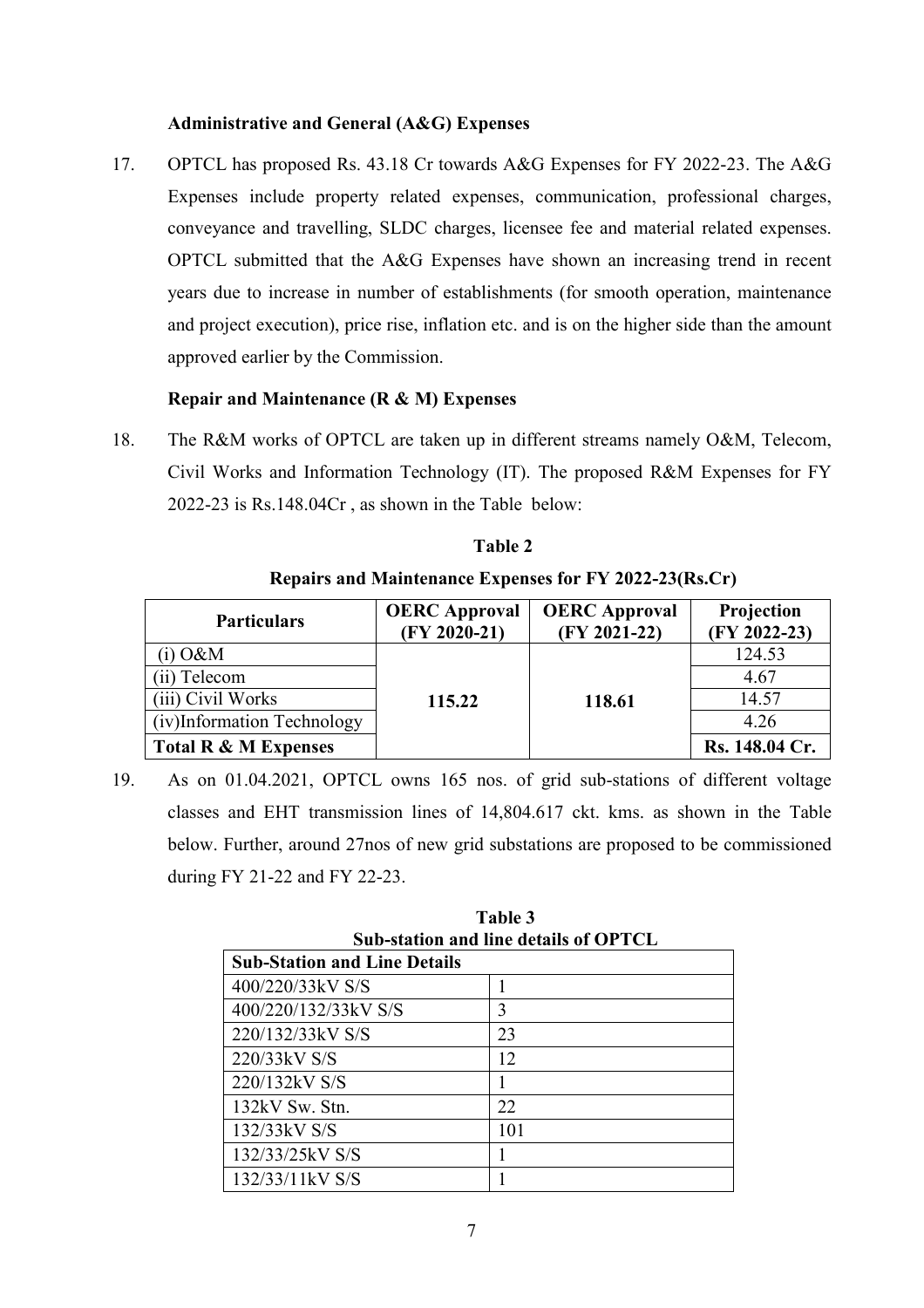| <b>Total No. of Sub-Stations</b> | 165              |             |
|----------------------------------|------------------|-------------|
| <b>Voltage Level</b>             | Lines (ckt. km.) | <b>Bays</b> |
| 400kV                            | 1196.872         | 46          |
| 220kV                            | 6214.362         | 378         |
| 132kV                            | 7393.383         | 1051        |
| 33kV                             |                  | 1285        |
| 25kV                             |                  |             |
| 11kV                             |                  |             |
| <b>TOTAL</b>                     | 14,804.617       | 2760        |

The status of transmission assets of OPTCL as submitted in the Performance Review held during September, 2021 is as follows:

#### **Table 4**

|                            | As on      | As on      | As on      | As on      | As on      | As on      | As on      |
|----------------------------|------------|------------|------------|------------|------------|------------|------------|
|                            | 31.03.2016 | 31.03.2017 | 31.03.2018 | 31.03.2019 | 31.03.2020 | 31.03.2021 | 30.09.2021 |
| No. of grid $S/S$          | 125        | 132        | 140        | 148        | 156        | 165        | 173        |
| <b>EHT</b><br>ckt.<br>Line | 12819      | 13072      | 13442      | 13995      | 14359.416  | 14804.617  | 15316.451  |
| KM                         |            |            |            |            |            |            |            |
| Transformation             | 15142      | 16535      | 17461      | 19231      | 20882      | 22301      | 22736      |
| Capacity (MVA)             |            |            |            |            |            |            |            |

**Other miscellaneous expenses, statutory levies and taxes (except corporate income tax)** 

20. **Grid Coordination Committee (GCC) Expenses:** OPTCL proposes Rs. 0.35 Cr towards annual GCC Expenses for FY 2022-23 to deal with the matters specified in the Chapter-11.2 (2) of the Odisha Grid Code (OGC) Regulations 2015.

## **Interest and Financial Charges**

#### **Interest on Loan**

21. OPTCL in its ARR application has proposed Rs.149.25 Cr. as interest on loan for FY 2022-23.

## **Interest on Working Capital**

22. As per the Regulation 8.26 of OERC Regulations, 2014, the rate of interest for working capital shall be on normative basis and shall be equal to the SBI Base Rate plus 300 basis points as on 1st January of the preceding year for which tariff is determined. Provided that in case of STU (OPTCL) the Commission shall determine the quantum of working capital if needed depending on the cash flow position of the licensee and shall allow interest on the same. OPTCL submitted that the Working Capital estimated as Rs.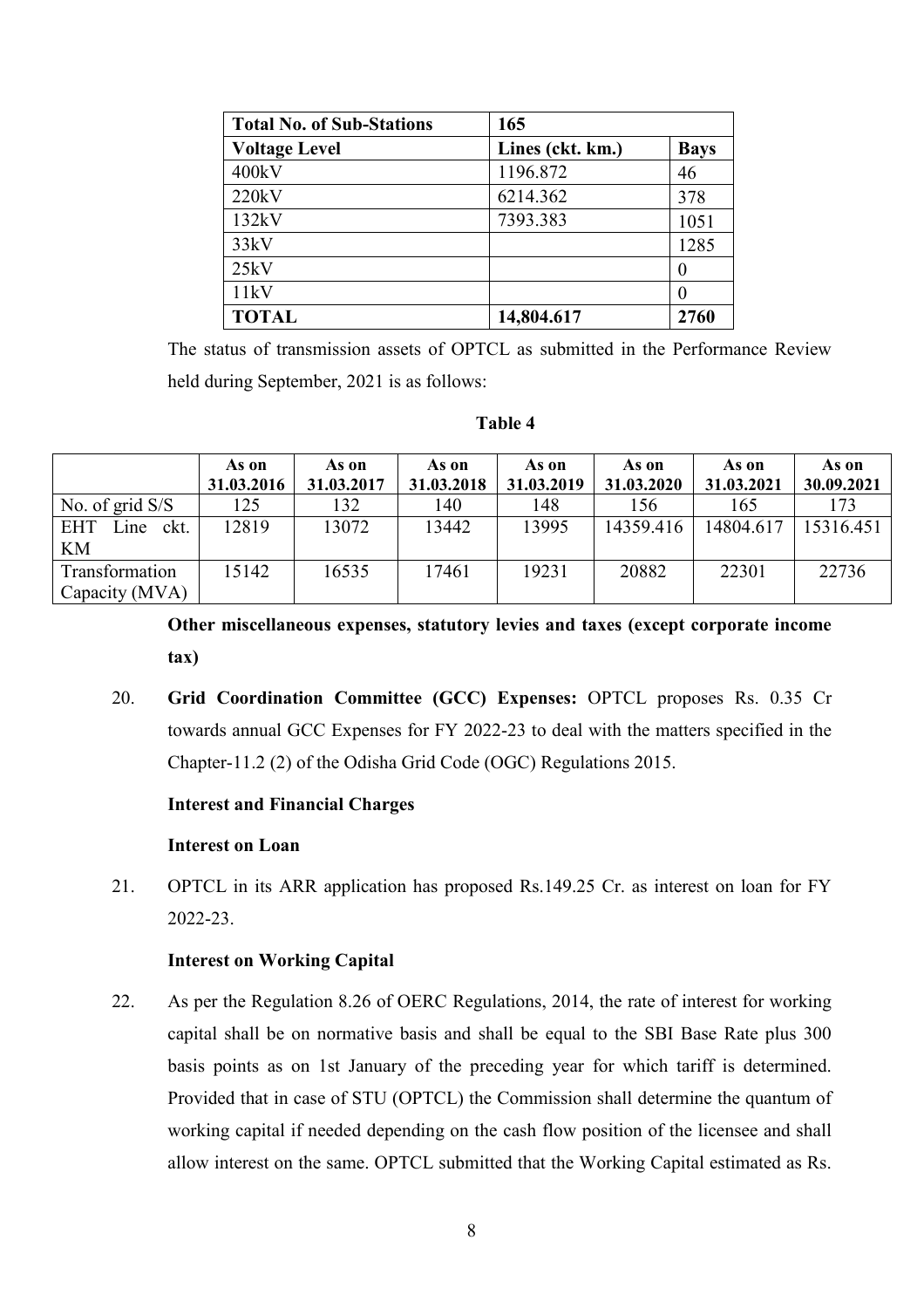293.47 Cr. The interest on working capital works out to Rs.30.23 Cr considering interest rate of 10.30%.

# **Rebate**

23. OPTCL projected 2% rebate amounting to Rs.24.94 Cr. which is calculated based on the projected ARR for the FY 2022-23.

#### **New projects**

24. OPTCL proposes to spend Rs. 1842.63 Cr. during FY 2022-23 towards Capital Expenditure (CAPEX) on new projects in different streams of activities like O&M, Telecom, IT, Civil Works and construction of new transmission projects.

## **Depreciation**

25. OPTCL submitted that as on 31-03-2021, actual Original book value of transmission fixed assets was Rs 3711.71 Cr. [Rs.7237.58 Cr. (total Original) – Rs.512.71 Cr. (upvaluation) – Rs.845.18 Cr. (deposit work) - Rs.605.41 Cr. (grant) – Rs.1562.57 Cr. (fully depreciated)].OPTCL has projected total transmission assets to be added (excluding Grant and Beneficiary Assets) of Rs.877.83 Cr. to be added during the FY 2021-22 and Rs.1095.44 Cr. during FY 2022-23.Considering the same, the original book value of transmission fixed assets of OPTCL will be Rs. 4589.54 Cr. (Rs.3711.71 Cr. + Rs.877.83 Cr.) as on 31-03-2022. Depreciation is estimated as Rs. 263.00 Cr. For FY 2022-23.

## **Return on Equity**

26. At the time of de-merger of GRIDCO effective from 1.4.2005, the equity share capital of OPTCL was stated at Rs. 60.07 Cr. Through infusion of additional capital by the state government, the paid up equity capital of OPTCL has increased to Rs. 1560.99 Cr as on 31.03.2021 as per the Audited Account. Government of Odisha has committed to provide funds of Rs. 340.75 Cr. as equity during FY 2021-22 and Rs 164.76 Cr. during FY 2022-23. During the current year OPTCL has already received Rs. 50 Cr. from the State Govt. towards the scheme Share Capital Investment to OPTCL. The total Equity Capital as on 31.03.2023 will be Rs. 2,076.57 Cr. Accordingly, OPTCL proposes Return on Equity (RoE) of Rs. 312.56 Cr. for FY 2022-23 @ 15.5% as per clause 8.28 of Regulations, 2014 on Rs. 2,016.50 Cr. (2,076.57-60.07).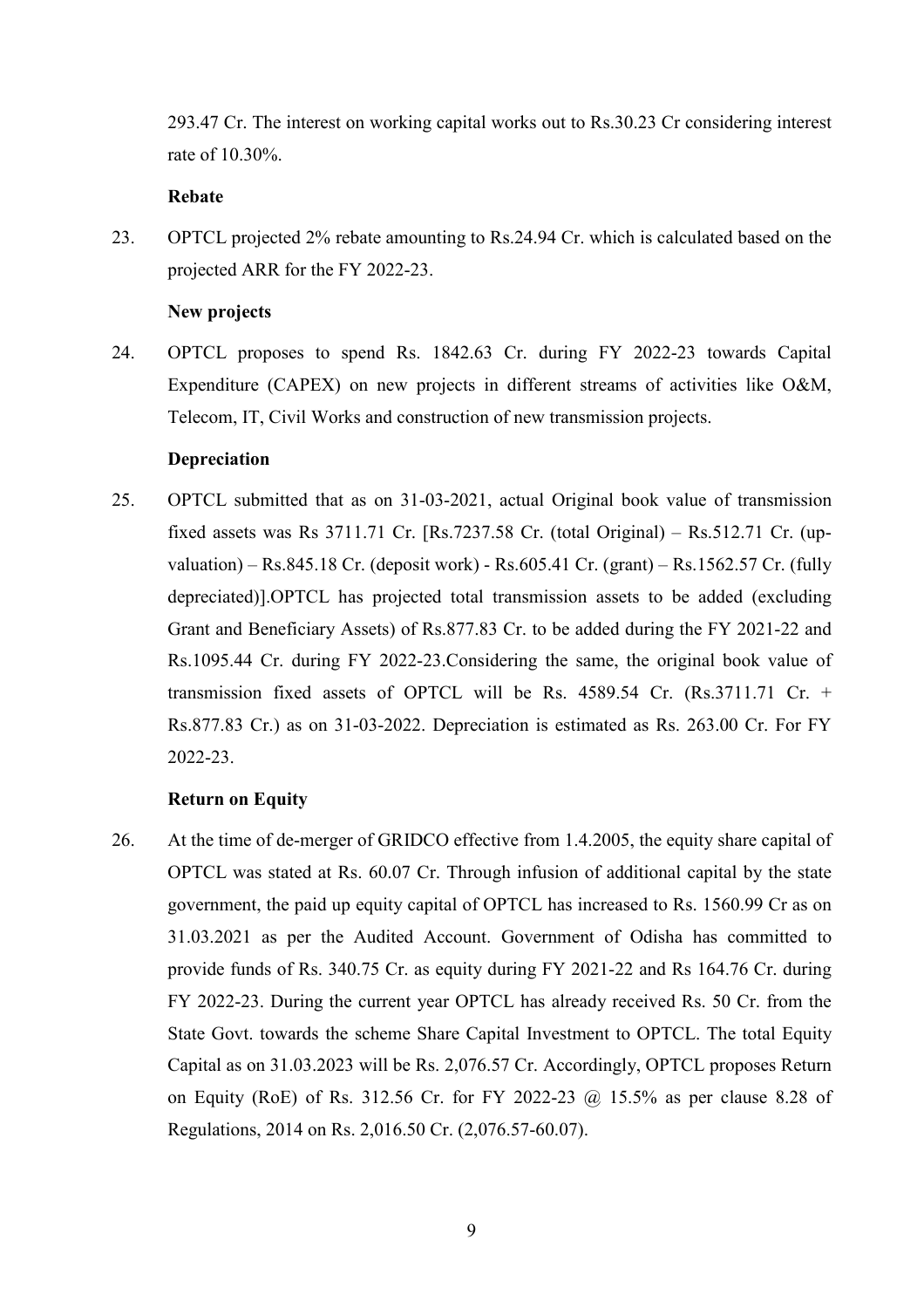#### **Income tax**

27. As per the Regulation 8.43 of OERC Regulations, 2014, Income tax of the Transmission Licensee shall be recovered from the beneficiaries. As per the Audited Accounts for the FY 2020-21, OPTCL has made provision of Rs.2.16 Cr as Income Tax. The same amount of Rs. 2.16 Cr. has been proposed for FY 2022-23. However, difference if any, as per the Regulation 8.43 and 8.44, shall be adjusted during the true up exercise based on audited accounts.

### **Transmission cost**

28. Considering the proposed cost / expenses under different heads, the Transmission Cost of OPTCL for FY 2022-23 is worked out as Rs. 1500.24 Cr.

#### **Other Costs & Receipts**

#### **Incentive for system availability:**

29. The Regulation 6.4 of OERC Regulations, 2014 specifies the "Operational Norm" applicable for transmission system for recovery of full annual transmission charge by the Transmission Licensee. The Normative Annual Transmission System Availability Factor (NATAF) shall be 98.50% for AC system for recovery of full Annual Transmission Charges. OPTCL has filed the calculation of Transmission System Availability Factor (TAFY) for the year 2020-21 as 99.98%. The computation and the TAFY figure have been verified and certified by SLDC. In accordance with the formula prescribed in Regulation 6.5, OPTCL has worked out incentive of Rs. 10.73 Cr. towards system availability for the year 2020-21. Hence, OPTCL proposed Rs. 10.73 Cr towards Incentive for System Availability.

#### **Miscellaneous receipt:**

30. OPTCL submitted that compared to earlier years, the earning from Supervision Charge is drastically reduced. The number of applicant industries is very less for which revenue from Supervision Charge during the balance period of FY 2021-22 would not be appreciable. Hence, in line with the trend of revenue earning during first six month of FY 2021-22, OPTCL proposed Rs. 263.83 Cr. under the Miscellaneous Receipt from different sources such as inter-State wheeling, STOA and STU charges, Bank interest, supervision charge, other Miscellaneous receipts etc. for the FY 2022-23.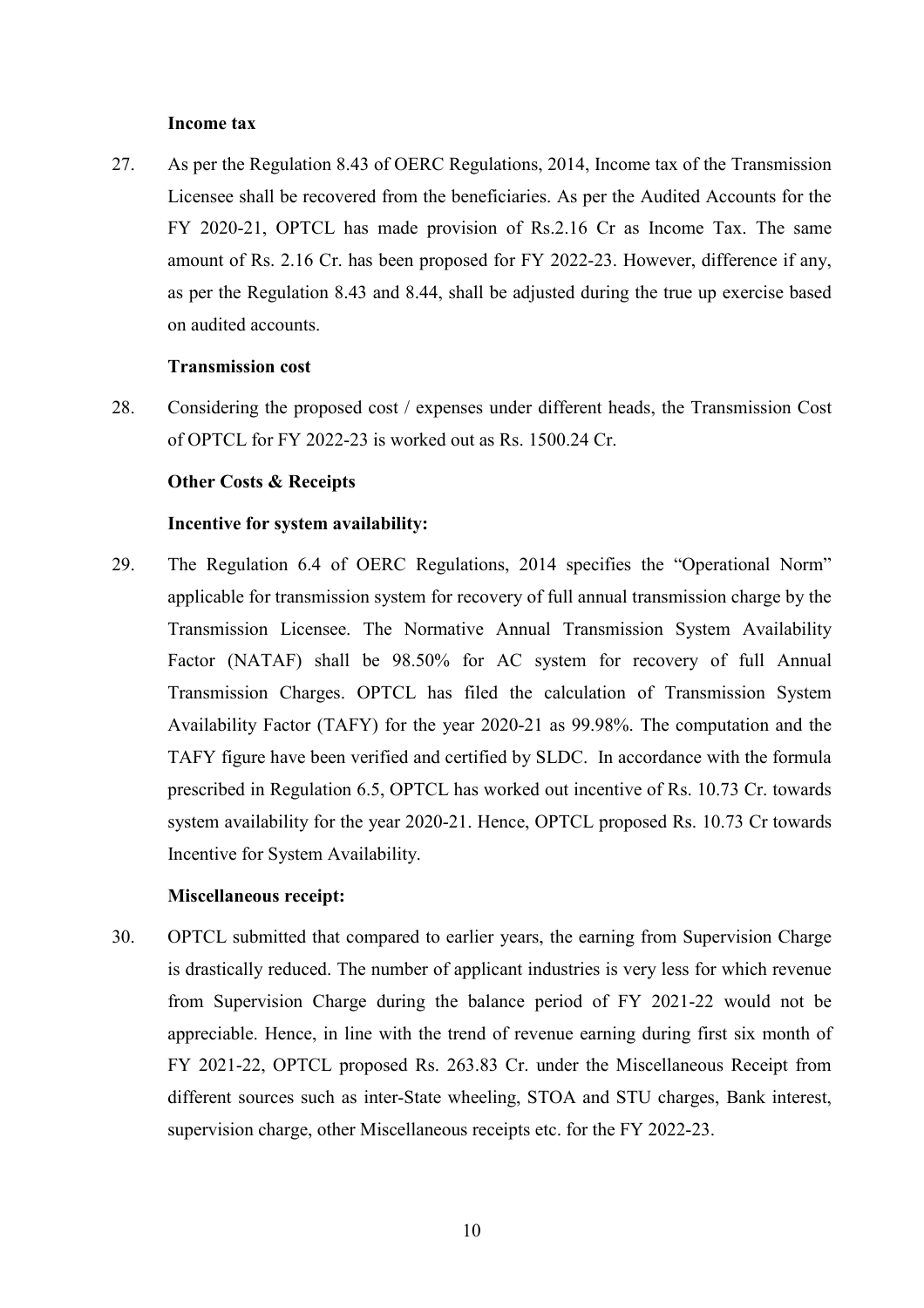# **Summary of ARR proposed by OPTCL for FY 2022-23**

31. Considering all the proposed expenses and receipts as explained in foregoing paragraphs, OPTCL has filed its Aggregate Revenue Requirement of **Rs.1247.14 Cr** for FY 2022-23 for approval of the Commission. Details are shown in the table below:

#### **Table 5**

| <b>Summary of Aggregate Revenue Requirement of OPTCL for FY 2022-23</b> |  |  |
|-------------------------------------------------------------------------|--|--|
|                                                                         |  |  |

| <b>ITEMS</b>                                                                             | Proposal of    | <b>OPTCL</b> |
|------------------------------------------------------------------------------------------|----------------|--------------|
|                                                                                          | for FY 2022-23 |              |
| A) FIXED COST                                                                            |                |              |
| 1. O&M Expenses                                                                          |                | 718.10       |
| (i) Employees Cost including Terminal Benefits                                           | 526.53         |              |
| (ii) A&G Cost                                                                            | 43.18          |              |
| (iii) R&M Cost                                                                           | 148.04         |              |
| (iv) Expenses related to auxiliary<br>energy<br>consumption                              | 0.00           |              |
| (v) Other misc. expenses, statutory levies and<br>taxes (GCC)                            | 0.35           |              |
| 2. Interest & Financial Charges                                                          |                | 204.42       |
| (i) Interest on Loan Capital                                                             | 149.25         |              |
| (ii) Interest on Working Capital                                                         | 30.23          |              |
| (iii) Rebate                                                                             | 24.94          |              |
| 3. Depreciation                                                                          |                | 263.00       |
| 4. Return on Equity                                                                      |                | 312.56       |
| 5. Income Tax                                                                            |                | 2.16         |
| Sub-Total (A)                                                                            |                | 1500.24      |
| <b>B)</b> Others                                                                         |                |              |
| Incentive for system availability                                                        |                | 10.73        |
| <b>Total Trans. Cost (A+B)</b>                                                           |                | 1510.97      |
| C) Less Misc. Receipts                                                                   |                | 263.83       |
| D) ARR to be recovered from LTOA Customers<br>i.e. OPTCL's Aggregate Revenue Requirement |                | 1247.14      |

#### **Transmission loss**

32. OPTCL submitted that the transmission loss is purely a technical loss and dependant on the location of the generation sources, system configuration and power flow at different load centres. Further, the expected increase in power flow in its transmission network due to implementation of various Central & State sponsored projects will contribute to increase in the transmission loss. OPTCL has been able to reduce the transmission loss year over year by commissioning a number of new transmission projects and adopting innovative schemes under Master Maintenance Plan during last few years. The actual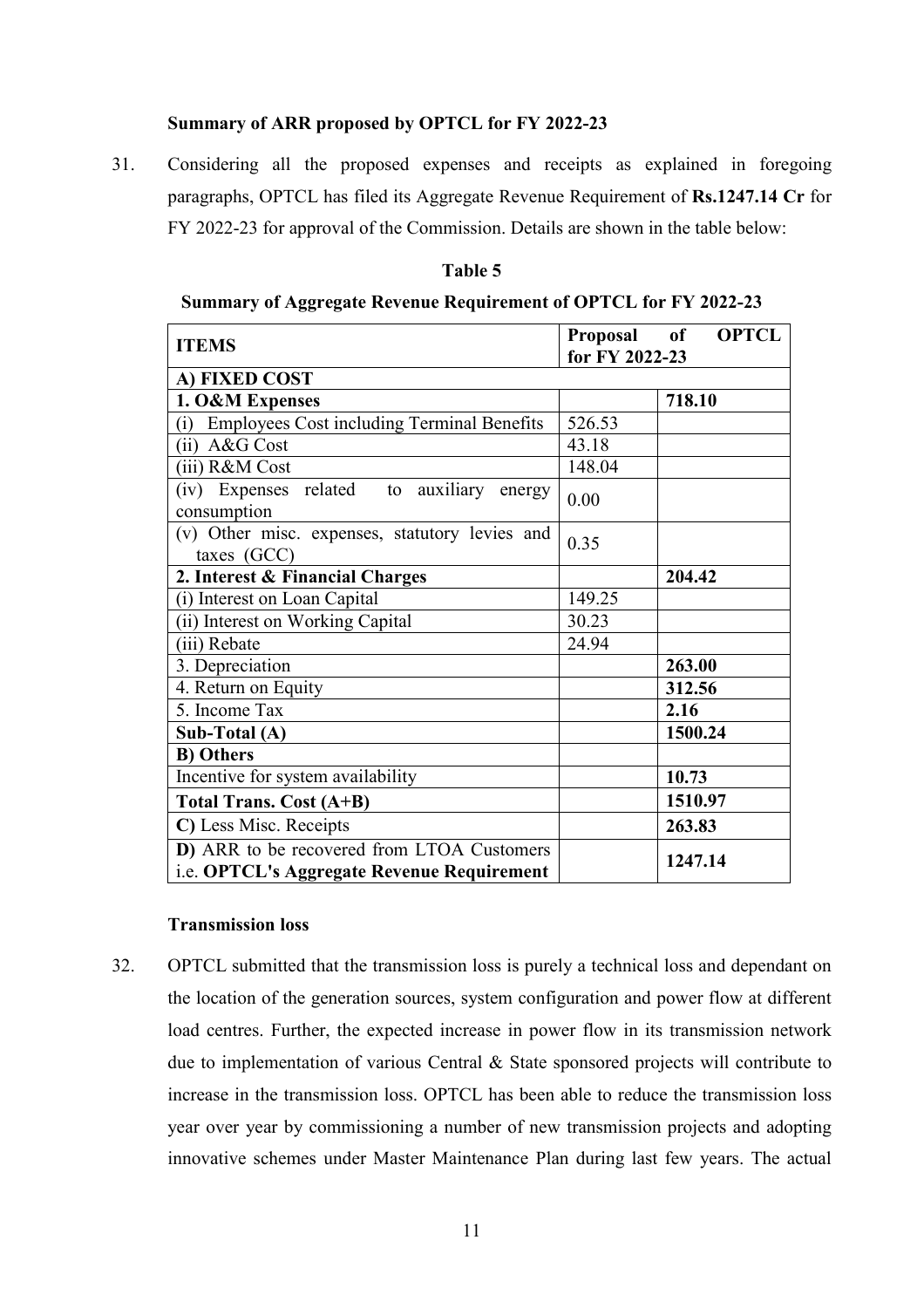transmission loss in the OPTCL's transmission system from April'21 to September'21 is 3.13% against Commission's approval of 3.00% for FY 2021-22. OPTCL expects the loss level to remain around 3.15% in the current year. Accordingly, OPTCL proposes 3.10% transmission loss during FY 2022-23.

# **OPTCL revenue receipt and deficit in the proposed ARR for FY 2022-23**

33. OPTCL, on the receipt of recent communication from DISCOMs, has taken realistic demand projection of all four DISCOMs totalling 28397MU (3241.67MW) for FY 2022-23 which is different from Commission approval figure in LTDF order dated 15.01.2019. OPTCL envisages 330MU energy to be transacted in DISCOMs 33kV & 11kV network for which OPTCL is not entitled to receive any transmission charge as per Commission's order. Hence, total MU to be transmitted in OPTCL network gets reduced to 28067 MU (28397-330) from the total demand projection of DISCOMs and Railways.

During FY 2022-23, OPTCL will earn revenue from the LTOA Customers in the following manner:

- i. By charging the rate applicable on DISCOMs of 28067 MU (3204.00MW).
- ii. By charging the rate applicable on LTOA customers like IMFA, NALCO & BEL for supply of 450 MU (51.37 MW) as Emergency Power & Back-up Power.

The revenue to be earned by OPTCL from wheeling of 28517 MU (28067+450) at the existing transmission tariff of 28 P/U will be Rs. 798.48 Cr.

# 34. **Excess/Deficit of Revenue Requirement:**

OPTCL has projected revenue deficit of Rs.448.66 Cr. considering the ARR proposed and the revenue to be earned from wheeling of 28517 MU at the existing transmission tariff of 28 P/U.

# **Proposal for revision of Transmission Tariff/ Wheeling Charges**

- 35. OPTCL submitted that as the same cannot be met from the existing transmission tariff of 28 P/U; Therefore, OPTCL has requested to the Commission for approval of:
	- 1. Aggregate Revenue Requirement of Rs.1247.14Cr.
	- 2. Recovery of Transmission Charge @ 10,495.93Rs/MW-Dayi.e. 43.73P/U.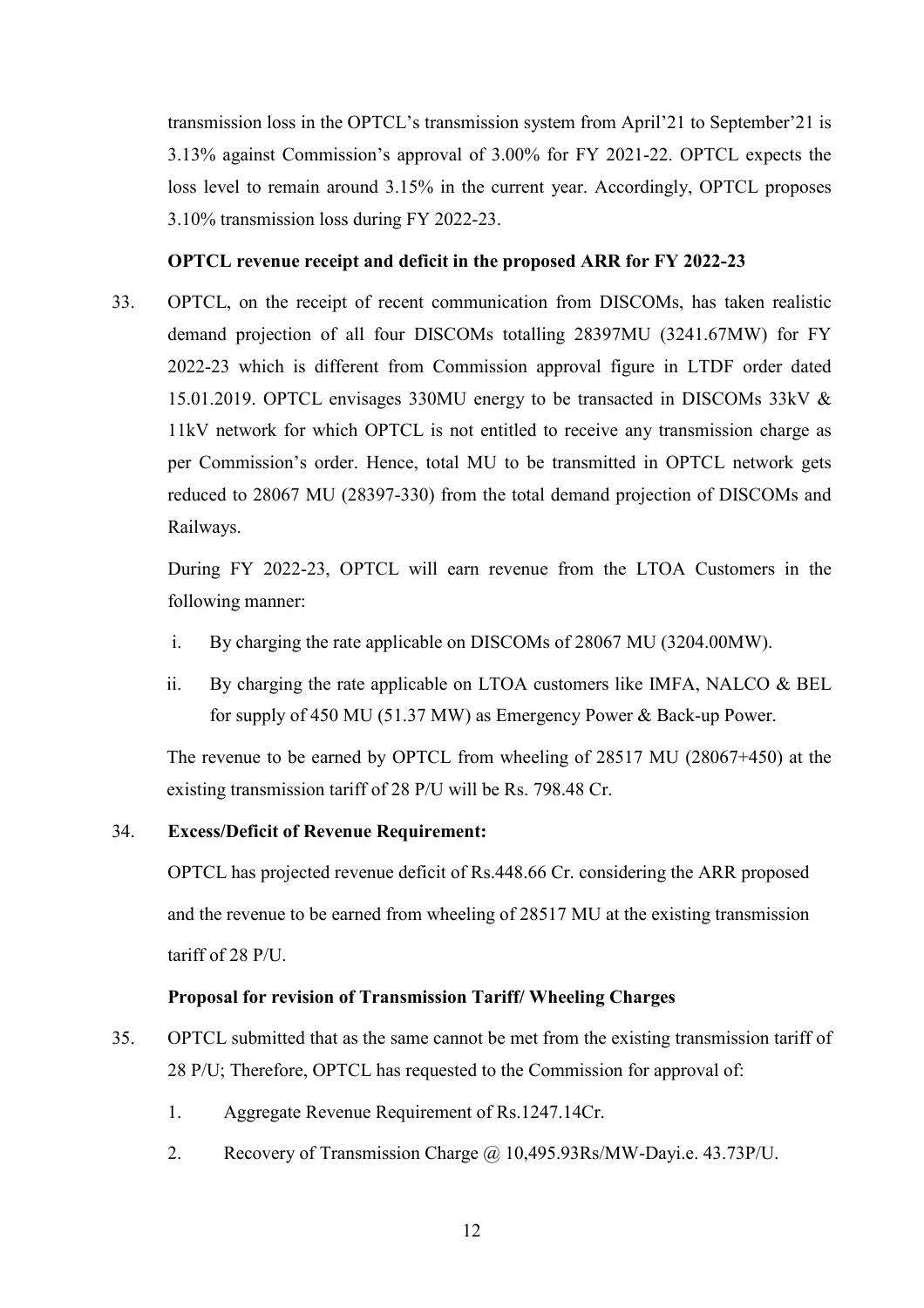3. Transmission Loss for wheeling as 3.10% on energy drawl

### **Open Access Charges**

- 36. The new regulation "OERC (Terms and conditions of Intra state open access) Regulations 2020" has been published by OERC vide Odisha Gazette on dated 02.11.2020 in which Para 20 (2) of Chapter 5 specifies the details of Open Access Charges. Provided that transmission charges shall be payable on the basis of contracted capacity in case of long-term and medium-term open access consumers and on the basis of scheduled load in case of short-term open access consumers.
- 37. The Commission vide Letter No. DIR (T)-332/2008/77 dated 01.02.2021 clarified that the DISCOMs do not come under the new regulation "OERC (Terms and conditions of Intra state open access) Regulations 2020" and they are governed under OERC (Terms and Conditions for Determination of Transmission Tariff) Regulations, 2014. Therefore, the transmission charges for the LTOA customers are to be recovered as under:-
	- (i) From four DISCOMs (i.e. TPCODL, TPWODL, TPNODL & TPSODL) as per the OERC (Terms and Conditions for Determination of Transmission Tariff) Regulations, 2014 [For FY 2022-23, the DISCOMs projection 28067MU (3204MW)]

and

- (ii) From other LTOA customers (i.e. NALCO, IMFA & BEL) as per OERC (Terms and conditions of Intra state open access) Regulations 2020. [For FY 2022-23, NALCO, IMFA & BEL have projected their respective demands as 80 MU (9 MW), 360 MU (41 MW) and 10MU (1MW).
- 38. OPTCL has proposed that the Open Access charges for FY 2022-23 as shown in table below.

| <b>DETAILS</b>                                          | In Rs. Per MW<br>approach |
|---------------------------------------------------------|---------------------------|
| Net Aggregate Revenue Requirement (Rs. Cr.)             | 1247.14                   |
| Proposed Energy to be transmitted in OPTCL Network (MU) | 28517                     |
| Power Flow (Equivalent of 28517 MU) in MWs              | 3255                      |
| Proposed Transmission Tariff (Rs/MW-Day)                | 10,495.93                 |
| Proposed Transmission Charges (Paise/unit)              | 43.73                     |

# **Table 6 Open Access Charges Proposed by OPTCL for FY 2022-23**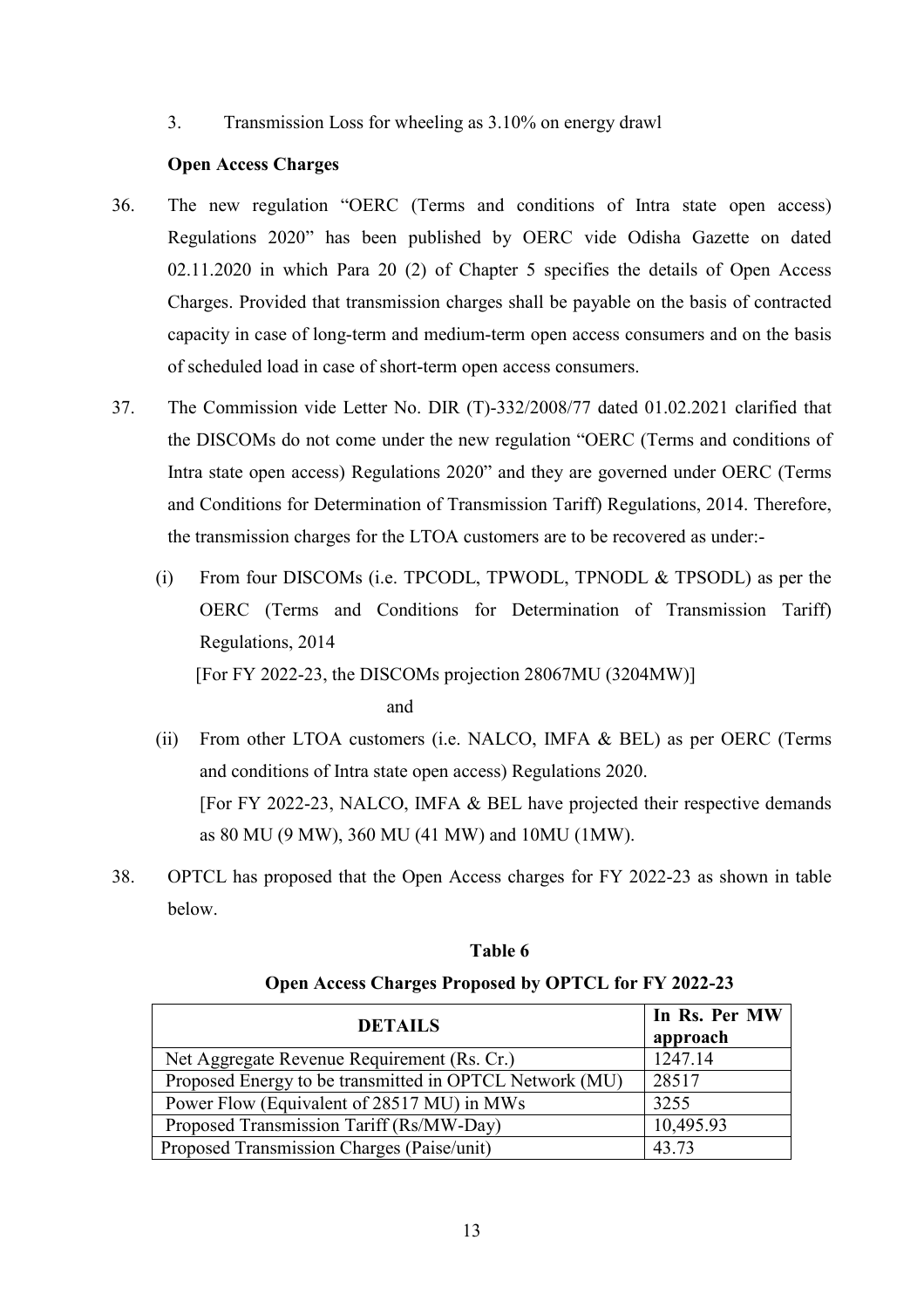### **Reactive energy charges**

39. The Commission in Para 16 (page 5) of the order dated 05.02.2019 in Case No. 50/2017 has inter alia viewed that the provisional reactive energy charges of 3 paise/kVARh as allowed in ARR 2018-19 order continue for time being till a final justification is submitted by OPTCL in consultation with the stakeholder. Accordingly, OPTCL is holding consultation with the stakeholders at regular intervals and some more time is required in this regard. Therefore, OPTCL proposes that 3paise/ kVARh may be approved provisionally as Reactive Energy Charges FY 2022-23.

# **Levy of Grid Support Charges (GSC):**

40. An application has been filed before the Commission on 23.09.2020 for determination and approval for levy of Grid Support Charges for industries having Captive Generating / Cogeneration plants and running in parallel with the Grids of OPTCL. The same is registered as Case No.-52/2020 and presently under consideration of the Commission. If the same is decided in favour of OPTCL, the major portion of accrual from GSC shall be passed on to the end users resulting further reduction in transmission cost. However, the same is subjected to necessary clearance by the Hon'ble Orissa High Court in W.P(C) No-2220 of 2021 & W.P(C) No-16513 of 2021 filed by M/s Vedant Limited and M/s CCPPO Odisha respectively.

## **True Up Application for FY 2020-21:**

41. As per Regulation 7.1 (Truing up of Capital Expenditure and Tariff) of OERC Regulations, 2014, OPTCL may file an application each year for truing up along with the tariff petition filed for the next tariff period and the Commission shall carry out truing up exercise along with the tariff petition filed for the next tariff period. OPTCL submitted that the annual accounts for FY 2020-21 has been duly audited. OPTCL will file the true up application for FY 2020-21 separately.

# **Rebate**

42. On payment of monthly bill, the Open Access Customer shall be entitled to a rebate of 2% of the amount of the monthly bill (excluding arrears), if full payment is made within two working days (excluding holidays under N.I. Act) of the presentation of the bill and 1% of the amount if paid within 30 days of the presentation of the bill.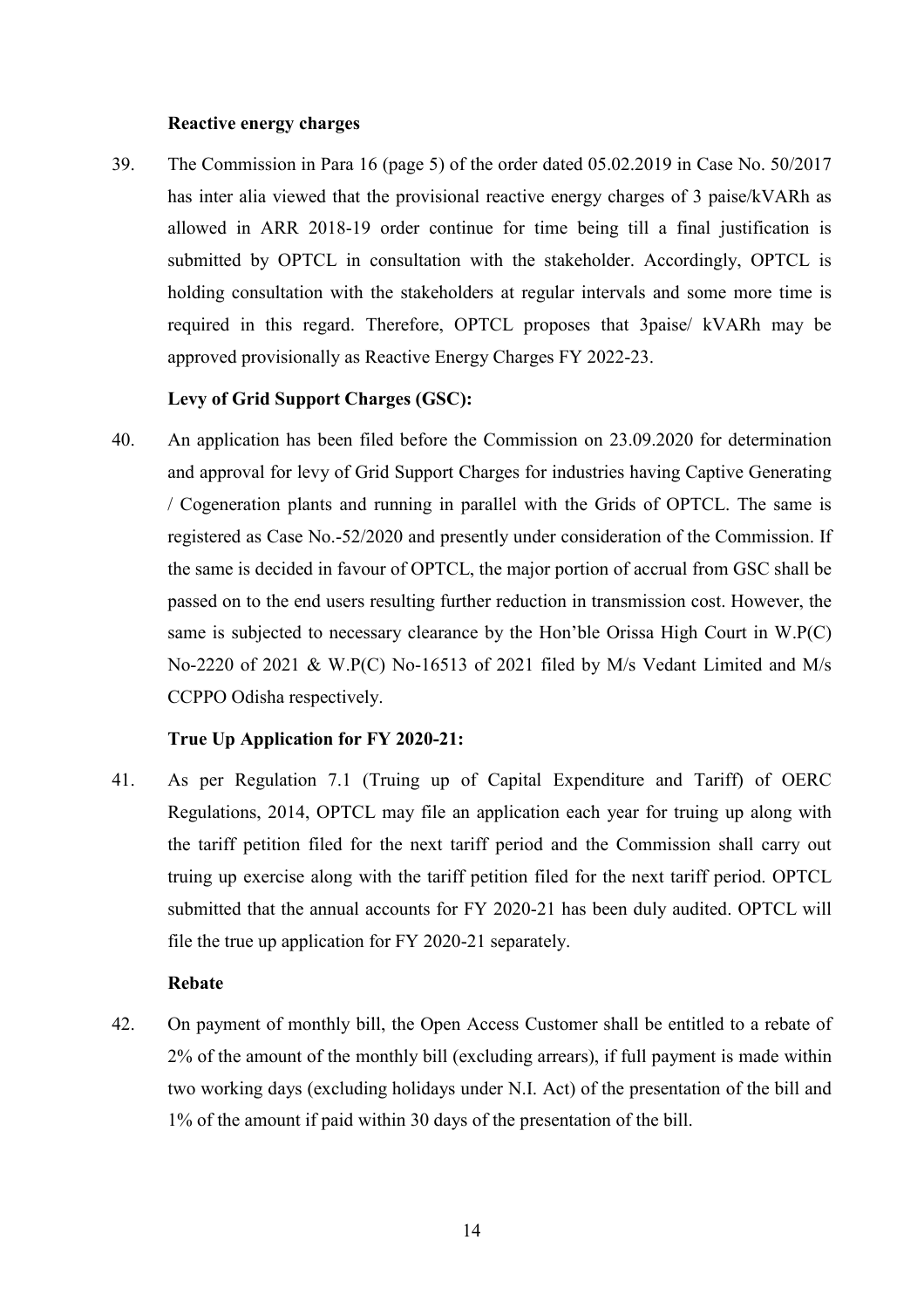## **Delayed Payment Surcharge**

43. The monthly charges as calculated above together with other charges and surcharge on account of delayed payments, if any, shall be payable within 30 days from the date of bill. If payment is not made within the said period of 30 days, delayed payment surcharge at the rate of 1.25% per month shall be levied pro-rata for the period of delay from the due date, i.e. from the 31st day of the bill, on the amount remaining unpaid (excluding arrears on account of delayed payment surcharge).

# **Duties and Taxes**

44. The Electricity Duty levied by the Government of Odisha and any other statutory levy/ duty/ tax/ cess/ toll imposed under any law from time to time shall be charged over and above the tariff.

## **CAPEX for New projects**

45. OPTCL proposes to spend **Rs.1842.63 Cr.** during FY 2022-23 towards Capital Expenditure (CAPEX) on new projects in different streams of activities like O&M, Telecom, IT, Construction and Civil Works and construction. The summary of proposed CAPEX under various wings is furnished in the Table below:

| Projected CAPEX for new projects - F Y 2022-23        |                  |  |  |  |
|-------------------------------------------------------|------------------|--|--|--|
| <b>Particulars</b>                                    | Amount (Rs. Cr.) |  |  |  |
| (i) Telecom Wing                                      | 29.30            |  |  |  |
| (ii) Existing Assets $(O&M\text{Wing})$               | 169.12           |  |  |  |
| (iii) Information Technology (IT Wing)                | 25.34            |  |  |  |
| $(iv)$ Civil Wing                                     | 57.99            |  |  |  |
| (v) New Transmission Projects (Construction Wing)     | 1560.88          |  |  |  |
| Total Capital Expenditure $[(i)+(ii)+(iii)+(iv)+(v)]$ | Rs.1842.63 Cr.   |  |  |  |

**Table 7 Projected CAPEX for new projects - FY 2022-23** 

# **C. VIEWS OF CONSUMER COUNSEL, ON TRANSMISSION TARIFF PROPOSAL OF OPTCL FOR 2022-23 (PARA 46 TO 49)**

46. In the beginning of the hearing, the Licensee was allowed to give a power point presentation regarding its ARR and tariff application for the FY 2022-23. World Institute of Sustainable Energy (WISE), Pune appointed by Commission as Consumer Counsel presented its analysis and put-up queries & objections regarding ARR and tariff filing of OPTCL.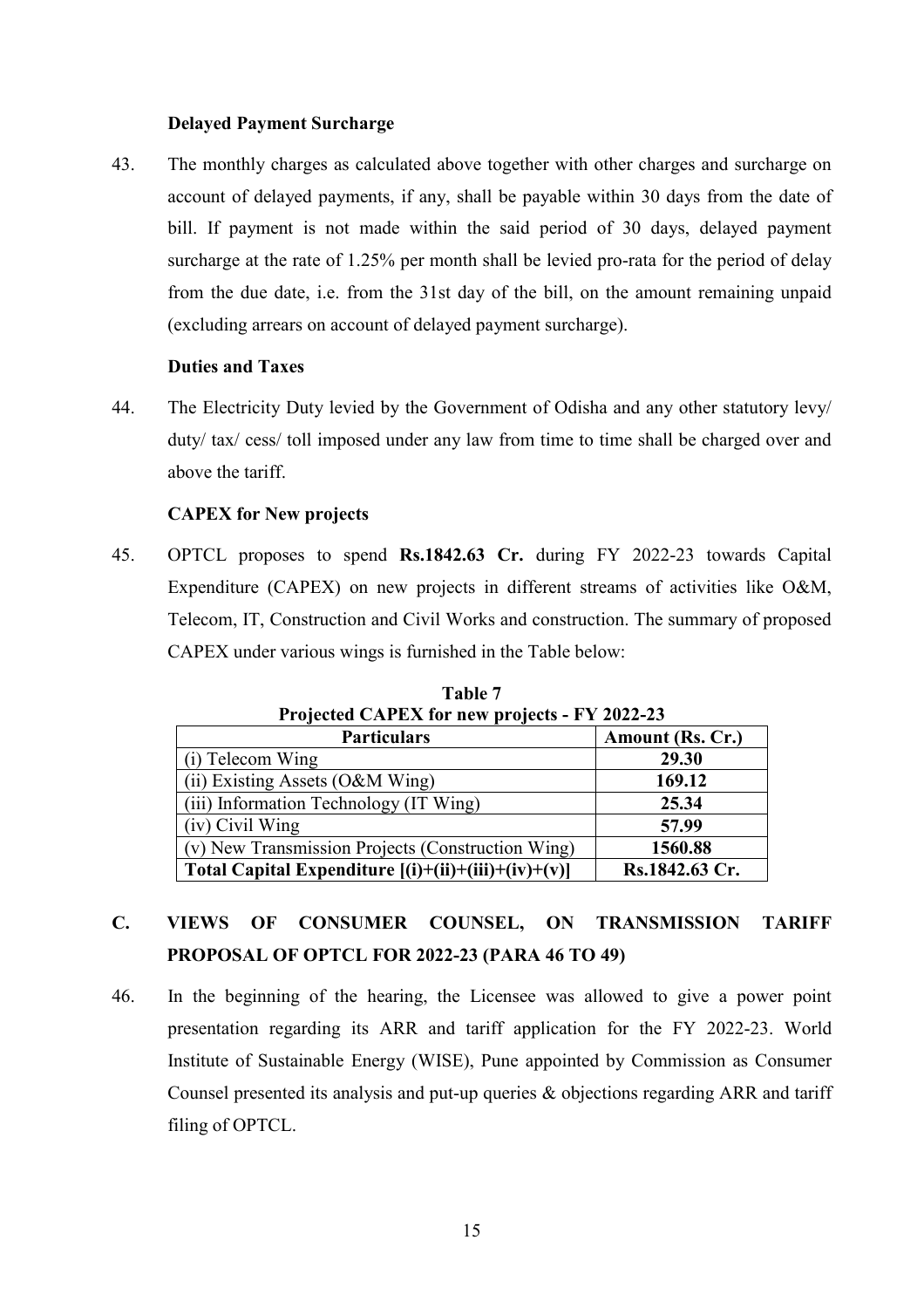#### **Analysis of the Proposal by Consumer Counsel**

47. WISE acting as Consumer Counsel had analysed the application of the licensee and important observations are presented below.

### **Annual Revenue Requirement**

48. OPTCL has projected its revenue requirement for FY 2022-23 at about 57.28% more than that approved for FY 2021-22. In FY 2021-22, the total ARR was increased by 11.08% from approved ARR of FY 2020-21. It includes the increase in Employee Cost (14.99%) R&M Cost (24.81%), A&G cost (42.27%), interest on loan capital (57.94%), depreciation (12.9%) and incentive (114.6%). The comparative figures of components of ARR are given in the table below.

| Comparative Annual Revenue Requirement of OT TCL (RS. Crote)    |                                   |                                   |                                 |                                                            |                                                             |
|-----------------------------------------------------------------|-----------------------------------|-----------------------------------|---------------------------------|------------------------------------------------------------|-------------------------------------------------------------|
|                                                                 | <b>Approved</b><br>$(FY 2020-21)$ | <b>Approved</b><br>$(FY 2021-22)$ | <b>Proposed</b><br>(FY 2022-23) | <b>Increase</b><br>$(2021 - 22 \text{ vs }$<br>$2020 - 21$ | <b>Increase</b><br>$(2022 - 23 \text{ vs }$<br>$2021 - 22)$ |
| <b>Employees Cost incl. Terminal Benefits</b>                   | 415.87                            | 457.88                            | 526.53                          | 10.10%                                                     | 14.99%                                                      |
| A&G Cost                                                        | 28.72                             | 30.35                             | 43.18                           | 5.68%                                                      | 42.27%                                                      |
| <b>R&amp;M</b> Cost                                             | 115.22                            | 118.61                            | 148.04                          | 2.94%                                                      | 24.81%                                                      |
| Other misc. expenses, statutory levies and                      |                                   |                                   |                                 |                                                            |                                                             |
| $\text{taxes}(\text{GCC})$                                      | 0.5                               | 0.35                              | 0.35                            | $-30.00\%$                                                 | $0.00\%$                                                    |
| <b>Interest on Loan Capital</b>                                 | 26.28                             | 94.50                             | 149.25                          | 259.59%                                                    | 57.94%                                                      |
| <b>Interest on Working Capital</b>                              |                                   | $\mathbf{0}$                      | 30.23                           |                                                            |                                                             |
| Rebate                                                          | 14.28                             | 15.86                             | 24.94                           | 11.06%                                                     | 57.25%                                                      |
| <b>Depreciation</b>                                             | 195.59                            | 232.95                            | 263.00                          | 19.10%                                                     | 12.90%                                                      |
| <b>Return on Equity</b>                                         | 123.95                            | 131.70                            | 312.56                          | 6.25%                                                      | 137.33%                                                     |
| <b>Income Tax</b>                                               | 0.13                              |                                   | 2.16                            |                                                            |                                                             |
| Incentive for system availability                               | 5.00                              | 5.00                              | 10.73                           | $0.00\%$                                                   | 114.60%                                                     |
| <b>Total</b>                                                    | 925.54                            | 1087.20                           | 1510.97                         | 17.47%                                                     | 38.98%                                                      |
| <b>Less Misc. Receipts</b>                                      | 211.70                            | 243.28                            | 263.83                          | 14.92%                                                     | 8.45%                                                       |
| <b>Less Surplus True up</b>                                     | $\mathbf{0}$                      | 51.00                             | 0                               |                                                            |                                                             |
| <b>LTOA</b><br>from<br>ARR to be recovered                      |                                   |                                   |                                 |                                                            |                                                             |
| Aggregate <sup>713.84</sup><br>i.e. OPTCL's<br><b>Customers</b> |                                   | 792.93                            | 1247.14                         | 11.08%                                                     | 57.28%                                                      |
| <b>Revenue Requirement</b>                                      |                                   |                                   |                                 |                                                            |                                                             |
| <b>Transmission Charges (P/U)</b>                               | 25                                | 28                                | 43.73                           | 12.00%                                                     | 56.17%                                                      |

**Table 8 Comparative Annual Revenue Requirement of OPTCL (Rs. Crore)** 

49. The significant increase in all expenses as mentioned above would impose excessive burden on the general consumers of the state, as this would be passed on to the ultimate users through GRIDCO and DISCOMs. Transmission loss should be fixed at a reasonable level. Therefore, there is need to review the following expenses for the benefit of the consumers: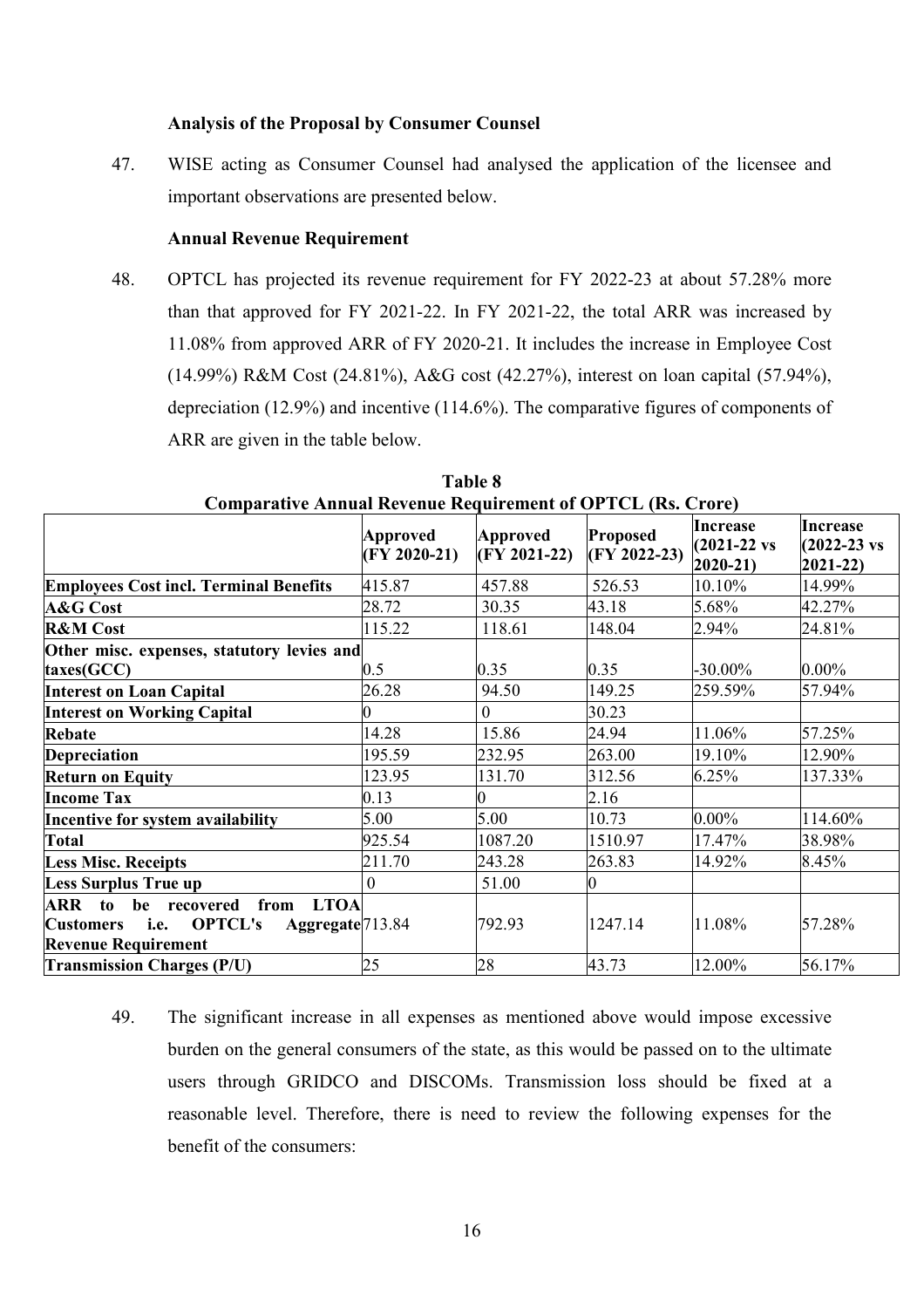- Employee cost including terminal benefits and pension,
- R&M expenses specifically on engagement of Security personnel (26.8% of O&M wing's R&M expenses),
- A&G expenses,
- Interest on new loan to be disbursed to OPTCL and old State Government Loans,
- Depreciation on addition in capex proposed for FY 2022-23,
- RoE on equity not received, Interest on working capital, and
- **Incentive**

# **D. VIEWS OF OBJECTORS AND REJOINDER BY OPTCL ON TRANSMISSION TARIFF APPLICATION OF OPTCL FOR FY 2022-23 (PARA 50 TO 206)**

The issue wise views of the objectors and rejoinder by OPTCL placed before the Commission are summarised below:

# **Applicable Regulations and Methodology Views of Objectors**

- 50. OERC (Terms and Conditions for Determination of Transmission Tariff) Regulations, 2014 was notified by OERC for the first control period of five years and that expired on 31<sup>st</sup> March 2019. So without any valid new Regulations, the transmission tariff and SLDC charges have been determined based on the above expired regulations without any consideration to the realities, events, errors, and deficiencies occurred and recorded since then. Though there are certain deficiencies in the aforesaid Regulations which are proved incapacitated to redress the burning issues raised by the Stakeholders, the Commission without taking any remedial actions have extended the validity period since then and the same is being followed. The Objector requested to notify the required Transmission Tariff Regulations for the current tariff period; so that, the deficiencies of previous regulations could be rectified.
- 51. CERC has scrapped the Postage Stamp Method to determine transmission charges and notified the application of the hybrid method in its Regulations to determine transmission charges; whereas, OERC is under obligation of Section 61(a) of the Act to follow the method adopted by CERC. The hybrid methodology is nothing but a hybrid of Marginal Participation Method and Average Participation Method. The Commission does not apply the hybrid method as approved and adopted by CERC and hence a clear violation of the Act and Regulations no 3.1. The Commission should direct the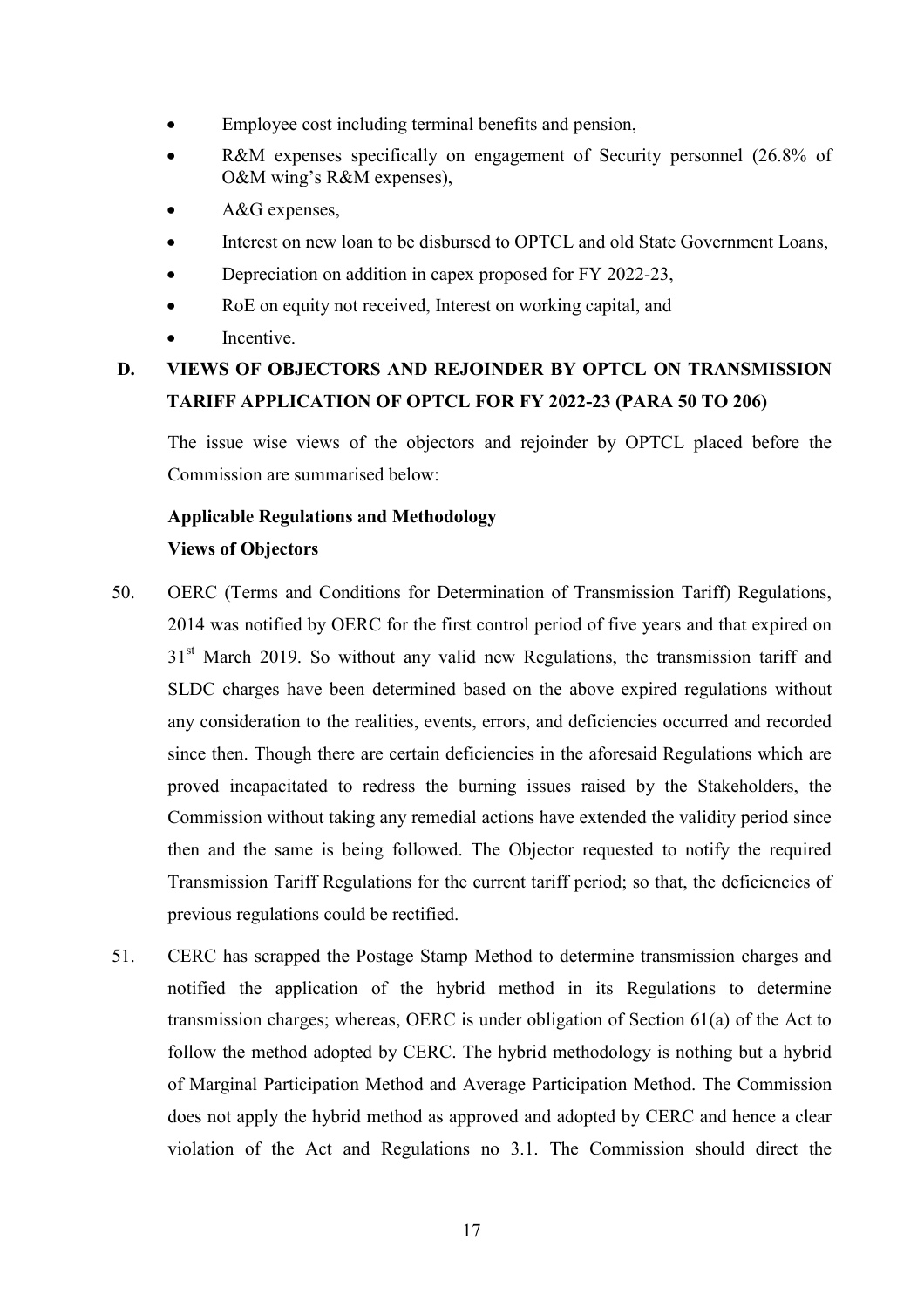Transmission Licensee to submit the details of the ARR required for the implementation of the hybrid method of determination transmission tariff of OPTCL.

- 52. The transmission charges determined by CERC varies in between the line segments of CTU whereas special consideration is given to the capital investment and O&M and other costs done for the specific line segment. Transmission charges determined by CERC are shared by the users of the line segment according to their reserved / used capacity. Most surprisingly, GRIDCO is paying transmission charges to Central Transmission Utility (CTU) on the basis of hybrid method; whereas, the same is higher than the postage stamp method but subject to vary as per the line segment. It is requested to adopt the hybrid method of pricing transmission charges.
- 53. The present method does not consider the factors like capacity of the transmission lines both utilised and unutilised, line voltage, distance and direction of power flow and investment in the particular line segment. The transmission tariff framework should be sensitive to distance, direction, capacity of the line segment and related quantum of power flow as per the Clause No. 7.1 of the National Electricity Policy (NEP) under heading "Transmission Pricing". Sharing of transmission charges shall be done in accordance with such tariff mechanism. Further, the Tariff Policy requires that transmission charges, under these broad guidelines, can be determined on MW per circuit kilometre basis, zonal postage stamp basis or some other pragmatic variant; the ultimate objective being to get the transmission system users to share the total transmission cost in proportion to their respective utilization of the transmission system.
- 54. The Petitioner OPTCL is losing huge revenue due to the primitive Postage Stamp Method considered by the Commission. The application of the said method is not only illegal but also causing huge revenue loss for OPTCL. The revenue loss due to unlawful approach compels the DISCOM and customers to pay the cost for above laxities. Therefore, hybrid method on the instant proceeding may be adopted to determine transmission tariff of OPTCL.
- 55. The Act, Policy and Regulations have laid down necessary provisions to make the tariff. The exercise like truing up and performance review based on audited / provisional financial statement must be carried out by SERCs prior to proceeding to determine the tariff for ensuring year. The Commission while determining transmission tariff and SLDC charges is giving high weightage to the estimated and projected figure than the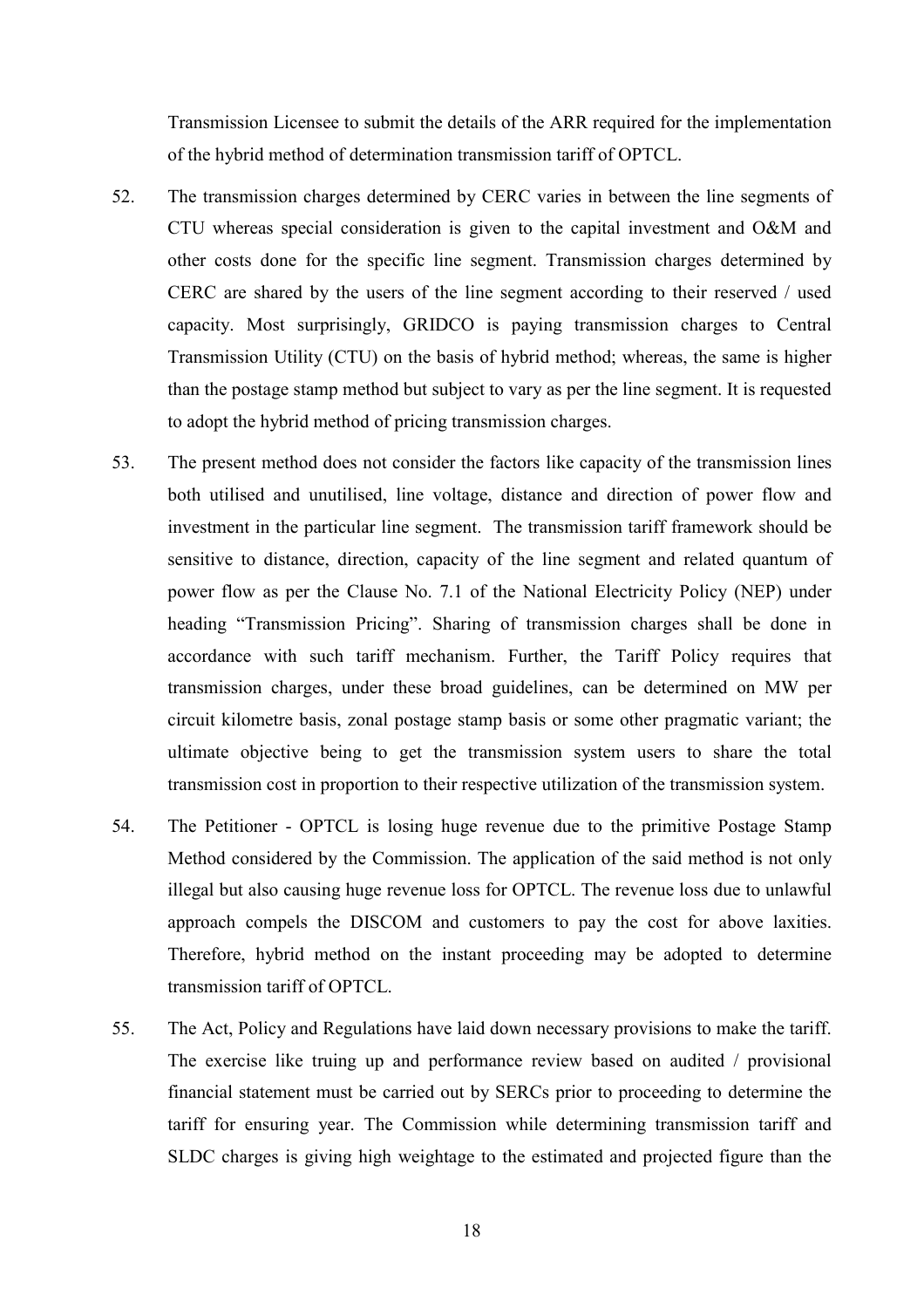actual cost and revenue incurred by the licensee. The prudent and realistic approach to tariff requires the Commission to ask the Licensee to submit the actual data of previous year in view of Section 62(2) of the Act.

56. The provisions of the Act and the National Tariff Policy give emphasis for determination of multiyear tariff for the licensed power utilities and generation companies. The multiyear tariff approach was done by OERC in the first decade but in the second decade of this century the same was discontinued despite notification of required Tariff Regulations, 2014 for the first control period of 2014-19. Regulations 4 of the Tariff Regulations, 2014 speaks about business plan for the control period 2014- 19. The instant tariff proceeding is carried out for the second control period of 2019-24 for which nothing long term business plan is either approved by OERC or nothing parameters of the approved business plan is cited. The above provisions of the expired Tariff Regulations, 2014 is grossly unattended by the Commission in the instant proceeding, though expired and extended. The true intent behind passing out multiyear tariff principles in Section 61(f) of the Act and in National Tariff Policy is grossly defeated in the regulatory regime of electricity in Odisha. Neither the control period approved data and nor the control period actual data is taken into consideration in the proceedings of OERC.

#### **Submission by OPTCL**

57. OPTCL has not submitted any specific comments in this regard.

### **Transmission Loss & Energy Audit**

#### **Views of Objectors**

- 58. In conformity with the power sector reform, OPTCL need to reduce the transmission loss significantly from the proposed level of 3.1%. One of the Objector has proposed to approve transmission loss of 2.5%.
- 59. An objector submitted that in spite of the substantial investment made in construction of new transmission lines and substations etc., OPTCL has projected transmission loss at a higher level without any proper study and therefore, same should be fixed at 2.75%. The consumers cannot be burdened with high transmission loss on account of the inefficiency of OPTCL particularly due to construction of a very large number of under loaded grid sub-stations and failing in proper distribution of load in its transmission lines. Under loaded grid sub-stations and transmission lines results in high transmission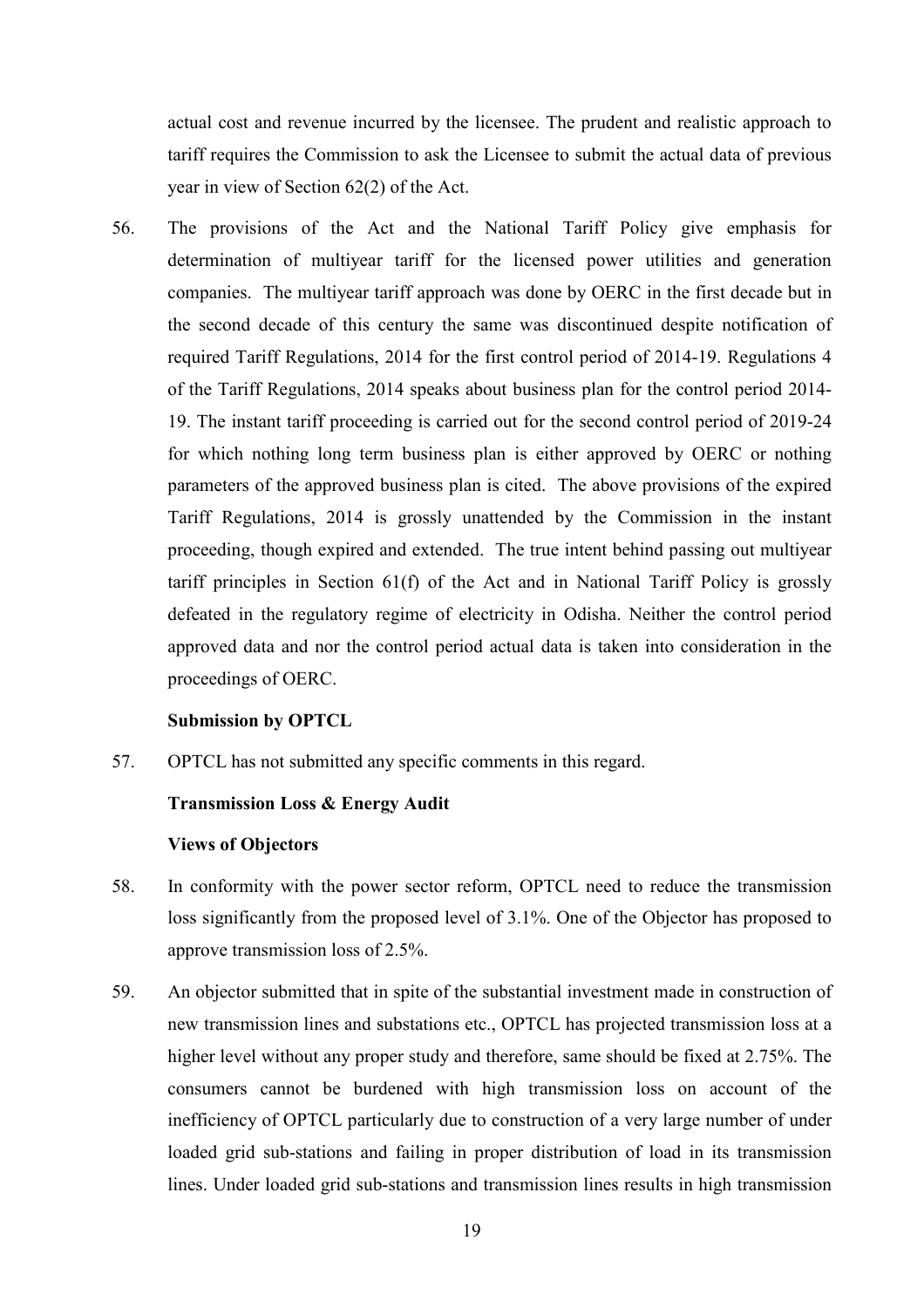loss, due to the fixed losses in Power Transformers, CTs and PTs. The construction of large number of under loaded grid sub-stations without any considerations of technical requirements is the root cause of non-reduction of the high transmission losses.

60. The transmission charges and losses which were in declining trend are now on increasing trend, which shows that OPTCL has taken some unwise decisions in the recent past. A comparative table of transmission charges and losses with neighbouring states may please be furnished.

#### **Submission by OPTCL**

- 61. The actual transmission loss for the period April to September 2021 has been calculated to be 3.13% as shown in OERC approved T-6 format of the ARR & Tariff application for FY 2022-23. This figure is less than the actual transmission loss of 3.22% that has occurred during last year i.e. FY 2020-21. In fact, the Commission had set a target of 3.00% as Transmission loss against 3.15% projected by OPTCL for FY 2021-22. OPTCL could not achieved the loss target set by the Commission yet.
- 62. In OPTCL system, the transmission loss is purely technical loss and a function of real time injection of power by a number of generators, system configuration and power flow requirements at different load centres. It depends on many parameters / factors such as distance and mismatch between generation and load centres, types of load, reactive power compensation, voltage profile, seasonal variation of demand load etc. Thus, OPTCL does not have much control over the same at any point of time. The transmission system of OPTCL operates as an integral part of the Eastern Region Grid to serve the internal demand of the State as well as to carry out import and export of power depending upon the system demand.
- 63. As a matter of fact, some grid s/s and lines are being constructed in many remote and deprived areas funded under Central & State Government schemes in the interest of public. Additional length in EHT lines and Sub-stations thus created in such areas remain under-loaded which are also responsible for increase in transmission loss.
- 64. In spite of the above, the Transmission Loss in OPTCL network is in a gradually reducing trend over the years i.e. from 3.73% during 2014-15 to 3.22% in 2020-21 and has remained  $3.13\%$  within  $1<sup>st</sup>$  six months of FY 2021-22 mainly due to addition of infrastructure and various system strengthening works taken up by OPTCL. The actual losses incurred over the years by OPTCL have been within the margin allowed by the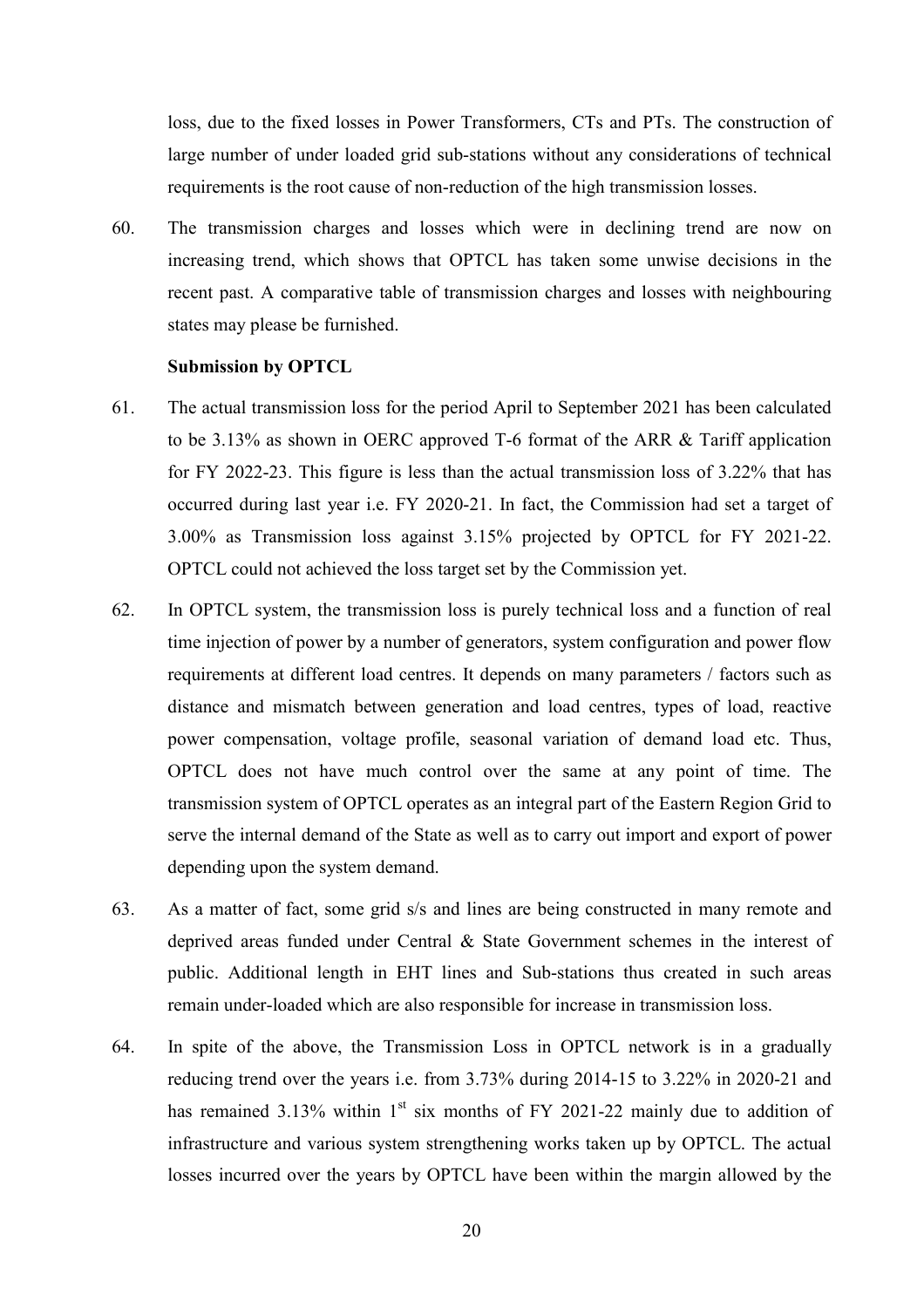Commission up to the year FY 2017-18. However, in the FY 2018-19, the Commission set the loss at 3.00% though the projected transmission loss was at 3.25% and thereafter the commission has been pegging the transmission loss at the same level though loss projected by OPTCL remained in a downward trend. The approved and actual loss data is given below.

| Year    | <b>Tr. Loss</b><br>proposed | <b>OERC</b><br><b>Approval</b> | <b>Actual</b>   |
|---------|-----------------------------|--------------------------------|-----------------|
| 2014-15 | 3.75%                       | 3.75%                          | 3.73%           |
| 2015-16 | 3.75%                       | 3.75%                          | $3.67\%$        |
| 2016-17 | 3.70%                       | 3.70%                          | 3.58%           |
| 2017-18 | 3.50%                       | 3.50%                          | 3.34%           |
| 2018-19 | 3.25%                       | 3.00%                          | 3.28%           |
| 2019-20 | 3.25%                       | 3.00%                          | 3.25%           |
| 2020-21 | 3.20%                       | 3.00%                          | $3.22\%$        |
| 2021-22 | 3.15%                       | 3.00%                          | 3.13%           |
|         |                             |                                | $(Apr-Sep' 21)$ |

**Table 9 Actual and approved transmission loss of OPTCL of past years** 

- 65. From the table given above, it is also clear that each year upto FY 2017-18, the transmission loss achieved by OPTCL has remained at a level lower than the approved figures by the Commission and from FY 2018-19 the target set by OERC appears to be very stiff which was hard to achieve though the trend of lesser transmission loss year after year has been achieved.
- 66. OPTCL submitted that the transmission losses depend upon the voltage level at which the power is transmitted. The transmission losses are higher where the percentage of lower voltage (132kV or below) transmission system is higher. A comparison of the average transmission losses of a few state transmission licensees and their corresponding transmission assets at low voltage level (132 kV) is shown below.

**Table 10 Transmission Loss (%) Of Other States of Low Voltage Lines Upto 132kV For FY 2019-20** 

|                | % of Low voltage Lines (up to 132 kV)               |                                                    |                                                       |                                                                                 |
|----------------|-----------------------------------------------------|----------------------------------------------------|-------------------------------------------------------|---------------------------------------------------------------------------------|
| <b>States</b>  | <b>Transmission</b><br>Lines up to<br>$132kV$ (Ckm) | <b>Total</b><br><b>Transmission</b><br>Lines (Ckm) | $%$ of<br><b>Transmission</b><br>Lines up to<br>132kV | <b>Actual</b><br><b>Transmission</b><br><b>Losses for FY</b><br>2019-20 $(\% )$ |
| Andhra Pradesh | 11,435                                              | 28,432                                             | 40%                                                   | 2.91                                                                            |
| Maharashtra    | 19,936                                              | 48,321                                             | 41%                                                   | 3.17                                                                            |
| Rajasthan      | 17,852                                              | 40,203                                             | 44%                                                   | 3.33                                                                            |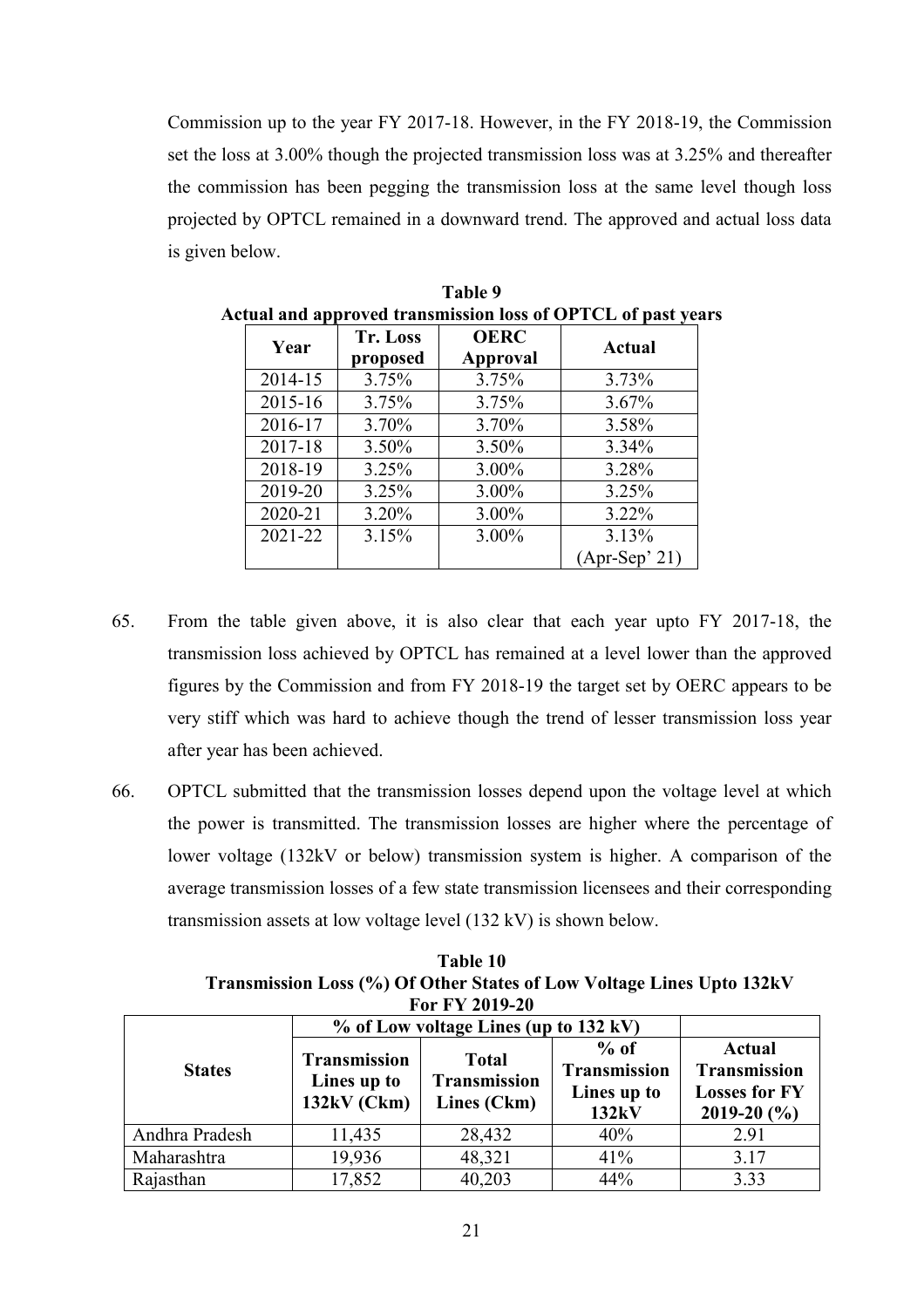|                      | % of Low voltage Lines (up to 132 kV)               |                                             |                                                       |                                                                                 |
|----------------------|-----------------------------------------------------|---------------------------------------------|-------------------------------------------------------|---------------------------------------------------------------------------------|
| <b>States</b>        | <b>Transmission</b><br>Lines up to<br>$132kV$ (Ckm) | <b>Total</b><br>Transmission<br>Lines (Ckm) | $%$ of<br><b>Transmission</b><br>Lines up to<br>132kV | <b>Actual</b><br><b>Transmission</b><br><b>Losses for FY</b><br>2019-20 $(\% )$ |
| Odisha (OPTCL)       | 6,979                                               | 14,359                                      | 49%                                                   | 3.25                                                                            |
| <b>Uttar Pradesh</b> | 23,732                                              | 44,044                                      | 54%                                                   | 3.43                                                                            |
| Gujarat              | 39,034                                              | 65,608                                      | 59%                                                   | 3.72                                                                            |

67. OPTCL submitted that the transmission loss (technical) is bound to happen as per law of physics and is very difficult to reduce after a certain level. Also, at all India level, the transmission loss of utilities has remained at more than 3.00% and state wise data is given below for kind appreciation of the commission.

| Fable 1 |  |
|---------|--|
|---------|--|

**Approved Transmission Loss of different states during FY 2021-22**

| <b>Name of states</b>            | Tr. loss proposed<br>by Utility | Tr. loss approved by State<br><b>Commission</b> |
|----------------------------------|---------------------------------|-------------------------------------------------|
| <b>Uttar Pradesh</b><br>(UPPTCL) | $3.33\%$                        | 3.33 %(UERC)                                    |
| Assam (AEGCL)                    | 3.35%                           | $3.29\%$ (AERC)                                 |
| Andhra Pradesh<br>(APTRANSCO)    | 3.08%                           | $3.06\%$ (APERC)                                |

68. OPTCL, as a responsible State Transmission Utility (STU) is making all-out effort to reduce the transmission loss further by undertaking various system operation and loss reduction measures by implementing the emerging technologies like system Automation, load bifurcation, modification in system configuration, procurement of more efficient equipment, Digitalization of grids by using Bay Control units, Protection system improvement using Busbar protection and Event Logger, Conversion of Radial to Ring system, Advanced Metering Infrastructure etc. to bring it to 3.10% by FY 2023- 24 as proposed in Business plan of OPTCL for the FY 2019-20 to 2023-24.

# **Steps taken for Energy Audit**

## **Views of Objectors**

69. OPTCL has not yet identified the areas where loss is maximum to formulate action for reduction of loss. OPTCL should have under taken energy Audit to ascertain the exact quantum of loss. Proposing the transmission loss arbitrarily without giving the breakup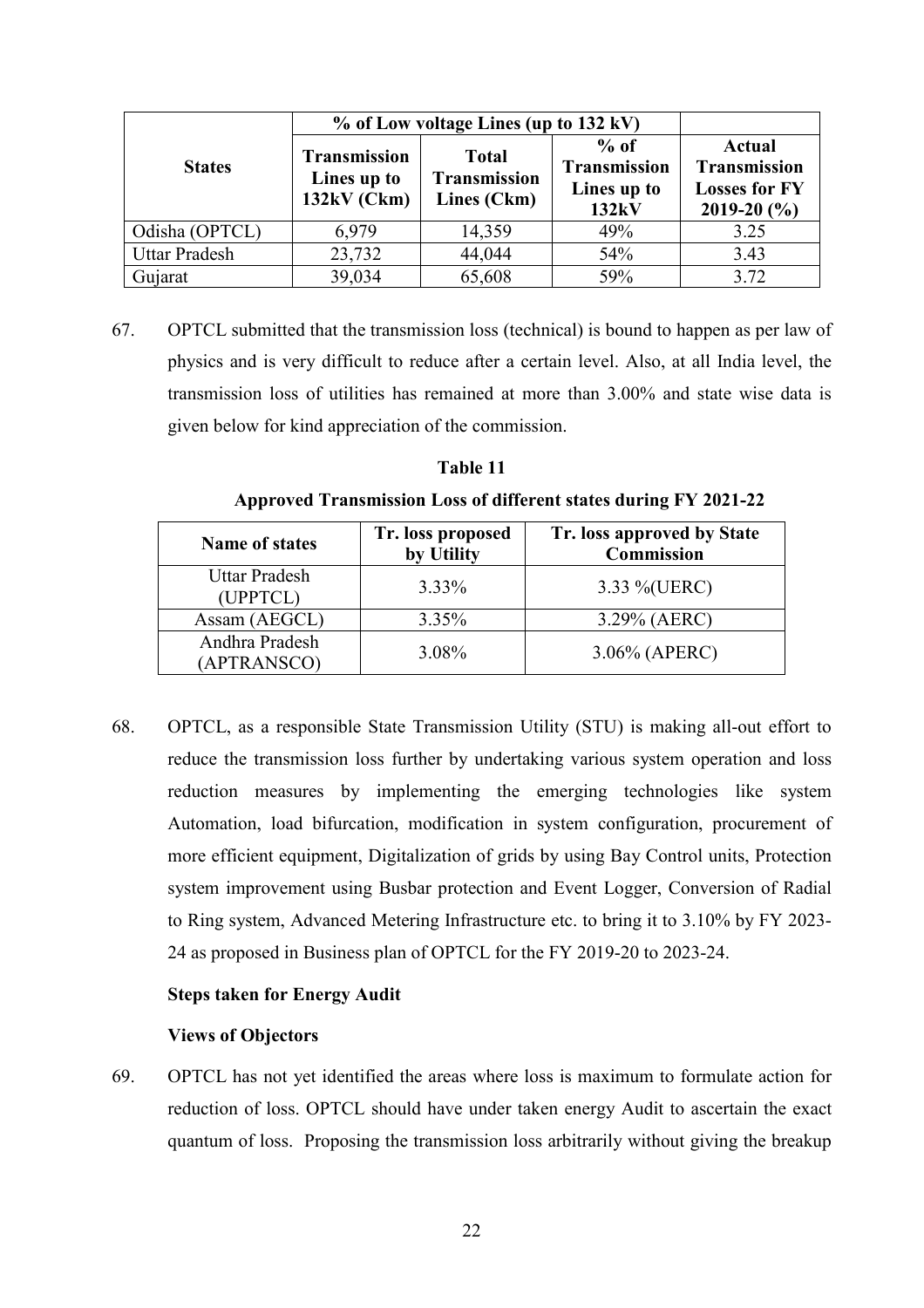of the losses in different components of transmission system is not appropriate for the S.T.U. The standard performance of STU should be monitored by third party auditor.

## **Submission by OPTCL**

70. OPTCL has already installed 2141 nos. of 0.2s accuracy class, ABT Compliant Energy Meters at identified points to meet the requirement for Energy Auditing as well as Billing. Monthly data enables OPTCL for assessing the individual transmission element wise losses (i.e. across Power Transformers, Auto Transformers & EHT lines etc.). Substation wise energy flow calculations are carried out and accordingly remedial action is being taken. However, discrepancies in respect of Metering Convention & Accuracy Class of Instrument Transformers are identified at certain locations and are being sorted out. By measuring the quantum of flow of energy in lines and substations, improvement in the system is monitored on monthly basis with respect to previous baseline data acquisitioned. In view of the reducing trend of transmission loss level, OPTCL expects the loss level to remain around 3.15% in the current year. Accordingly, OPTCL has proposed transmission loss of 3.10% during FY 2022-23. However, OPTCL expects the transmission loss will be further reduced with the successful implementation of all the ongoing projects.

# **Human Resource Expenses/ Employee Cost Views of Objectors**

- 71. While proposing net employee cost, OPTCL planned for induction and regularization of 397 employees and estimated retirement of 126 employees. The growth of basic salary over previous year has been considered with average no of employees of both existing and new recruits. As a result, projected basic salary has been inflated by Rs.7.54 Cr. due to prorating/averaging the existing employee who have higher salary with newly recruited employees having less salary.
- 72. OPTCL has projected HRA @ 19%; however, from the actual expenses of FY 2020-21, it can be seen that HRA is only 8% of basic (Rs.14.21 Cr. against Basic of Rs.177.59 Cr.). So, HRA for FY 2022-23 needs to be corrected in line with actual expenses of FY 2020-21.
- 73. OPTCL has estimated 281 nos. (155 nos. for FY 21-22 & 126 nos. in FY 22-23) of employees would be retiring during FY 21-22 & 22-23. Considering the above retirement plan of OPTCL, the projected terminal benefit expenditure seems to be in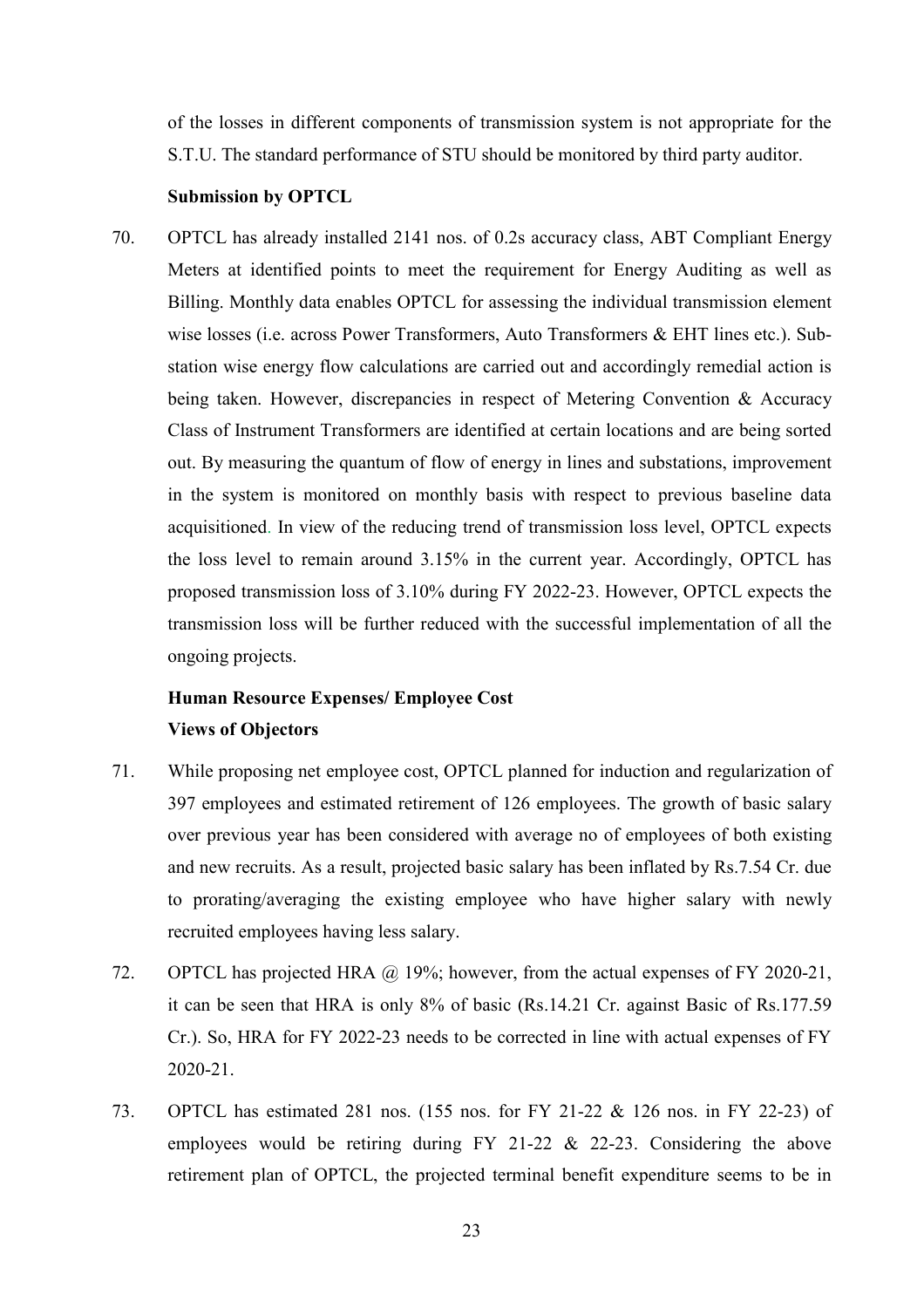much higher side. Considering average monthly pension of Rs.40000 per month, the additional expenditure on pension would be Rs.10.46 Cr. (155 employees for 12 months and 126 employees for 6 months). Considering actual payment of Rs 138.17Cr during FY 2020-21, the pension or terminal benefit disbursement for FY 22-23 would be around Rs.148.63 Cr.

- 74. Considering retirement of 126 nos. of employee in FY 22-23 and average basic salary of Rs.60000/- p.m. of an employee, total leave salary expenditure for 300 days (i.e. 10 month) would be Rs. 7.56 Cr.
- 75. OPTCL has capitalised employee cost of Rs. 13.24 Cr., which seems to be in lower side against total projected capex of Rs. 1842.63 Cr. So, if 5% of the employee cost would be capitalised, then it would be Rs.22.34 Cr. So, as per TPWODL, employee cost should be considered as Rs.424.39 Cr.
- 76. An Objector requested OPTCL to submit reasons of non-utilisation of funds allocated for O&M work. Proper maintenance has not been carried out by OPTCL since 58% of regular posts are lying vacant. OPTCL management have not yet prepared a regulation for regularise the contractual / outsource workers and not even prepared the yardstick as per the increase in its system. The Objector requested OPTCL to produce the list of outsource workers - category wise and division wise with the name of contactor engaged in OPTCL. Further, OPTCL has to produce the detailed expenditure incurred in O&M work – (i) O&M, (ii) Telecom, (iii) Civil, (iv) Technical, since 2010 to 2021.

#### **Submission by OPTCL**

- 77. OPTCL has projected Rs.526.53 Cr. as Employee Cost for FY 2022-23. for FY 2022-23, which includes Rs.26.01 Cr. towards balance 50% of 7th Pay Commission arrear for existing employees. Apart from that, in line with the notification of GoO in the budget provision for F.Y-2022-23, OPTCL has proposed the Dearness Allowance (DA) of 38% against approved 29% for FY 2021-22. With annual increment of the existing employees and induction of new employees, the corresponding expenditures related to the Basic Pay, DA, HRA etc. will increase proportionately. Therefore, the proposal of OPTCL is quite realistic and justified.
- 78. It is observed that the objector M/S TPWODL is not consistence with the figures. In one instance they have considered the average monthly salary as Rs.80,000/- per employee and in other instance they considered Rs.60,000/- per employee. Therefore, the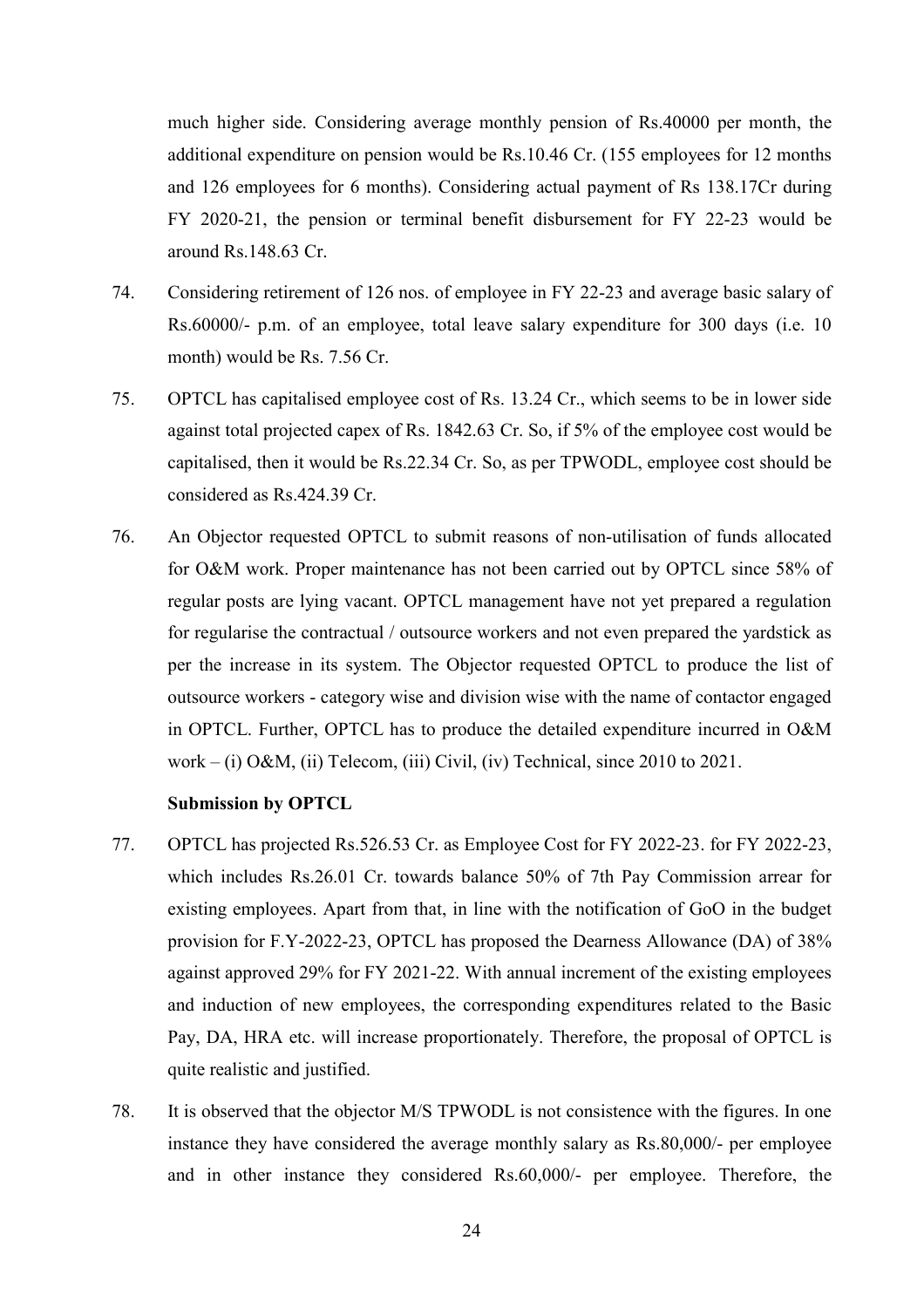assumption considered by the objector is confusing and has no merit. Hence, the query of TPWODL is not be considered.

79. At present OPTCL does not have any contractual appointment for Group-B. The lists of outsourced workers engaged in OPTCL are given in table below.

# **Sl No <b>Name of Contractor / Agency** Jhulla 1 Tower 1 Jhulla 1 Tower **Climber**  1 Alekh Bharati Construction Pvt. Ltd. BBSR 25 37 2 | M/s ASB Energy System & Construction Pvt. Ltd. | 47 | 79 3 | M/s Jagamohan Pradhan 11 | 15 4 | M/s KBS El-Cons & Consultants Pvt. Ltd. 10 | 14

# **Table 12**

## **Category wise Outsourced workers**

#### **Table 13**

#### **Outsourced Personnel engaged through M.K. Routray**

| Sl No.         | Category                    | <b>Total No.</b> |
|----------------|-----------------------------|------------------|
| 1              | GTRP (Electrical & Telecom) | 20               |
| $\overline{2}$ | JTRP (Electrical & Telecom) | 21               |
| 3              | Data Entry Operator         | 29               |
| $\overline{4}$ | Nurse (Female)              | 01               |
| 5              | <b>CUG Asst.</b>            | 01               |
| 6              | Driver                      | 03               |
| 7              | Receptionist-cum-Care Taker | 02               |
| 8              | Caretaker                   | 01               |
| 9              | Gardener                    | 04               |
| 10             | Attendant                   | 41               |
| 11             | Messenger                   | 01               |
| 12             | Cook                        | 01               |
| 13             | Sweeper                     | 02               |
|                | <b>Total</b>                | 127              |

80. Under other allowance, OPTCL has projected Rs.98 lakhs towards Night Shift Allowances, Physical Handicap Allowances, ABT Allowances, Cash Allowances, Computer Allowances, Estimator Allowance, Gas Allowances, Green Card Allowances, Shift Allowances, Special Allowances, Training Allowances, Typing Allowance,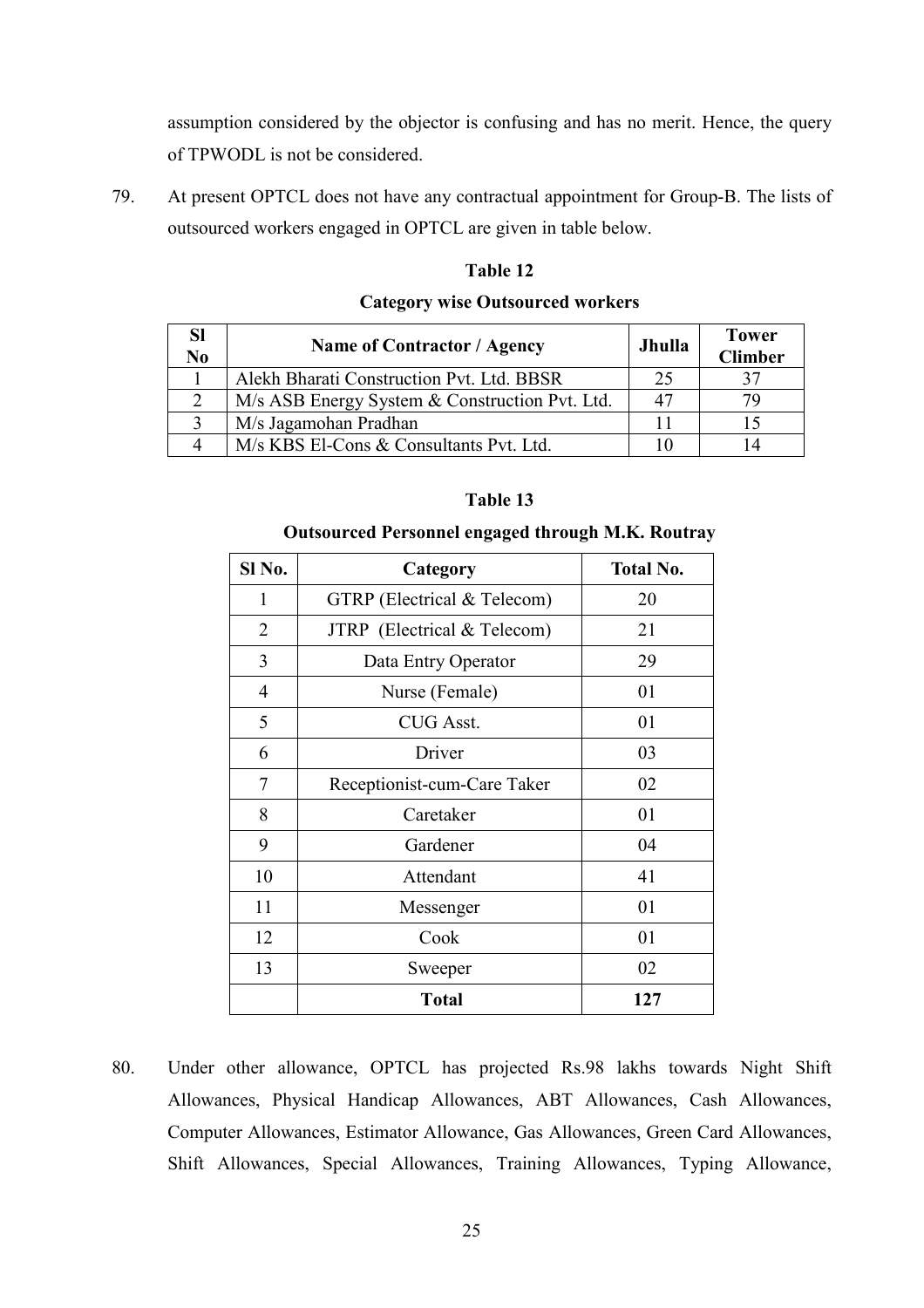Washing Allowances, Education Allowances, remote posting allowance etc. Therefore, assumption of the objector as the other allowance shall be Rs.66 lakhs has no basis and not to be considered.

- 81. Further, it may be noted that all the allowance allowed to the employees of OPTCL are applicable to the employees of erstwhile WESCO utility now transferred to TPWODL. The HRA claimed by OPTCL is about 16% of the Basic Pay. This has been objected by TPWODL and calculated at 8%. However, TPWODL in their ARR Application has claimed the HRA @ 18%. Therefore, the submission of the objector is not only confusing but also misleading.
- 82. As noted total expenses claims towards Staff Welfare Expenses is Rs.7.10 Cr. which includes Rs.3.80 Cr towards premium of Group Insurance Scheme and balance Rs. 3.30 Cr towards uniform, liveries, Sports, recreation and cultural activities. The same may please be considered.
- 83. It may be noted that the employee strength of OPTCL (2557) as on 01.04.2021 was more by 256 than TPWODL (2321). But it is observed that their projection (Rs.629.06 Cr) is Rs.102.53 Cr. more than OPTCL's projection.

### **A&G expenses**

## **Views of Objectors**

84. An objector has submitted that total 9 nos. of Grid sub-stations (6% increment) and 245 Ckt Kms (2% increment) has been added during last one year. However, OPTCL has proposed Rs 43.18 Cr against A&G expenses. The actual expenses till September, 2021 is Rs 14.53 Cr. So, prorating the same for full year with 7% increment, the A&G Expenses would be Rs 31.09 Cr for FY 22-23.

#### **Submission by OPTCL**

85. The number of establishments / offices of OPTCL has increased over a period of time commensuration with the increase in asset by addition of Grid Sub-stations, Ckt. of lines and MVA capacity for better supervision in construction, Operation and Maintenance and for maintaining quality of supply. Hence, A&G expenses should be increased proportionately. The objector has highlighted about Rs.43.18 Cr which includes travelling and conveyances of Rs.14.07 Cr. On the other hand, the same objector has projected Rs.12.67 Cr towards travelling and conveyances in their ARR**.** The area of operation of OPTCL is throughout the State where as the area of operation of the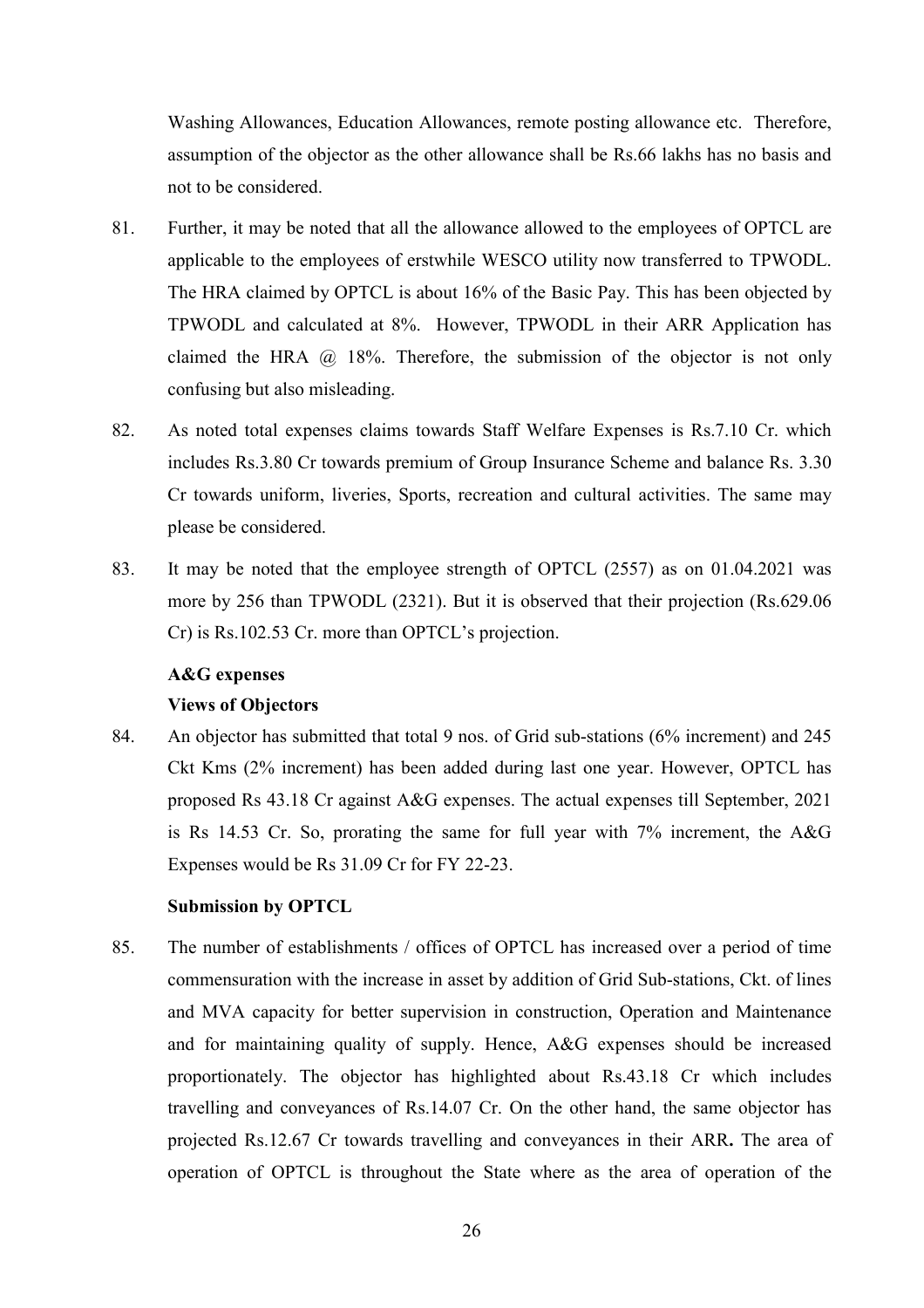objector is limited to 9 Nos. of revenue district only. Considering this the OPTCL projection is justified and on lower side. Similarly, the A&G expenses has been calculated as Rs.31.09 Cr. by prorating expenditure upto Sep-21 with 7% growth. However, the objector has projected Rs.151.76 Cr. for the FY 2022-23 in its ARR application and expenditure upto September, 2021 is Rs.50.99 Cr. Therefore, considering the above the projection of OPTCL is more legalistic and justified and the objection has no merit.

#### **R&M expenses**

#### **Views of Objectors**

- 86. OPTCL has projected 25% increase in R&M expenses from approved amount of FY 2021-22. The actual R&M expenses till September, 2021 is only Rs 37.31 Cr. Prorating the same for the whole year, the amount of R&M expenses for FY 2021-22 would be around Rs.75 Cr. So, the amount for FY 22-23 would be around Rs.80 Cr. The Commission may take appropriate decision as per norms of the existing Regulations.
- 87. OPTCL has included the cost of equipment of capital nature under Repair and Maintenance intentionally, to recover the cost of these equipment within one year, thus burdening the consumers with high transmission tariff. Such equipment should form part of the comprehensive Renovation and Modernization of lines and sub-stations and the cost thereof is to be recovered within the approved life of those equipment.
- 88. Further, instead of replacement of equipment in Grid Sub-stations in piece-meal basis and for augmentation of capacity of the transmission line, a comprehensive Renovation and Modernization scheme with life extension has to be prepared after making the Residual Life Assessment (RLA) study of the various equipment in the Grid sub-station and lines. The Commission may give direction to OPTCL to carry out the Residual Life Assessment (RLA) study of the various equipment in lines and substations and prepare the Renovation and Modernisation Schemes in a time bound manner.

#### **Submission by OPTCL**

89. Year wise OERC approval and actual expenditure towards R&M for the period from 2013-14 to 2021-22 (up to date) are given in the Table below.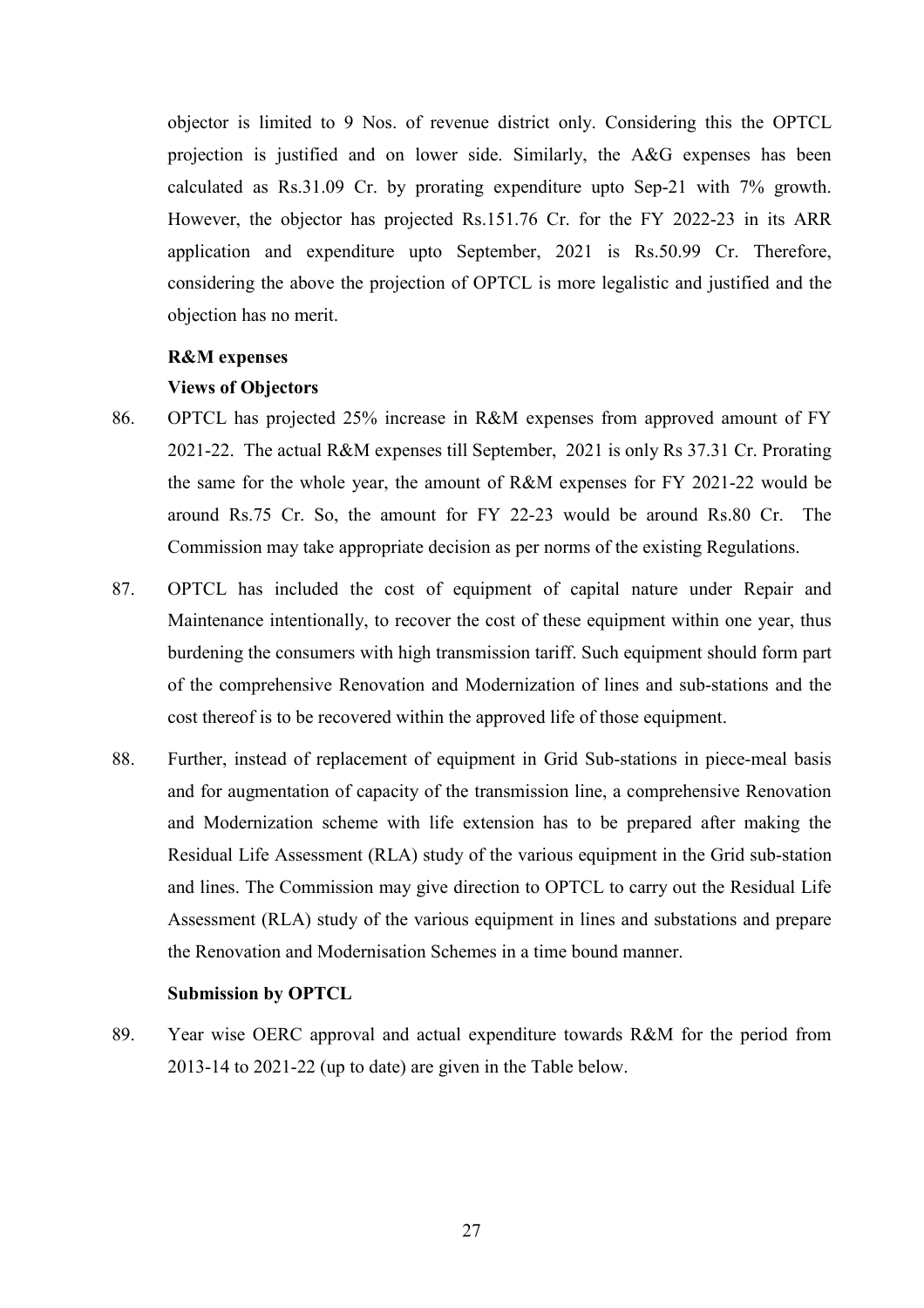|                         |                      | (Rs, Cr.)     |
|-------------------------|----------------------|---------------|
| <b>Financial Year</b>   | <b>OERC</b> Approved | <b>Actual</b> |
| 2013-14                 | 60.00                | 70.20         |
| 2014-15                 | 93.00                | 100.31        |
| 2015-16                 | 108.00               | 113.35        |
| 2016-17                 | 110.59               | 149.53        |
| 2017-18                 | 124.97               | 137.83        |
| 2018-19                 | 111.00               | 115.13        |
| 2019-20                 | 115.22               | 125.53        |
| 2020-21                 | 115.22               | 103.07        |
| 2021-22<br>(up to date) | 118.61               | 46.29         |

**Table 14 Approved and Actual R&M Expenses** 

- 90. From the above, it is observed that OPTCL has been effectively utilizing the R&M expenditure approved by OERC and achieved Transmission system availability more than specified.
- 91. TPWODL projected that the R&M expenses would be Rs. 80 Cr. with the assumption that the Actual R&M Expenses till Sep-21 is only 37.31 Cr. and prorating the same the amount would be around Rs.75 Cr. or say Rs.80 Cr. Generally major R&M works has been carried out during the  $2<sup>nd</sup>$  half of the year. Therefore, the expenditure in  $1<sup>st</sup>$  half is on lower side. Further, for the FY 2022-23 TPWODL has projected R&M expenses as Rs. 278.52 Cr. and their expenditure upto Sep-21 is Rs.45.37 Cr. Considering the above, the projection of OPTCL is more legalistic and justified.

### **Interest on loan capital**

## **Views of Objectors**

92. One of the Objectors submitted that the Government of Odisha bonds may not be considered as interest in line with the earlier tariff order. The Objector further submitted that there is now a significant reduction of interest rate in banks due to demonetization and COVID-19. OPTCL may consider switching over from loan with higher interest to loan with lower interest to reduce interest on loan capital.

#### **Submission by OPTCL**

93. OPTCL has projected interest on loan Rs, 149.25 Cr. out of which Rs. 120 Cr. is towards interest on existing loan and Rs. 29.25 Cr. is on new loan. The loan available from PFC will be redeemed completely by the FY 2025-26 and 10 out of 15 loans of the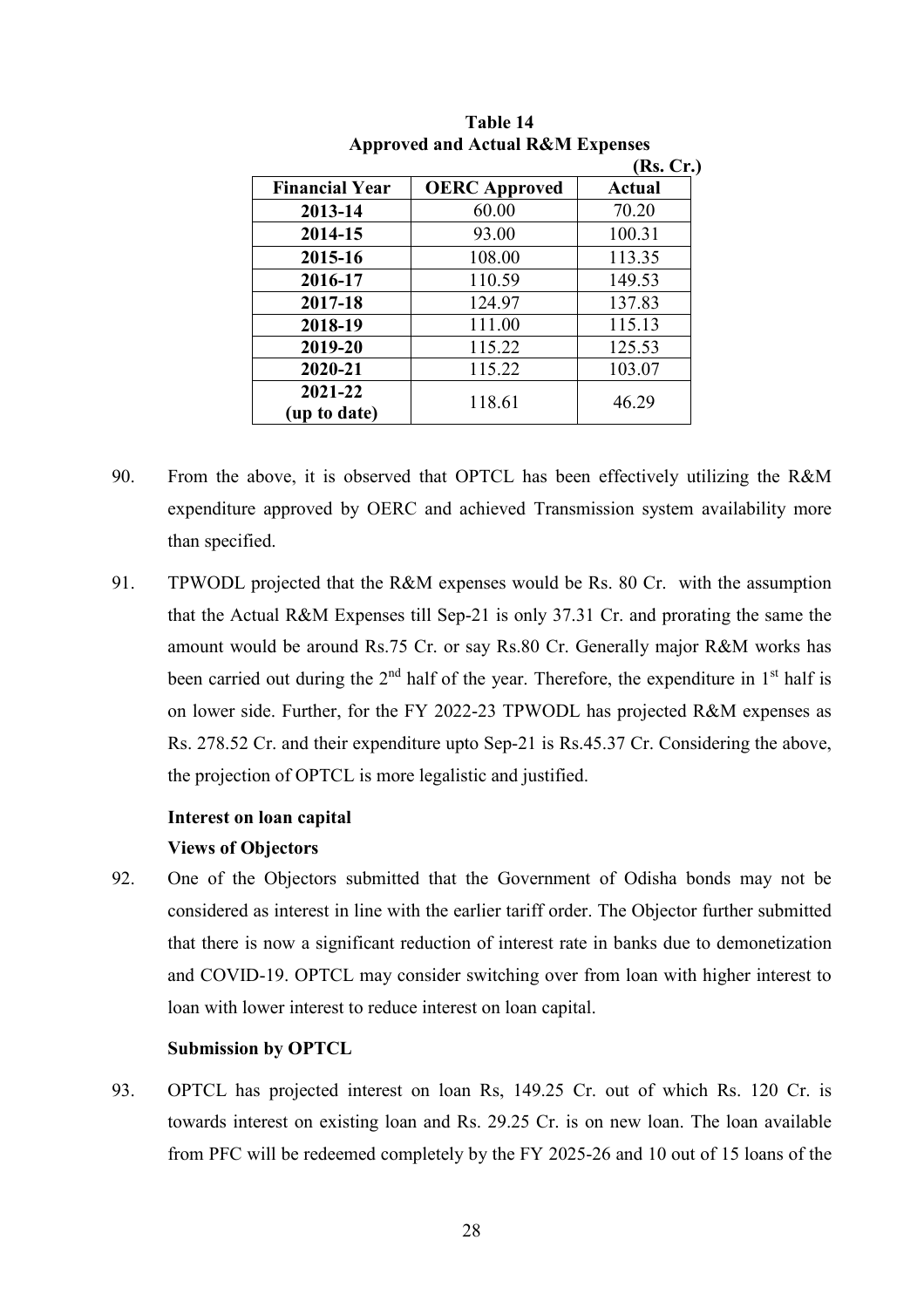REC loan will be redeemed by FY 2024-25. Due to stringent pre exit clause, the swapping of the above loan is not feasible. However, in case of new loans OPTCL is negotiating with the Banks and FIs to avail the loan at cheaper rate. Calculation of interest on all loan except JICA  $\omega$  7.25% by TPWOLD is not as per the terms and condition of loan and will be a loss to OPTCL. Therefore, the calculation of interest on loan as Rs.122 Cr. has no merit and not to be considered.

#### **Depreciation**

## **Views of Objectors**

- 94. An Objector submitted that in the present proceeding, depreciation cost of OPTCL is inclusive of Govt grant asset. The Government grant asset is kept in the liability side of the Balance Sheet under the heading Deferred Income. While calculating the depreciation on the GFA, the Commission does not exclude the Deferred Income from the resulting depreciation. Therefore, the Commission should deduct the Deferred Income from GFA and allow depreciation on Net GFA.
- 95. OPTCL does not submit the amount of depreciation reserve kept in their books. Without assessing the volume of accumulated depreciation reserve, it is imprudent to pass out further depreciation in tariff.
- 96. Another Objector pointed out that OPTCL has projected depreciation of Rs 263 Cr with projected addition of Rs 1095.44 Cr in GFA during FY 22-23. However, as per practice, depreciation is being allowed on opening GFA only. The same may be examined.

#### **Submission by OPTCL**

- 97. In total depreciation projection of Rs. 263.00 Cr., OPTCL has not claimed any depreciation amount on Assets created through Grants.
- 98. The accumulated depreciation is not the Capital Reserve for the company but a charge in the profit and loss statement of the company for the diminution in the value of the assets. Further, the term depreciation reserve has no relevance on determination of depreciation for tariff purpose, as the depreciation is the recovery of the cost of the Assets invested as per the provision of the Regulations.
- 99. Regulation 8.36 states that Depreciation shall be chargeable from the first year of commercial operation. In case of commercial operation of the asset for part of the year, depreciation shall be charged on pro rate basis. Therefore, calculation of depreciation on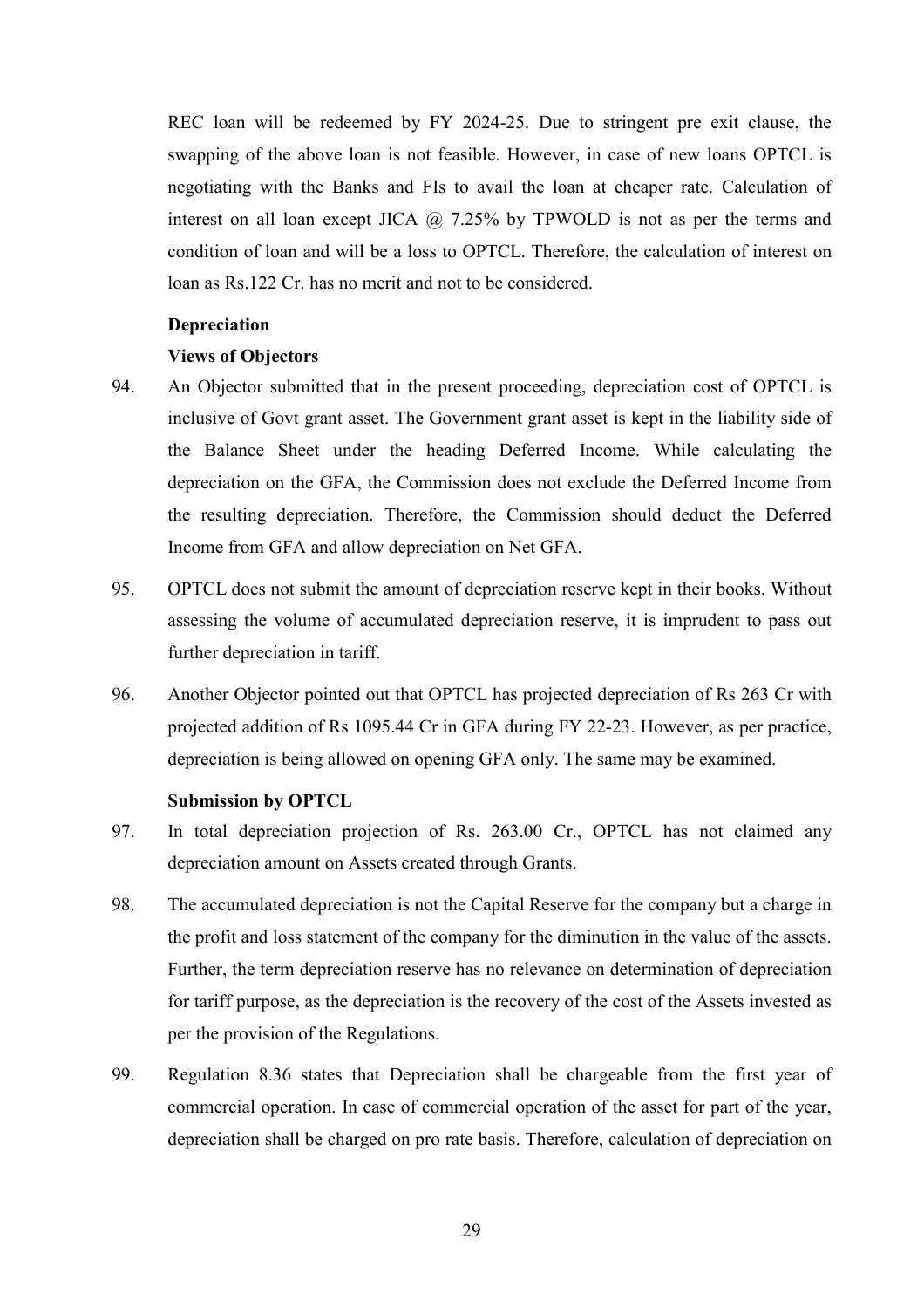the opening GFA as projected by TPWODL/ TPSODL is not as per the regulation and should not be considered.

# **Return to Equity Views of Objectors**

100. An Objector submitted that CERC regulations state that Income tax shall not be direct pass through in the tariff. The approved Return on Equity may be grossed up with the tax rate and same is passed through in tariff. The income tax passed out in the ARR must not dishonour the CERC regulations.

## **Submission by OPTCL**

- 101. Regulations 8.41 states that "The Interest earned from Investments made out of Return on Equity shall not be included in Non-Tariff Income". In this regard it is submitted that in compliance to the above Regulation no such amount has been projected.
- 102. Rate of return on equity shall be rounded off to three decimal places and shall be computed as per the formula given below:

Rate of pre-tax return on equity = Base rate  $/(1-t)$ 

Where "t" is the effective tax rate in accordance with clause (1) of this Regulation

- 103. The base rate of return on equity as allowed by the Commission under Regulation 30 of these regulations shall be grossed up with the effective tax rate of the respective financial year. For this purpose, the effective tax rate shall be considered on the basis of actual tax paid in respect of the financial year in line with the provisions of the relevant Finance Acts by the concerned generating company or the transmission licensee, as the case may be.
- 104. STU (OPTCL) shall be allowed a Return on Equity Capital in rupee terms at the rate of 15.5% per annum (post tax), on the amount of equity capital base as determined by the Commission. This rate of return needs to be grossed up with the normal/applicable tax rate.
- 105. Accordingly, OPTCL has proposed Return on Equity (RoE) of Rs. 312.56 Cr. @ 15.5% on Rs. 2,016.50 Cr. as per clause 8.28 of Regulations, 2014 and requested the Commission to consider the same.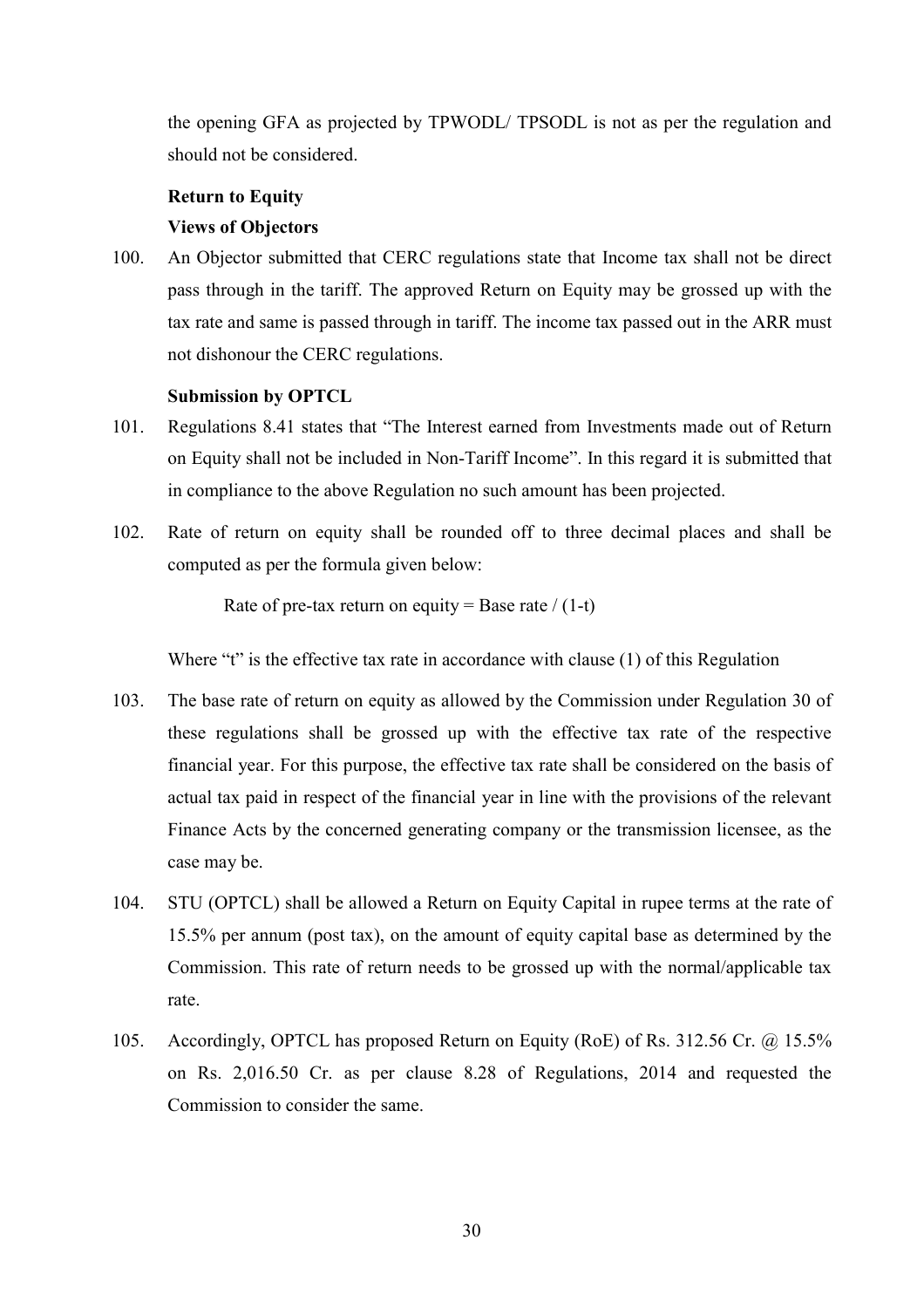### **Income Tax**

#### **Views of Objectors**

106. The Commission has disapproved the income tax for FY 21-22, as it was not paid as per audited account. So, TPSODL submitted that income tax may be treated on actual basis and may be trued up.

#### **Submission by OPTCL**

- 107. OPTCL has projected Rs. 2.16 Cr under the head Income Tax to be passed through in compliance to the Regulation 8.43 and 8.44 of OERC.
- 108. CERC Regulation does not stipulate that "Income Tax shall not be direct pass through in tariff" as stated by the objector. Present ARR & Transmission Tariff application of OPTCL has been prepared and submitted based on the provisions contained in OERC.
- 109. Income tax of the Transmission Licensee shall be recovered from the beneficiaries. This will exclude income tax on other income streams (Non-Transmission business). Further, as per Regulation 8.44 the actual assessment of income tax should take into account benefits of tax holiday, and the credit for carry forward losses applicable as per the provisions of the Income Tax Act, 1961 shall be passed on to the consumers.
- 110. In the Audited Accounts for the FY 2020-21, OPTCL has made provision of Rs. 2.16 Cr. as Income Tax. The same amount of Rs. 2.16 Cr. is proposed for FY 2022-23. However, difference if any, as per the Regulation 8.43 and 8.44, shall be adjusted during the true up exercise based on audited accounts of FY 2022-23.
- 111. However, the objector M/S TPWODL has opined that Income tax may be treated on actual basis and may be trued up and suggested nil for the FY 2022-23. It may be noted that TPWODL in its ARR application has claimed Tax amounting to Rs. 16.14  $\omega$  25.17 % p.a. Therefore, the projection of Rs. 2.16 Cr. is on lower side as compared to TPWODL. The objection of TPWOLD has no merit and not to be considered.

# **Working Capital Views of Objectors**

112. The Commission has opined in the OPTCL tariff order for FY 2021-22 that OPTCL has a net positive cash flow and there is no requirement of working capital loan. Accordingly, the Objector requested to approve the working capital loan on actual requirement as also done in the previous tariff order.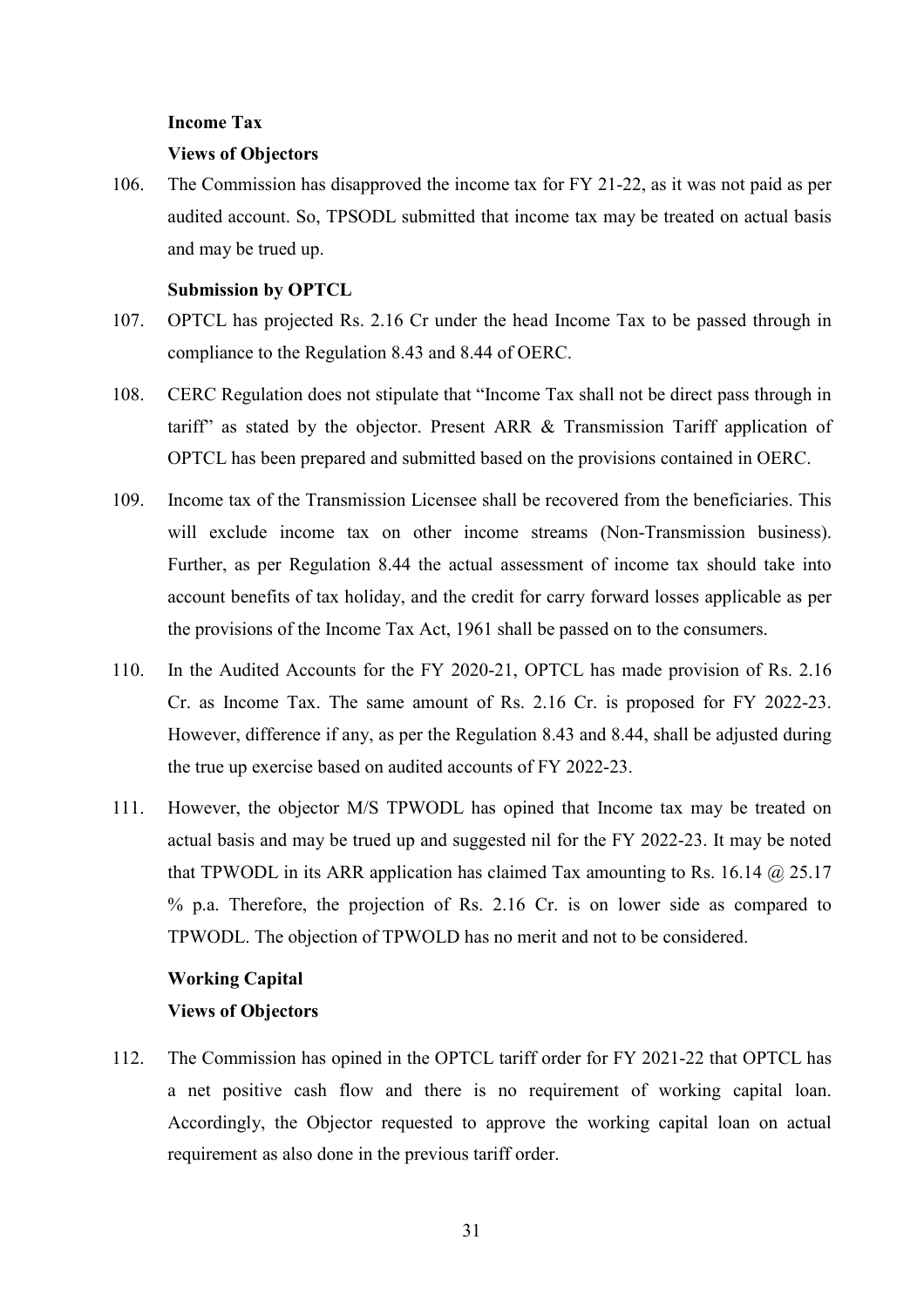113. Now all the DISCOMs are paying their bill on time and availing rebate. LC mechanism has also in place. All projects constructed or to be constructed is carried out with support of loans and equity. The Objector submitted that the issue of working capital may please be examined.

#### **Submission by OPTCL**

114. OPTCL has claimed interest on working capital complying the Regulation 8.26 of OERC Regulations, 2014 and requested to consider in line with the regulations.

# **Incentive for System Availability Views of Objectors**

115. The Commission has approved incentive of Rs 5 Cr for FY 2021-22 against Rs 10.62 Cr projected by OPTCL. In line with the same, TPWODL has also suggested Rs.5 Cr for the year FY 2022-23 under this head.

#### **Submission by OPTCL**

116. The Commission allowed Rs.5 Cr. as incentives for the FY 2021-22 with the observation that "as SLDC has verified the System Availability of 99.98% during FY 2019-20 and is expected to maintain NATAF more than 98.50% during FY 2020-21, pending verification, the Commission approves an amount of Rs.5.00 Cr. as an incentive in the ARR of OPTCL for FY 2021-22". Therefore, the suggestion of TPWODL has no merit.

#### **Miscellaneous receipt**

## **Views of Objectors**

- 117. OPTCL has not complied the requirements of Regulations 8.39, 8.40, 8.41 & 8.42 in the ARR & tariff petition. The item wise non-tariff income as stipulated in Regulations 8.40 is ignored and stated Miscellaneous Receipts. The difference between "Non-Tariff Income" and "Income from Other Business" has not been duly factored though the same has been separately regulated. There is no meaning of Income from Other Business in the books maintained by the Petitioner in view of Regulation No. 8.42. Regulation No. 5.6 has specified that the Accounting Policy & the Chart of Accounts shall be followed by the Licensee, as determined by the Commission from time to time.
- 118. In the ARR, it has been proposed by OPTCL to levy full transmission charges on renewable energy. In case of Odisha, every month more than 300 MU of renewable energy is being schedule by industries for compliance of their RPO obligation. So, if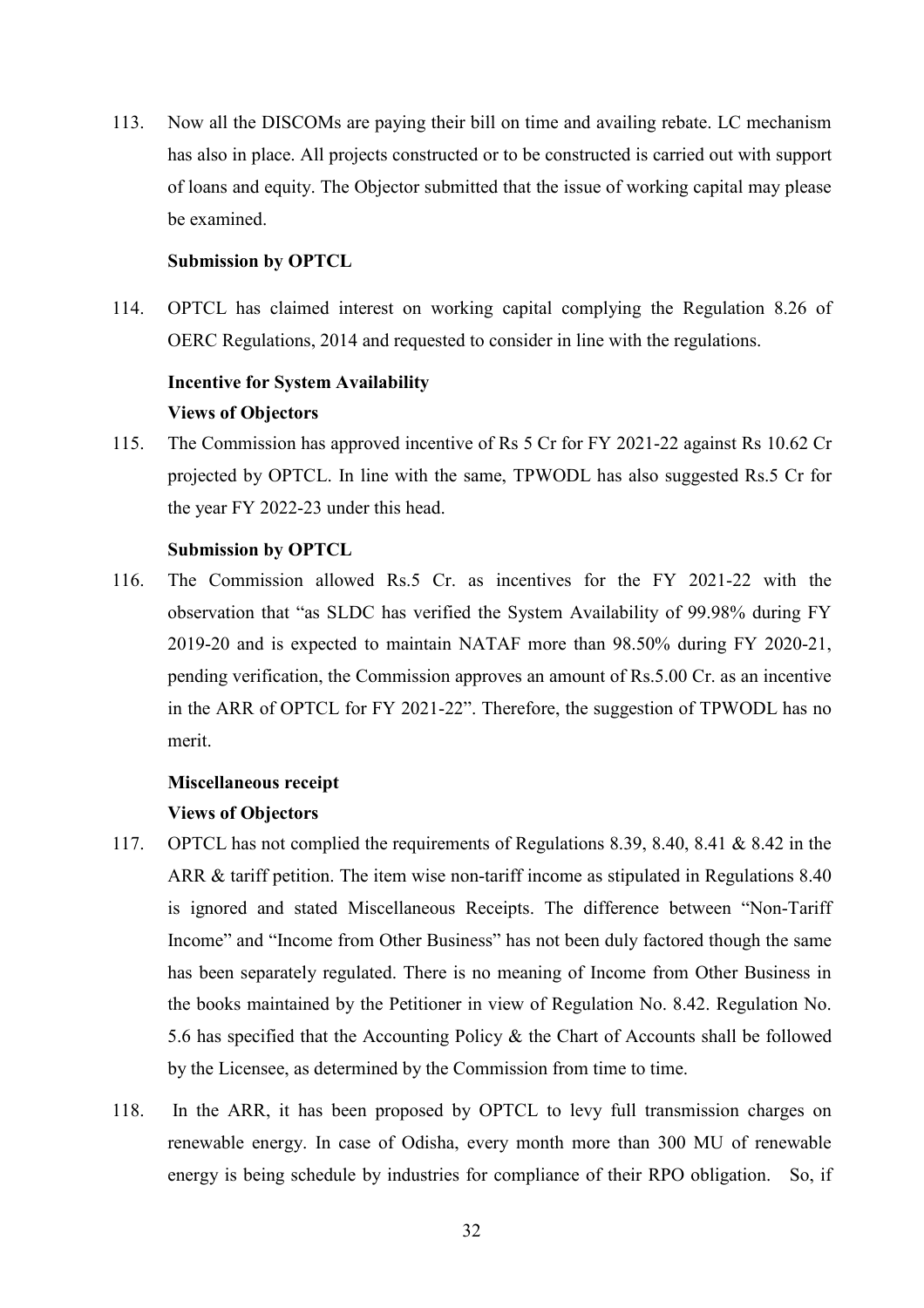full transmission charges would be levied on RE power, then OPTCL income from other sources will increase substantially by another Rs.80 crs annually. Accordingly, TPWODL has considered the same as Rs.340 crs for the year FY 22-23.

#### **Submission by OPTCL**

- 119. OPTCL has projected Rs.263.83 Cr. as Non-tariff income under the nomenclature as other income and cost/ Miscellaneous Receipts. Further, in compliance to the Commission's Query, OPTCL has submitted the details of Misc. Receipts of Rs.24.35 Cr. received during the period 01.04.2021 to 30.11.2021.
- 120. Regulation 8.40 states that: The Transmission Licensee shall submit full details of his forecast of Non-Tariff Income to the Commission along with his application for determination of tariff. The list of various heads to be considered for Non-Tariff Income is also mentioned.
- 121. At present no such income categorized as "Income from other business" in compliance to the Regulations 8.42 for the FY 2022-23. However, in case any income from other business is recognised during FY 2022-23, the same shall be trued up in FY 2022-23.
- 122. Therefore, the view of the objector that the above regulation has not been complied has no merit and not to be considered.

# **Transmission Charges Views of Objectors**

- 123. The proposed transmission tariff of @43.73 PU is abnormally very high and should not be permitted. This will adversely affect the RST of the DISCOMs and will be a huge burden on the consumers.
- 124. The Commission has accorded in principle approval of the Long Term Demand Forecast (LTDF)for the period FY 2015-16 to FY 2022-23 vide order dated 3.5.2016 in case no 32/2015. Further the Business Plan of OPTCL has been approved by the Commission. The transmission charges of OPTCL should be considered based on energy projection as per Commission's approval in LTDF order and approved Business Plan of OPTCL.
- 125. With increasing cost of capital works by OPTCL and the stagnant demand, the transmission charges are bound to increase. This will only enable OPTCL to recover its cost of new constructions without any requirement. Therefore, the Commission may fix the transmission charge to be recovered from its new transmission schemes with the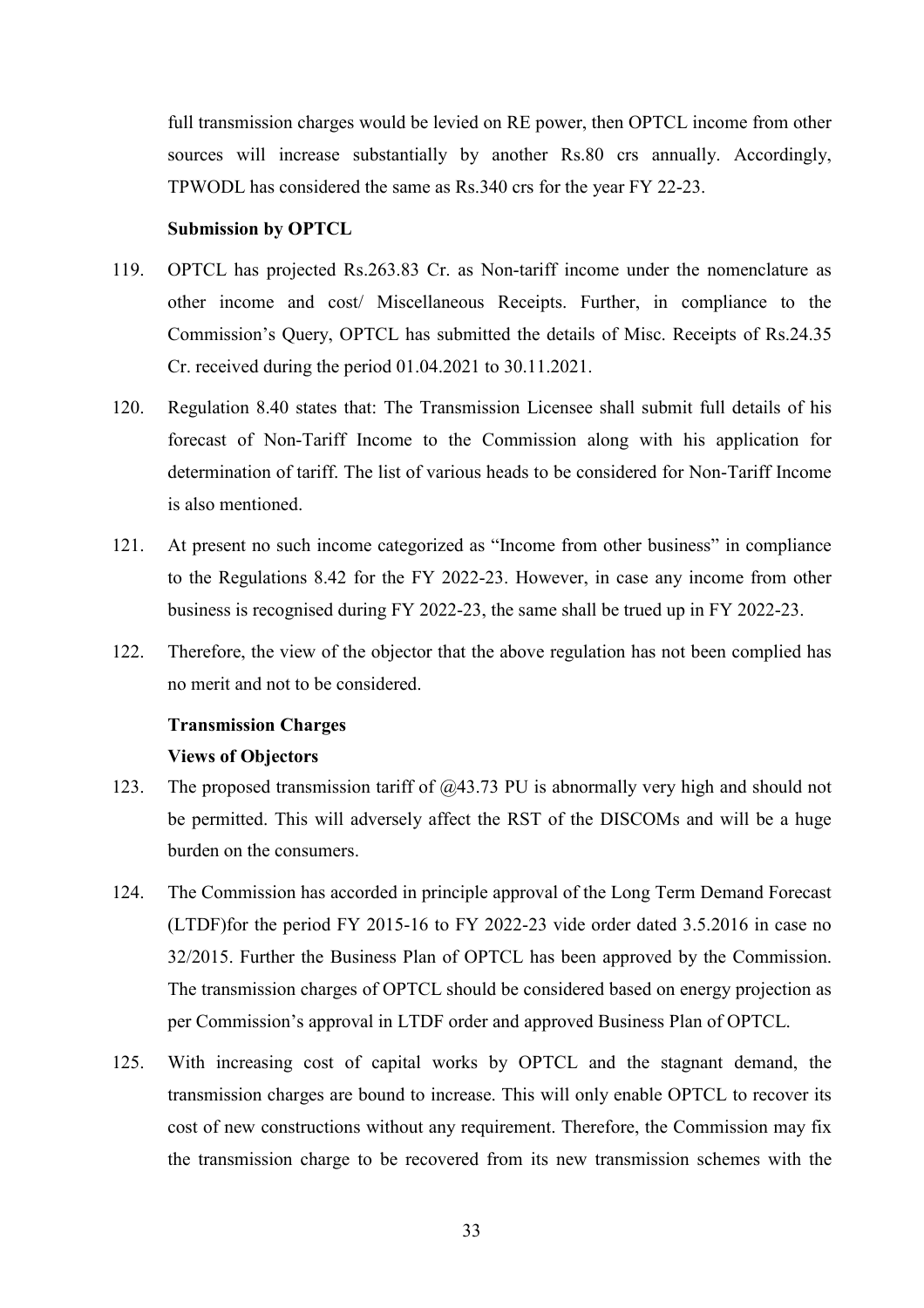concept of "Design Energy" as is being done to determine the Generation Tariff. The transmission charge for a new scheme should be based on the approved capital cost and the projected quantum of energy (Design Energy) to be transmitted. Any deficiency of OPTCL in such a case shall not be loaded on to the consumers. The Commission may review the performance of OPTCL periodically and direct midcourse correction to avoid unnecessary increase of transmission charge.

126. As per submission made by M/s TPWODL, the transmission charges should be 25 paise per unit for FY 22-23 based on ARR of 714.47 Cr.

## **Submission by OPTCL**

- 127. The proposed Transmission Charge of 11495.93/MW-DAY (i.e 43.73 paise/unit) is derived considering the recent realistic energy demand projection of all four DISCOMs and the ARR figures arrived by OPTCL justifying component wise projections as per the provisions contained in OERC Transmission Tariff Regulations, 2014, OPTCL's Audited Accounts for FY 2020-21, all relevant data/information and materials. Moreover, OPTCL had furnished all requisite information and details as per the prescribed formats of the Commission with full justifications. OPTCL has also submitted additional information / clarifications to queries raised by the Commission in which the audited accounts along with statutory audit report of OPTCL for FY 2020-21 is submitted.
- 128. Transmission charges as approved by OERC since FY 2009-10 has never been in a declining trend as indicated from the table given below.

| Approved transmission charges of past period |                                 |                                                 |                                 |                                                               |  |
|----------------------------------------------|---------------------------------|-------------------------------------------------|---------------------------------|---------------------------------------------------------------|--|
| SL<br>N <sub>O</sub>                         | <b>FINANCIAL</b><br><b>YEAR</b> | <b>OERC CASE NO. &amp;</b><br><b>ORDER DATE</b> | <b>EFFECTIV</b><br><b>EDATE</b> | <b>APPROVED</b><br><b>TRANSMISSION</b><br><b>CHARGE (P/U)</b> |  |
| 1                                            | 2009-10                         | Case No.63/2008<br>Order Dt.20.03.2009          | 01.04.2009                      | 20.5                                                          |  |
| $\overline{2}$                               | 2010-11                         | Case No.145/2009<br>Order Dt.20.03.2010         | 01.04.2010                      | 23.5                                                          |  |
| 3                                            | $2011 - 12$                     | Case No.145/2010<br>Order Dt.20.03.2011         | 01.04.2011                      | 25                                                            |  |
| 4                                            | 2012-13                         | Case No.92/2011<br>Order Dt.20.03.2012          | 01.04.2012                      | 25                                                            |  |
| 5                                            | 2013-14                         | Case No.102/2012<br>Order Dt.20.03.2013         | 01.04.2013                      | 25                                                            |  |
| 6                                            | 2014-15                         | Case No.83/2013<br>Order Dt.22.03.2014          | 01.04.2014                      | 25                                                            |  |

**Table 15**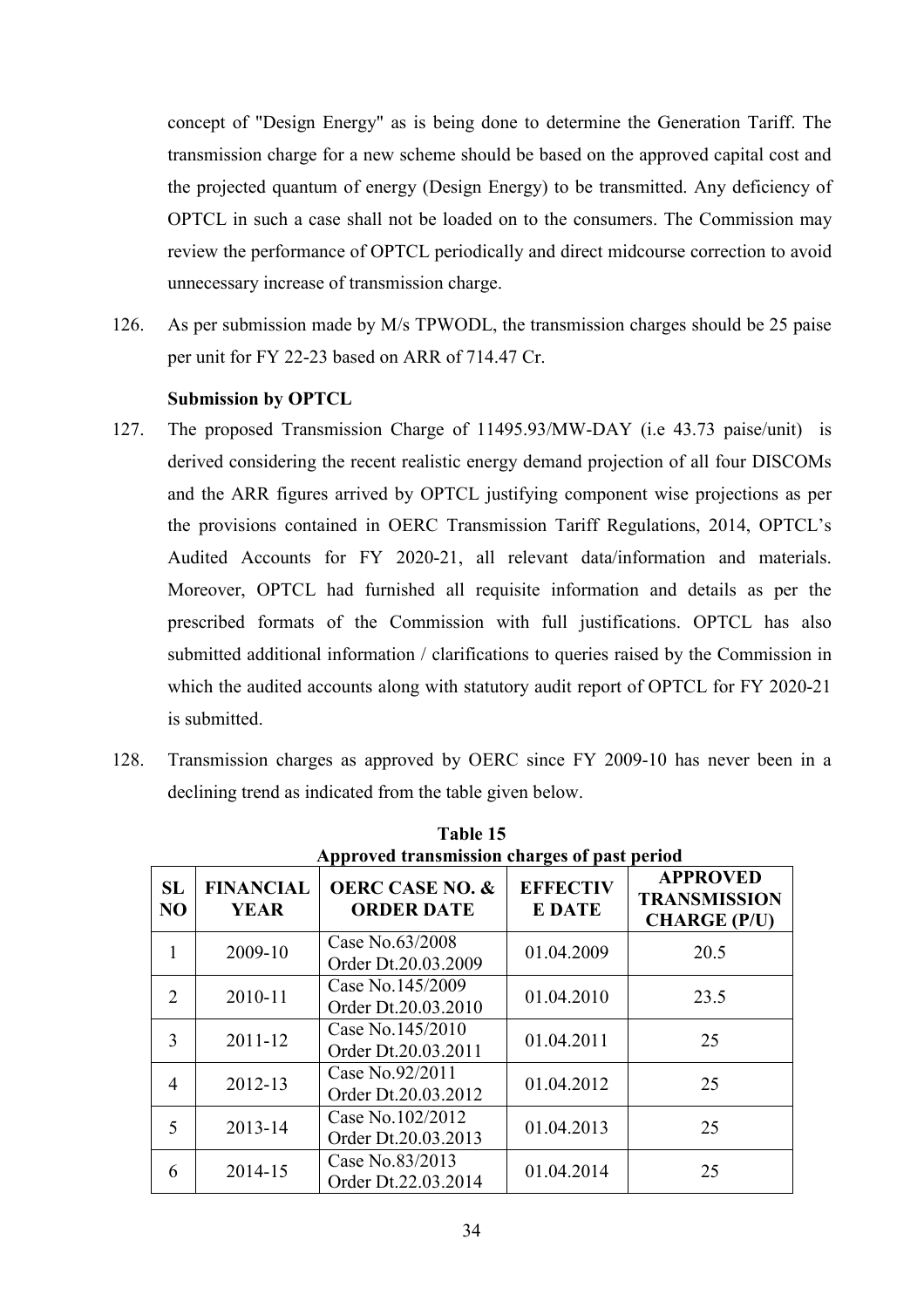| SL<br>N <sub>O</sub> | <b>FINANCIAL</b><br><b>YEAR</b> | <b>OERC CASE NO. &amp;</b><br><b>ORDER DATE</b> | <b>EFFECTIV</b><br><b>E DATE</b> | <b>APPROVED</b><br><b>TRANSMISSION</b><br><b>CHARGE (P/U)</b> |
|----------------------|---------------------------------|-------------------------------------------------|----------------------------------|---------------------------------------------------------------|
| 7                    | 2015-16                         | Case No.67/2014<br>Order Dt.23.03.2015          | 01.04.2015                       | 25                                                            |
| 8                    | 2016-17                         | Case No.55/2015<br>Order Dt.21.03.2016          | 01.04.2016                       | 25                                                            |
| 9                    | 2017-18                         | Case No.64/2016<br>Order Dt.23.03.2017          | 01.04.2017                       | 25                                                            |
| 10                   | 2018-19                         | Case No.77/2017<br>Order Dt.22.03.2018          | 01.04.2018                       | 25                                                            |
| 11                   | 2019-20                         | Case No.71/2018<br>Order Dt.29.03.2019          | 01.04.2019                       | 25                                                            |
| 12                   | 2020-21                         | Case No.72/2019<br>Order Dt.21.04.2020          | 01.04.2020                       | 25                                                            |
| 13                   | $2021 - 22$                     | Case No.73/2020<br>Order Dt.26.03.2021          | 01.04.2021                       | 28                                                            |

129. In para 40 of the OERC order vide Case No. 63/2020 (Business Plan of OPTCL for the control period FY 2019-20 to FY 2023-24, the Commission has opined that the demand will be properly scrutinised at the time of approval of ARR of OPTCL for FY 2022-23. In compliance to that, OPTCL has filed the ARR application for FY 2022-23 on 30.11.2021 considering DISCOMs demand of 28517 MU as per recent & more realistic energy demand projections submitted by the DISCOMs at that time.

# **Annual Revenue Requirement**

## **Views of Objectors**

- 130. The unusually high transmission tariff proposed by OPTCL is on account of projecting an ARR of Rs 1247.14 Cr against Rs 792.93 Cr approved by the Commission for FY 21- 22. This is on account of massive investment being made without increase or negligible increase in the flow of energy in the transmission system.
- 131. An Objector has requested to approve the annual revenue requirement of OPTCL through a prudence check.
- 132. OPTCL has projected its revenue requirement for FY 2022-23 at about 39% more than the approved ARR for FY 2021-22. The total increase in ARR includes an increase of Employee cost by 15%, O&M cost by 25%, A& G cost by 42%, interest on loan capital by 58% depreciation by 13% and incentive by 102%.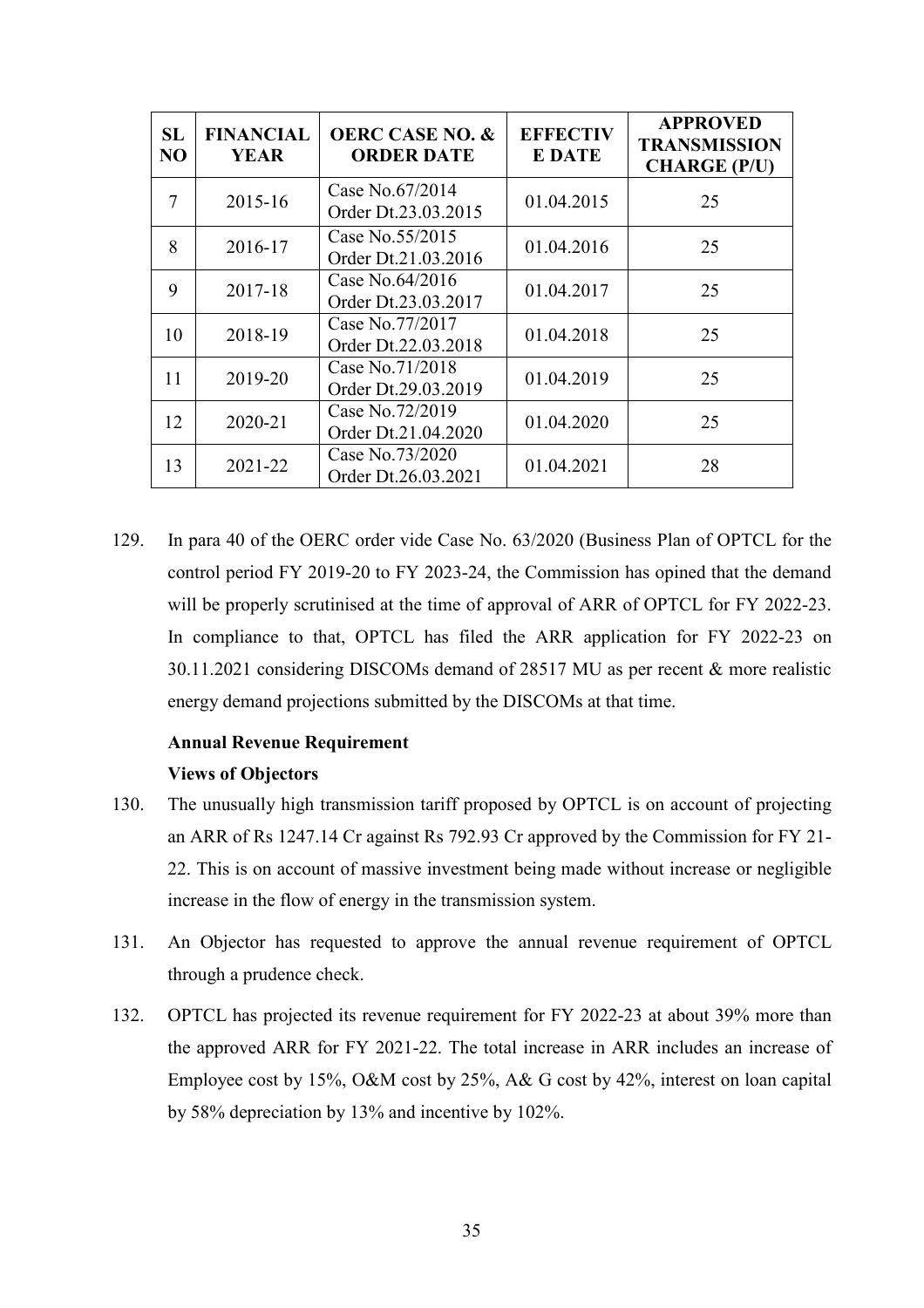#### **Submission by OPTCL**

- 133. OPTCL has projected its ARR as Rs. 1510.97 Cr. which will be recovered from the Open Access Consumer and other Non-tariff incomes as per the regulations. The per unit price has been calculated considering the proposed energy to be transmitted in the OPTCL System by the LTOA customer.
- 134. The projections made by OPTCL as per the OERC Transmission Tariff Regulations, 2014 are very much realistic and the details are explained in its ARR application which need full consideration.
- 135. In comparison to Net ARR of TPWODL (Rs.1295.98 Cr.) after deduction of power cost, transmission and SLDC charges, OPTCL Net ARR (Rs. 1247.14 Cr.) is on lower side.

# **Open access charges Views of Objectors**

- 136. An Objector submitted that Steep increase in the STOA charges will make open access unviable for the consumers, which will be detrimental to the operation of industries / businesses of the State in the current scenario.
- 137. The ARR filed by the Petitioner does not consider the revenue due to collection from the Open Access customers for power transmission done by (i) HHEP to CSPDC by OHPC, (ii) Bhubaneswar Power Ltd, (iii) transmission of surplus power from OPGC Unit – III and IV after meeting state demand, (iv) transmission of power by state grid connected IPPs and (v) sale of surplus power by the CGPs of the State. The Objector requested OPTCL to submit the customer wise details of open access of power through state grid and the revenue generation thereof for the previous year FY-21.
- 138. Some Objectors pointed out that OPTCL contravenes the open access regulation framed by the Commission. STOA charges should be always lower than the LTOA charges.
- 139. Another Objector pointed out that OPTCL may be directed to submit the power handling capability, power flow and % loading of all the 400 kV, 220 kV, 132 kV line, and power transformer, auto transformer, ICT transformer. Once these data are made available, it can be ascertained that, there are sufficient margin available in the transmission network and in order to utilise it fully, STOA should be promoted and the charges for the same may be kept at  $\frac{1}{4}$  of the MTOA and LTOA charges and necessary amendments in the Regulations may be made.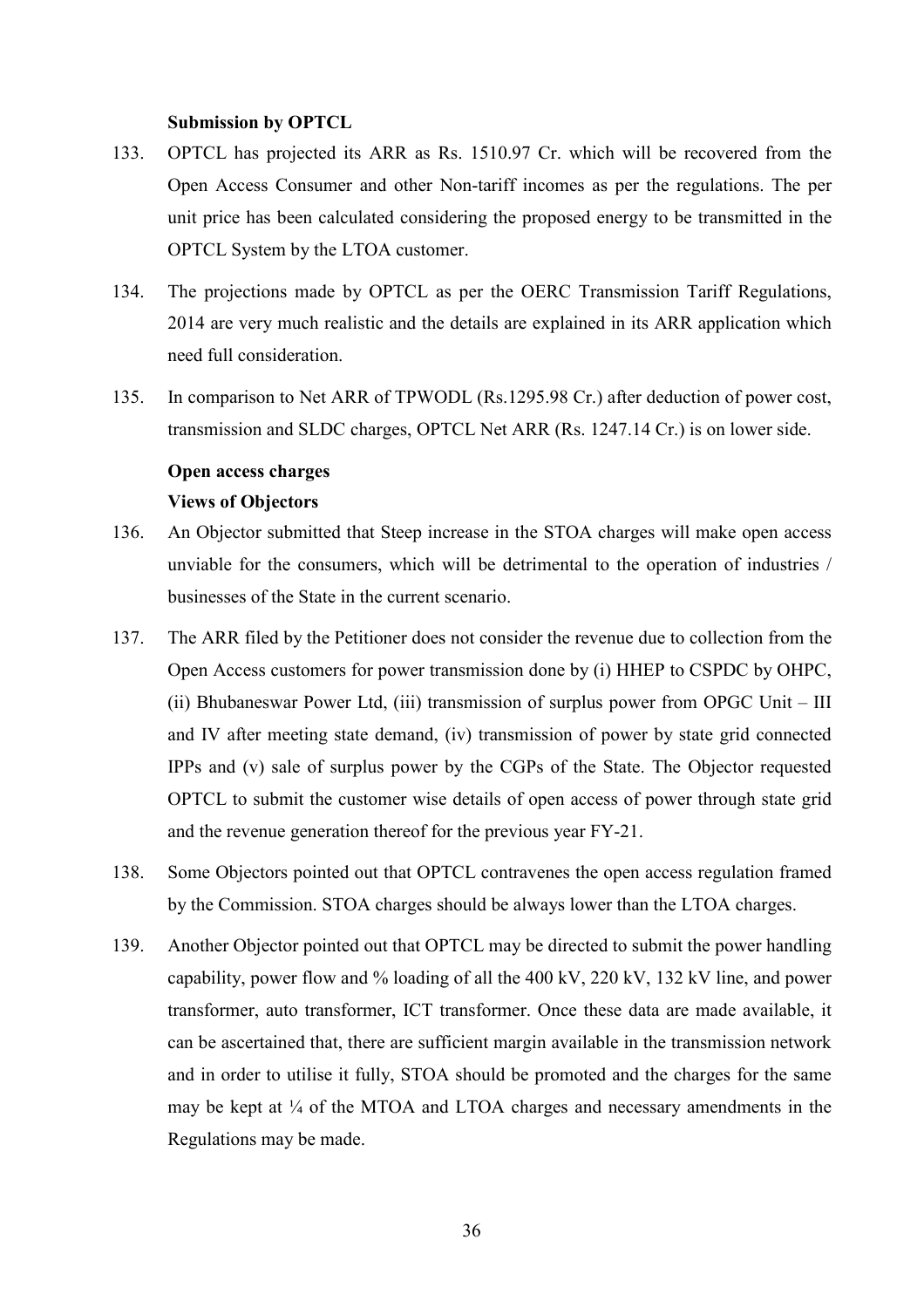- 140. M/s Indian Energy Exchange submitted that OPTCL has projected transmission charges for STOA consumers @43.73 paisa/kWh against the present applicable charges of 28 paisa/kWh, viz. >50% increase on the current level of charges. Such steep increase in charges in two consecutive years will amount to tariff shock for the consumers.
- 141. Total intra-State OA of power scheduled by the Customers for FY-21 is 3838.23 MU. As the rate of 28 P/U is same for the both long-term and short-term Customers, then the revenue realization from above OA of power through State grid is Rs. 107.47 Cr whereas in the Petition, the disclosed revenue realization is Rs. 44.56 Cr on same source. The difference of revenue realization for FY-21 may be re-examined.

#### **Submission by OPTCL**

- 142. As the Open Access Regulations, 2020 the open access charges to all the category such as LTOA, MTOA and STOA are same. The tariffs of the electricity utilities are determined through Regulators by following all the regulatory procedure. On the other hand, the price is not the market driven as being determined by the unregulated business houses and industries. OPTCL is the designated STU and its system availability is above 99.98%. The networks of OPTCL are ready to handle the power requirements of the consumers of Odisha including the industrial consumers.
- 143. The details of revenue received in respect of energy transaction through open access for the FY 2020-21 are furnished below.

| SI.<br>No. | <b>Open Access</b>                         | Amount<br>(Rs, Cr.) |
|------------|--------------------------------------------|---------------------|
|            | Open access through SLDC<br>(Intra-state)  | 44.56               |
| 2          | Open access through RLDC<br>(Inter-state)  | 8.89                |
|            | Open access through<br>Exchange (IEX/PXIL) | 10.98               |
|            | <b>Total</b>                               | 64.43               |

# **Table 46**

**Revenue received from Open Access** 

- 144. OPTCL has submitted customer-wise monthly open access schedule for the FY 2020-21.
- 145. OPTCL has acted as per the new Open Access regulation, OERC (Terms and Conditions of Intra-State Open Access) Regulations, 2020 which has come in to force with effect from its publication in Odisha Gazette dated  $18<sup>th</sup>$  November, 2020.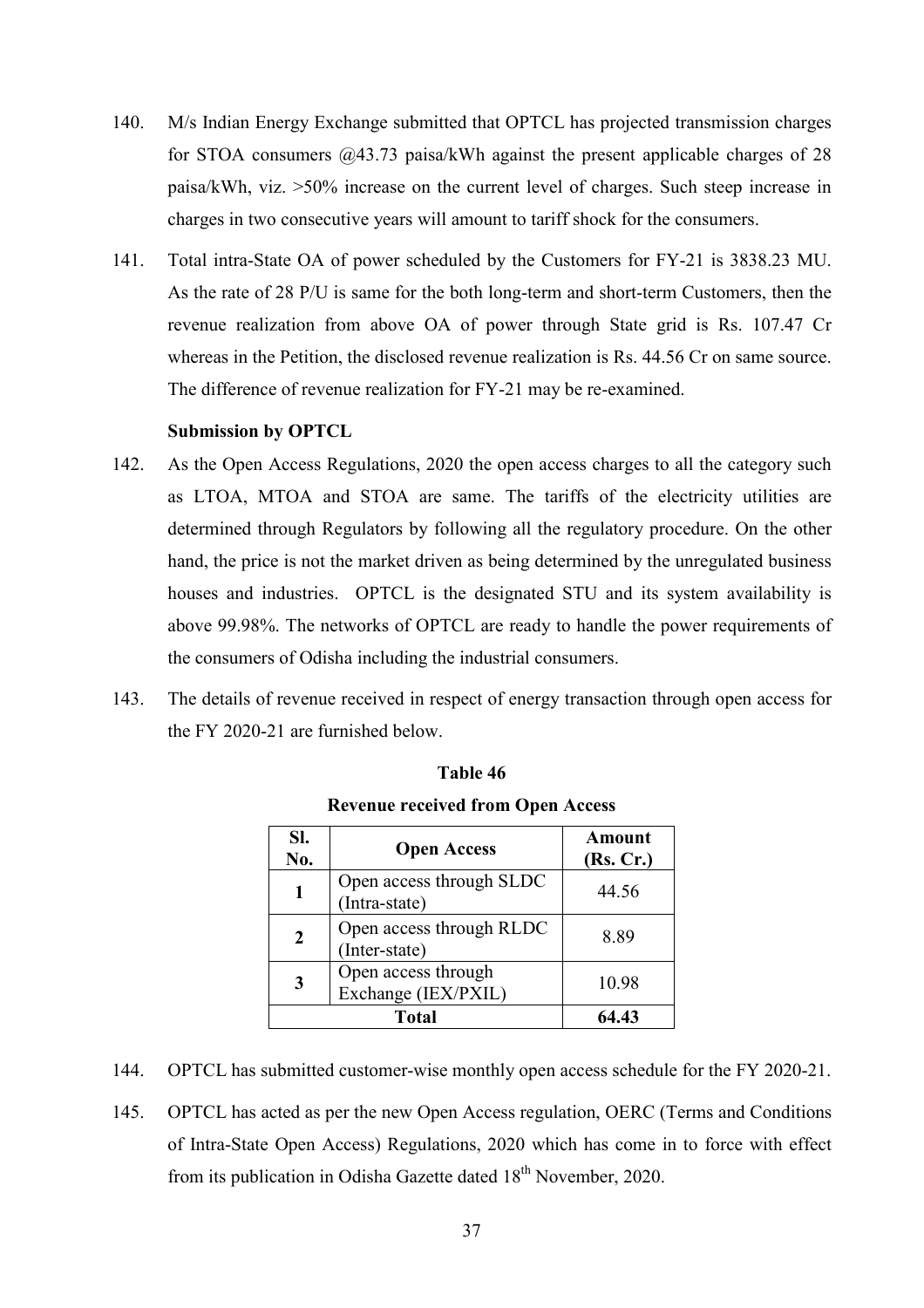146. OERC vide letter No. DIR (T)-351/08/1709 dated 01.01.2022 clarified that the transmission charges on STOA consumers availing open access from renewable sources is 20% as per the RST Order.

OPTCL has submitted that the monthly Total Transfer Capacity (TTC), Reliability Margin (RM) and Available Transfer Capacity (ATC) of the State Control area are computed using PSS/E software in line with the method adopted by the Regional Load Despatch Centres (RLDCs) & National Load Depatch Centre (NLDC) and displayed in the SLDC website to inform about the maximum import and export capability of the State Control area in a particular month. This study is carried in advance for three months. This information is available in the public domain and all the open access customers can access this information for their use. Further, OPTCL has submitted that no open access generator or consumer application has been rejected on account of transmission constraints during the current year.

# **Reactive Energy Charges Views of Objectors**

147. An Objector pointed out that OPTCL has proposed to introduce Reactive Energy Charges. There is no such provision in the Transmission Tariff Regulations and against the spirit of the Act. Hence, the proposal of OPTCL may be rejected.

#### **Submission by OPTCL**

- 148. Payment for the reactive energy charges by open access consumers shall be in accordance with provisions stipulated in the State Grid Code or as may be specified in relevant regulations/orders of the Hon'ble Commission.
- 149. The Commission in Para 16 (page 5) of the order dated 05.02.2019 in Case No. 50/2017 has inter alia viewed that the provisional reactive energy charges of 3 Paise/kVARh as allowed in ARR 2018-19 order continue for time being till a final justification is submitted by OPTCL in consultation with the stakeholders. Accordingly, OPTCL is holding consultation with the stakeholders at regular intervals and some more time is required in this regard. In view of the above, OPTCL proposes that 3paise/kVARh may be approved provisionally as Reactive Energy Charges for FY 2022-23. Hence, rejection of the proposal of OPTCL with regard to Reactive Energy Charges as suggested by the Objector is not just and proper.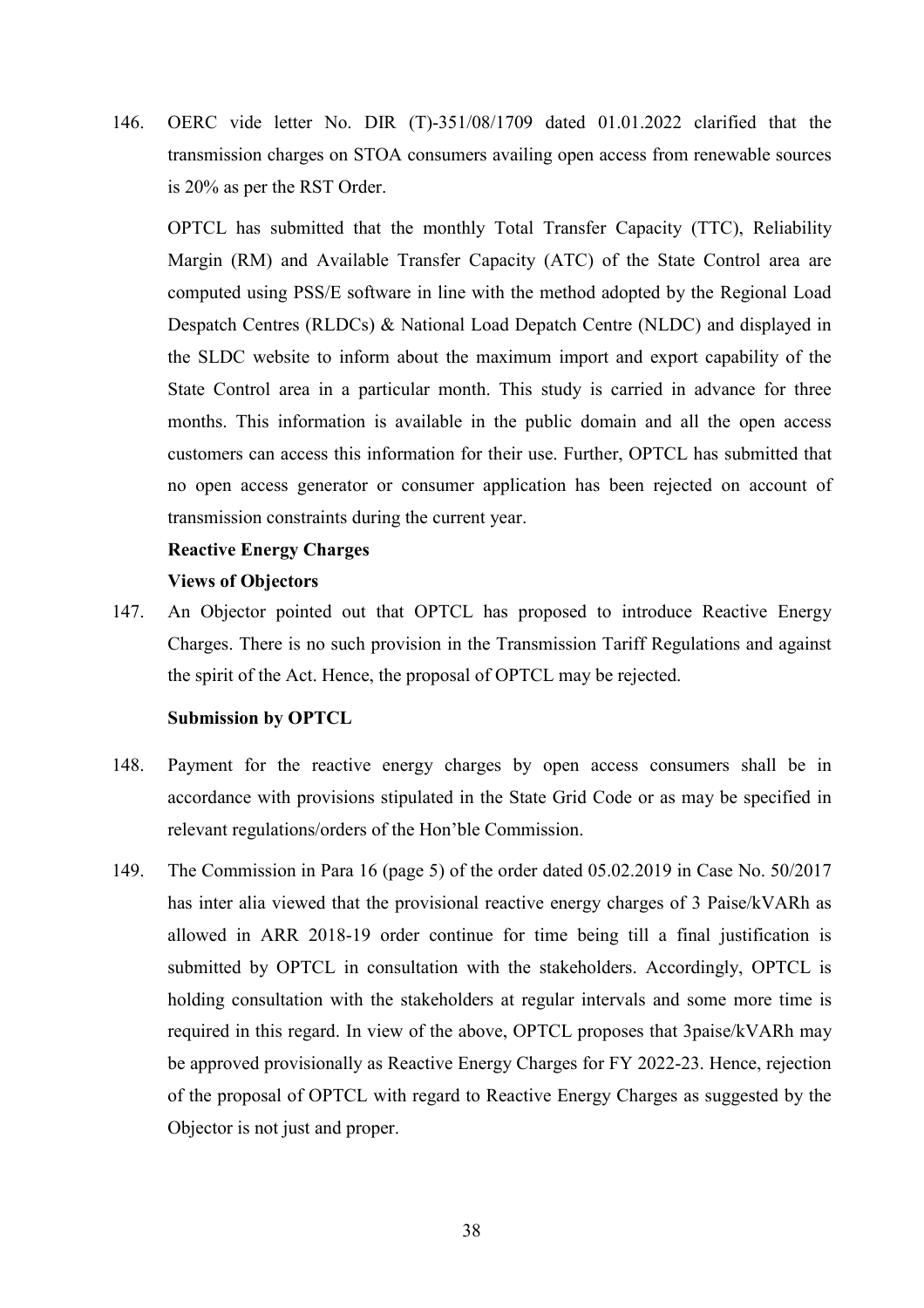# **Grid Support Charge for Connectivity Views of Objectors**

150. Another Objector submitted that OPTCL has proposed to introduce grid support charge for providing connectivity to CGP. There is no such provision in the Transmission Tariff Regulation and against the spirit of Electricity Act 2003 and hence, the proposal is required to be straight away rejected.

## **Submission by OPTCL**

- 151. The application in the matter of levy of GSC have been filed in pursuance to the observation of the Commission dated 23.03.2017 in Transmission ARR Case No-64/2016 for the FY 2017-18.
- 152. The issue of GSC has been agitated in different judiciary and quasi-judiciary fora across the country and decided in favor of Transco / Licensees. Though there is no direct reference of GSC in the EA, 2003; there is enough provision in the Act i.e.  $u/s 86(1)(f)$ to adjudicate the very nature of the issue. The same is already ratified by the Hon'ble Apex Court in their judgement dated 29.11.2019 in CA 4569 of 2003 and other batches of similar appeals.
- 153. The very spirit of the GSC is to realise the charges from the Captive Generating Plants for taking the support of the Grid Infrastructure for smooth functioning, availing fault support and achieving higher PLF etc. which is not factored in the ARR. The very allegation of the objector that GSC is for providing connectivity is erroneous, misleading and hence denied by the Applicant.
- 154. Further, the GSC case is pending before the Commission (Case No 52 of 2020) for disposal. On approval of the Commission, the majority of revenue accrued from GSC will be spent towards subsidizing transmission cost which in turn, will benefit the consumers across the board.

# **Data discrepancy with respect to CEA's Report Views of Objectors**

155. There is a wide variation between CEA's General Review report and Petitioner's report with reference to the data on inadvertent power injection by CPP's into the grid. Petitioner is requested to reconcile the same.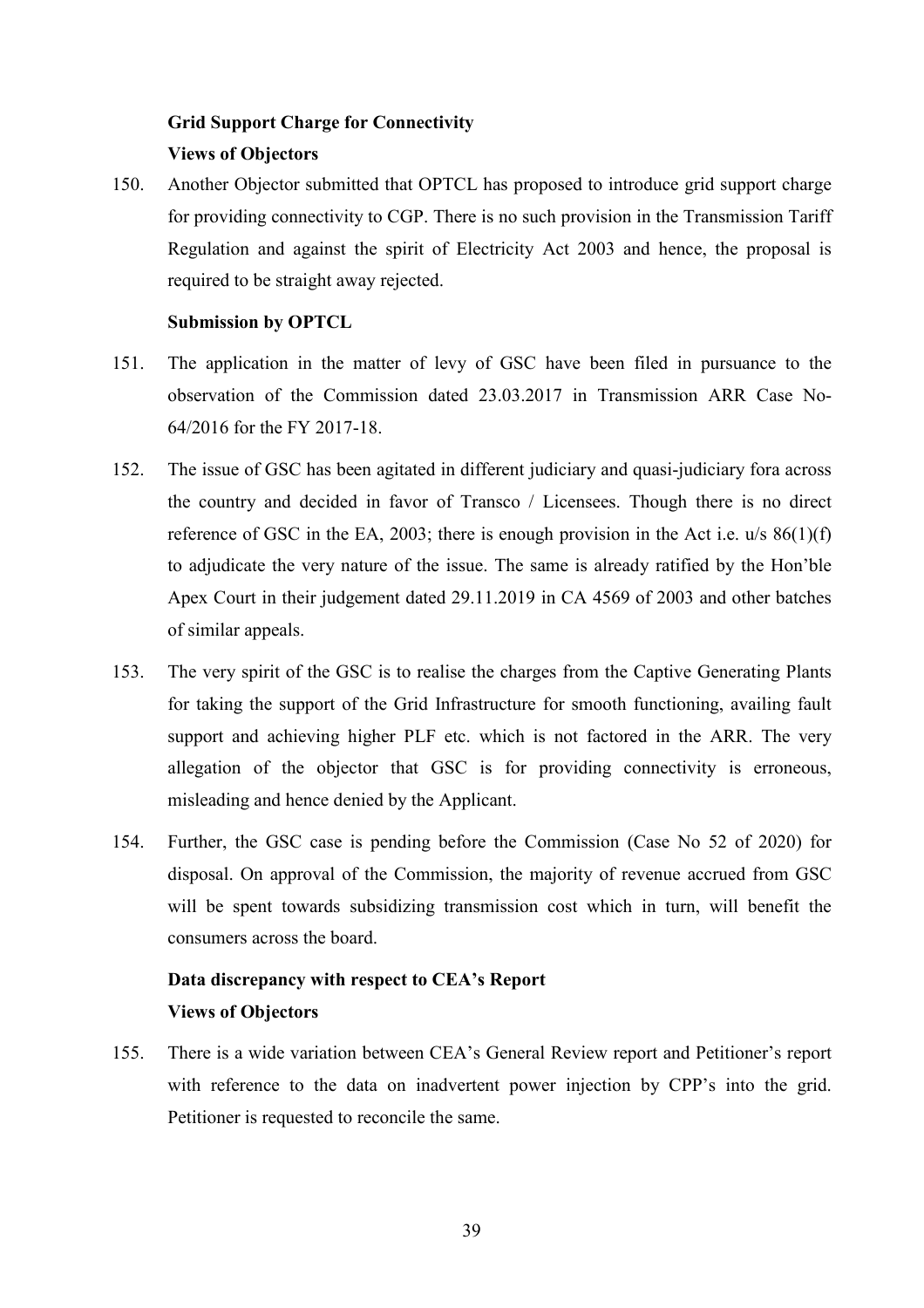156. As per the data on the length of transmission line and transformer capacity available in CEA General Review report, it appears that Odisha has surplus installed capacity. So, Petitioner – OPTCL should explain whether the transmission infrastructure of OPTCL is commensurate with the volume of business carried out by OPTCL. The economics of utilisation of the state grid infrastructure is under rated.

## **Submission by OPTCL**

157. The Table prepared by the Objector from the data available in CEA website with respect to CPP generation not consumed in the State needs more elaboration. The scheduled CPP power transmitted through the State grid in MU for the FYs 2018-19, 2019-20 & 2020-21 is furnished below.

**Table 57 Scheduled CPP power transmitted through the State grid in MU for the FYs 2018-19, 2019-20 & 2020-21** 

| $\mathbf{F}\mathbf{Y}$ | Sale by CGP's through<br><b>Intra-State Open Access in</b><br>MU | Sale by CGP's<br><b>Through Inter-State Open</b><br><b>Access in MU</b> | <b>Total</b><br>in MU |
|------------------------|------------------------------------------------------------------|-------------------------------------------------------------------------|-----------------------|
| 2018-19                | 1776.39                                                          | 143.72                                                                  | 1920.11               |
| 2019-20                | 2319.00                                                          | 195.45                                                                  | 2514.46               |
| 2020-21                | 2747.22                                                          | 357.51                                                                  | 3104.73               |

158. The detailed month-wise schedule for sale of power by the state CGPs through open access for the FYs 2018-19, 2019-20 & 2020-21 has been submitted.

159. It is to intimate that the quantum of no cost inadvertent power exported by CPPs to the tune of 2198.17MU and 2408.21MU for FY 2019 and 2020 respectively is not based on any facts. However, it is pertinent to mention that CPPs have injected power to the State Grid as follows:

|         | .                                               |  |
|---------|-------------------------------------------------|--|
|         | <b>Injected power to the State Grid by CPPs</b> |  |
|         | <b>Energy Quantum (MU)</b>                      |  |
| 2018-19 | 468.67                                          |  |
| 2019-20 | 533.28                                          |  |
| 2020-21 | 535                                             |  |

**Table 68** 

160. Through such injection of Power, the system has got negative impact causing high voltage in the system for which GRIDCO has to pay Reactive Energy Charges and DSM charges as compensation.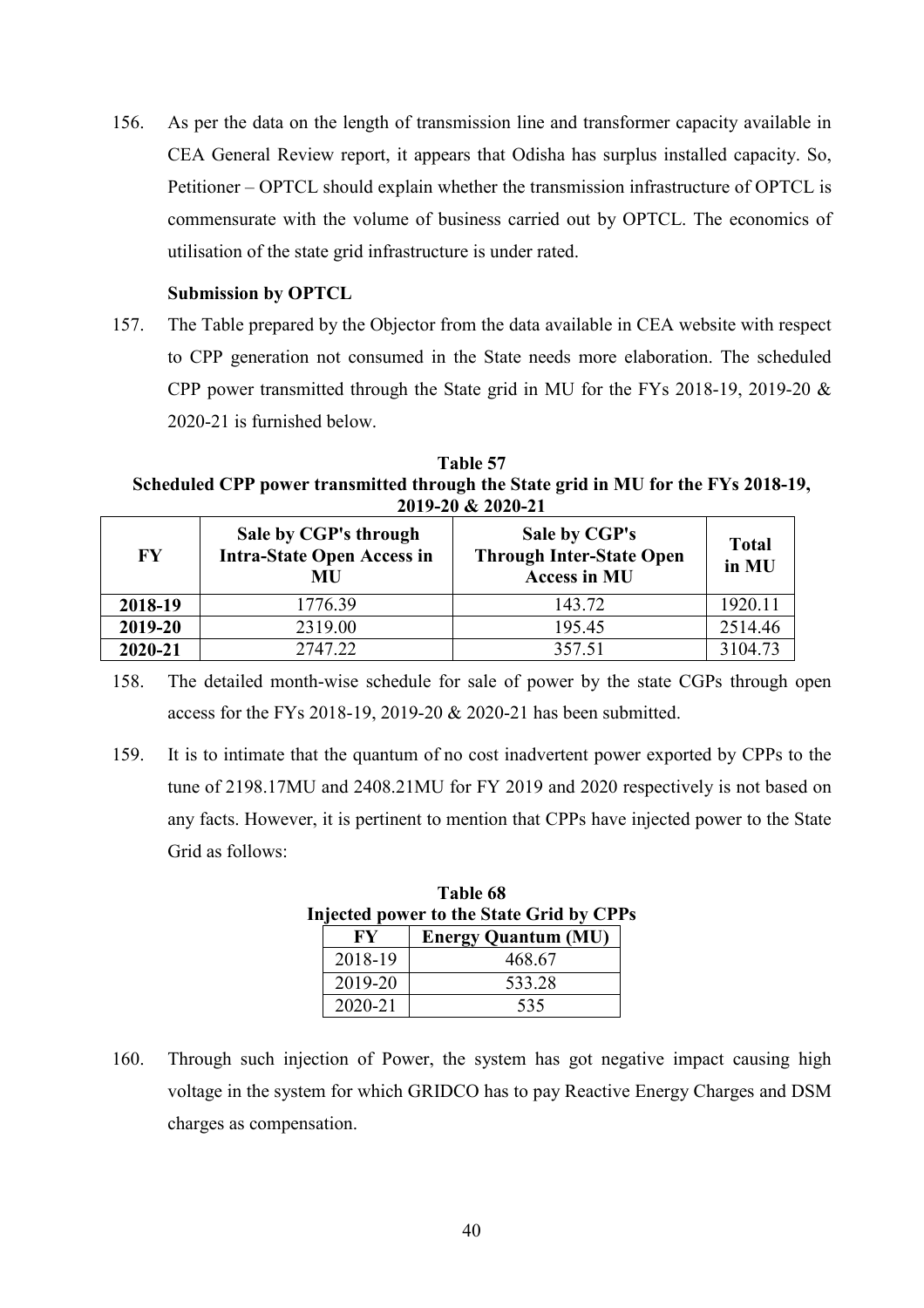161. That the data about the length of Transmission Lines & Capacity of the Transformers in service for States like Maharashtra, West Bengal, Rajasthan, Gujurat, Andhra Pradesh, Odisha, Telegana, Punjab & Chhatishgarh. Reports for 132kV & above Grid Substations are mentioned below :

|                | MVA capacity per head and transmission line density for various states                                          |                                                          |                                                                                                  |                                    |                                     |                                                                     |
|----------------|-----------------------------------------------------------------------------------------------------------------|----------------------------------------------------------|--------------------------------------------------------------------------------------------------|------------------------------------|-------------------------------------|---------------------------------------------------------------------|
| Sl.No.         | <b>Trans.</b> line<br>length in<br>Ckt. Kms.<br>(132kV<br><b><i>&amp;above</i></b> )<br><b>CEA GR-</b><br>2021, | <b>MVA</b><br><b>CAPACITY</b><br><b>CEA GR-</b><br>2021, | Population<br>(Estimated-<br>2022<br>census)<br>Google<br><b>Search</b><br>(www.findeas<br>y.in) | <b>MVA</b><br>capacity<br>per head | Area in<br>Sq.Km<br>(Wikipe<br>dia) | <b>Transmis</b><br>sion line<br>density<br>(Ckt.Kms)<br>$/$ Sq.Km.) |
| Maharashtra    | 51401                                                                                                           | 194559.7                                                 | 12.44 Cr.                                                                                        | 0.00156                            | 307713                              | 0.1670                                                              |
| West Bengal    | 16112                                                                                                           | 67898.455                                                | 9.80Cr.                                                                                          | 0.00069                            | 88752                               | 0.1815                                                              |
| Rajasthan      | 43877                                                                                                           | 120544                                                   | 7.92 Cr.                                                                                         | 0.00152                            | 342239                              | 0.1282                                                              |
| Gujurat        | 32922                                                                                                           | 149021                                                   | 7.00 Cr.                                                                                         | 0.00213                            | 196024                              | 0.1679                                                              |
| Andhra Pradesh | 28756                                                                                                           | 78880                                                    | 5.27 Cr.                                                                                         | 0.00150                            | 160205                              | 0.1795                                                              |
| Odisha         | 15318                                                                                                           | 30455*                                                   | 4.55 Cr.                                                                                         | 0.00067                            | 155707                              | 0.0984                                                              |
| Telengana      | 26067                                                                                                           | 105589                                                   | 3.80 Cr.                                                                                         | 0.00278                            | 112077                              | 0.2326                                                              |
| Punjab         | 16537                                                                                                           | 64959                                                    | 3.00 Cr                                                                                          | 0.00217                            | 50362                               | 0.3284                                                              |
| Chhatishgarh   | 16189                                                                                                           | 32278                                                    | 2.95 Cr.                                                                                         | 0.00109                            | 135191                              | 0.1197                                                              |

| <b>Table 79</b>                                                        |
|------------------------------------------------------------------------|
| MVA capacity per head and transmission line density for various states |

- 162. In the above table, a comparison is made for Nine States with Odisha with respect to the estimated population as on Census-2022 (Google search, www.findeasy.in) & the area of the State along with their MVA Capacity & Circuit Kilometres of Transmission lines. As per GOI, all the states mentioned above are almost 100% electrified. The per capita electrical power availability (MVA/head) and Transmission line density (Ckt. Kms/Sq. Km) are parameters indicating the growth potential of the States in terms of electrical power. For Odisha, it is seen that the per capita MVA capacity and transmission line density is the lowest. So, with this there is still huge scope for capacity addition & EHT transmission lines in Odisha. Further, in this context if we compare the states with less population like Telengana, Punjab & Chhatishgarh, it can be seen that their MVA capacity & Transmission lines length (Ckt. Kms.) is much higher with respect to Odisha also.
- 163. Further, Govt. of Odisha is taking care of its consumers throughout Odisha with a mission to provide quality & uninterrupted power to all for 24x7 hrs for which around 572 Nos. of more 33/11kV primary Substations are gradually coming into utilisation / to be utilised in the DISCOMs platform. Again, in order to improve the voltage profile,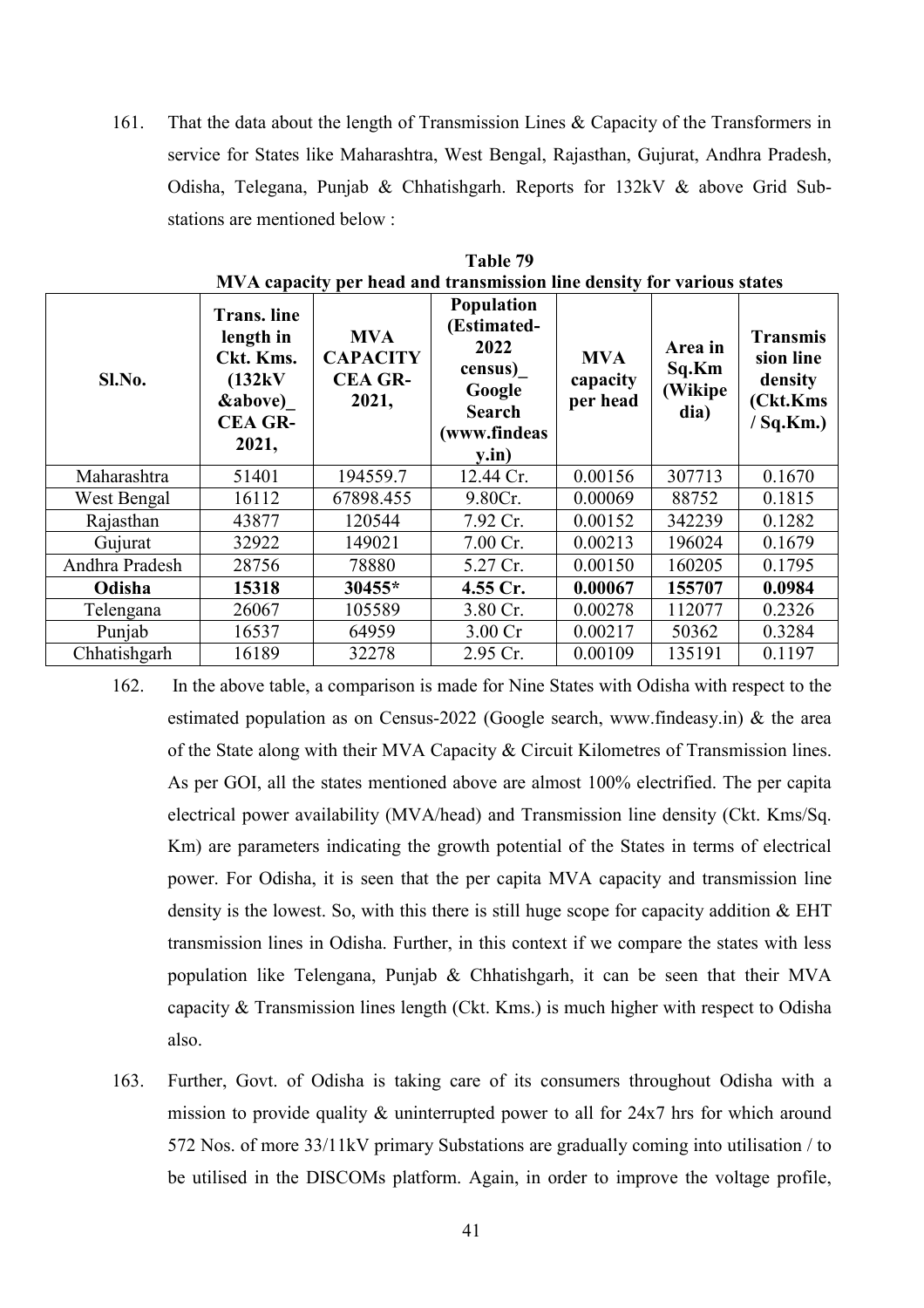different measures have been taken by the Govt. like establishing Grid Substations within every 30kms. radius and expanding the network to reach every corner of the State and also to meet N-1 contingency. For this, OPTCL has been continuously upgrading its performance both in terms of system availability as well as supplying reliable power to its consumers.

- 164. Presently, OPTCL is having an asset base infrastructure of 15451 Ckt.Kms. of EHT transmission lines and 175 Nos. of Grid S/s (including switching Stations) & 22836MVA (in total) transformation capacity with peak load demand of around 5500MW (Summer Peak). OPTCL, with the able guidance of State Government with various schemes is strengthening / expanding its infrastructure to meet the future requirement of the DISCOMs along with the upcoming industrial loads. The transmission infrastructure developed by OPTCL is commensurate to the volume of present & future business and the revenue earned is in line with the ARR of OPTCL.
- 165. OPTCL plans construction of transmission lines and sub-stations in line with the transmission planning criteria adopted by CEA. OPTCL generally augments its transmission assets to cater the long-term requirements proposed by eligible entities. Further, OPTCL renovates its system considering Operational constraints and feedback from drawing entities. Corporate planning wing of OPTCL makes long-term load forecasting upto 10-15 years ahead of present scenario considering recent power demand, past load growth trajectory, installation of CGP, IPP, SHEP, Integration of renewable energy and critical loads i.e. railway traction loads, steel plants, smelter plants etc. as per the transmission plan. OPTCL implements stringent measures to avoid under loading of lines and sub-stations.
- 166. OPTCL has implemented RRCP (Radial to Ring Conversion projects) in order to provide reliability in transmission network, power quality improvement, reduction of line loading, reduction of loss and availability of spare source to different Grid Substations with n-1 contingency compliance.

# **Information sought from OPTCL Views of Objectors**

167. The Petitioner - OPTCL is required to compute the available capacity of the various segments / zones of the transmission lines and sub-stations as per the methods specified by the Commission in the Regulation 41 of OERC (Terms & Conditions of Intra-State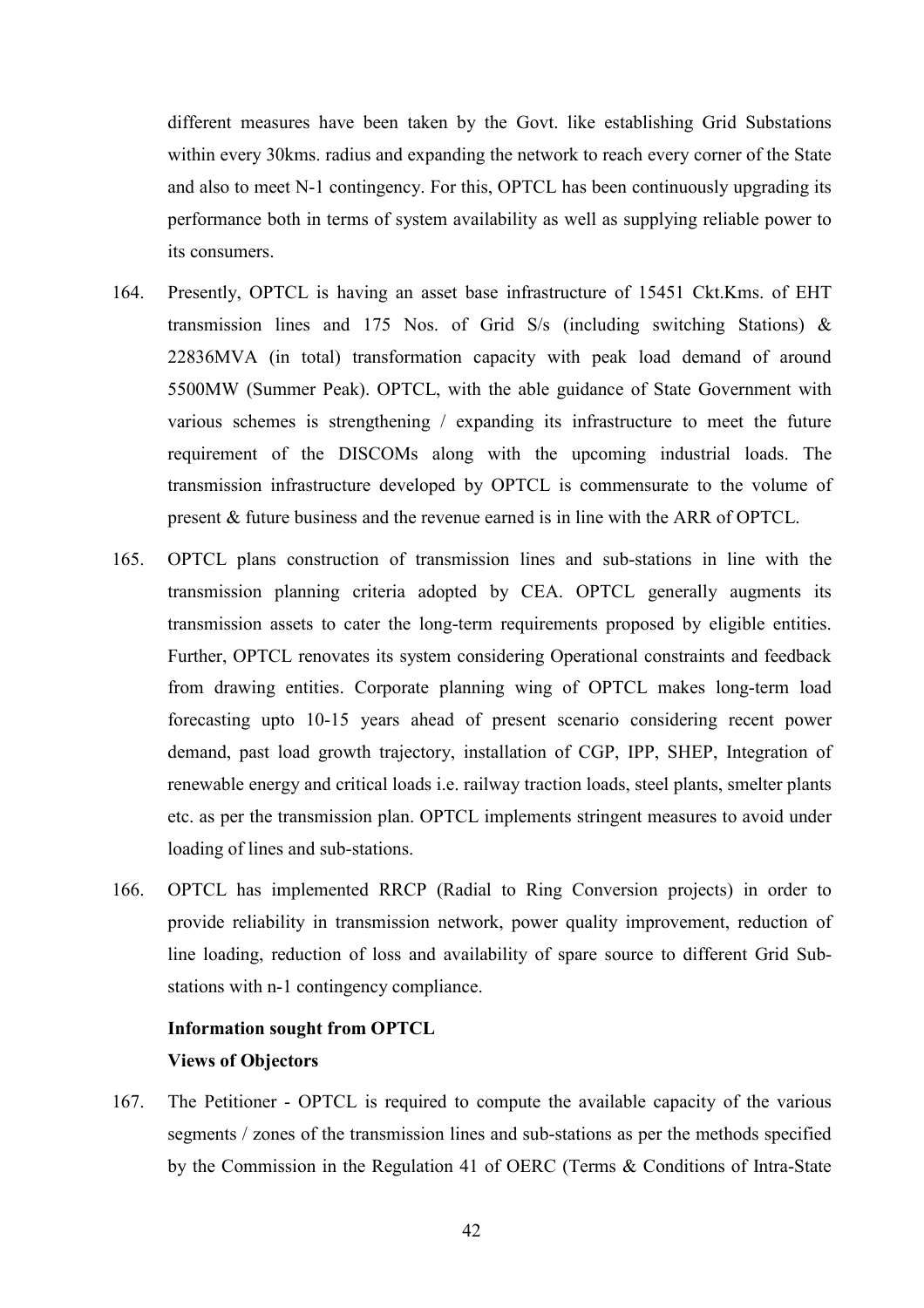Open Access) Regulations, 2020, so as to promote the sale of services of the state grid in the open market. The above regulation requires the Petitioner – OPTCL to disclose the un-utilised capacity of the state grid in the website of SLDC / STU for the necessary information. All the States of India including neighbouring states are taking the advantage of the method to increase the operational revenue of the state grid. It is requested to comply with the directives as per open access regulations in a time bound manner.

- 168. An Objector has requested detailed list of substations and lines more than 40 years old and available in the system.
- 169. Another Objector has requested to furnish the list of 33/11 kV substations constructed under ODSSP and the amount spend for the purpose.
- 170. One of the Objectors requested OPTCL to furnish the list of substations and lines which have outlived its life and not in a position for operation in the required manner.
- 171. The Petitioner-OPTCL is requested to provide data on surplus power of state CPP's transmitted through state grid and national grid during FY-19 and FY-20. Further CPP – wise export of power outside the state through state grid and national grid are to be submitted. Also, data requested for transmission charges earned from export of such power outside the state. The same data may also be submitted for FY-21.
- 172. An Objector requested OPTCL to furnish the following data and information for the year FY 2021:
	- Total energy flow in the state grid during previous year (both in MW and MU)
	- Maximum capacity, installed capacity and used capacity of the state grid (both in MW and MU)
	- User-wise data on use of the total grid capacity availed by the Grid users. (if possible, the data may be furnished on zone-wise)
- 173. The sub-stations like Baragarh new, Kasipur, Khuntuni, Mendhasal and Samagara are extremely under loaded @below 10%. Most of the sub-stations are under loaded within 50% of the Capacity as stated by OPTCL. The under loading picture of the State grid reveals that the investment done in the State grid is not viable, hence, needs review by the Commission.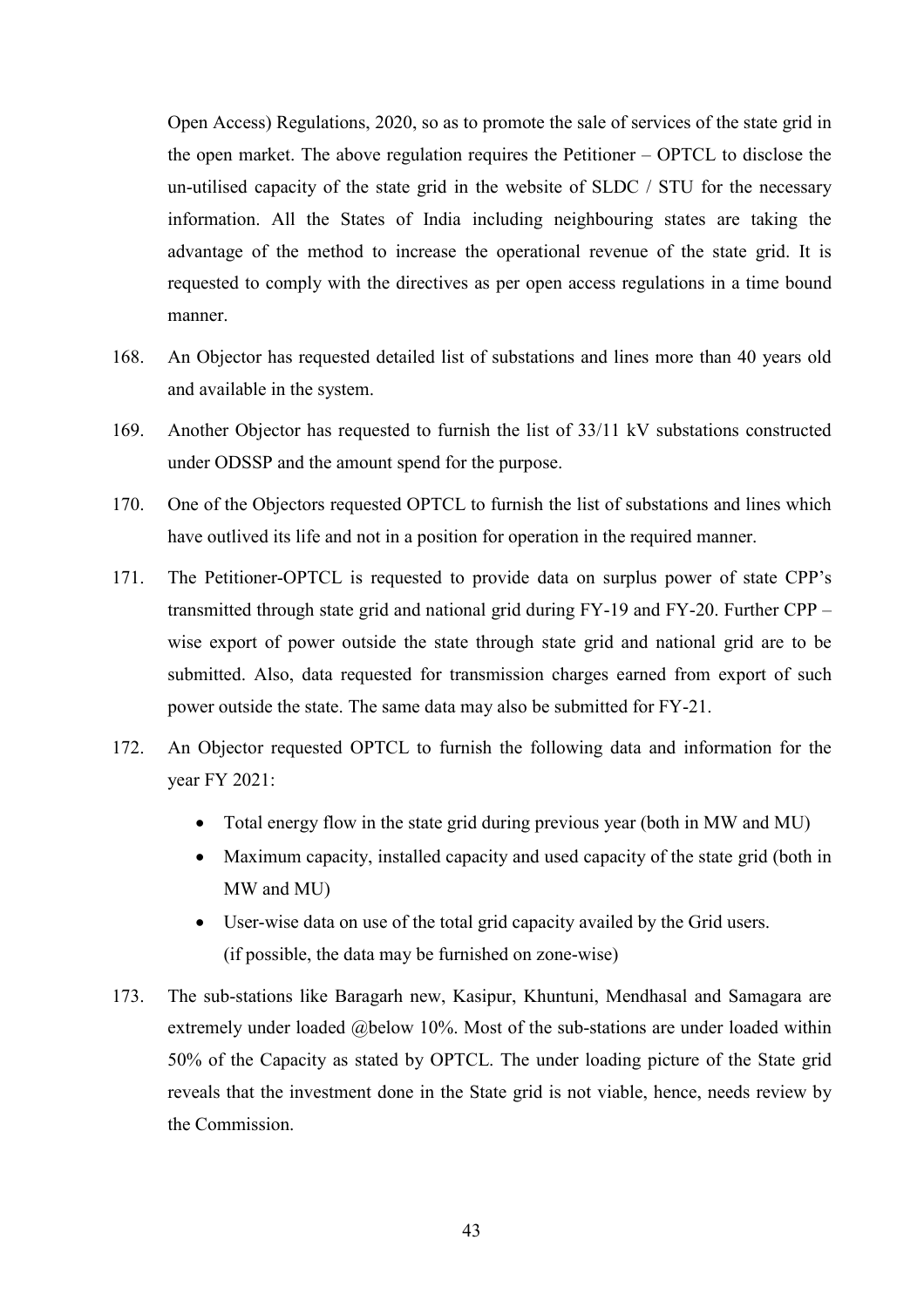- 174. Another Objector enquired about the status of operation of Balimela Upper Sileru transmission line which was radially connected to transmit power. OPTCL may submit the quantum of power flow in that line during last 5 years.
- 175. What is the expenditure incurred to set up the Budhipardar Korba 220 kV line? What is the purpose of setting the said line and whether it has served the purpose?
- 176. Whether interconnection points like one at Jeypore is helpful in drawing power, whenever necessary?
- 177. 765 kV grid substation at Sundargarh was set up to evacuate upcoming power generation to other states by Odisha IPPs after meeting the State's obligation. Whether OPTCL has the appropriate transmission connectivity with the existing generating stations to evacuate full entitlement of the State.
- 178. An Objector has requested to furnish the list of ongoing new transmission projects with expected date of completion and also the actual date of completion of the projects completed during last 10 years.

#### **Submission by OPTCL**

- 179. Considering the whole infrastructure of OPTCL with respect to No. of Grids, total transformation capacity (MVA), total length of the transmission lines (Ckt. kms.) &other parameters, the financial aspects in the shape of Aggregate Revenue Requirement (ARR) is filed every year at OERC for kind approval of the Commission.
- 180. OPTCL has been continuously upgrading its performance both in terms of system availability as well as supplying quality & uninterrupted power to its consumers by expanding the network with the required MVA capacity & Ckt. Kms. with reference to the proposal received from concerned DISCOMs with justified load requirement for their downstream network. For this, OPTCL not only does in-house comprehensive load flow system study but has also engaged one of the best Technical Consultant i.e. M/s PRDC, Bangalore for effective utilisation of its infrastructure. The vision of OPTCL is to provide the quality and reliable power with N-1 contingency to all its consumers even in under developed rural area of the state with improved voltage profile.
- 181. OPTCL is facilitating & strengthening the Transmission network with 132kV (& above) voltage level. But, the means of electricity consumption is mainly through distribution network which is managed by DISCOMs. The maximum utilisation of transmission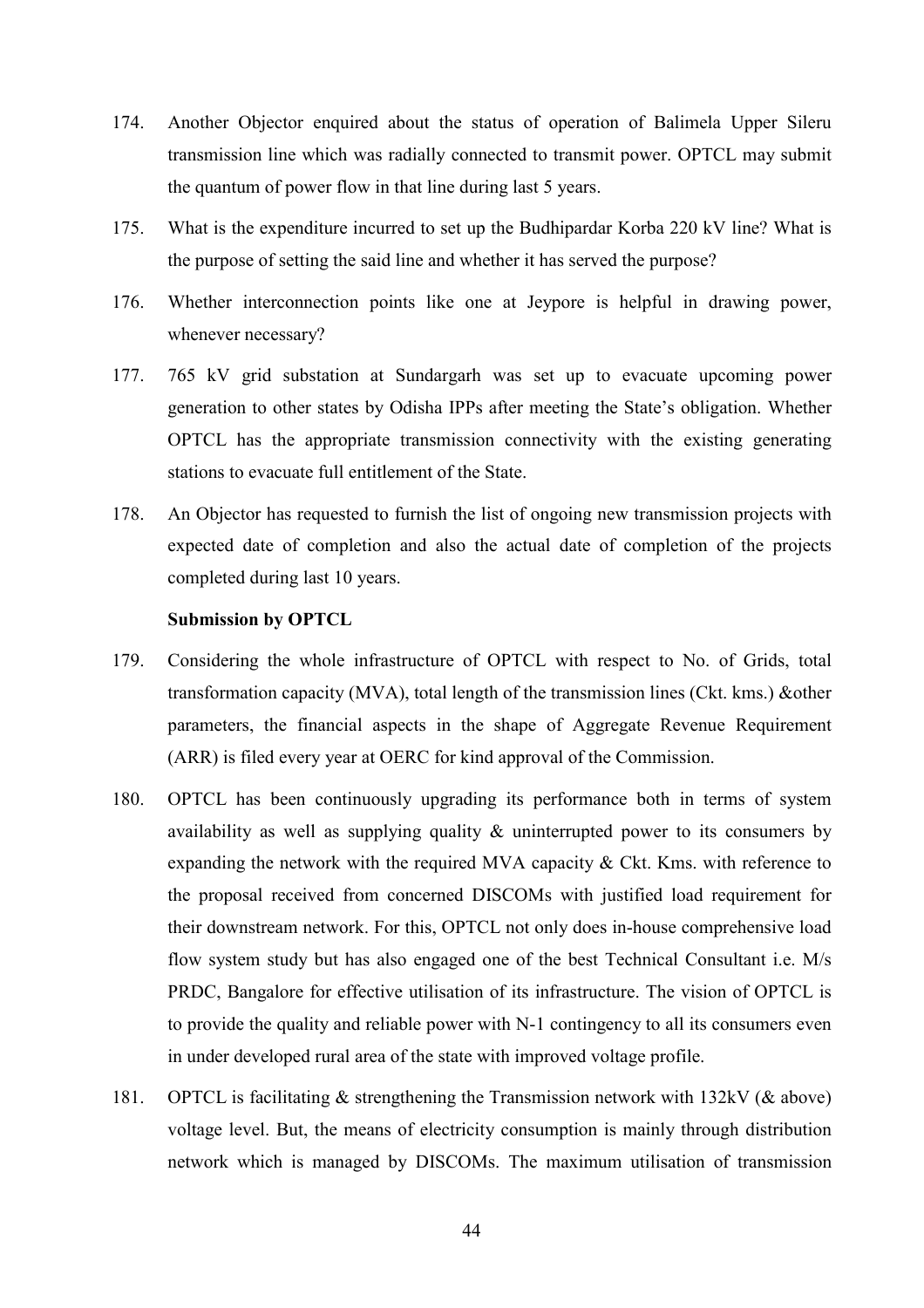infrastructure is possible if and only if when the downstream network of DISCOMs are established in time and capable enough to consume the energy at full efficiency. To achieve this, a synchronized and collaborated effort is always required in between the Generating Stations, STU & DISCOMs.

- 182. The constructional activity of electrical infrastructure at most of the working sites of the STU and DISCOMs are affected by climatic conditions, cultivation, RoW issues, Forest issues along with Railway, NH & River crossing etc. which pose hindrance for timely execution of such projects. Hence, proper planning & advance action in coordination with relevant departments is now becoming the foremost responsibility of OPTCL.
- 183. Further, it is seen that even after commissioning of OPTCL GSS & Transmission lines, in few cases the 33kV take-off arrangements of DISCOMs are not ready in time to draw the load as per the proposal for their downstream networks. OPTCL is in constant dialogue with the DISCOMs at various levels to utilise all such 33kV bays. OPTCL firmly believes that such under utilisation shall get reduced with DISCOMs capex program and development of distribution infrastructure in future.
- 184. OPTCL executes new projects based upon the transmission plan duly approved by the Commission. In order to avoid under-utilized transmission assets, OPTCL in line with approved transmission plan considers the load requirements submitted by DISCOMS, industry power demands put forward by IDCO and railway traction load enhancement. Before execution of a new project, diversion of transmission lines or renovation of any existing transmission assets, OPTCL always checks the present feasibility of the plan.
- 185. The details of sub-stations and lines having more than 40 years of life is given below.

|                | Details of sub-stations and lines having more than 40 years of life |                              |                                        |  |  |
|----------------|---------------------------------------------------------------------|------------------------------|----------------------------------------|--|--|
| <b>SL NO</b>   | <b>SUB-STATIONS</b>                                                 | <b>VOLTAGE</b><br>LEVEL (KV) | <b>YEAR OF</b><br><b>COMMISSIONING</b> |  |  |
|                |                                                                     | 40 - 45 Years of Service     |                                        |  |  |
|                | Balasore                                                            | 220/132/33kV                 | 1981                                   |  |  |
| $\overline{2}$ | Bolangir                                                            | 132/33kV                     | 1981                                   |  |  |
| 3              | Paradeep                                                            | 220/132/33kV                 | 1981                                   |  |  |
| $\overline{4}$ | Polasponga                                                          | 132/33kV                     | 1981                                   |  |  |
| 5              | Rairangpur                                                          | 132/33kV                     | 1981                                   |  |  |
| 6              | Tarkera                                                             | 220/132kV                    | 1981                                   |  |  |
| 7              | Jayanagar                                                           | 220/132/33kV                 | 1980                                   |  |  |
| 8              | Bargarh                                                             | 132/33kV                     | 1979                                   |  |  |
| 9              | Bhubaneswar                                                         | 132/33kV                     | 1979                                   |  |  |

| <b>Table 20</b>                                                     |
|---------------------------------------------------------------------|
| Details of sub-stations and lines having more than 40 years of life |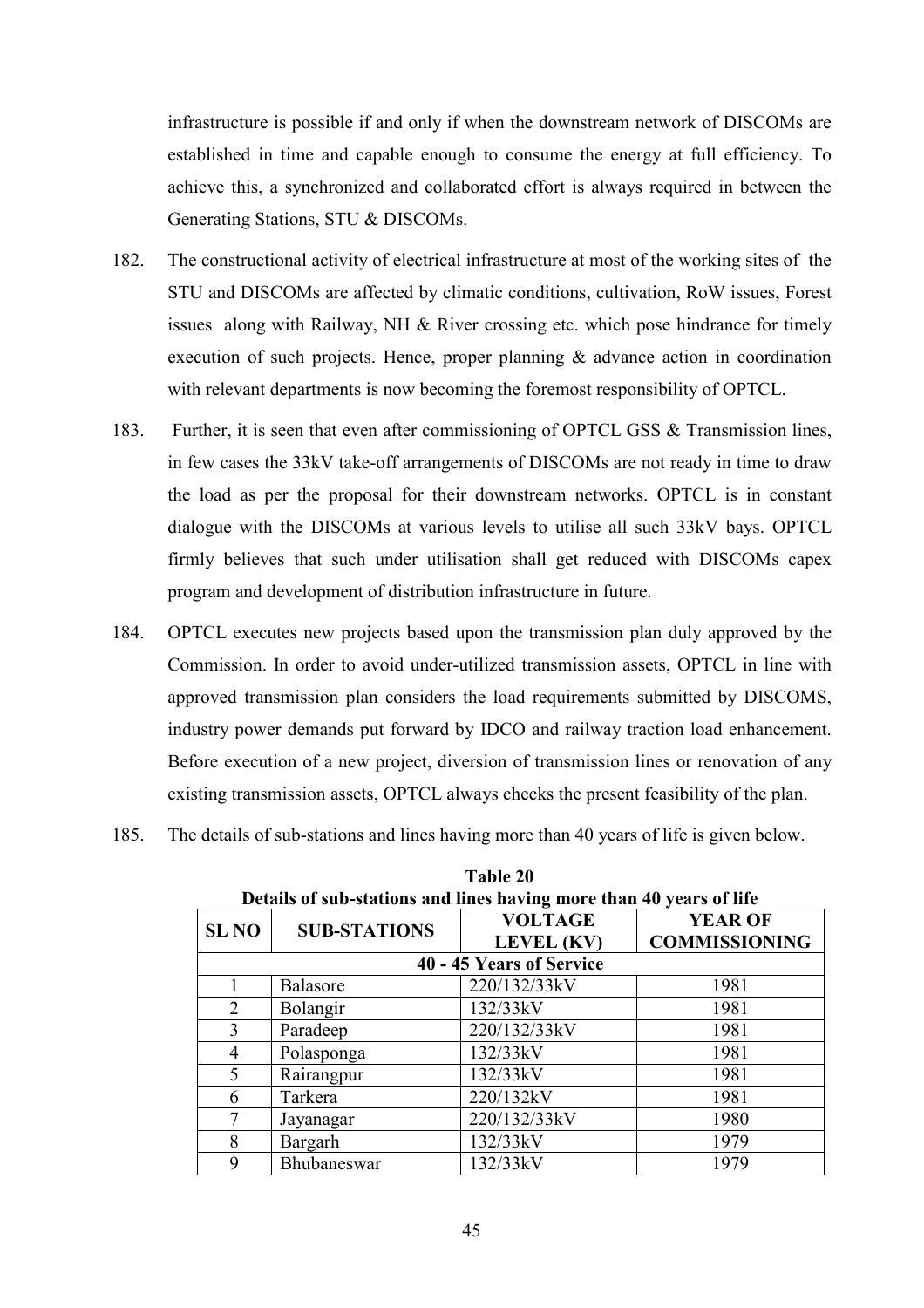| <b>SL NO</b>   | <b>SUB-STATIONS</b> | <b>VOLTAGE</b>           | <b>YEAR OF</b>       |
|----------------|---------------------|--------------------------|----------------------|
|                |                     | <b>LEVEL</b> (KV)        | <b>COMMISSIONING</b> |
| 10             | Kendrapara          | 132/33kV                 | 1979                 |
|                |                     | 45 - 50 Years of Service |                      |
| 1              | Aska                | 132/33kV                 | 1975                 |
| $\overline{2}$ | Therubali           | 220/132/33kV             | 1974                 |
| $\overline{3}$ | Mohana              | 132/33kV                 | 1973                 |
| $\overline{4}$ | Rajgangpur          | 132/33kV                 | 1973                 |
| 5              | Chainpal            | 132/33kV                 | 1972                 |
|                |                     | > 50 Years of Service    |                      |
| 1              | Brajarajnagar       | 132/33/11kV              | 1969                 |
| $\overline{2}$ | Jajpur Road         | 132/33kV                 | 1969                 |
| $\overline{3}$ | Khurda              | 132/33kV                 | 1969                 |
| $\overline{4}$ | Ganjam              | 132/33kV                 | 1967                 |
| 5              | Berhampur           | 132/33/11kV              | 1964                 |
| 6              | Sunabeda            | 132/33kV                 | 1964                 |
| $\overline{7}$ | Rayagada            | 132/33kV                 | 1962                 |
| 8              | Joda                | 220/132/33kV             | 1959                 |
| 9              | Jharsuguda          | 132/33kV                 | 1958                 |
| 10             | Rourkela            | 132/33kV                 | 1958                 |
| 11             | Choudwar            | 132/33kV                 | 1956                 |

186. The list of EHT lines having more than 40 years of lifespan is mentioned below.

|                | EHT lines having more than 40 years of lifespan                 |                   |                      |
|----------------|-----------------------------------------------------------------|-------------------|----------------------|
| SL             | <b>NAME OF EHT LINE</b>                                         | <b>VOLATEGE</b>   | <b>YEAR OF</b>       |
| NO             |                                                                 | <b>LEVEL (KV)</b> | <b>COMMISSIONING</b> |
|                | 40 - 45 Years of Service                                        |                   |                      |
| $\mathbf{1}$   | 132 kV Bargarh - Bolangir SC                                    | 132               | 1981                 |
| $\overline{2}$ | 132 kV Chhatrapur- IRE DC                                       | 132               | 1981                 |
| $\overline{3}$ | 132 kV Joda - Palasponga - Rairangpur SC<br>(Loc. No. 1 to 111) | 132               | 1981                 |
| $\overline{4}$ | 132 kV Kendrapara - Paradeep DC                                 | 132               | 1981                 |
| 5              | 132 kV Polasponga LILO DC (Loc. No. 73/1 to<br>73/6)            | 132               | 1981                 |
| 6              | 132 kV Tarkera - RSP DC                                         | 132               | 1981                 |
| $\overline{7}$ | 132 kV Aska - Berhampur SC                                      | 132               | 1980                 |
| 8              | 132 kV Balasore - Bhadrak SC                                    | 132               | 1980                 |
| 9              | 132 kV Bhanjanagar - Aska DC                                    | 132               | 1980                 |
| 10             | 132 kV Bolangir - Saintala SC                                   | 132               | 1980                 |
| 11             | 132 kV Kesinga - Saintala SC                                    | 132               | 1980                 |
| 12             | 132 kV Polasponga - Rairangpur SC<br>(Loc. No. 111 to 336)      | 132               | 1980                 |
| 13             | 132 kV TTPS - Chainpal - II & III DC                            | 132               | 1980                 |
| 14             | 220 kV Rengali - Tarkera DC (Loc. 1 to 187)                     | 220               | 1979                 |
| 15             | 220 kV Tarkera - Rengali DC<br>(Loc. No. 188 to $645$ )         | 220               | 1979                 |

**Table 21**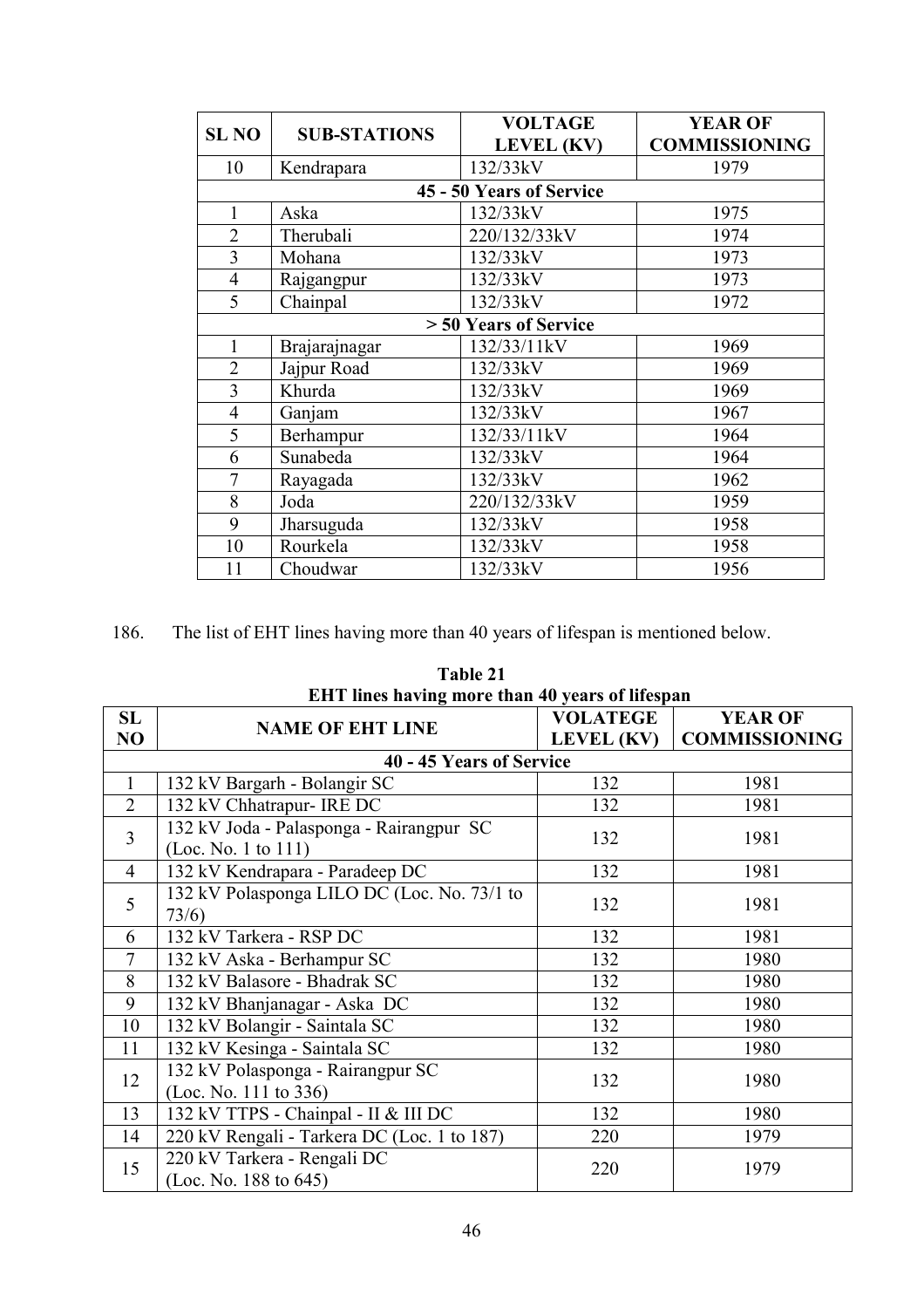| SL              |                                                                      | <b>VOLATEGE</b>   | <b>YEAR OF</b>       |
|-----------------|----------------------------------------------------------------------|-------------------|----------------------|
| NO              | <b>NAME OF EHT LINE</b>                                              | <b>LEVEL</b> (KV) | <b>COMMISSIONING</b> |
| 16              | 132 kV Burla PH - Chiplima PH DC                                     | 132               | 1979                 |
| 17              | 132 kV Chandaka - Bhubaneswar Ckt-I SC                               | 132               | 1979                 |
| 18              | 132 kV Chandaka - Bhubaneswar Ckt-II SC                              | 132               | 1979                 |
| 19              | 132 kV Chiplima PH - Bargarh SC                                      | 132               | 1979                 |
| 20              | 132 kV Jaipur Road - Bhadrak SC                                      | 132               | 1979                 |
| 21              | 132 kV Jajpur Road - Kendrapara DC                                   | 132               | 1979                 |
| 22              | 132 kV Khurda - Balugaon SC                                          | 132               | 1978                 |
|                 | 45 - 50 Years of Service                                             |                   |                      |
| $\mathbf{1}$    | 132 kV Chainpal - FCI DC                                             | 132               | 1975                 |
| $\overline{2}$  | 220 kV Bhanjanagar - Meramundali DC                                  | 220               | 1974                 |
| $\overline{3}$  | (Loc. No. 197 to 470)                                                | 220               | 1974                 |
| $\overline{4}$  | 220 kV Jayanagar - Balimela DC                                       | 220               | 1974                 |
|                 | 220 kV Jayanagar - Therubali DC<br>220 kV Therubali - Bhanjanagar DC |                   |                      |
| 5               | (Loc. No. 471 to 827)                                                | 220               | 1974                 |
|                 | 220 kV Therubali - Bhanjanagar DC                                    |                   |                      |
| 6               | (Loc. No. 828 to 1049)                                               | 220               | 1974                 |
| $7\overline{ }$ | 132 kV Rajgangpur - OCL SC                                           | 132               | 1973                 |
| 8               | 132 kV Rajgangpur - Traction DC                                      | 132               | 1973                 |
|                 | 132 kV Chainpal - ChoudwarCkt - II SC                                |                   |                      |
| 9               | (Loc. No. 1 to 151)                                                  | 132               | 1972                 |
| 10              | 132 kV Chainpal - ChoudwarCkt - II SC                                | 132               | 1972                 |
|                 | (Loc. No. 152 to 314 via ICCL)                                       |                   |                      |
|                 | 50 - 55 Years of Service                                             |                   |                      |
| $\mathbf{1}$    | 132 kV Jayanagar - Sunabeda SC                                       | 132               | 1970                 |
| $\overline{2}$  | 132 kV Bidanasi - Chandaka SC (Loc. 1 - 51)                          | 132               | 1969                 |
| $\overline{3}$  | 132 kV Bidanasi - Chandaka SC                                        |                   |                      |
|                 | (Loc. 52 to 90)                                                      | 132               | 1969                 |
| $\overline{4}$  | 132 kV Chandaka - Khurda SC                                          | 132               | 1969                 |
| 5               | 132 kV Choudwar - Bidanasi SC                                        | 132               | 1969                 |
|                 | (Loc. No. 22 - 23 - 91 to 118)                                       |                   |                      |
| 6               | 132 kV Duburi - Jajpur Road DC                                       | 132               | 1969                 |
| $\overline{7}$  | 132 kV TTPS - Duburi DC                                              | 132               | 1969                 |
| 8               | 132 kV Chhatrapur - Ganjam SC                                        | 132               | 1968                 |
| 9               | 132 kV TTPS - Chainpal - I SC                                        | 132               | 1968                 |
| 10              | 220 kV Bhanjanagar - Meramundali DC                                  | 220               | 1967                 |
|                 | (Loc. No. 196 up to Meramundali)                                     |                   |                      |
| 11              | 220 kV TTPS - Joda DC (Loc. No. 1 to 234)                            | 220               | 1967                 |
| 12              | 220 kV TTPS - Joda DC                                                | 220               | 1967                 |
| 13              | (Loc. No. 235 to 503)<br>220 kV TTPS - Meramundali DC                | 220               | 1967                 |
| 14              |                                                                      | 132               | 1967                 |
|                 | 132 kV Therubali - Rayagada SC<br>55 - 60 Years of Service           |                   |                      |
|                 |                                                                      | 132               |                      |
| $\mathbf{1}$    | 132 kV Angul - Boinda SC                                             |                   | 1963                 |
| $\overline{2}$  | 132 kV Angul - TTPS SC                                               | 132               | 1963                 |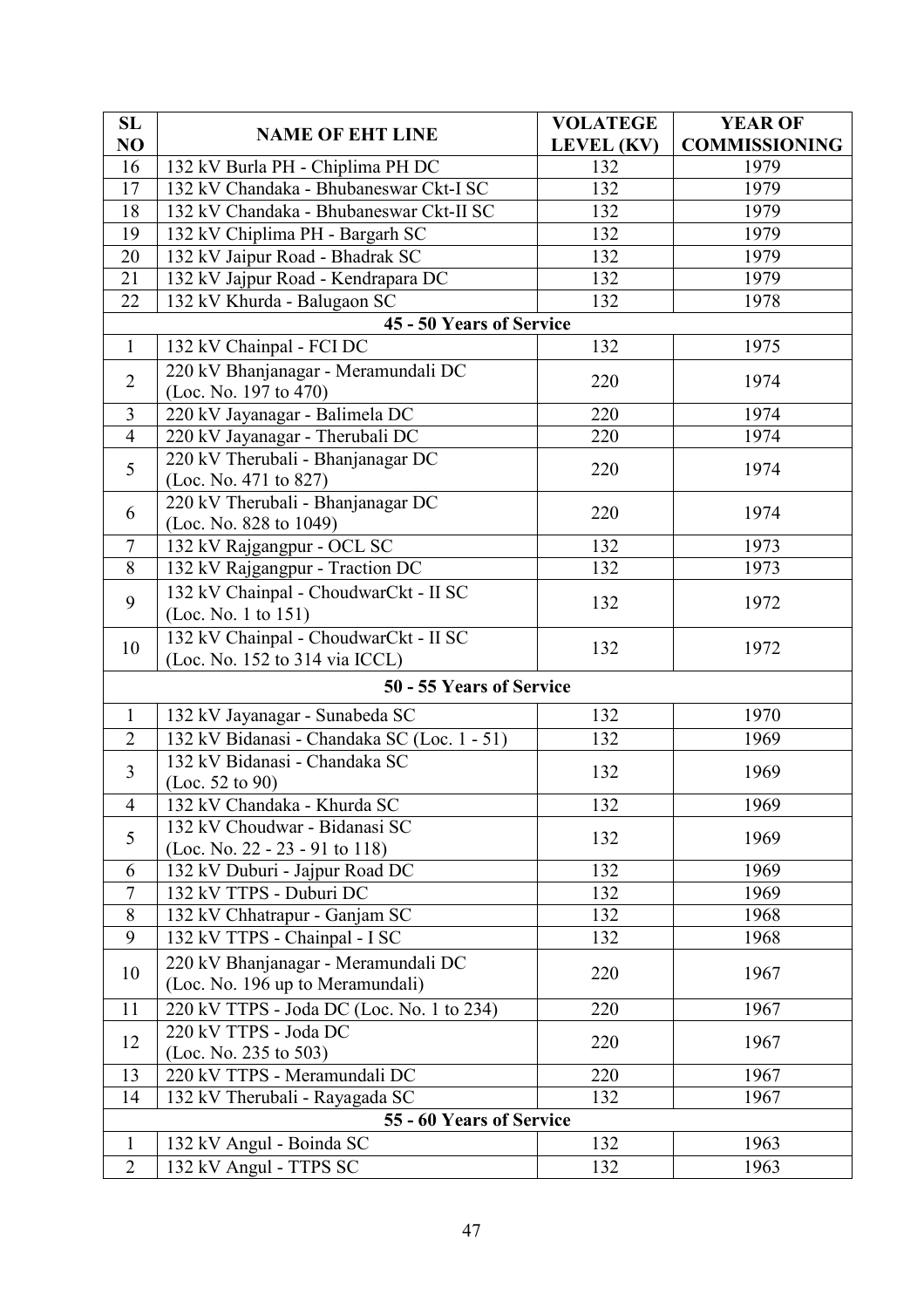| SL             | <b>NAME OF EHT LINE</b>                     | <b>VOLATEGE</b>   | <b>YEAR OF</b>       |
|----------------|---------------------------------------------|-------------------|----------------------|
| NO             |                                             | <b>LEVEL</b> (KV) | <b>COMMISSIONING</b> |
| $\overline{3}$ | 132 kV Burla PH - Boinda SC                 | 132               | 1963                 |
| $\overline{4}$ | 132 kV Berhampur - Mohana SC                | 132               | 1962                 |
| $\overline{5}$ | 132 kV Rayagada - Akhusingh - Mohana SC     | 132               | 1962                 |
|                | > 60 Years of Service                       |                   |                      |
| $\mathbf{1}$   | 132 kV Joda - Nalda - Bhalulata SC          | 132               | 1959                 |
| $\overline{2}$ | 132 kV Rourkela - Nalda SC                  |                   | 1959                 |
|                | (Up to Bhalulata, Loc. No. 1 to 78)         | 132               |                      |
| $\overline{3}$ | 132 kV Budhipadar - TarkeraCkt - I SC       |                   |                      |
|                | (Rajgangpur to Tarkera, Loc. No. 1 to 88)   | 132               | 1958                 |
|                | 132 kV Budhipadar - TarkeraCkt - II SC      |                   |                      |
| $\overline{4}$ | (Rajgangpur to Tarkera, Loc. No. 1 to 89)   | 132               | 1958                 |
| 5              | 132 kV Budhipadar - Tarkera DC              |                   |                      |
|                | (Bamra to Rajgangpur, Loc. No. 283 to 410)  | 132               | 1958                 |
| 6              | 132 kV Budhipadar - Tarkera DC              | 132               | 1958                 |
|                | (Up to Bamra, Loc. No. 164 to 283)          |                   |                      |
| $\overline{7}$ | 132 kV Burla PH - Budhipadar DC             | 132               | 1958                 |
| 8              | 132 kV Burla PH - HINDALCO DC               | 132               | 1958                 |
| 9              | 132 kV Burla PH - Rajgangpur - Rourkela Ckt | 132               | 1958                 |
|                | $(Loc. 171 - 294)$                          |                   |                      |
| 10             | 132 kV Burla PH - Rajgangpur - Rourkela Ckt | 132               | 1958                 |
|                | (Loc. 294 - 430 - 526, Bamra to Rourkela)   |                   |                      |
| 11             | 132 kV Burla PH - Rajgangpur - Rourkela Ckt | 132               | 1958                 |
|                | $(Loc. J1 - J65)$                           |                   |                      |
| 12             | 132 kV Burla PH - Rajgangpur - Rourkela Ckt | 132               | 1958                 |
|                | $(Loc. J65 - 171)$                          |                   |                      |
| 13             | 132 kV Chainpal - ChoudwarCkt - I SC        | 132               | 1958                 |
|                | (Loc. No. 1 to 147)                         |                   |                      |
| 14             | 132 kV Chainpal - ChoudwarCkt - I SC        | 132               | 1958                 |
|                | (Loc. No. 148 to 285)                       |                   |                      |
| 15             | 132 kV Tarkera - Rourkela Ckt - I SC        | 132               | 1958                 |
| 16             | 132 kV Tarkera - Rourkela Ckt - II SC       | 132               | 1958                 |
| 17             | 132 kV Jayanagar - Rayagada SC              | 132               | 1956                 |
| 18             | 132 kV Machkund PH - Jayanagar SC           | 132               | 1956                 |

- 187. The list of 33/11kV Sub-stations with lines which have already been commissioned & loaded under Odisha Distribution System Strengthening Projects(ODSSP), IPDS & DDUGJY has been submitted by OPTCL.
- 188. Further, the expenditure incurred under ODSSP as on 31.12.2021 is Rs. 3432 Cr. The expenditure incurred under IPDS as on 31.12.2021 is Rs. 65.05 Cr. The expenditure incurred under DDUGJY as on 31.12.2021 is Rs. 47.81 Cr.
- 189. OPTCL is strategically replacing/upgrading conductors in old EHT lines on priority basis for reduction in Transmission loss and to cater the load demand reliably. Also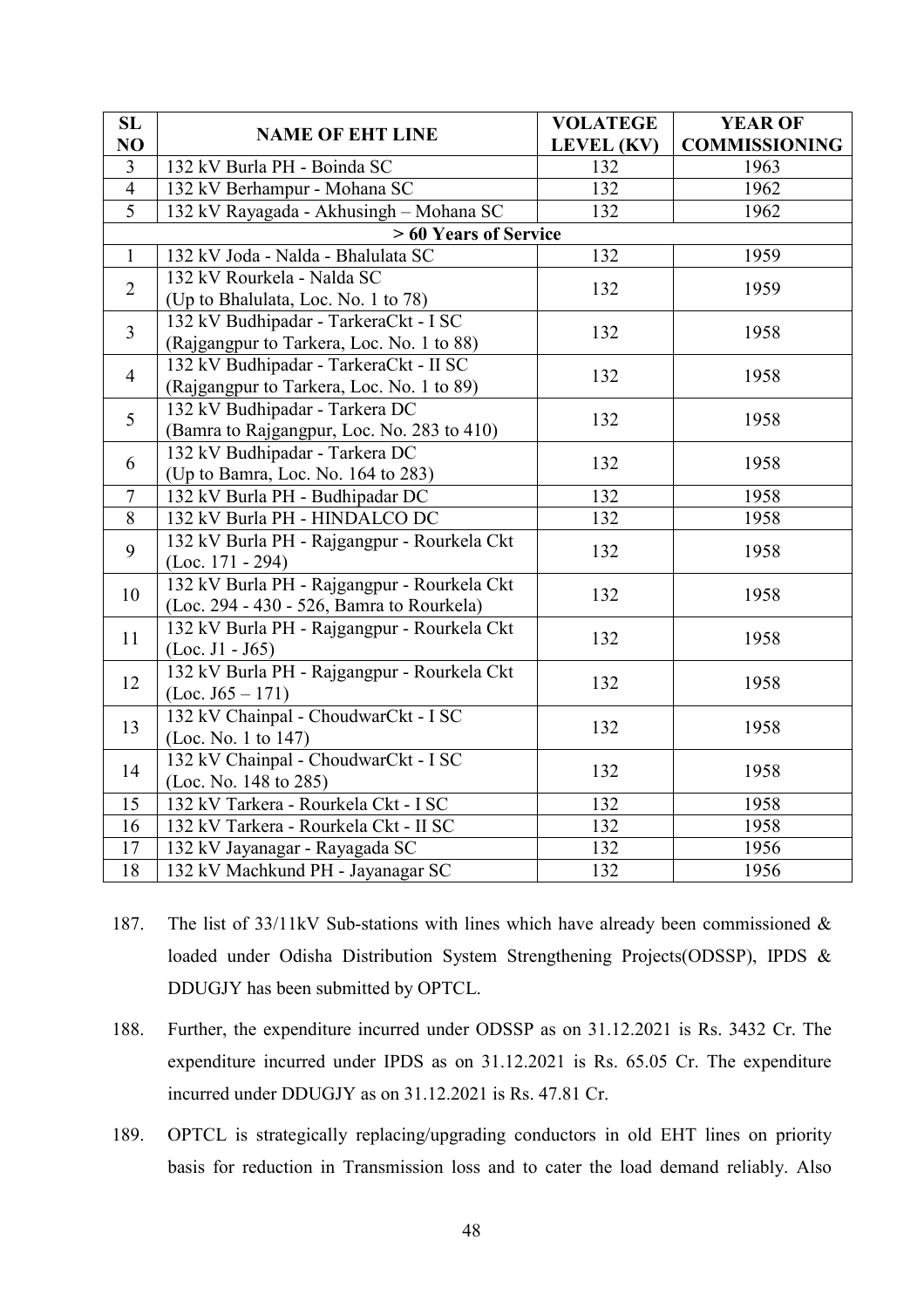upgradation and Modernization of Old Grid Sub-stations are being done by replacing the obsolete/outdated equipment with the objective to keep the assets in efficient working condition. Hence, there is no such outlived Sub-stations and lines in the system.

190. The total as well as DISCOM wise energy flow in the State Grid during FY 2020-21 is furnished below.

| <b>USERS</b>  | <b>ENERGY FLOW</b> |                   |  |
|---------------|--------------------|-------------------|--|
|               | MU                 | <b>AVERAGE MW</b> |  |
| <b>TPCODL</b> | 8794.503           | 1003.939          |  |
| <b>TPNODL</b> | 6524.794           | 744.839           |  |
| <b>TPSODL</b> | 3660.245           | 417.836           |  |
| <b>TPWODL</b> | 9426.219           | 1076.052          |  |
| <b>NALCO</b>  | 66.455             | 7.586             |  |
| <b>IMFA</b>   | 15.564             | 1.777             |  |
| <b>TOTAL</b>  | 28487.780          | 3252.030          |  |

**Table 22** 

- 191. Further, details of maximum capacity, installed capacity and used capacity of the state grid has been submitted.
- 192. During the period of last five years, there has been no power flow between Balimela Power House and Upper Sileru.
- 193. As per CERC Regulation, estimated cost of the assets related to 220kV Rourkela-Tarkera - Budhipdar - Korba DC line has been estimated as Rs. 3894.44 lakhs. OPTCL had filed tariff petition in CERC as per the Regulation for the block period FY 2014 – 19. CERC had approved Yearly Transmission Charges (YTC) as given in the table below.

**Table 23 Yearly Transmission Charges (YTC) 220kV Rourkela-Tarkera - Budhipdar - Korba DC line** 

|            |            |            |            |                   | (Rs. Lakhs) |
|------------|------------|------------|------------|-------------------|-------------|
| Year       | FY 2014-15 | FY 2015-16 | FY 2016-17 | $\mid$ FY 2017-18 | FY 2018-19  |
| Revenue    |            |            |            |                   |             |
| approved   | 885.4      | 899.18     | 913.57     | 928.11            | 943.54      |
| though YTC |            |            |            |                   |             |

194. The above YTC is to be recovered through PoC mechanism. However, the revenue as approved above has been received from PGCIL being CTU. Further OPTCL has filed tariff petition in CERC for block period FY 2019 to FY 2024.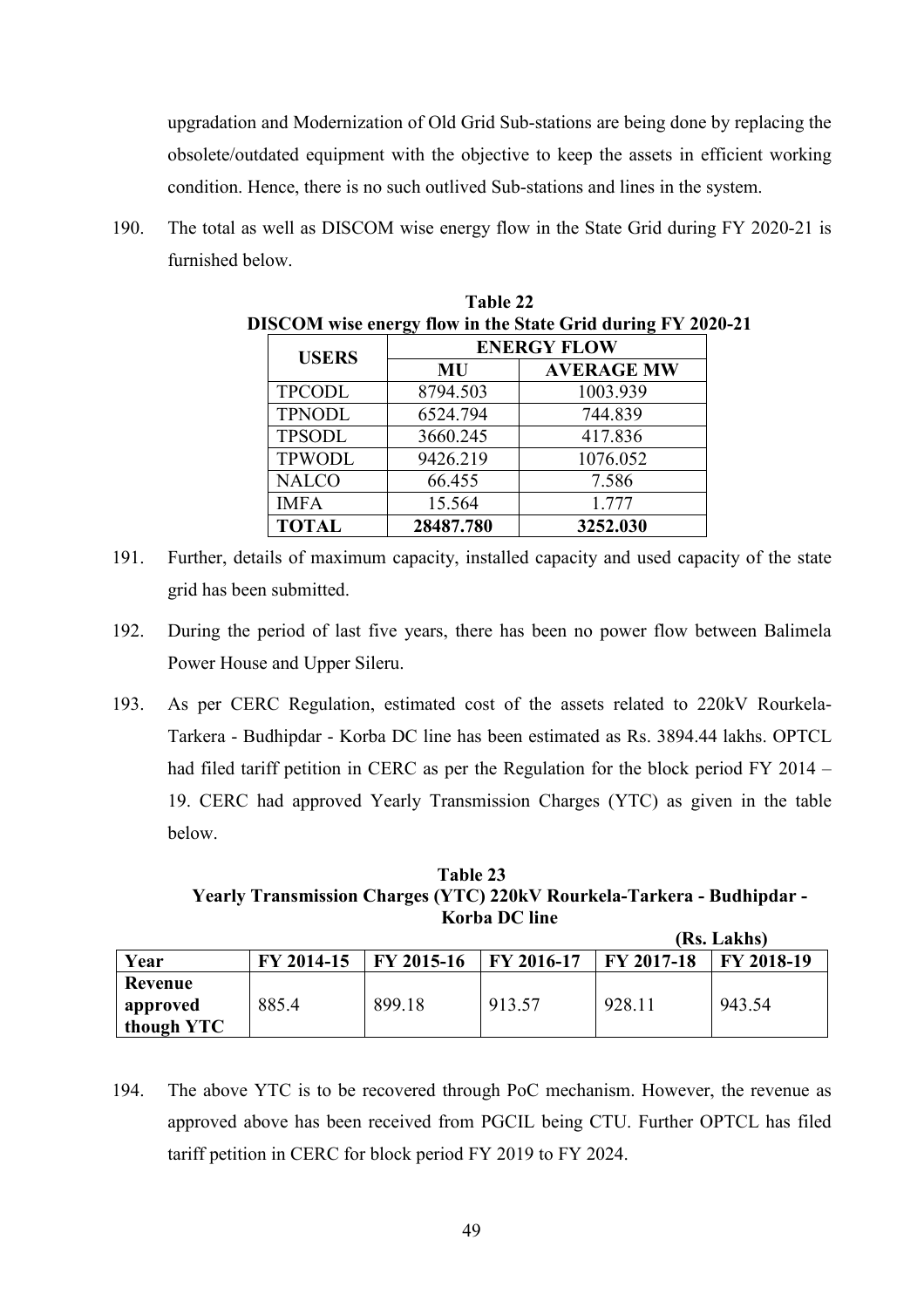- 195. The purpose of 220kV Budhipadar- Korba line was to meet the power allocation of WR beneficiaries from ISGS like Talcher STPS, Kahalgaon STPS & Farakka STPS. In addition to above purpose, STU network is getting power supply from Western region. Further, OPTCL is also earning revenue from aforementioned line as approved by CERC through yearly Transmission Charges (YTC).
- 196. The year wise quantum of power flow through 220kV Budhipadar-Korba lines are mentioned below.

#### **Table 24**

**Quantum of power flow in MU through 220kV Budhipadar-Korbackts from 2017- 2021** 

|                |              |                                      | ----                                  |                                       |
|----------------|--------------|--------------------------------------|---------------------------------------|---------------------------------------|
| <b>Sl. No.</b> | Year         | 220kV Budhipadar-<br>Raigarh PG (MU) | 220kV Budhipadar -<br>Korbackt-I (MU) | 220kVBudhipadar-<br>Korba ckt-II (MU) |
|                | 2017         | 285.33                               | 619.81                                | 393.61                                |
|                | 2018         | 130.11                               | 507.72                                | 653.1                                 |
|                | 2019         | 63.08                                | 642.97                                | 348.24                                |
|                | 2020         | 449.99                               | 414.47                                | 382.5                                 |
|                | 2021         | 625.49                               | 280.44                                | 249.59                                |
|                | <b>Total</b> | 1554                                 | 2465.41                               | 2027.03                               |

<sup>197.</sup> The Interconnection points like one at Jeypore helps in drawing power whenever necessary. Jeypore (PG) is connected to Jayangar through two DC lines. During low hydro conditions i.e. during low generation at Balimela and Upper Kolab, power flows from Jeypore to Jaynagar. On 21.12.2021 almost 280 MW flow was observed from Jeypore to Jaynagar.

- 198. OPTCL is capable to evacuate state's entitlement through existing network connected to generating stations with OPTCL system. But the real time power flow depends upon the system parameters.
- 199. OPTCL has submitted a list of ongoing transmission projects with expected month of completion and a list of completed transmission projects (Sub stations & Lines) with actual date of completion.

#### **Other issues**

#### **Views of Objectors**

200. An Objector submitted that it is seen from the previous tariff orders issued by the Commission that the objections raised in the proceedings are not disposed of with reasons, in which no observations of the Commission are found against the issue /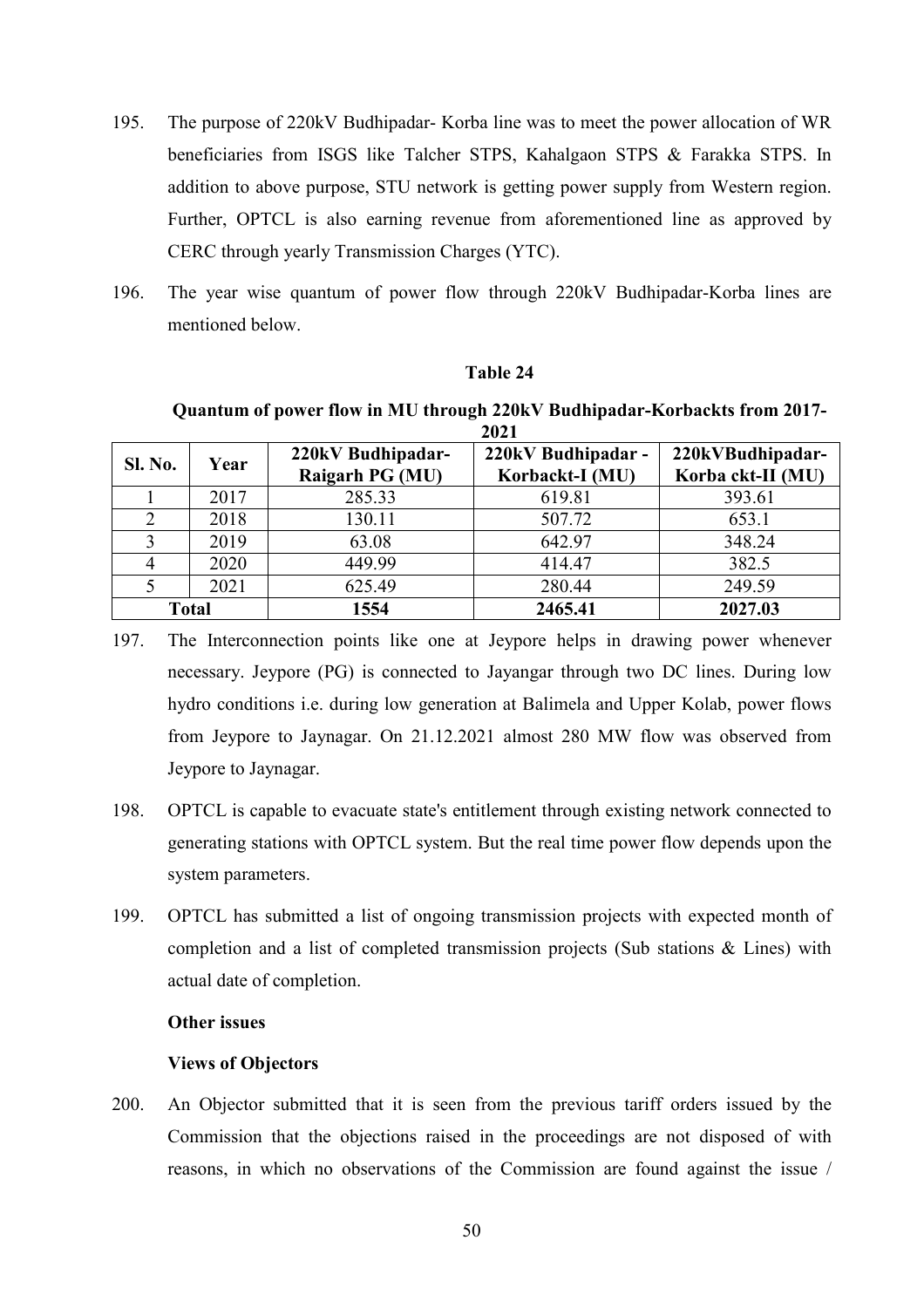objections raised by the respondents. In case of tariff orders issued by other SERCs the objections and suggestions of the stakeholders are recorded and the observation, analysis and ruling of the SERC are given to dispose of the issue. In case of OERC, the Commission is found to dispose of the same without any observation, resulted huge number of objections are set aside by the Commission and pending for redressal.

- 201. An Objector submitted that the previous tariff orders are more or less in the similar format. Although it is a fact tariff proceeding is standardized and regular routine work, for which specified formats and procedures have been devised in Regulations, but the errors and laxities of the licensee pointed out by the objectors should be considered and addressed by the Commission.
- 202. OPTCL is violating the Licence Conditions by executing many new lines and substations, even before submitting the proposal to the Commission and prior to the approval by the Commission. For such continuous violation, the Commission may impose penalty so that such violation can be avoided.
- 203. OPTCL may submit the audited balance sheet, P/L statement and auditor report, without which the tariff proposal should not be entertained.
- 204. OPTCL has been making provision for GIS in many remote areas on considerations other than Technical Requirements, resulting in higher capital and maintenance expenditure. The Commission may disallow such schemes.

#### **Submission by OPTCL**

205. In compliance with the Chapter 3 of Odisha Grid Code (OGC) Regulations 2015 along with Clause 16 of the Licence Conditions of OPTCL, a five year Intra-State Transmission Plan for Odisha is sought for approval of the Commission from time to time. Based on the approval of the projects proposed under the Intra-State Transmission Plan, a five year Business Plan is filed in accordance with the guidelines prescribed under the "OERC (Terms & conditions for Determination of Transmission Tariff) Regulations, 2014" before the Commission for approval. Prior to consideration of the projects under the aforementioned Transmission Plan, the in-principle / administrative approval of BoD of OPTCL is duly accorded. In accordance with the licence condition 23.1 & 10.1 of OPTCL, Investment Proposal of each and every project estimated to be more than or equal to Rs.10 Cr is filed before the OERC for Investment approval.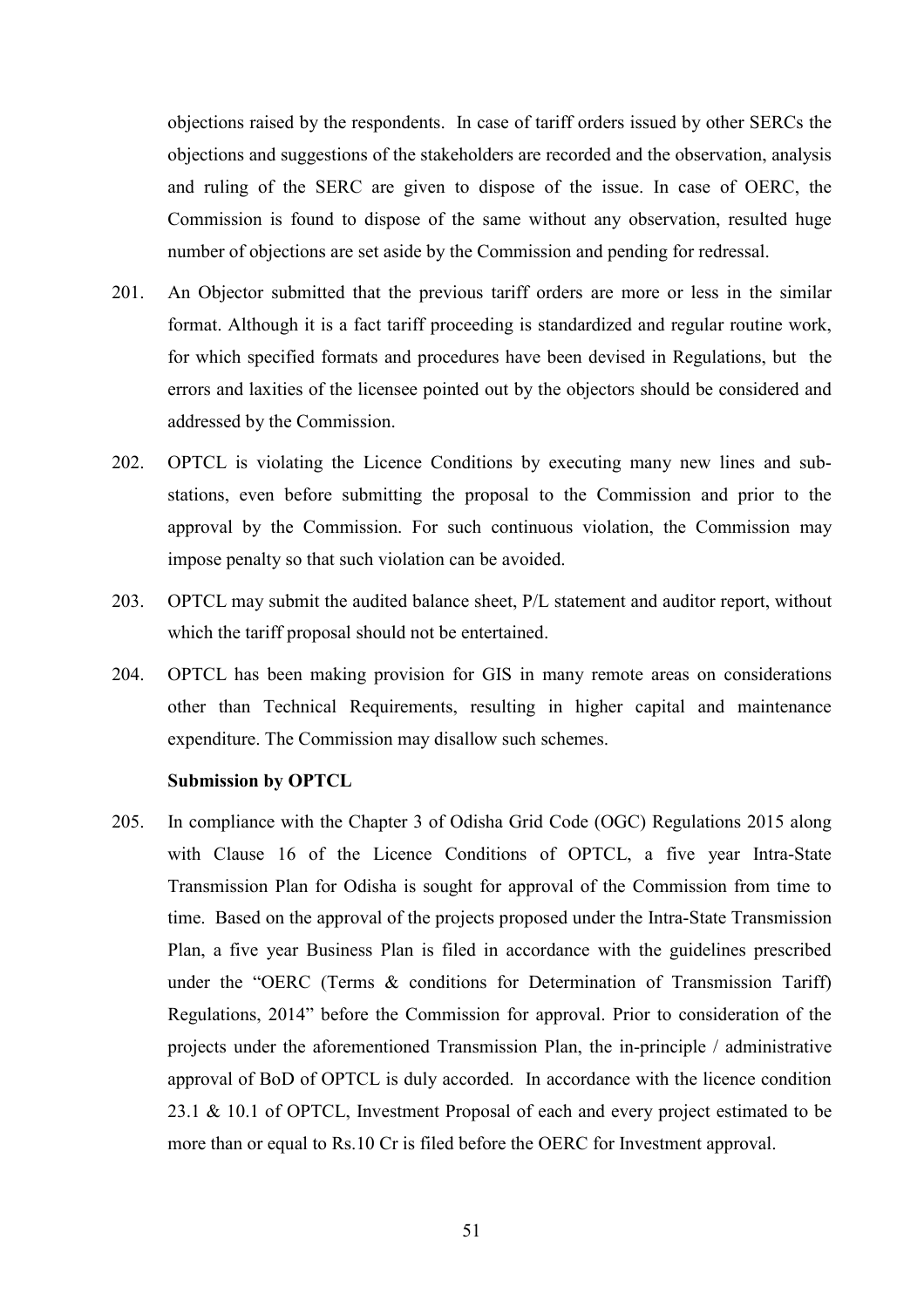206. The article of Sri Ananda Mohapatra has no relevance on determination of ARR and transmission tariff of OPTCL. Hence, it cannot be considered as an objection. OPTCL has clarified that the Transmission Assets created out of grants/deposit works have been shown as assets of OPTCL and only O&M expenses against the said assets have been claimed in the tariff.

#### **E. OBSERVATION OF THE STATE ADVISORY COMMITTEE (SAC) (PARA 207)**

207. The Commission convened the State Advisory Committee (SAC) meeting on 11.03.2022 at 11:00 A.M. through video conferencing mode. The Members of SAC deliberated on different issues related to power sector and the Annual Revenue Requirement of various licensees. SAC members expressed their concern about the rising in expenditure of the licensees without any growth in demand. Some members suggested that tariff should be linked with the efficiency. The proposal of OPTCL for transmission charges @43.73 paise is too high and should not be allowed. Further, the transmission loss of 3.10% should not be allowed since a lot of investment has been made for commissioning of new sub-stations, uprating/upgradation of lines/sub-stations, implementation of Sub-station Automation System (SAS), procurement of more efficient equipments etc. The tariff should be reduced instead of further increase and should commensurate with the technology infusion. Further, transmission system of OPTCL should take up its grid expansion plan for seamless integration of large scale renewable generation in future addressing the technical concerns of reactive power management, harmonic current, load management, demand response etc.

## **F. VIEWS OF GOVERNMENT OF ODISHA ON TARIFF ISSUES (Para 208)**

- 208. The Commission had written to Government of Odisha vide Letter No.DIR(T)- 405/2022-23-190 dated 28.02.2022 to submit their views on various issues raised during the tariff hearing for FY 2022-23. Government of Odisha in their letter No. 2428, dated 22.03.2022 has intimated as follows:
	- i. Considering the surplus revenue (regulatory transfer) and profit of DISCOMs as well as the loss of GRIDCO during the first nine (9) months of the current financial year, there is a scope of increasing the BST for DISCOMs without increasing the RST. The fixed cost of the PPAs signed by GRIDCO as well as the finance cost need to be taken into account in the ARR of the GRIDCO for the year 2022-23.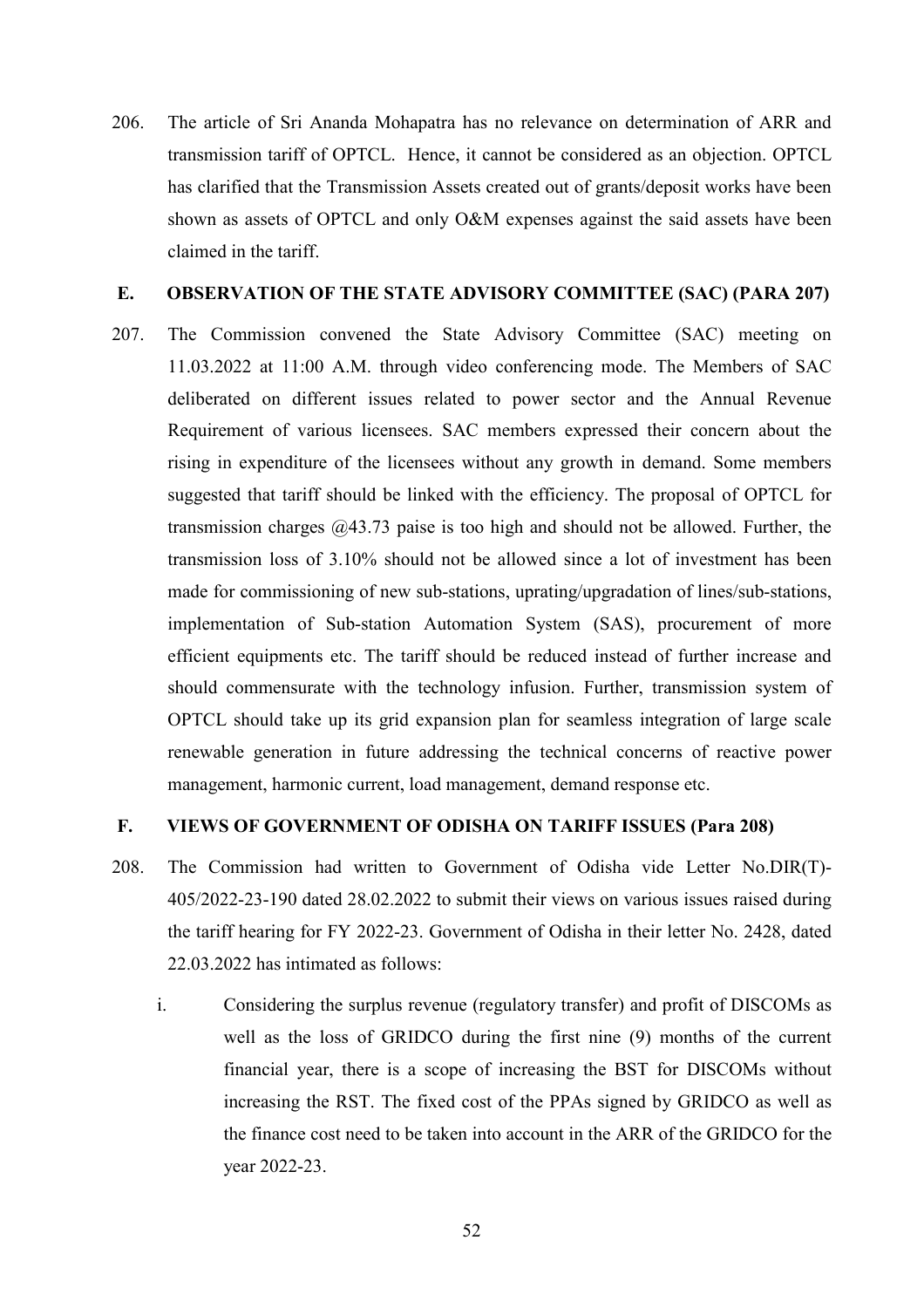- ii. Concession on intra-State transmission charges, wheeling charges given on open access RE power need to be withdrawn forthwith. The Commission may also impose cross subsidy surcharge on RE power. A detailed affidavit in this regard was submitted by the Department before OERC in Case No. 81/2021, which need to be taken into consideration.
- iii. Operation of OPGC has become unviable because of present level of provisional tariff. OPGC has also filed an application before the Commission for determination of tariff. It may take some time. Hence, OPGC may be allowed reasonable and prudent provisional tariff w.e.f. 01.04.2022 for covering its fixed cost in full.
- iv. The Government have constructed the entire distribution infrastructure necessary for operationalising the mega lift irrigation points. The DISCOMs have not made any investment. The mega lift irrigation points receive power through dedicated 33 KV lines. Hence, the losses are low and the cost of supply for the mega lift points is much lower than the average cost of supply of DISCOMs. The mega lift irrigation points also use power for 10-15 days in a year as these have not been designed to provide assured irrigation rather these LIPs have been designed to provide protective irrigation for a few days when there is less rain fall. Accordingly, OERC may consider lower fixed charges and energy charges for the mega LIPs.

#### **G. COMMISSION'S VIEWS AND ORDER (PARA 209 TO 311)**

209. The Commission had notified OERC (Terms and Conditions for Determination of Transmission Tariff) Regulations, 2014. The "Control Period" is defined in the said Regulations at Regulation 2.1 (k) as "Control Period" means a multi-year time period fixed by the Commission, from time to time. The  $1<sup>st</sup>$  Control Period under these Regulations starts from  $1<sup>st</sup>$  April, 2014 and remain valid upto  $31<sup>st</sup>$  March, 2019. After expiry of  $1<sup>st</sup>$  control period the Commission in their communication to OPTCL in the year 2019 had allowed OPTCL to submit their Business Plan for  $2<sup>nd</sup>$  control period which was defined by the Commission as a period starting from 01.04.2019 upto 31.03.2024. After that development and declaration of 2nd control period by the Commission, OPTCL had submitted its Business Plan for  $2<sup>nd</sup>$  control period which has been approved by the Commission in their order in Case No. 63/2020 dated 03.11.2021.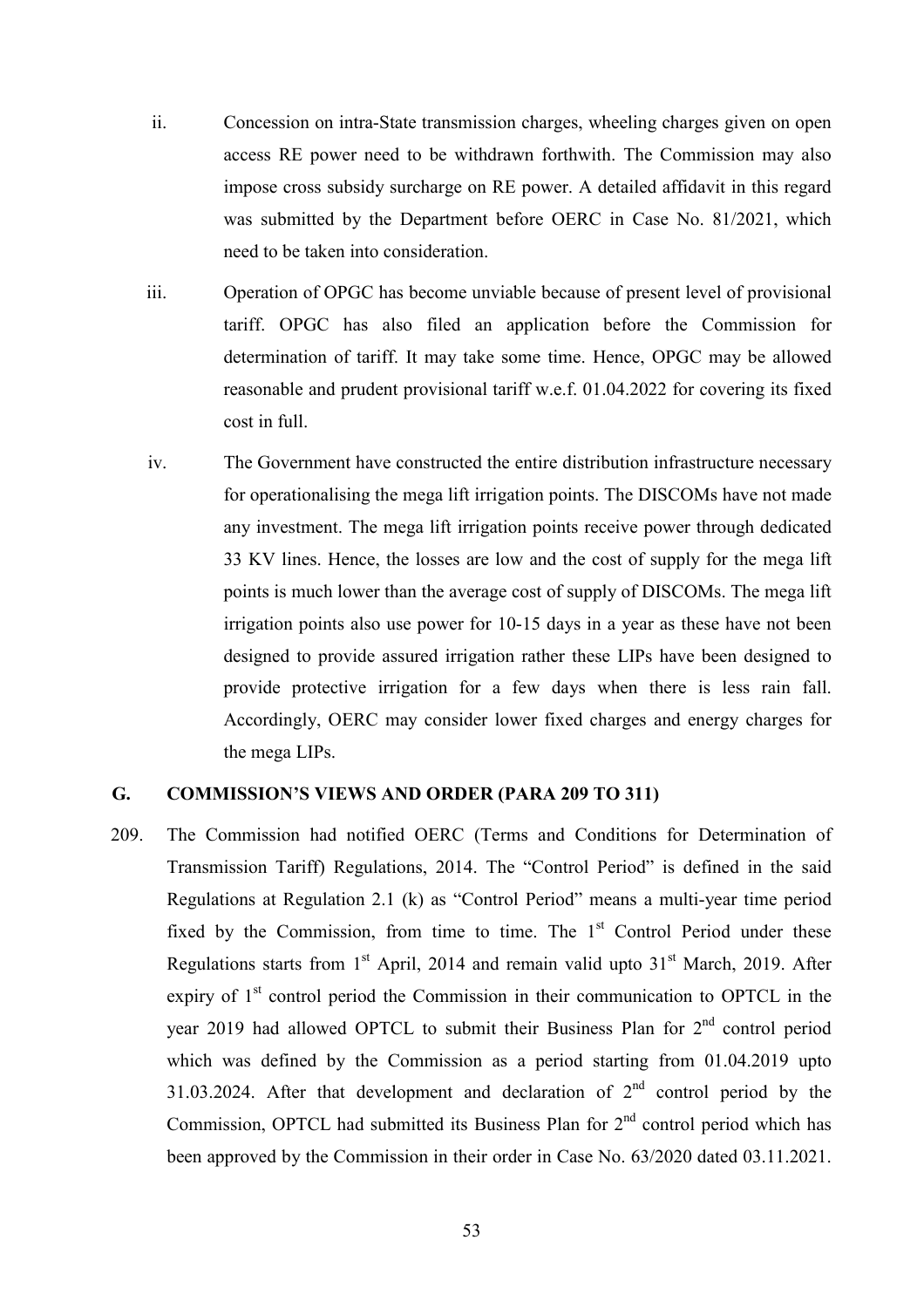Over and above the Commission in their order in Case No. 72/2019 exercising power under Regulation 9.1 has also extended the definition of controllable and uncontrollable cost enumerated in the above Regulations until further order. The Regulations of the Commission does not expire with the control period but remains in force until it is specifically repealed by the Commission or another Regulations take its place. The Regulations empower the Commission to define control period from time to time. The Commission in pursuance to the OERC (Terms & Conditions for Determination of Transmission Tariff) Regulations, 2014 has made  $2<sup>nd</sup>$  control period operational with effect from 01.04.2019 as explained above. It is incorrect to state that the Regulation is  $\text{co-terminus with } 1^{\text{st}} \text{ control period and has since expired.}$ 

210. Under Section 61 (a) of the Electricity Act, 2003 the Commission is to be guided by the principle and methodologies specified by the Central Commission for determination of tariff applicable to generating company and transmission licensee. The Central Commission has adopted POC method for determination of inter-State transmission charges. The Commission is fully aware of it. This method requires line-wise information for the determination of transmission charges for a particular line which is payable by the beneficiaries of that line. In this order we are approving the ARR and consequent transmission charges of the transmission utility as a whole and not the linewise transmission charges. The operational platform of CTU and OPTCL are completely different. CTU primarily deals with 400 kV and above voltage level whereas OPTCL operates majorly in 220 kV and 132 kV voltage level. The terminal stations of transmission system are either a generating station or a sub-station in case of CTU whereas in case of OPTCL the transmission system sometime terminates at consumers premises. Therefore, the consumers will be beneficiary in the OPTCL system whose tariff is determined on different premises which is not just sharing of transmission charges. In addition to that Odisha follows the uniform retail supply tariff across the State. Though introduction of POC may be technically possible in Odisha but its implementation requires details study and analysis of the system. The Commission in one of the earlier occasions had made an attempt in this regard. In absence of relevant information and detail study, the Commission had decided that postage stamp method is the appropriate method in the present state of affairs. Accordingly, the Commission has notified the Transmission Regulation, 2014. It is also seen from the experience that the POC charges payable by GRIDCO for use of inter-State transmission system sometimes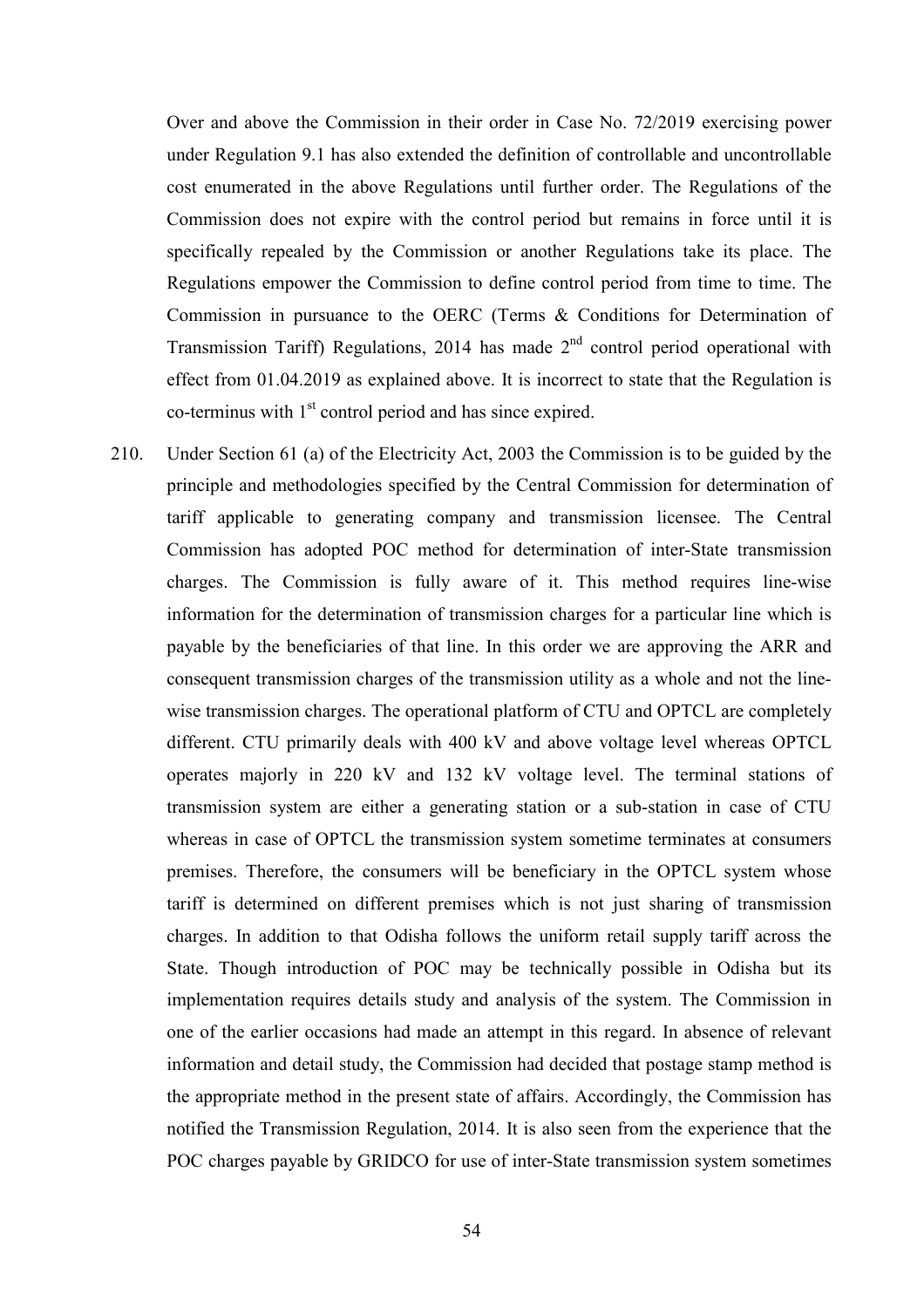are higher than transmission tariff determined by the Commission for use of transmission system of OPTCL. In view of the above, the postage stamp method is considered to be the appropriate method for determination of transmission charge of OPTCL at present.

- 211. Multi-year tariff principle is nothing but setting up of some bench marks for components of tariff for future year. This gives the predictability to the tariff during the control period. In our Regulation we have adopted the MYT principle by fixing benchmark for different component of tariff such as O&M expenses, depreciation and return on equity etc. for control periods. The Regulations also differentiate different components of tariff on the basis of controllable and uncontrollable costs. Therefore, the present Regulation is purely within the framework of MYT regime.
- 212. Accordingly, the Commission while approving ARR and transmission tariff of OPTCL for the FY 2022-23, shall be guided by the principles as laid down in OERC (Terms and Conditions for Determination of Transmission Tariff) Regulations, 2014 and also shall be guided by the provisions of the Tariff Policy as well as other Statutory Notifications and Directives with due consideration of State specific need of Odisha.
- 213. OPTCL has inherited a transmission network from GRIDCO on "as is where is" basis. Continuous expansion/up-gradation and regular repair & maintenance are required for smooth flow up power from generating station to ultimate consumer through distribution network. A robust transmission system is required for safe & secure operation of the grid and to meet the growing power demand of DISCOMs as well as to fulfil the expectation of the Commission and consumer on quality of supply, performance standards and availability of transmission network. In view of the above, the Commission, over the past several years, has been approving a significant amount of Capital Investment proposals for installation of new Grid substations, transmission lines etc. for availability of adequate Transmission network and is also allowing significant amount of R&M expenses for encouraging the Licensee to carry out required maintenance for maintaining a healthy transmission system.
- 214. The tariff policy notified by the Ministry of Power on dated 28.01.2016 stipulates the following objectives in respect of transmission system: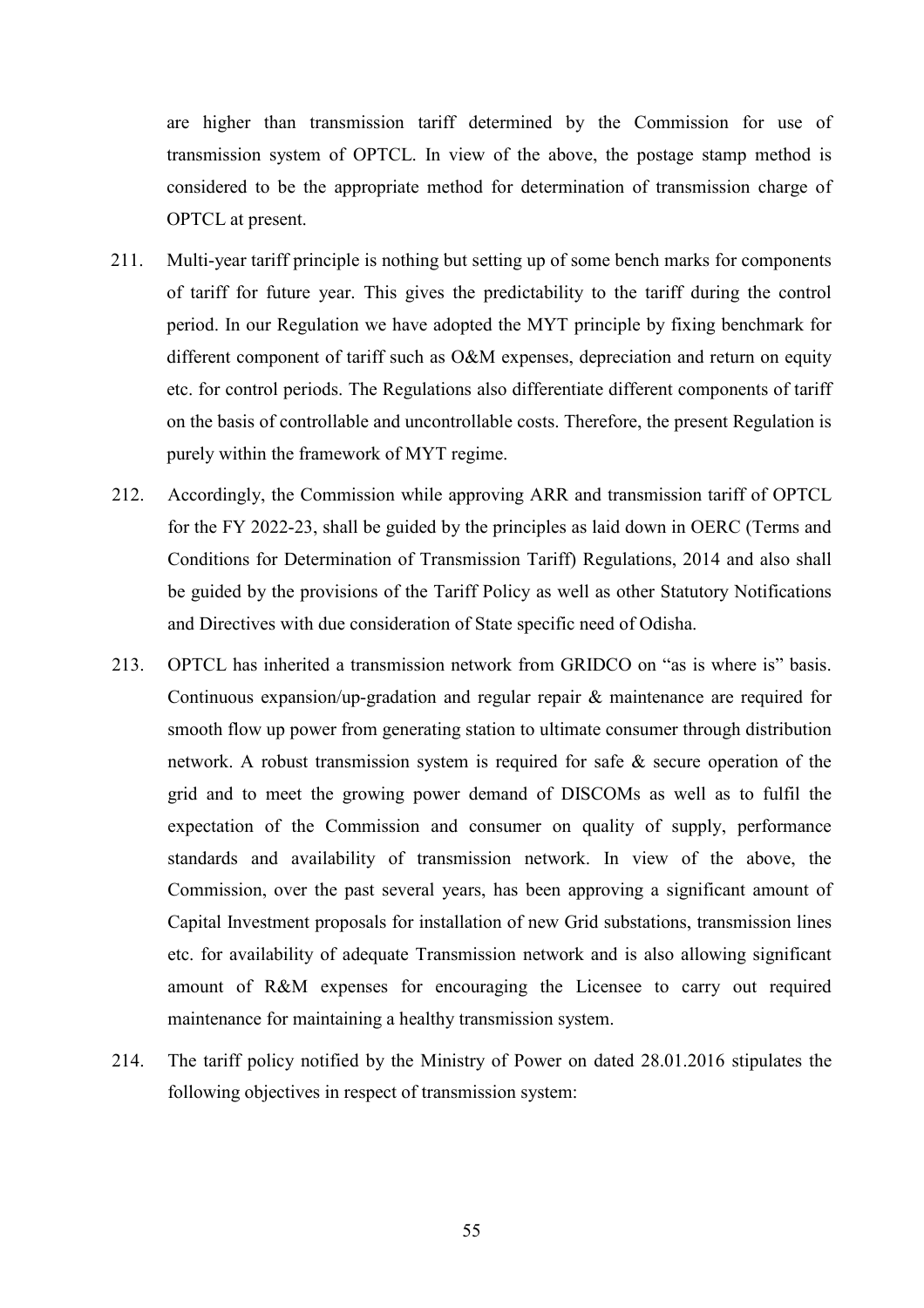- (i) Ensuring optimal development of the transmission network ahead of generation with adequate margin for reliability and to promote efficient utilization of generation and transmission assets in the country;
- (ii) Attracting the required investments in the transmission sector and providing adequate returns.
- 215. Para 7.2(2) of Tariff Policy states that it is desirable to move to a system of loss compensation based on incremental losses as present deficiencies in transmission capacities are to overcome through network expansion. Necessary studies are to be conducted to establish the allowable level of system loss for the network configuration and the consequential capital expenditure required to augment the transmission system and reduce system losses. Since additional flows above a level of line loading lead to significantly higher losses, CTU/STU should ensure upgradation of transmission systems to avoid the situations of overloading.
- 216. Further, Para 7.3(1) of Tariff Policy states that the financial incentives and disincentives should be implemented for the CTU and the STU around the Key Performance Indicators (KPI) for these organizations. Such KPIs would include efficient Network Construction, System Availability and Loss Reduction. All the available information, particularly the information on available transmission capacity and load flow studies, should be shared with intending users by the CTU/STU and the load dispatch centres.

#### **Computation of Transmission Loss for FY 2022-23**

- 217. The transmission system of OPTCL operates as an integral part of the Eastern Regional Grid to serve the internal demand of the State as well as carry out import and export of power depending upon the system demand under the overall supervision of the Eastern Regional Load Dispatch Centre in accordance with the Grid Code. Transmission loss, therefore, has been determined on the basis of principle of 'As the System Operates'.
- 218. OPTCL submitted that the transmission loss is purely a technical loss and dependent upon the real time injection/location of generation sources, system configuration and power flow requirements at different load centres. It also depends on parameters/factors such as distance and mismatch between generation  $\&$  load, types of load, reactive power compensation, voltage profile, seasonal variation etc. OPTCL therefore does not have much control over the same. OPTCL, in the interest of public has constructed some grid substations and lines in remote and deprived areas of the State with financial support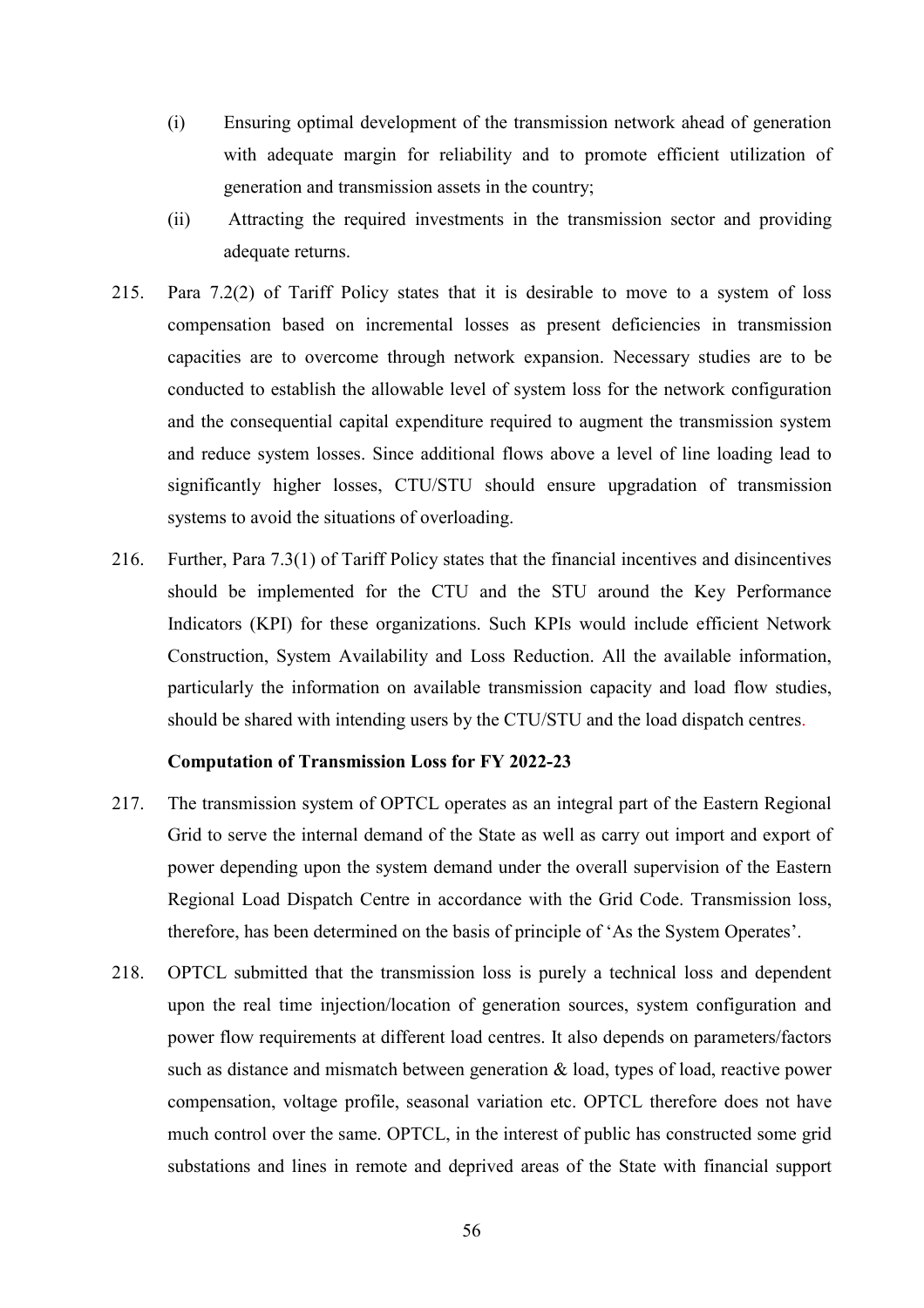from Central & State Government. Expansion of EHT network and creation of number of transformation levels in substations are also responsible for increase in transmission loss. The under loading of EHT lines for most of the time is responsible for over voltage problem at EHT level. The actual transmission loss of OPTCL was within the margin allowed by the Commission up to the year FY 2017-18. The actual transmission loss in the OPTCL's transmission system for FY 2018-19, FY 2019-20 & FY 2020-21 was 3.28%, 3.25 % & 3.22% respectively as against Commission's approval of 3.00%.

- 219. Over the year, OPTCL has been able to reduce the transmission loss gradually from 3.73% during 2014-15 to 3.22% in 2020-21 and has remained as  $3.13\%$  during  $1<sup>st</sup>$  six months of FY 2021-22 mainly due to addition of infrastructure and various system strengthening works. OPTCL is adopting various loss reduction measures by implementing the emerging technologies like system Automation, load bifurcation, modification in system configuration, conversion of radial to ring system etc. to bring down its transmission loss further. In view of this trend of transmission loss level and adoption of various loss reduction strategies, OPTCL has proposed 3.10% transmission loss during FY 2022-23.
- 220. The approved and actual transmission loss for the year 2012-13 to 2020-21 is furnished in the table below:

|                             | * ****  |         |         |         |         |         |         |         |         |                                                                       |
|-----------------------------|---------|---------|---------|---------|---------|---------|---------|---------|---------|-----------------------------------------------------------------------|
| FY                          | 2012-13 | 2013-14 | 2014-15 | 2015-16 | 2016-17 | 2017-18 | 2018-19 | 2019-20 | 2020-21 | 2021-22                                                               |
| Approved<br>$(\%)$          | 3.80    | 3.80    | 3.75    | 3.75    | 3.70    | 3.50    | 3.00    | 3.00    | 3.00    | 3.00                                                                  |
| Actual<br>audited<br>$(\%)$ | 3.84    | 3.79    | 3.73    | 3.67    | 3.58    | 3.34    | 3.28    | 3.25    | 3.22    | 3.13<br>(Provision<br>al for April<br>21 to Sept'<br>21 <sup>-1</sup> |

**Table - 25** 

221. Some objectors have suggested for identification of maximum loss prone areas and conduct energy audit to know the quantum of loss in the system. Some objectors suggested that OPTCL should inform the methodology adopted for estimation of transmission loss and formulate action plan for loss reduction. Further, in the meantime, a lot of investment has been made by OPTCL for installation of many new Grid substations and up-rating/up-gradation of lines/substations for efficient operation of its Transmission system. Loss reduction is also a part of efficient operation. It is the responsibility of the OPTCL to reduce its transmission loss in time bound manner. OPTCL has undertaken various loss reduction measures by implementing the Substation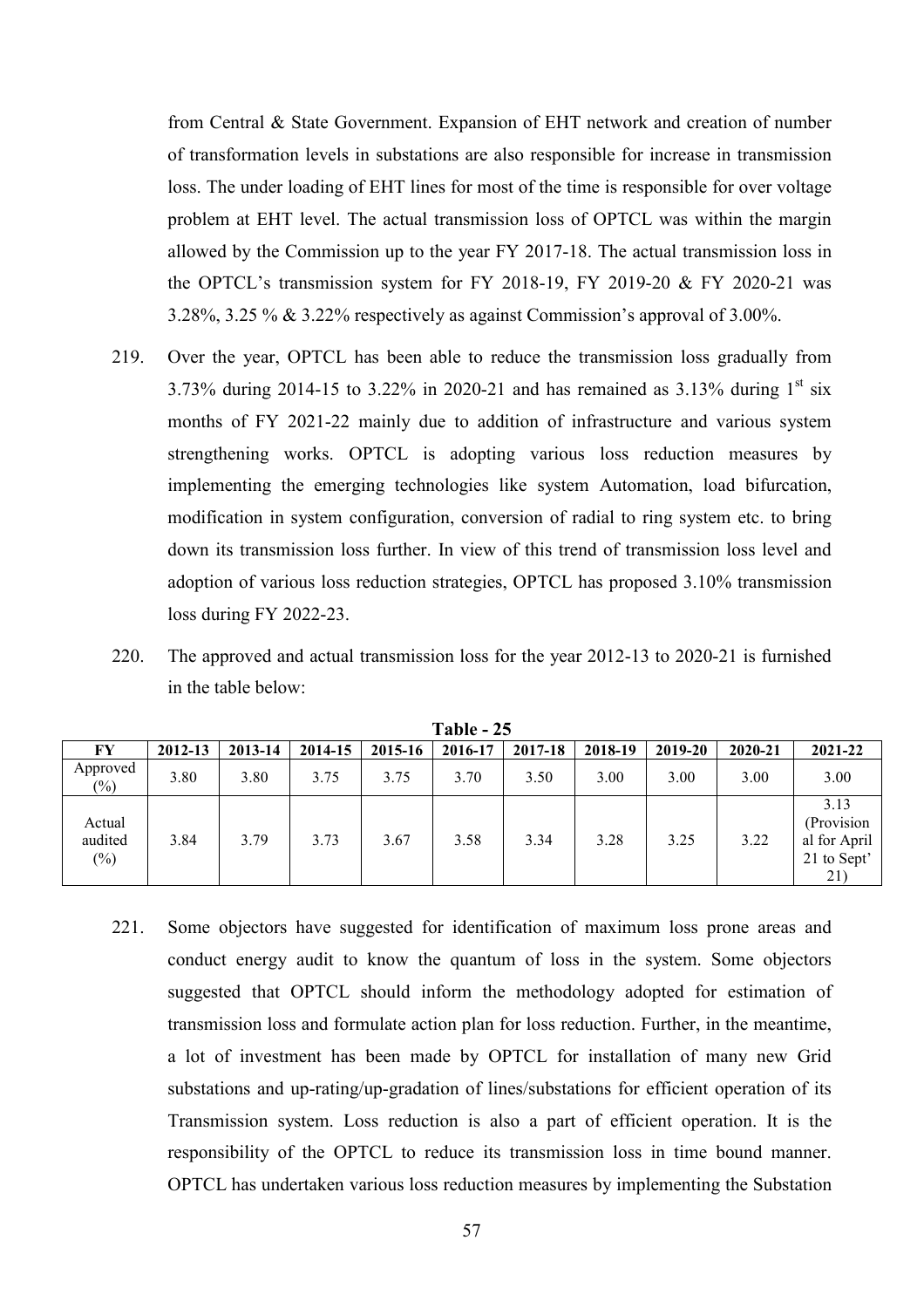Automation System, digitisation of Grids by using Bay control units, uprating of conductors from ACSR to HTLS, conversion from single circuit to double circuit line, procurement of efficient equipments etc. Further, the Commission in its Business plan order vide case No. 63/2020 dated 03.11.2021 had approved the Transmission loss as 2.71% during the year 2022-23 basing on submission of OPTCL. OPTCL submitted that the Transmission Planning Study are based on System Operation in ideal condition. But, the actual loss is being calculated from energy meter readings which includes losses at various stages due to different real time conditions. Therefore, there is a difference in actual transmission loss to that of loss reported in planning study. The technical loss directly depends on the network characteristic and mode of operation. The Commission therefore feels that the loss can be reduced with appropriate system design and efficient operation of the system. In view of the above and considering the submission of the stakeholders, the Commission had approved the transmission loss of 3% for the FY 2021-22. Therefore, the contention of OPTCL at present that increase in transmission loss is due to addition of infrastructure and various system strengthening works and therefore loss should be considered at the level of 3.10% without any supporting study or well-substantiated reason is not acceptable.

222. It is observed that OPTCL has not achieved the loss target approved by the Commission FY 2018-19, FY 2019-20 and FY 2020-21. OPTCL in its submission has submitted that the approved loss level could not be achieved primarily due to addition of infrastructure and various system strengthening works in remote and deprived areas of the State. However, the neighbouring state such as Andhra Pradesh, where almost similar type of network configuration is available, the Electricity Regulatory Commission has considered the lower limit of intra state transmission loss at the level of 2.83% and average transmission loss of 3.03%. Further, the transmission losses approved by the respective Electricity Regulatory Commissions for other neighbouring states are in the range of 2.23% to 3%. Hence, keeping in view the licensees' track record in reduction of the losses, the huge investment made in the transmission network for system strengthening, automation, utilisation of energy efficient equipments etc., and considering the submission of objectors as well as OPTCL, the Commission approves 3.00% as transmission loss for FY 2022-23 which is same as that of FY 2021-22. Further, the Commission directs OPTCL to continuously monitor the operation of transmission system, prevent over loading/under loading wherever possible by taking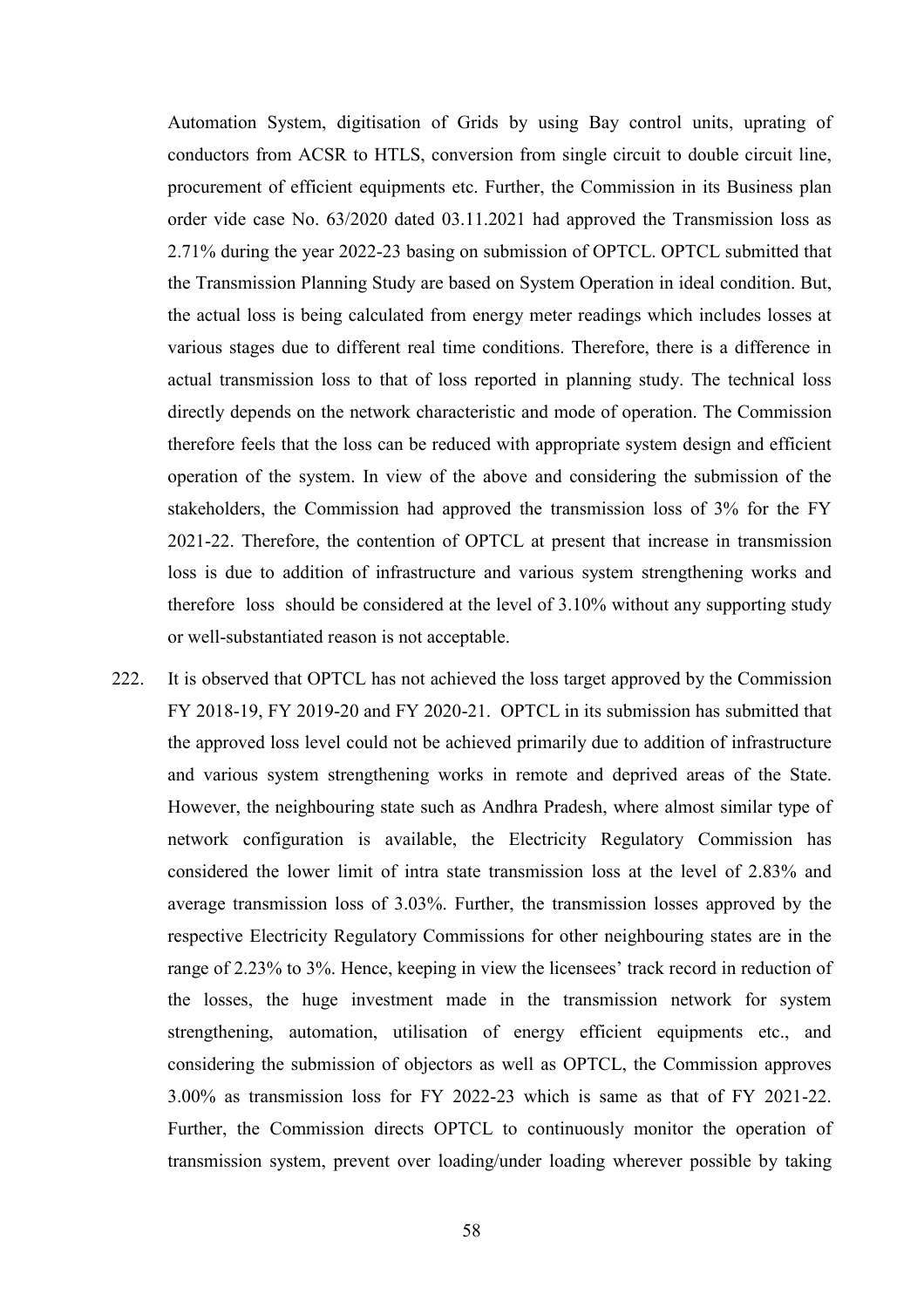suitable measures and take up innovative action for optimum loading of the existing network for further reduction of loss.

#### **Execution of Transmission Projects**

- 223. Objectors have submitted that most of the substations are under-loaded which reveals that the investment made by OPTCL is not viable because of less growth in demand. The Commission therefore directs OPTCL that due consideration of load growth should be taken into account at the time of submitting investment proposals for approval of the Commission. Further, OPTCL is not completing the ongoing projects within the allowed time frame. In its reply OPTCL submitted that some projects are inordinately delayed due to ROW problems, Court cases, delay in getting statutory clearances from Railways, Forest & NHAI, and non availability of clear corridor for construction of line etc. Further, OPTCL has mentioned that some of the substations are operating in under loaded condition because of absence of downstream infrastructure of DISCOMs. The Commission directs OPTCL to take action for a co-ordinated development of intra-state network, ISTS and downstream distribution network. The time frame of execution of transmission system should be discussed with DISCOMs & CTU in order to avoid stranded assets and idle investments.
- 224. The delay in commissioning of transmission projects by OPTCL has become a matter of concern. Most of the projects completed during FY 2020-21 are delayed by 3 to 4 years. The forest clearance, RoW issue and contractual issues need to be resolved on priority basis and sincere effort should be made for timely completion of projects to avoid cost and time overrun. The Commission directs OPTCL to appraise the Energy Department on the pending issues so that the same can be taken up by them with the concerned departments and District Administration for early resolution.
- 225. The projects are to be monitored in a more professional manner. The Commission suggested for Aap based project monitoring system. Since, OPTCL is executing more than 800 cr. of projects in a year; it should have a protocol in place for monitoring the progress of the projects. Assistance of professional experts may be taken during design, estimate, preparation of bill of materials, tendering etc. Everything should be documented in the work order and task lists, schedules, reporting on progress are to be carried out in a timely manner. Day-wise progress is to be recorded by the field officials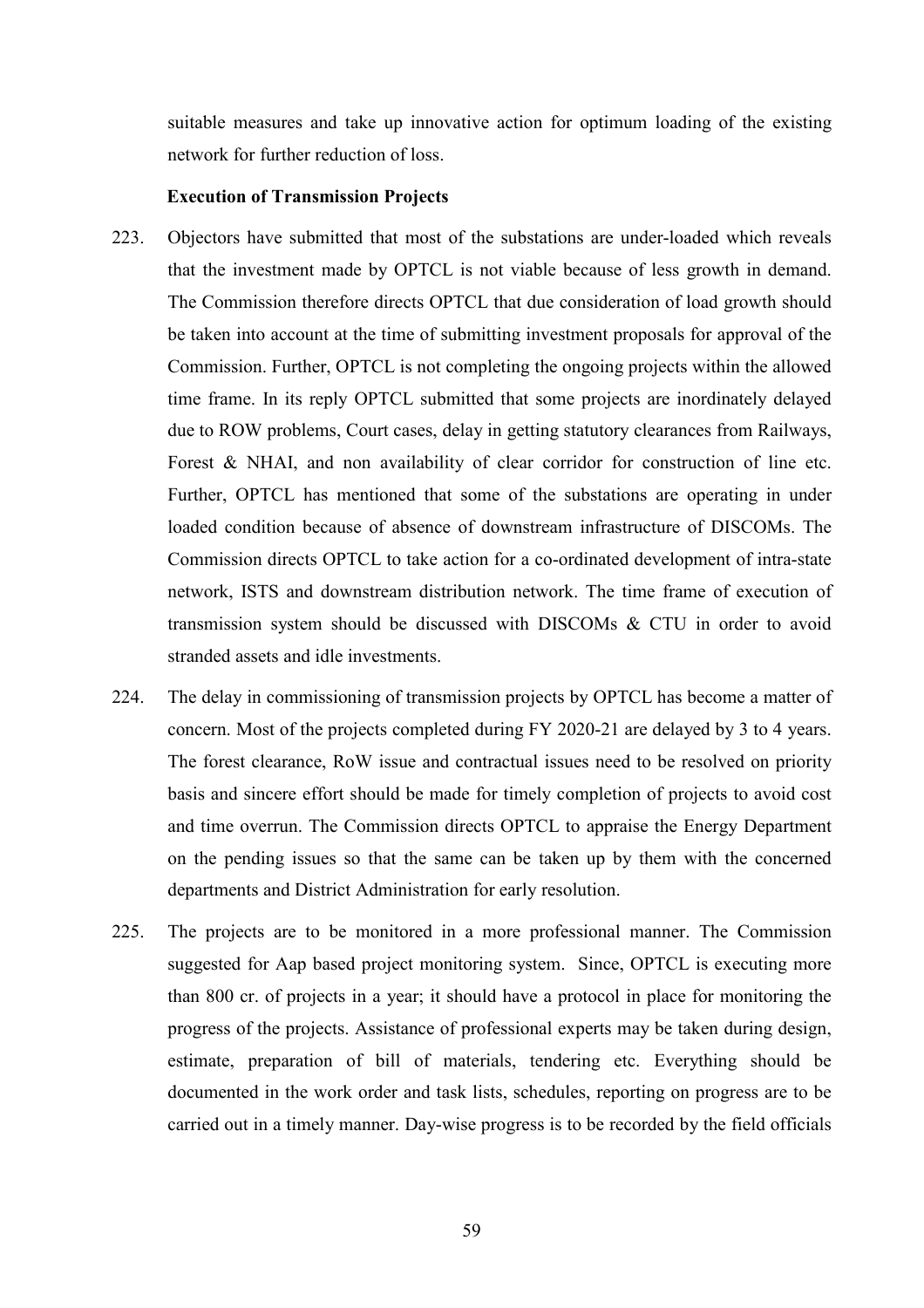so that a consolidated report can be generated at the end of the month for the management to decide on the next course of action.

- 226. OPTCL, during planning of transmission system, should take utmost care to avoid stranded assets. Additional transmission strengthening proposals without cost benefit analysis and quantified objective would lead to increase system losses, over voltage problem, necessitating more reactive compensation etc. The consumers will also bear the burden on account of high capital investments, RoE, interest on loan, O&M expenses etc. The Commission feels that one of the reasons for increase in ARR of OPTCL from year to year is the high capital investment in creation of stranded assets. Therefore, the Commission desires that henceforth no transmission system strengthening proposals should be executed without the prior approval of the Commission. OPTCL should submit the comprehensive system study along with requirements as specified in the licence conditions of OPTCL and tariff regulations for approval of the Commission before proceeding for execution of the project.
- 227. A reliable, resilient transmission system is the backbone of the power system. The transmission system establishes the link between the generation sources on one side to the distribution network, which in turn connected to the ultimate the consumers. The transmission network provides a range of benefits that ultimately accrue to customers in the form of reliable service and reduction in costs by improving power flow and relieving congestion, facilitating market competition, meet diverse and changing energy portfolio, limiting customer outages during severe weather events to the system. Therefore, Transmission system is required to be planned/developed based on generation addition, long term agreement, load growth (peak demand) and transmission system constraint in the existing system as highlighted by the system operator (i.e. over loading of lines and transformer, requirement of reactive compensation).
- 228. Transmission planning is an ongoing process of assessing the electric system and its ability to deliver electricity reliably, efficiently to customers and recommending system reinforcements to meet forecasted load demand. As per the Section 39(2) of the Electricity Act 2003, Intra State Transmission System should be developed in a coordinated manner in consultation with CTU, State Government, Generating Companies, Regional Power Committees, CEA, Licensees etc. The Inter-State Transmission System (ISTS) is developed by CTU in consultation with CEA, STUs and other stakeholders but Intra-state transmission development is the responsibility of State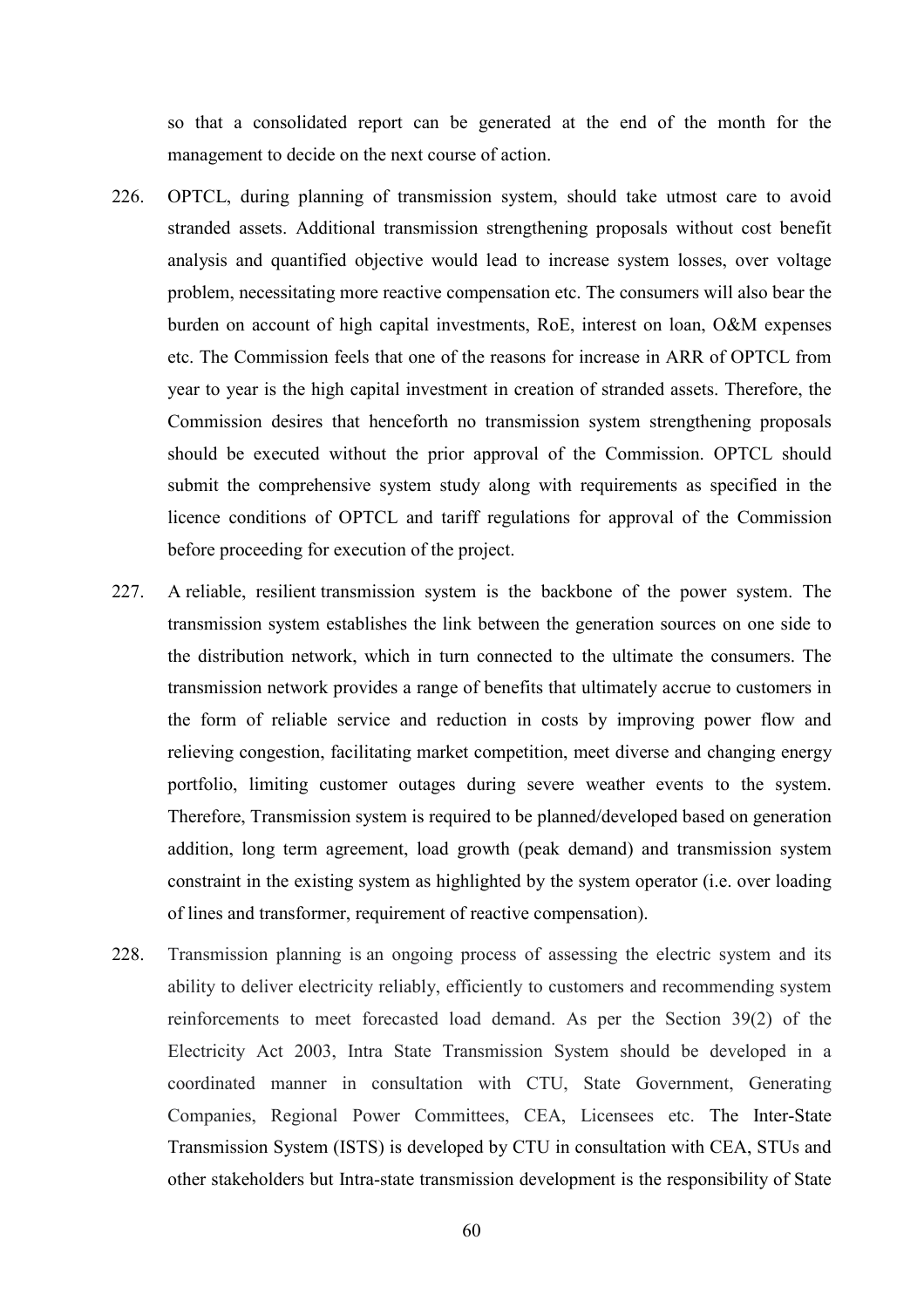Transmission Utility (STU). As per tariff policy, necessary studies are to be conducted to augment the transmission system and to reduce transmission system loss. The development of Intra-state transmission system should always match with development of ISTS and downstream distribution network. Mismatch in development will creates un-utilisation/under-utilisation of transmission assets. Coordinated development of ISTS, Intra-state system including distribution network is very much required for optimum utilization of developed transmission system. Rigorous system study is required to assess the upstream and downstream evacuation followed by implementation planning.

- 229. In the above backdrop, it is emphasised that co-ordination in between the upstream and downstream development is essential. OPTCL should take care of all these things for proper development of the system. System planning should be done properly followed by implementation plan so that there will be minimum underutilisation of assets created by the STU. In central level system study is always carried by CTU and CEA. Similarly at state level there should be a strong team capable for taking up of system studies. OPTCL should strengthen their System Study group instead of depending solely on external consultancy agencies. The Planning process should consider upgradation of existing sub-station with GIS technology, if required, and uprating of existing lines, wherever required as first step. The next step should be to go for new sub-station and new lines. Creation of number of EHV sub-station in close by area will unnecessarily increase CAPEX and transmission system loss. The creation of new substation should be based on load growth and voltage level based on quantum of power to be handed. The new sub-station should have adequate space provision for accommodating future expansion (addition of bays, transformation capacity, reactive compensation etc.) so as to avoid creation of another sub-station unnecessarily in nearby area. OPTCL is therefore directed to develop its own system study group instead of relying upon the Consultants for proper planning of the system in a coordinated manner to avoid stranded assets in the system.
- 230. In addition to planning, there is a need for proper design & engineering, smooth operation and required maintenance to ensure reliability and availability of transmission system. Standardisation of sub-station capacity, switching schemes, transformation capacity, equipment rating etc. are the need of hour. In this respect, CEA (Technical Standards for Construction of Electrical Plants and Electric Lines) Regulations & CEA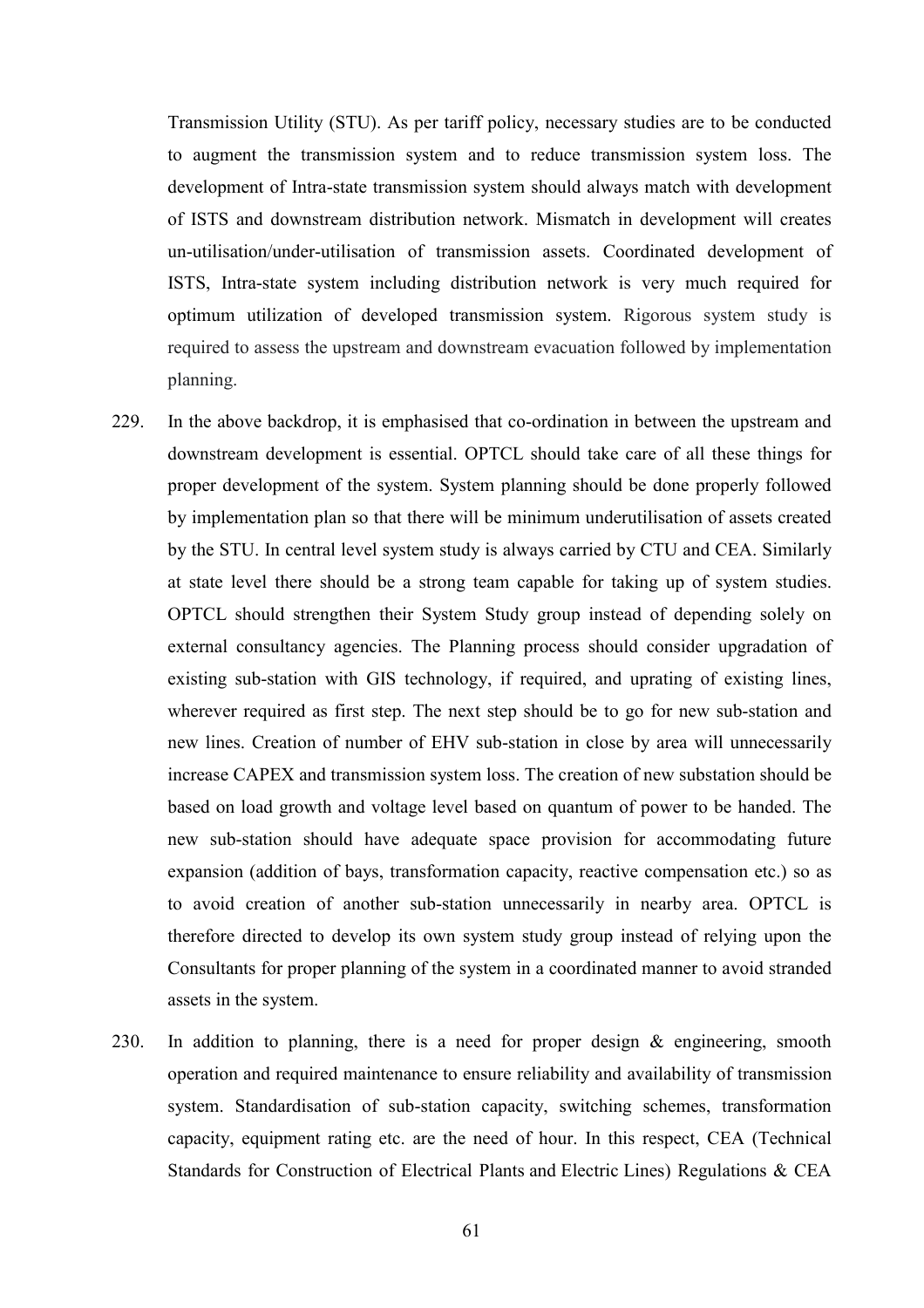guidelines on standard specification for transformer and reactor covering standard rating, standard technical parameter, quality assurance plan, standardisation of foundation for interchangeability of transformer of different make, Condition Based Maintenance (CBM)/ Reliability Centered Maintenance (RCM) practice and erection & commissioning aspect etc. need to be referred. The document also covers about erection commissioning, condition assessment, residual life assessment etc. along with various aspects of transformers starting from 66 kV to 765 kV. OPTCL is directed to refer the above document and should have its main focus on the standardisation and adequate provision for future expansion, so that installation of new substation in nearby area in next 5-10 years can be avoided saving lot of investment

- 231. Odisha is a cyclone prone area and the transmission & distribution network along coastline of about 480 KMs is being affected very frequently because of cyclone. The frequency of occurrence and intensity of cyclonic wind has increased over the years causing large scale damage to the transmission and distribution system infrastructure. The effect of cyclonic storm is largely felt within the belt of 60 kms from the coast line. OPTCL should, therefore, plan for cyclone resilient transmission infrastructure for the State. A document prepared by the task force constituted by the MoP, GoI on "Cyclone Resilient Robust electricity transmission and distribution infrastructure in coastal area" is available in the public domain for reference. The said document has clearly elaborated about the design aspects and various measures etc. to be considered to reduce the impact of cyclone in coastal areas. Provision of adequate spares, Emergency Restoration System (ERS) and mobile sub-station should be made in line with CEA guidelines/regulations for faster restoration of system and to meet the contingency situation during cyclone. It is understood that OPTCL has received funds from the Government for construction of disaster resilient power system and disaster response centre. OPTCL should therefore submit a detailed report on the amount received and utilisation of the above fund.
- 232. Right of Way (RoW) is going to be one of the major challenges in construction of new transmission line(s) in future. Use of multi-circuit, multi-circuit & multi-voltage, compact transmission lines using insulated cross arm and use of steel pole, use of high temperature conductor, FACTs devices etc. are the need of the hour to optimise RoW and increase power flow per meter of RoW. In this connection, MoP document on reduction in RoW in urban and forest area which is available in the public domain may be referred. OPTCL is therefore directed to plan its system accordingly for better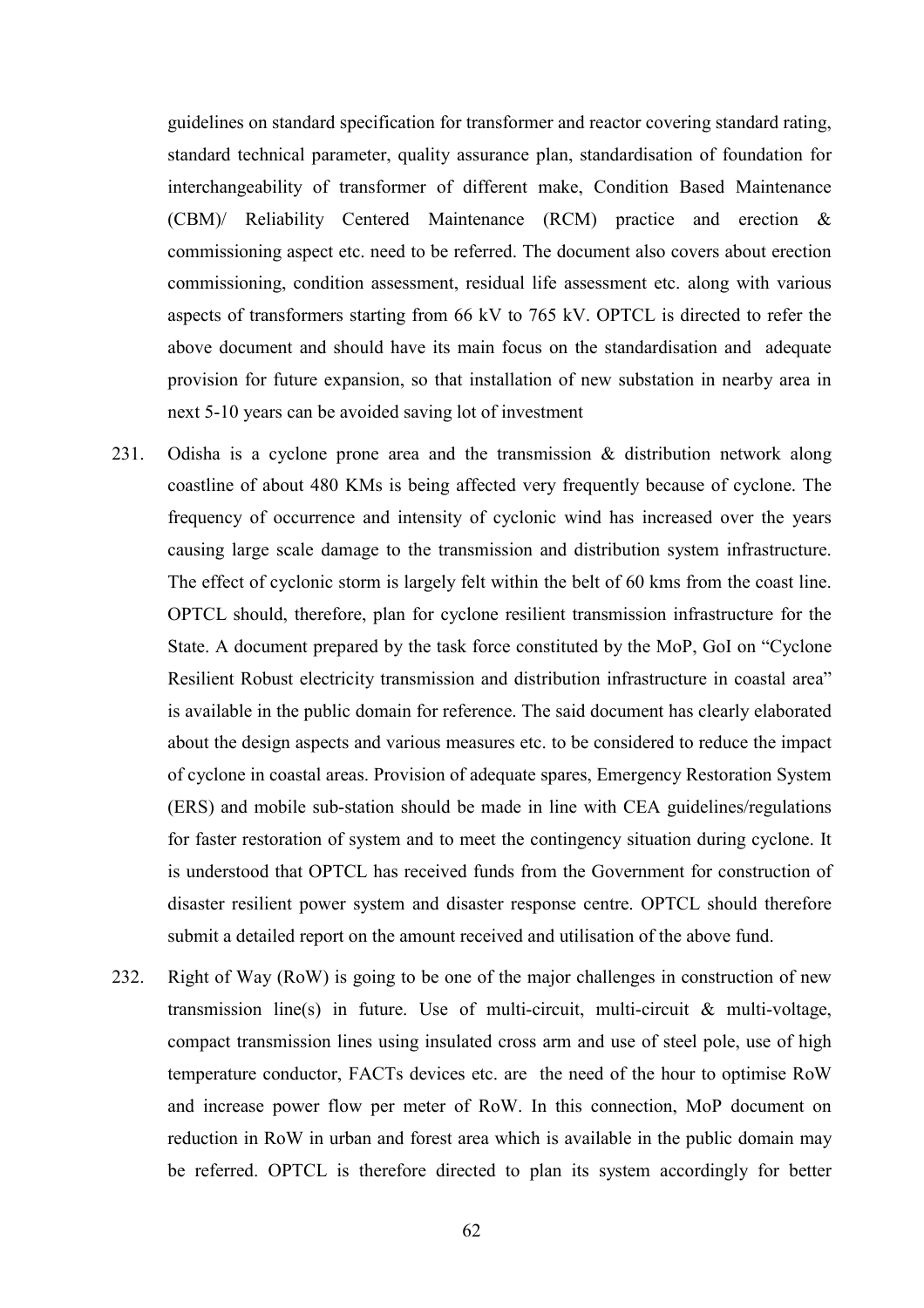aesthetic, high reliability, reduction and optimisation of RoW and carry out system studies to take necessary action to uprate existing transmission lines by replacing ACSR conductor by High Temperature/ High Temperature Low Sag (HTLS) conductors, wherever required for enhancing power flow.

- 233. One of the most important issues in present scenario is Cyber Security. Many substations in OPTCL and other parts of the country are moving towards substation automation and communication with the remote control station. Cyber Security is going to play a major role as cyber attack can affect the entire system and leading to disastrous situation. MoP in association with CEA and other stakeholders has come up with a document on Cyber Security, which is available in the public domain for reference of all the stakeholders. Cyber intrusion attempts and cyber attacks is a threat to security of the transmission system. Any compromise on this may result in mal-operations of equipments, damage of the equipment or even lead to brownout/blackout. MoP has advised to conduct cyber security audit of the entire cyber infrastructure including websites at regular intervals through CERT-In (Indian Computer Emergency Response Team) empanelled auditors so as to identify the gap and take appropriate corrective actions. OPTCL is therefore directed to intimate the action taken by them in the matter of cyber security.
- 234. OPTCL should conduct protection audit, mapping and monitoring of transmission assets for efficient and healthy operation of its system. Use of Unmanned Aerial Vehicle (UAV) should be considered as a technology option for survey, stringing of conductor & monitoring of overhead transmission line in inaccessible area and monitoring of substation. The introduction of concept of dynamic line rating should be considered to reduce requirement of additional transmission line.
- 235. In line with National Asset Management Centre set up by Powergrid, which controls and monitors the Powergrid substations across the country, OPTCL may plan to set up State Level Asset Management Centre which will help to monitor and control their assets from a single location.
- 236. It is observed that numbers of lines and substations in OPTCL system have crossed their normal service life and 26 nos. of substations (at 132 kV and 220 kV level) have served more than 40 years. Some of the transmission substations are even more than 50 years of operation. Similarly, 69 nos. of transmission lines (at 132 kV and 220 kV level) have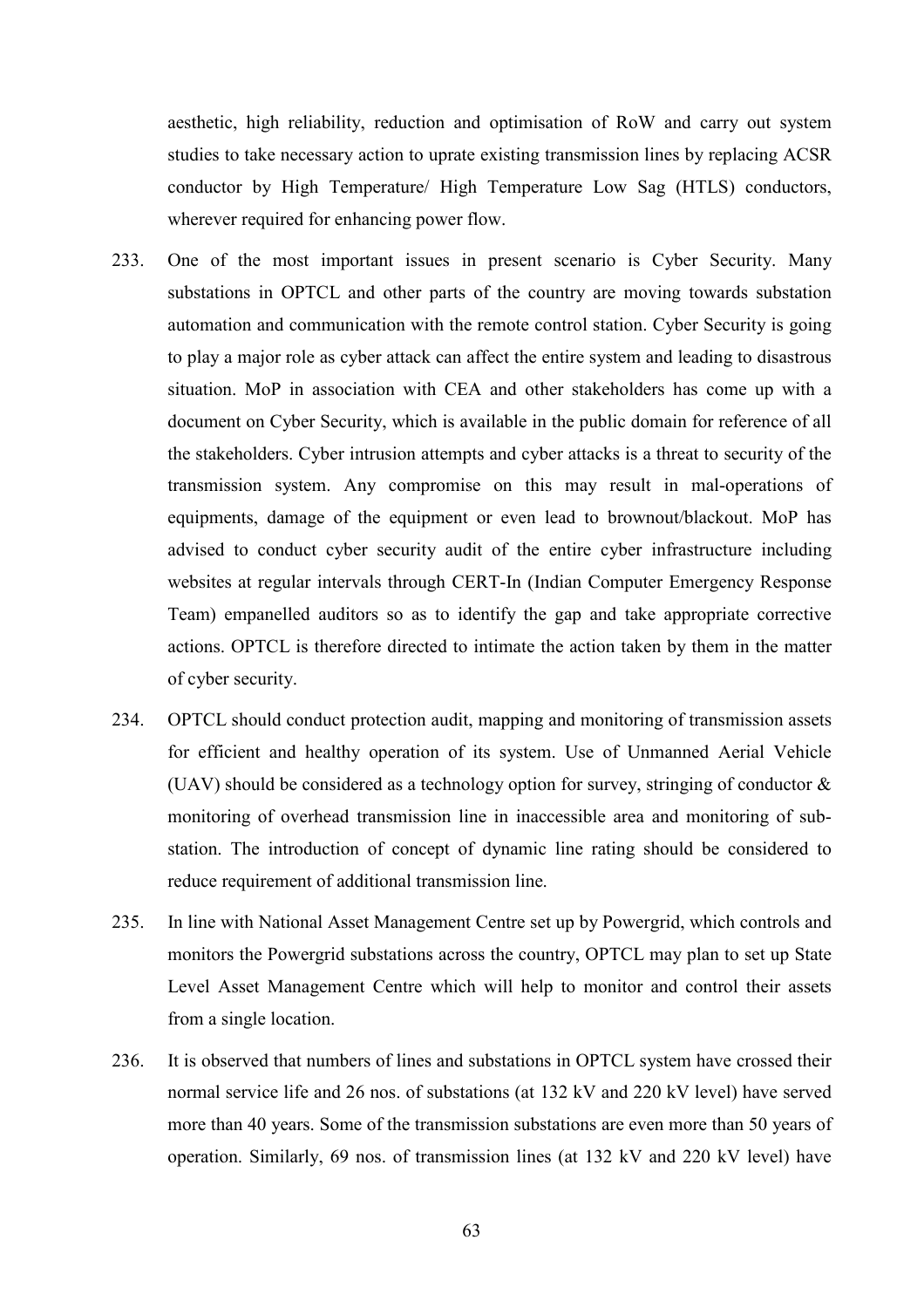served for more than 40 years and out of which 18 transmission lines have crossed 60 years of operation. There is a strong need for Residual Life Assessment (RLA) Study for old substations and EHV transmission lines. Therefore, Residual Life Assessment (RLA) Study of old sub-station equipment including transformers, reactor and transmission line assets should be carried out by OPTCL. This action will help in planning of Run-Refurbish-Replacement (3R) decision of transmission assets.

- 237. Electrical safety hazards are increasingly posing risk to people and property in the form of shocks, injury, fire, explosion leading to fatal/non-fatal accidents. The growing number of electrical accidents in the State is a serious concern for all. The Commission is receiving the reports on lots of incidents on electrical accidents with fatalities. The primary reasons of such incidents are basically due to non-adherence to safety rules, no/improper maintenance of transmission/distribution system elements, non-compliance of safety clearances, lack of proper use of safety gadgets by the employees etc. Further, appropriately trained/licensed personnel are not being entrusted to work in the field. CEA (Measures relating to Safety and Electric Supply) Regulations, 2010 has vividly dealt with all these matters i.e. relating to issue of certificate of competency /electrical work permit, engagement of personnel having undergone appropriate training, engagement of safety officer, maintaining equipment/material in healthy condition, maintenance of required safety clearances etc. In this connection, the Commission has framed a Regulation on compensation to electrical accident victims. The Commission, therefore, directs the licensees to adhere to the provisions of CEA (Measures relating to Safety and Electric Supply) Regulations, 2010 scrupulously.
- 238. The Commission, while approving the investment proposals of OPTCL had observed that the State Government desires to support the projects coming up in the remote areas for the larger interest of the people of the state and to cater the additional demand requirement by the upcoming industries, etc. The Commission therefore directs OPTCL to take up the matter with Government of Odisha to fund the economically unviable projects and the other projects that are required for the larger interest of the State through grants.
- 239. OPTCL should plan transmission system and upgrade the existing substation/ transmission lines and equipments to enhance power transfer capacity and reliability. The transmission lines and substations should have proper protection devices to ensure safe operation of the power system, to reduce the risk of damage to the equipments and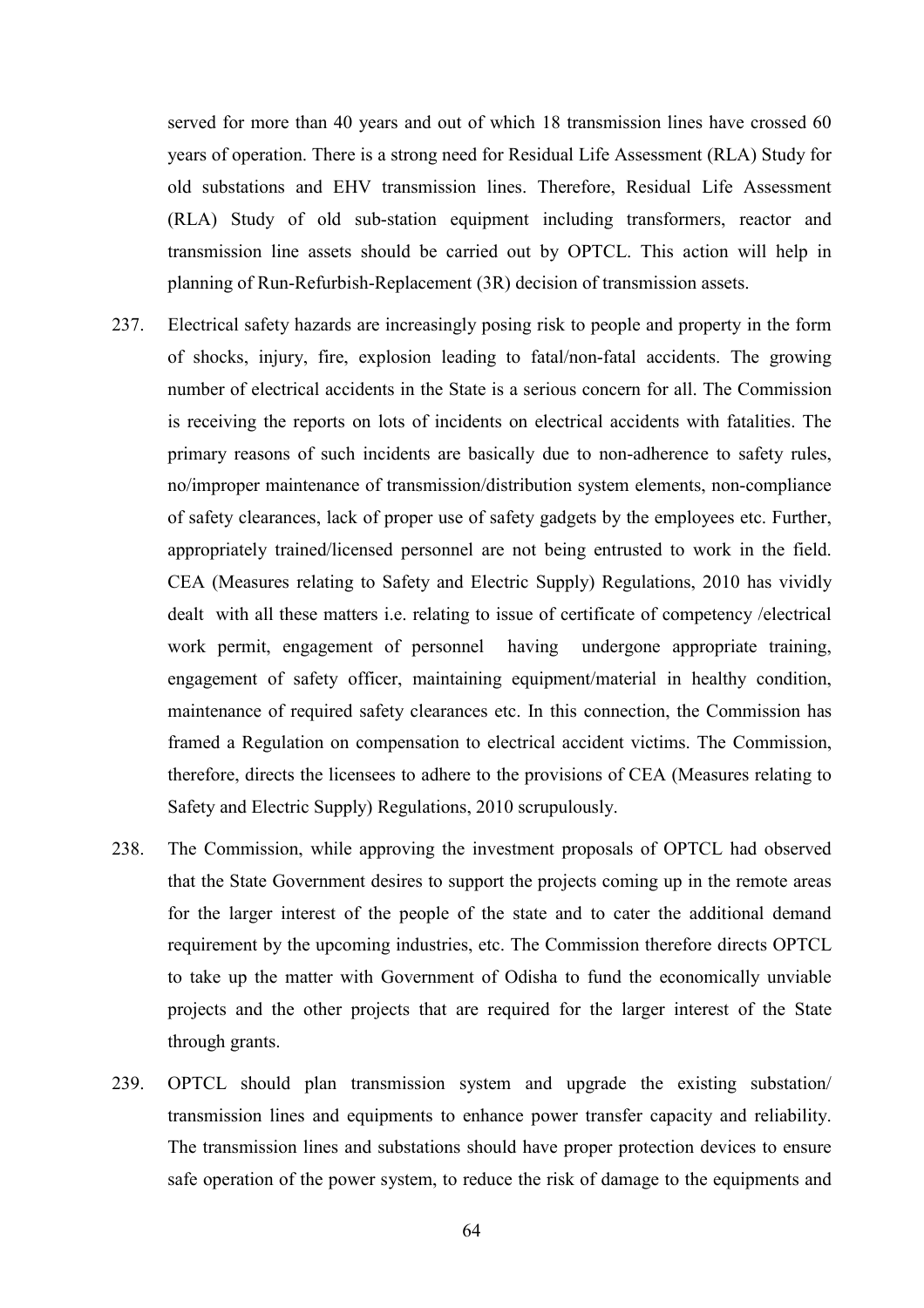to avoid all kinds of electrical accidents. Further, OPTCL should adopt state of art technology for control, monitoring, protection and communication system, etc. for safe, reliable and efficient operation of its transmission system taking into account the large scale integration of generation from renewable sources having intermittency and variability. OPTCL should adopt the Condition Based Maintenance (CBM)/ Reliability Centred Maintenance (RCM) practices and take up R&M activities for efficient functioning of its transmission elements and also plan for a Disaster Resilient Transmission System to prevent the damage to a large extent during natural disaster. Availability of healthy meters at interfaces of (a) generator and transmission system; (b) ISTS with Intra-state and (c) Intra-state with DISCOMs should be ensured by OPTCL to assess the transmission loss at different system operating voltage levels (i.e. 132 kV, 220 kV and 400 kV levels) and plan the development of transmission system accordingly for reduction in loss level, wherever technically feasible. OPTCL should ensure that the meters of appropriate class as per CEA Regulation are available at all interface points. OPTCL is therefore directed to consider the meter data to assess the month-wise transmission loss in intra-state transmission system including losses at different voltage levels (i.e. 132 kV, 220 kV and 400 kV levels). A report on the transmission loss at different voltage levels for the FY 2021-22 should be furnished latest by 30.06.2022. Further, a report on the month wise transmission loss in intra-state transmission system at different voltage levels (i.e. 132 kV, 220 kV and 400 kV levels) for the  $1<sup>st</sup>$  quarter of FY 2022-23 should reach the Commission by 31.08.2022.

#### **System Interruptions due to Major Incident:**

240. OPTCL's system has faced aggregated Annual interruptions varying from 6 hour to 34 hours at different locations on account of conductor/jumper/earth wire snapping, insulator failure, bursting of Current Transformer/Potential Transformer, circuit breaker problem, system disturbance, Lightening Arrester failures etc. The duration as mentioned below is the sum total of interruptions occurred at different areas (s/s) during the FY 2020-21. However, OPTCL has claimed that it has arranged to maintain power supply (without resorting to total power failure due to non-availability of transmission capacity) from other nearby transmission facilities. The effort has been made by OPTCL in maintaining uninterrupted power supply even in the event of generation failures. It has been reported that the load restriction has been imposed to curtail demand due to non-availability of generation/failure of generating stations. OPTCL claimed that there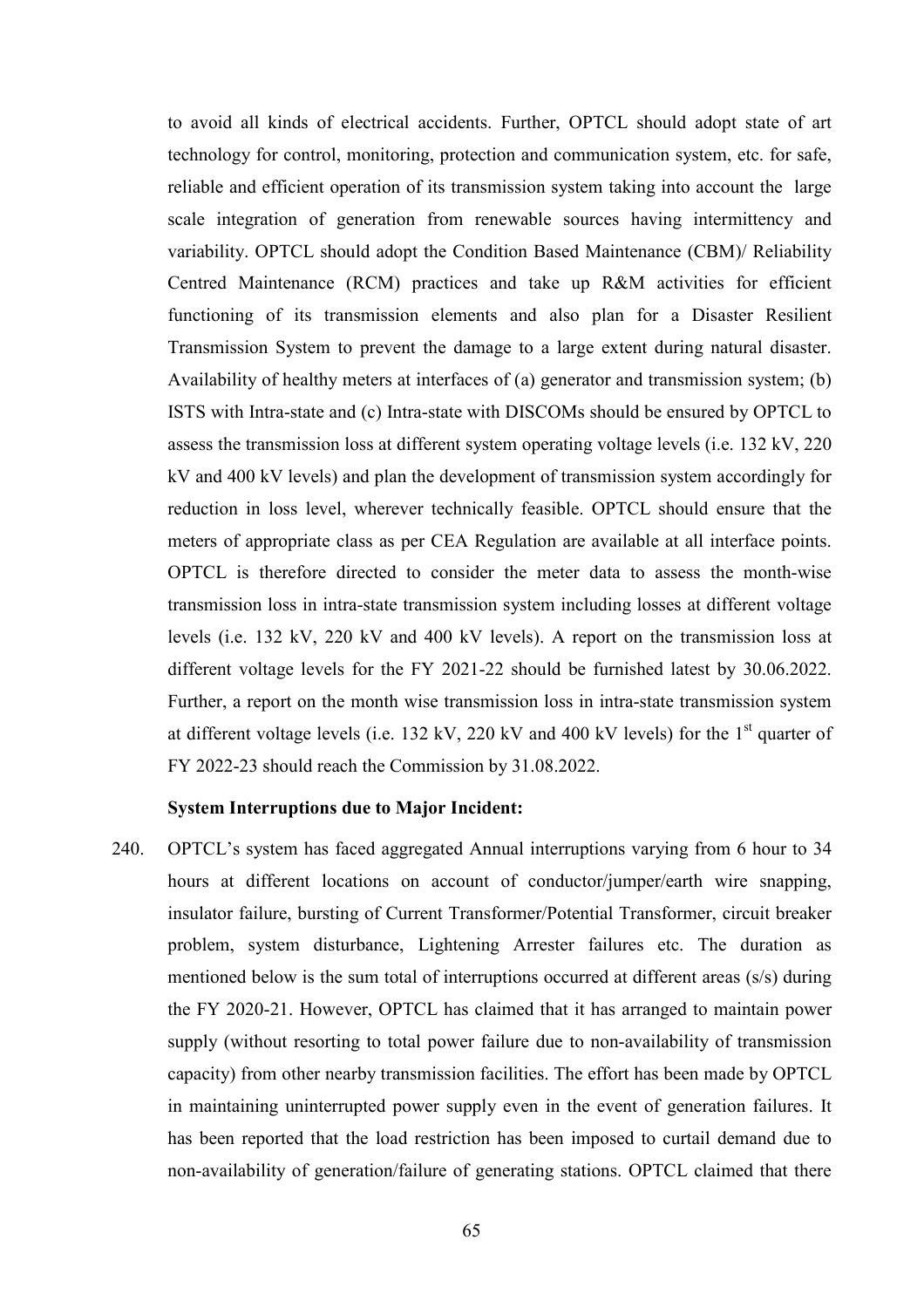was no black out experienced in the State during the FY 2020-21. Duration of interruption in the year is given in the table below:

| INTERTUPLION QUE TO MAJOR INCIDENT                                             |                     |                     |            |  |  |
|--------------------------------------------------------------------------------|---------------------|---------------------|------------|--|--|
| Incident                                                                       | <b>Duration of</b>  | No. of              | Percentage |  |  |
|                                                                                | <b>Interruption</b> | <b>Interruption</b> |            |  |  |
| Snapping of Jumper /                                                           |                     |                     |            |  |  |
| Conductor / Earth                                                              | 33:57:00            | 45                  | 13.19      |  |  |
| wire                                                                           |                     |                     |            |  |  |
| <b>Insulator Failure</b>                                                       | 32:33:00            | 35                  | 12.64      |  |  |
| Bursting of CT / PT                                                            | 16:26:00            | 18                  | 6.38       |  |  |
| <b>Breaker Problem</b>                                                         | 0:08:00             |                     | 0.05       |  |  |
| Major System                                                                   |                     |                     |            |  |  |
| Disturbance*                                                                   | 6:37:00             | 6                   | 2.57       |  |  |
| Failure of LA                                                                  | 7:21:00             | 17                  | 2.86       |  |  |
| Others                                                                         | 160:23:00           | 379                 | 62.30      |  |  |
| The duration of interruption indicated above is the sum total of interruptions |                     |                     |            |  |  |
| occurred at different areas (S/s) during the year. However there was no total  |                     |                     |            |  |  |

**Interruption due to Major Incident Table - 26** 

blackout experienced for the State during the year 2020-21.



241. It is observed that during FY 2020-21 the daily peak demand touched at 5048 MW maximum on dt.19.10.2020 and a minimum of 2808 MW on dt.25.04.2020. The peak demand of 5048 MW in 2020-21 is about 103 MW lower than the peak demand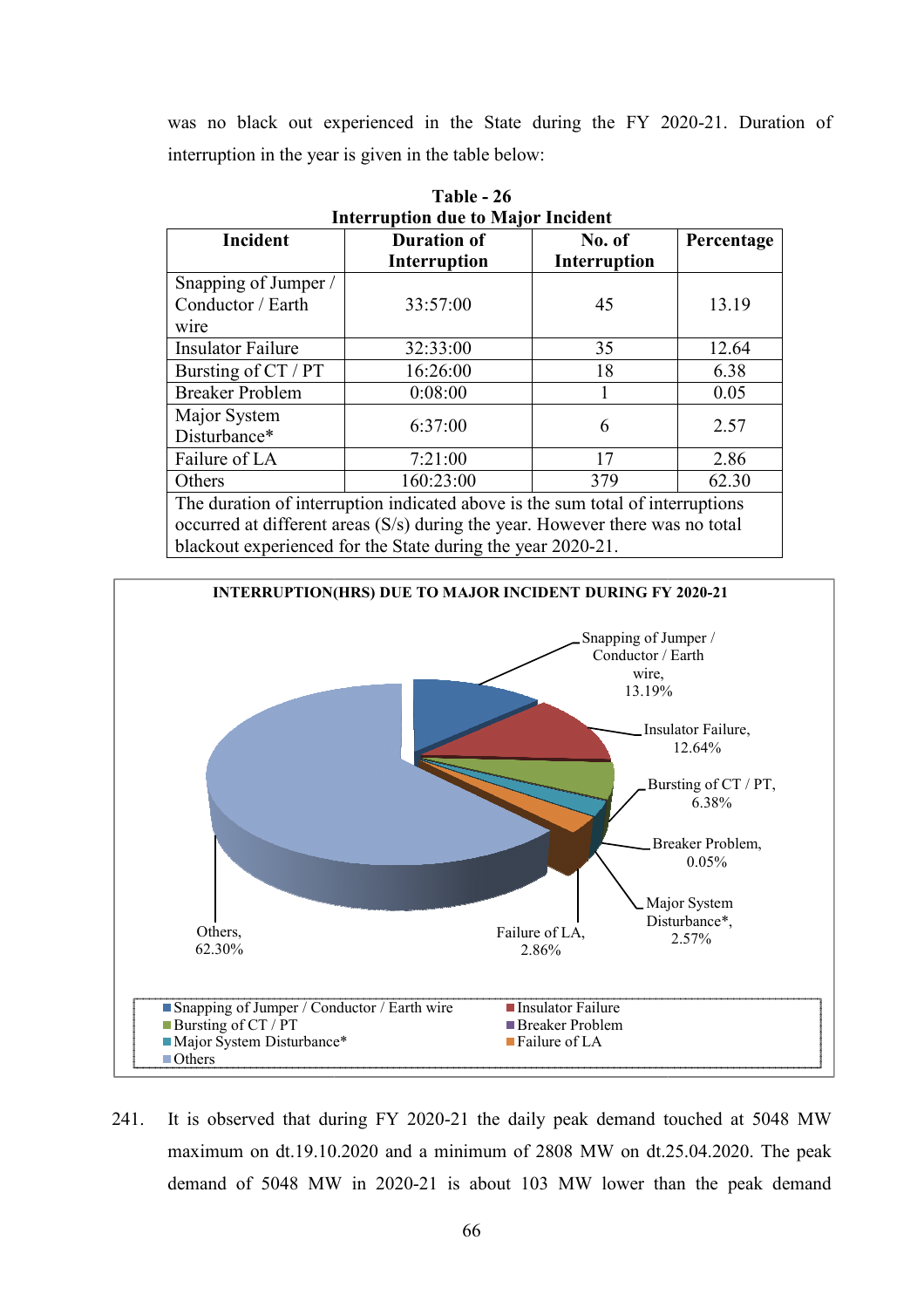experienced during the previous year 2019-20 (5151MW). The total energy drawl is 25448MU in FY 2020-21 against 25532 MU in 2019-20, which indicates the decrease in electricity consumption of around 84 MU in the State.

242. The EHT voltage, as per Regulations 3(1)(b) of Central Electricity Authority(Grid Standards) Regulations, 2010 should be in the range 122-145 kV for system voltage of 132 kV, 198-245 kV for system voltage of 220 kV and 380-420 kV for system voltage of 400 kV. OPTCL has however experienced minimum & maximum operating voltage of 109 kV & 143 kV in its 132 kV system, 195 kV & 245 kV in its 220kKV system and 386 kV & 434 kV in its 400 kV system. The maximum and minimum voltage levels at different major grid S/Ss of OPTCL are given in table below:

|                | Allowable Range (245-198 kV) |         |         |                         | Allowable Range (380 - 420 kV) |         |       |
|----------------|------------------------------|---------|---------|-------------------------|--------------------------------|---------|-------|
| Sl.            | Name of the                  | Maximum | Minimum | Sl.                     | Name of the                    | Maximum | Minim |
| No.            | 220/132 kV                   | Voltage | Voltage | No.                     | 400 kV Grid                    | Voltage | Volta |
|                | Grid Sub-                    | in kV   | in kV   |                         | Sub-station                    | in kV   | in k  |
|                | station                      |         |         |                         |                                |         |       |
| $\mathbf{1}$   | <b>ATRI</b>                  | 241     | 212     | $\mathbf{1}$            | Duburi (N)                     | 431     | 394   |
| $\overline{2}$ | Balasore                     | 242     | 210     | $\overline{2}$          | Lapanga                        | 418     | 386   |
| $\overline{3}$ | <b>Bhadrak</b>               | 244     | 197     | $\overline{\mathbf{3}}$ | Mendhasal                      | 429     | 395   |
| $\overline{4}$ | Bhanjanagar                  | 245     | 213     | $\overline{4}$          | Meramundali                    | 434     | 398   |
| $\overline{5}$ | Bidanasi                     | 242     | 210     |                         |                                |         |       |
| 6              | Budhipadar                   | 239     | 205     |                         |                                |         |       |
| $\overline{7}$ | Chandaka                     | 239     | 204     |                         |                                |         |       |
| $\,8\,$        | Duburi                       | 238     | 214     |                         |                                |         |       |
| $\overline{9}$ | Jaynagar                     | 245     | 229     |                         |                                |         |       |
| 10             | Joda                         | 231     | 211     |                         |                                |         |       |
| 11             | Katapalli                    | 231     | 211     |                         |                                |         |       |
| 12             | Lapanga                      | 232     | 204     |                         | Allowable Range (145 -122 kV)  |         |       |
| 13             | Laxmipur                     | 244     | 228     | Sl.                     | Name of the                    | Maximum | Minim |
| 14             | Mendhasal                    | 241     | 212     | No.                     | 132/33 kV                      | Voltage | Volta |
| 15             | Meramundali                  | 235     | 223     |                         | Grid Sub-<br>station           | in kV   | in k  |
| 16             | Narendrapur                  | 242     | 211     | $\mathbf{1}$            | Cuttack                        | 141     | 121   |
| 17             | Nayagarh                     | 242     | 214     | $\overline{2}$          | Berhampur                      | 143     | 109   |
| 18             | Paradeep                     | 243     | 202     | $\mathfrak{Z}$          | Puri                           | 141     | 110   |
| 19             | Sadeipali                    | 236     | 195     | $\overline{4}$          | Khurda                         | 140     | 123   |
| 20             | Tarkera                      | 240     | 217     |                         |                                |         |       |
| 21             | Theruvali                    | 243     | 222     |                         |                                |         |       |
|                |                              |         |         |                         |                                |         |       |

| Table |  |
|-------|--|
|-------|--|

|     | Allowable Range (380 - 420 kV) |         |         |  |  |  |
|-----|--------------------------------|---------|---------|--|--|--|
| Sl. | Name of the                    | Maximum | Minimum |  |  |  |
| No. | 400 kV Grid                    | Voltage | Voltage |  |  |  |
|     | Sub-station                    | in kV   | in kV   |  |  |  |
|     |                                |         |         |  |  |  |
|     | Duburi (N)                     | 431     | 394     |  |  |  |
| 2   | Lapanga                        | 418     | 386     |  |  |  |
| 3   | Mendhasal                      | 429     | 395     |  |  |  |
|     | Meramundali                    | 434     | 398     |  |  |  |

|             | Allowable Range (145 -122 kV) |         |         |  |  |  |
|-------------|-------------------------------|---------|---------|--|--|--|
| Sl.         | Name of the                   | Maximum | Minimum |  |  |  |
| No.         | 132/33 kV                     | Voltage | Voltage |  |  |  |
|             | Grid Sub-                     | in kV   | in kV   |  |  |  |
|             | station                       |         |         |  |  |  |
|             | Cuttack                       | 141     | 121     |  |  |  |
| 2           | Berhampur                     | 143     | 109     |  |  |  |
| $\mathbf 3$ | Puri                          | 141     | 110     |  |  |  |
|             | Khurda                        | 140     | 123     |  |  |  |

243. OPTCL is advised to take suitable steps to keep the OLTC of the power transformers in healthy condition and should be operated to maintain the voltage within the permissible limits. Further, OPTCL should conduct reactive compensation studies and take necessary steps for replacement of reactive compensation devices (like line reactors, bus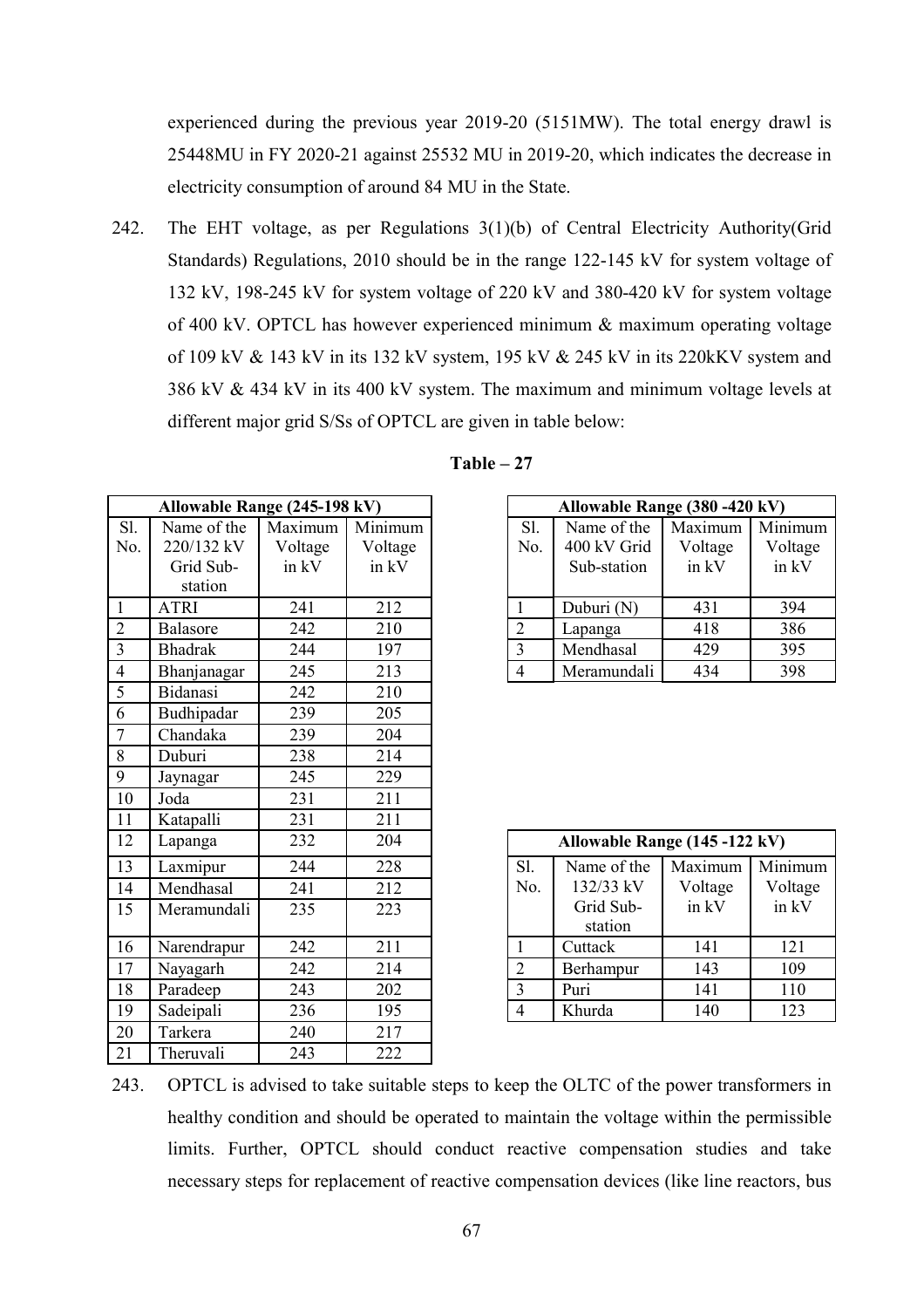reactors, STATCOM etc.) at suitable locations for a better voltage control and reliable operation of its transmission system. Also, the reactive drawl of DISCOMs from its grid S/S to be monitored regularly and wherever DISCOMs draw excessive reactive load at low voltage condition, OPTCL should take up the matter with them for remedial measure.

- 244. OPTCL should adopt various technological options for optimum use of existing transmission system in order to increase power transfer capacity and reliability like using FACTS devices. OPTCL should identify the frequently overloaded line and transformers in substations and explore feasibility of employing FACTS devices and addition of transformers. This would not only relieve congestion but also enhance controllability, power transfer capability and reliability of supply. OPTCL is required to develop appropriate system to ensure power supply without interruptions in any part of the State. The Commission expects OPTCL to plan R&M activities with provision of advanced metering /protection/communication system with modern automation. Further, as a part of O&M activity, OPTCL should upgrade the overloaded grid S/Ss in consultation with DISCOMs. OPTCL should ensure safe, secure and economic operation of state grid in a transparent and non-discriminate manner.
- 245. OPTCL should avoid under loading/over loading of lines & substations resulting in losses and over voltage problem and should follow efficient mode of operation to optimise the loss. There should be periodic audit of relay/protection system of transmission system/distribution system within the state for reliable operation of the State Transmission System. OPTCL should have in place an efficient and holistic monitoring/management system of its transmission network.
- 246. As an important function of the licensee all major incidents affecting any part of the transmission system should be reported to the Commission in accordance with the provisions of Condition 9.3 of Transmission License Condition and consequent instruction dated 03.01.2007. The Commission, therefore, directs OPTCL to report all the major incidents for which any part of the transmission system is affected in the approved formats within the time line as specified in the aforesaid letter.

#### **Finance**

247. The Commission has analysed the application of OPTCL for Aggregate Revenue Requirement (ARR) for FY 2022-23 according to OERC (Terms and Conditions for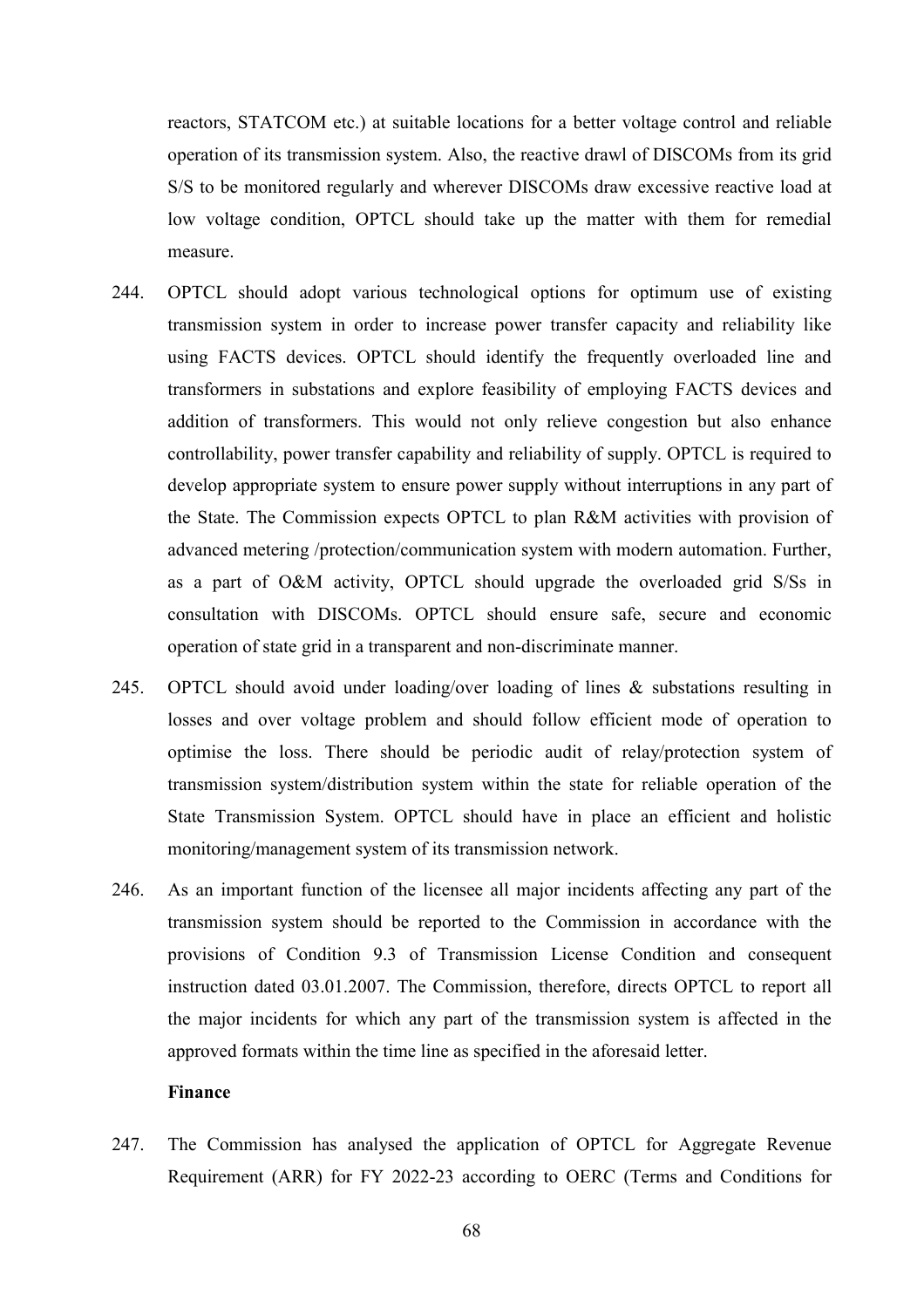Determination of Transmission Tariff) Regulation, 2014. As per Regulation 8.1, the ARR for Transmission Business for each year shall contain the following items.

- i. Operation and Maintenance expenses
- ii. Interest and Financial Charges
- iii. Depreciation
- iv. Return on Equity
- v. Income Tax
- vi. Deposits from Transmission System Users
- vii. Less: Non Tariff Income
- viii. Less: Income from other business as specified in these Regulations.

#### **Operation and Maintenance Expenses**

- 248. Operation and Maintenance expenses includes (1) Salary, Wages, Pension contribution and other employee costs. (2) A & G expenses (3) Repair & Maintenance cost (4) Expenses related to auxiliary energy consumption in the sub-station for the purpose of air conditioning lighting, technical consumption etc., and (5) other miscellaneous expenses, statutory levies and taxes .
- 249. OPTCL has proposed employee cost of Rs.526.53 crore for FY 2022-23 which includes Salary, Dearness allowance, Conveyance allowance/Reimbursement, HRA, Medical Allowance, Bonus/Ex-gratia etc. While projecting the employee cost, the petitioner has considered the following assumptions:
	- i. The actual cash outflow on this head from April-21 to Nov-21 has been extrapolated to arrive at Basic Pay for FY 2021-22 at Rs 148.73 Cr. considering the average no. of employees during this period and a 3% hike in annual increment the Basic Pay for the FY 2022-23 is worked out as Rs.151.67 Cr.
	- ii. OPTCL has proposed Rs.26.01 Cr. towards balance 50% arrear salary of  $7<sup>th</sup>$  pay revision to be considered in the ARR of 2022-23.
	- iii. **Dearness Allowance (DA):** OPTCL has estimated that the DA rate for the FY 2022-23 would be around 38% of Basic pay. With this assumption, the DA for FY 2022-23 is projected to Rs. 60.25Cr.
	- iv. OPTCL submitted that the rate of HRA is 18-20% depending on the type of city/town they are residing in. OPTCL has estimated HRA for 85% of the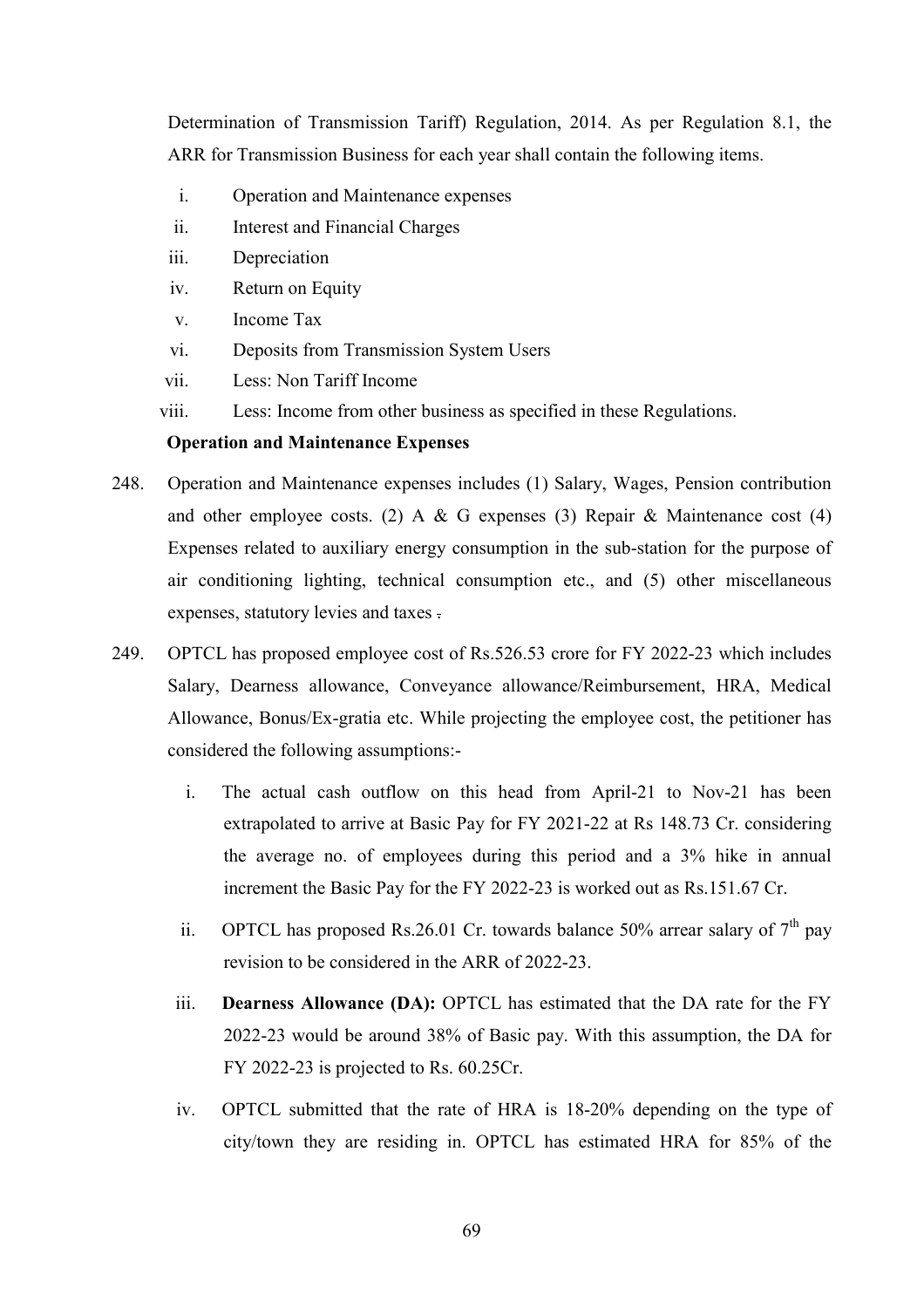employees @ 19% of the Basic Pay and accordingly projected Rs.25.61 Cr. for FY 2022-23.

- v. OPTCL has submitted that the employees of OPTCL are entitled to get Medical Allowance @ 5% on revised pay for outdoor medical expenses. Accordingly OPTCL has projected Rs.8.13Cr**.** for FY 2022-23.
- vi. OPTCL has implemented group health/medical insurance policy for its employees in lieu of actual medical reimbursement concept. For this purpose, OPTCL has proposed Rs.3.80 Cr. as premium on Group Insurance Scheme under Staff Welfare expenses.
- vii. OPTCL has projected Rs.3.30 Cr. towards Uniform, Liveries, GIS, Sports, Recreations & Cultural Activity etc. under staff welfare expenses for FY 2022- 23.
- viii. OPTCL has stated that it is functioning with 47% of manpower against sanctioned strength. For smooth functioning, OPTCL has engaged personnel in different streams through outsourcing. Accordingly, Rs.2.94 Cr. has been proposed towards payment to outsourced personnel.
- ix. OPTCL has proposed Rs.8.46 Cr. towards stipend for the new recruits for the FY 2022-23.
- x. OPTCL has proposed Rs.13.57 Cr. towards Bonus, LTC, Honorarium, Ex-gratia, Conveyance (both allowance and reimbursement) and other allowances (Shift, Handicap, City, ABT etc.) for FY 2022-23.
- xi. OPTCL has proposed Rs.1.02 Cr. towards Capacity Building of the employees for the FY 2022-23.

#### **Basic Pay**

250. OPTCL in the reply to queries of the Commission submitted that the actual cash outflow on Basic Pay + GP from April 2021 to December 2021 (for a period of 9 months) was Rs.148.73 crore averaging Rs. 12.39 cr per month. The Basic pay and GP for FY 2021- 22 as submitted by OPTCL has been extrapolated to arrive at Basic pay for FY 2022-23 taking into consideration the average number of employees during such year. The number of employees proposed by OPTCL and approved by the Commission in the ARR is given in the table below :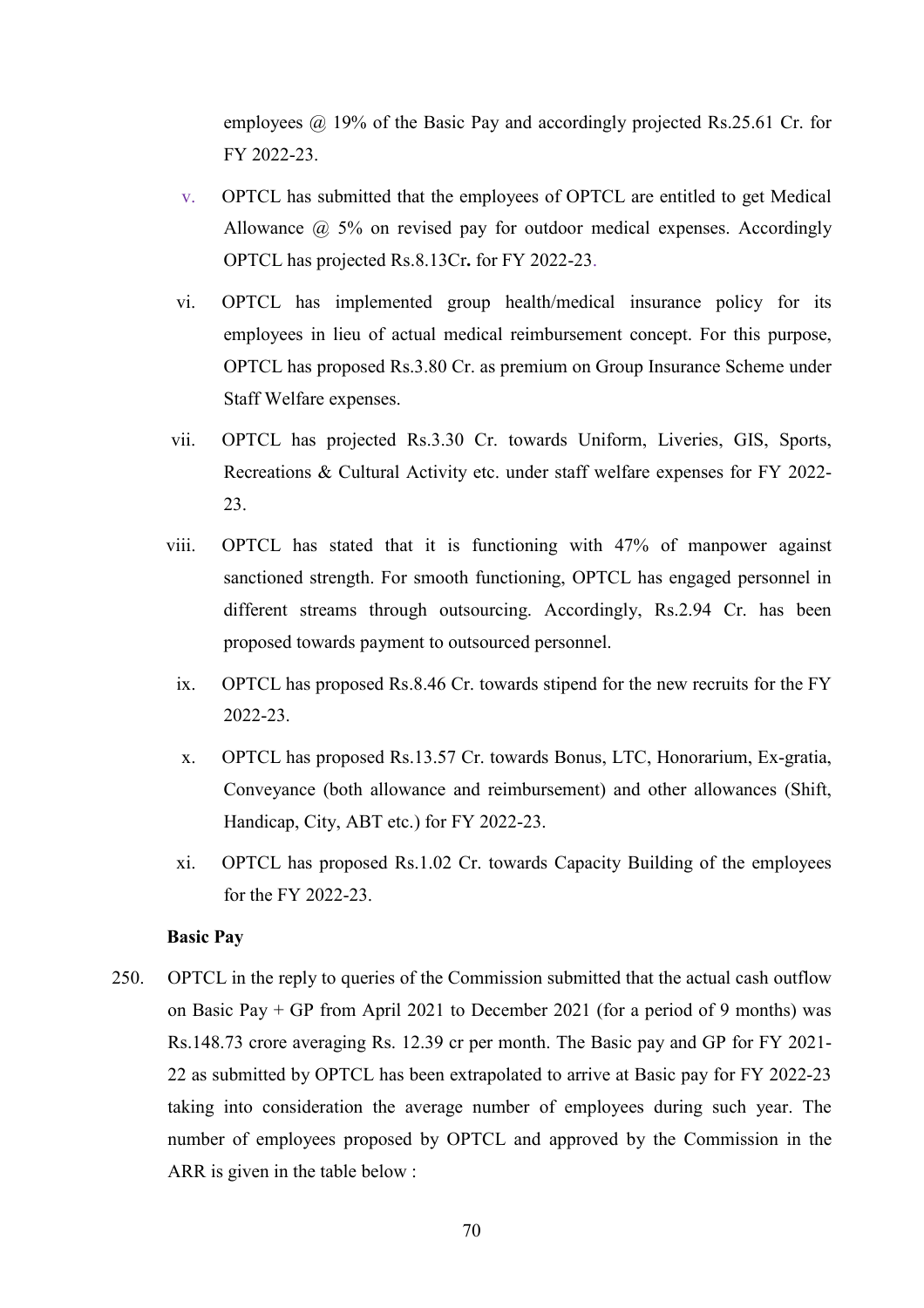| <b>OPTCL</b>                                              | <b>Proposed</b> | Approved   |
|-----------------------------------------------------------|-----------------|------------|
| No. of employees as on 31.03.2021                         | 2577            | 2577       |
| Add: Addition during 2021-22                              | 31              | 31         |
| Less: Retirement/Expired Resignation during 2021-22       | 155             | 155        |
| No. of employees expected as on 31.03.2022                | 2453            | 2453       |
| Add: New employees to be inducted during FY 2021-22 $\&$  | 397             | <b>200</b> |
| regularized during FY 2022-23                             |                 |            |
| Less: Retirement/Expired/ Resignation during year 2022-23 | 126             | 126        |
| No. of employees as on 31.03.2023                         | 2724            | 2527       |
| Average no. of employees for FY 2021-22                   | 2515            | 2515       |
| Average no. of employees for FY 2022-23                   | 2589            | 2490       |

**Table - 28 Information on number of Employees** 

251. As revealed from the above table average number of employees during FY 2021-22 works out to 2515 Nos. and for FY 2022-23 works out to be 2490 Nos. While computing the average number of employees for FY 2022-23, the Commission has allowed induction of 200 Nos. of employees against the proposed employees of 397 Nos. The calculated prorated Basic Pay of Rs.148.73 crore for FY 2021-22 is factored with the average number of employees for FY 2021-22 and FY 2022-23 considering retirement and inductions and enhanced at the rate of 3% for calculating basic pay for 2022-23.The details are given in the following table:

|                           | (Rs in Crore) |
|---------------------------|---------------|
| Cash outgo                | <b>Amount</b> |
| Basic+GP drawn in 04/2021 | 12.72         |
| Basic+GP drawn in 05/2021 | 12.59         |
| Basic+GP drawn in 06/2021 | 12.53         |
| Basic+GP drawn in 07/2021 | 12.35         |
| Basic+GP drawn in 08/2021 | 12.3          |
| Basic+GP drawn in 09/2021 | 12.29         |
| Basic+GP drawn in 10/2021 | 12.26         |
| Basic+GP drawn in 11/2021 | 12.27         |
| Basic+GP drawn in 12/2021 | 12.24         |
| Avg Basic Pay $+GP$       | 12.39         |
| Pro-rated for FY 2021-22  | 148.73        |
| Approved for FY 2022-23   | 151.67        |

| Table – | $-29$ |
|---------|-------|
|---------|-------|

### **Dearness Allowance**:

252. The Govt of Odisha implemented the  $7<sup>th</sup>$  Pay Commission with effect from 1.1.2016. Accordingly, DA was also changed as per the  $7<sup>th</sup>$  pay recommendations and the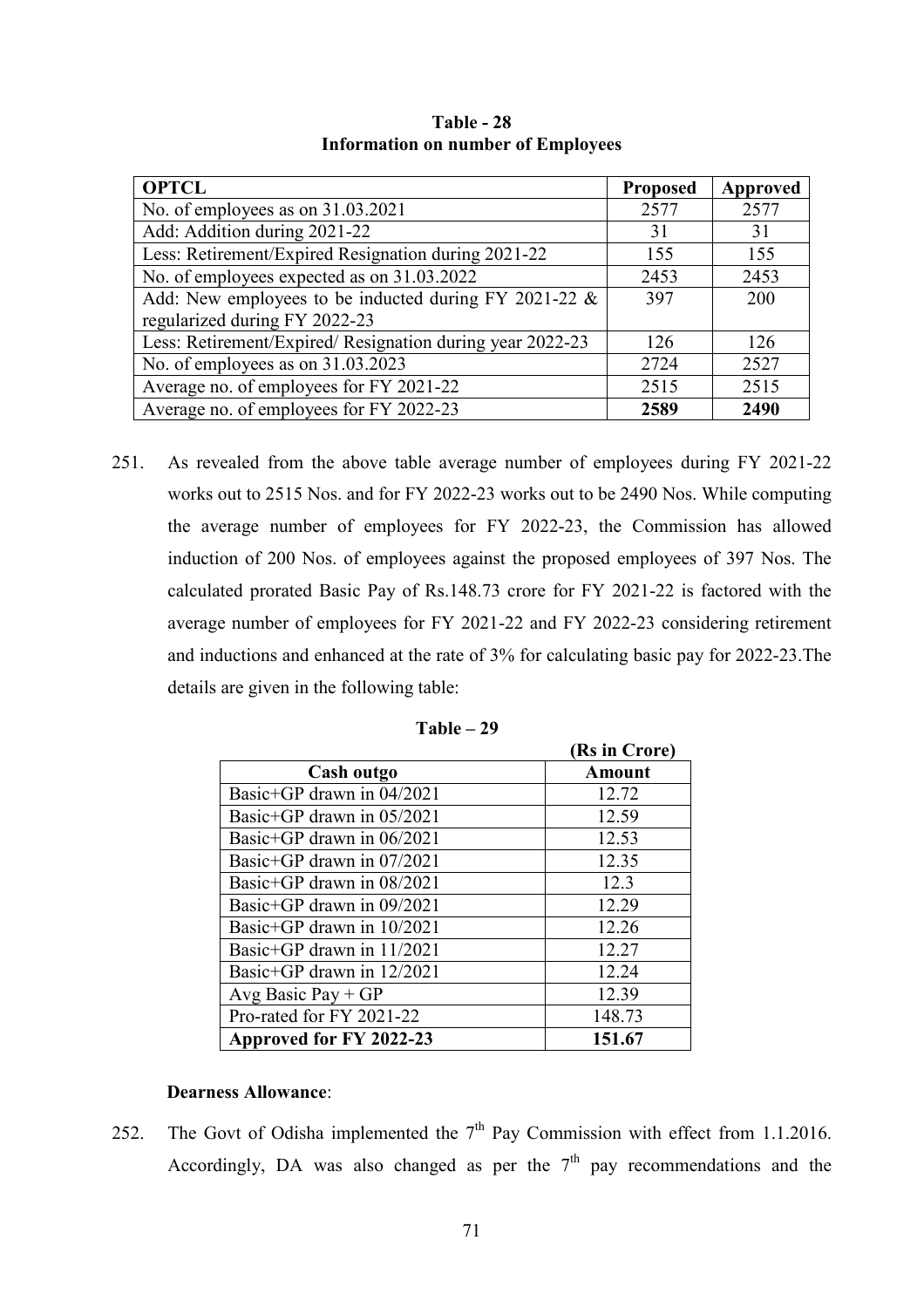following table shows the notified DA by Govt of Odisha and projected DA thereof for FY 2022-23.

**Table – 30** 

| 1 able – 30           |       |                 |  |  |  |
|-----------------------|-------|-----------------|--|--|--|
| <b>Effective Date</b> | Rate  | <b>Status</b>   |  |  |  |
| 01.01.2016            | nil   | Approved By GoO |  |  |  |
| 01.07.2016            | $2\%$ | Approved By GoO |  |  |  |
| 01.01.2017            | 4%    | Approved By GoO |  |  |  |
| 01.07.2017            | 5%    | Approved By GoO |  |  |  |
| 01.01.2018            | 7%    | Approved By GoO |  |  |  |
| 01.07.2018            | 9%    | Approved By GoO |  |  |  |
| 01.01.2019            | 12%   | Approved By GoO |  |  |  |
| 01.07.2019            | 17%   | Approved By GoO |  |  |  |
| 01.01.2020            |       |                 |  |  |  |
| 01.07.2020            |       |                 |  |  |  |
| 01.01.2021            |       |                 |  |  |  |
| 01.07.2021            | 31%   | Approved By GoO |  |  |  |
| 01.01.2022            | 34%   | Projected       |  |  |  |
| 01.07.2022            | 37%   | Projected       |  |  |  |
| 01.01.2023            | 40%   | Projected       |  |  |  |

253. As per the above table the average DA rate for FY 2022-23 is assumed to be 37%.

## **House Rent Allowance**

254. OPTCL has assumed HRA @ 19% of the basic pay and has estimated that 85% of the employees have not availed the OPTCL quarters. OPTCL has accordingly projected Rs 25.61 cr towards house rent allowance for FY 2022-23. The Commission has analysed such proposal of the OPTCL and allows **Rs 13.04 cr** for FY 2022-23 basing on the actual cash flow statement for FY 2021-22 from April 2021 to Dec.2021.

#### **Stipend for new contractual recruitment**

- 255. OPTCL has submitted that they have planned to recruit 397 Nos. employees during FY 2021-22 and 300 Nos. in FY 2022-23. Accordingly, OPTCL has proposed **Rs.8.46 Cr**. towards stipend for the new recruits for the FY 2022-23.
- 256. The Commission after prudence check allows **Rs 8.46 crore** towards stipend for new recruitments. It is directed that OPTCL should follow State Government models for contractual appointment as a State Govt. entity.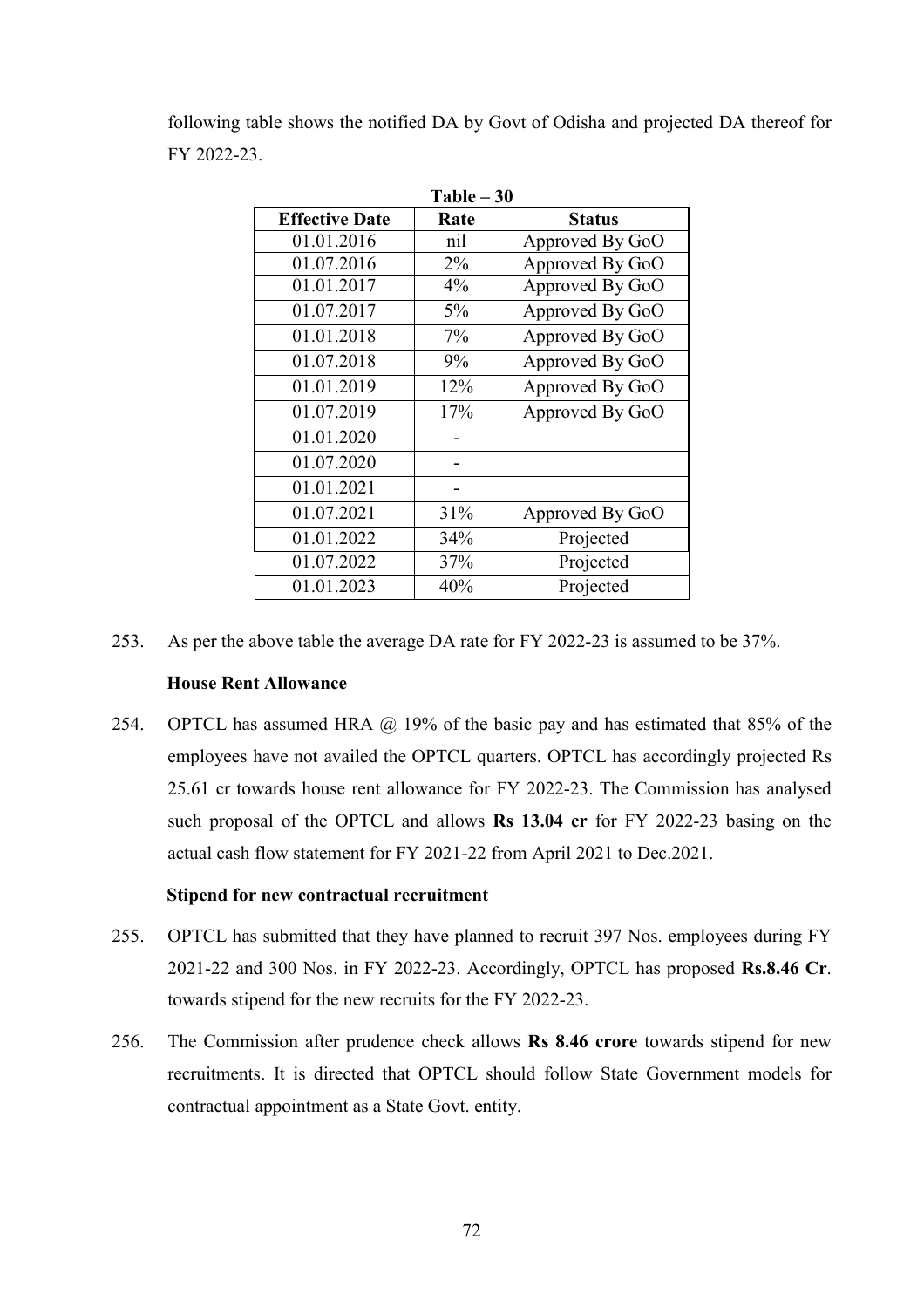257. Medical reimbursement and all other items such as outsourced engagement, honorarium, ex-gratia, expenses for staff welfare and Leave Travel Concession(LTC) have been accepted by the Commission appropriately.

### **Terminal Benefit including NPS**

- 258. OPTCL has submitted that as per Accounting Standard 15 issued by MCA, employee benefit liabilities shall be assessed through actuarial valuation. The actuarial assumptions are required to measure the obligation and the expense and there is a possibility of actuarial gains and losses. Moreover, the obligations are measured on a discounted basis because they may be settled over many years after the employees render the related service. Accordingly, OPTCL has been doing actuarial valuation by availing the service of qualified Actuary every year.
- 259. Para 61 of IND AS-19 states that an enterprise should recognise the net total of the following amounts in the statement of Profit& Loss except to the extent that another Accounting Standard requires or permits their inclusion in the cost of an asset.
	- (a) Current service cost
	- (b) Interest cost
	- (c) Expected return on any plan assets and on any reimbursement rights
	- (d) Actuarial gains and losses
	- (e) Past service cost requires an enterprise to recognise it
	- (f) Effect of any curtailments or settlements; and
	- (g) Effect of the limit i.e. the extent to which the amount determined
- 260. Accordingly, OPTCL has proposed Rs.210.00 Cr. towards terminal liabilities (Pension, Gratuity & Leave Encashment) for the FY 2022-23 same as projected by OPTCL for FY 2021-22.

|              | (Rs, Cr.)  |
|--------------|------------|
|              | FY 2022-23 |
| Pension      | 185.48     |
| Gratuity     | 10.43      |
| Leave salary | 14.09      |
| <b>Total</b> | 210.00     |

**Table- 31** 

261. Besides, Rs. 18.11 Cr. is proposed towards employer's matching contribution for employees who have joined under NPS and Non-Pensioner Category. The total terminal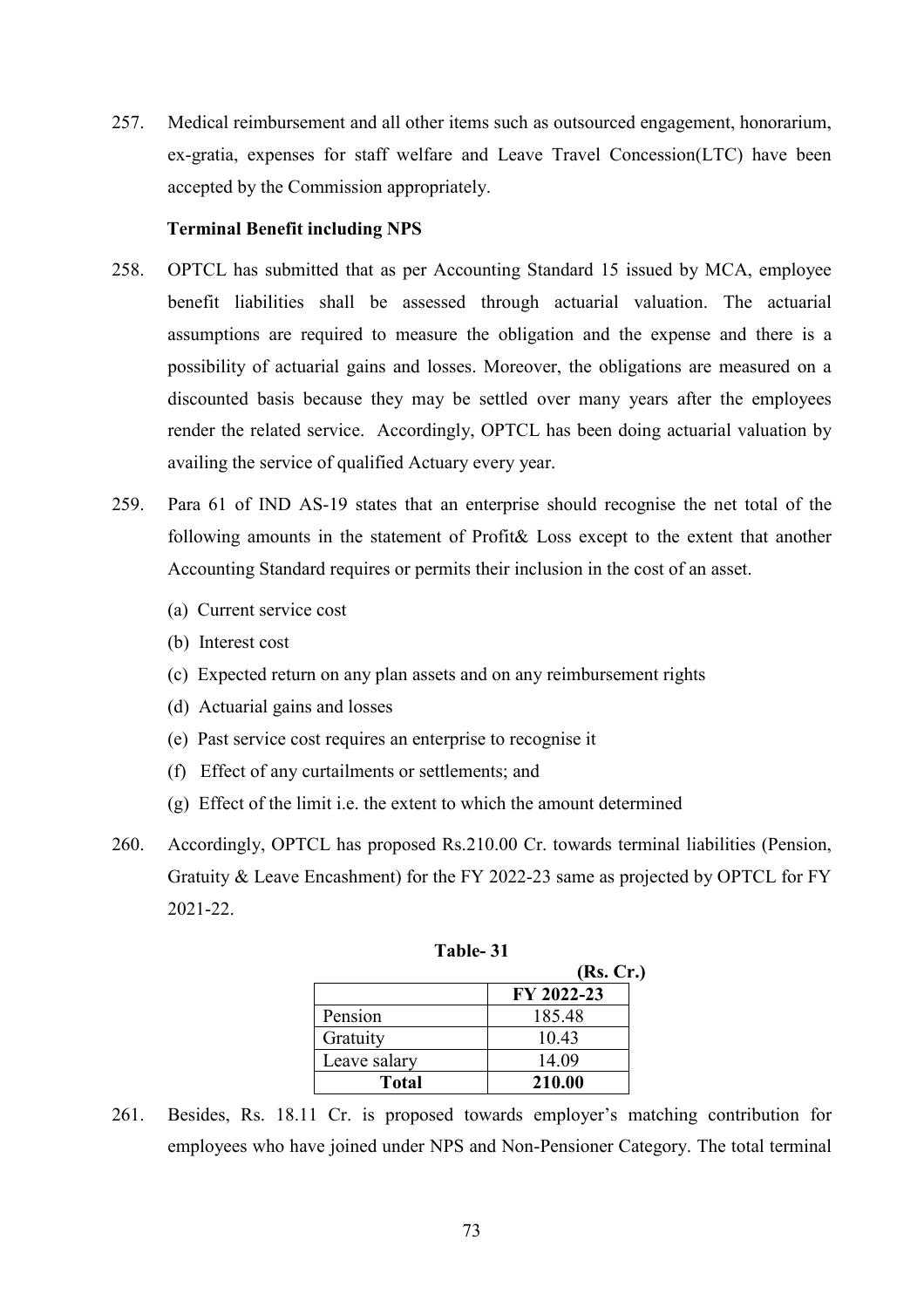benefit liabilities of employees and existing pensioners is therefore projected Rs 228.11 Cr.

262. To assess the cash out flow due to terminal liabilities, the Commission sought for the month wise cash outflow information which is presented in the table below:

|                          | (Rs in Crore) |
|--------------------------|---------------|
| Cash outgo terminal      |               |
| liabilities              | Amount        |
| 04/2021                  | 14.59         |
| 05/2021                  | 14.53         |
| 06/2021                  | 14.51         |
| 07/2021                  | 14.54         |
| 08/2021                  | 12.20         |
| 09/2021                  | 14.84         |
| 10/2021                  | 15.72         |
| 11/2021                  | 16.01         |
| 12/2021                  | 15.30         |
| Avg. Pension             | 14.69         |
| Pro-rated for FY 2021-22 | 176.32        |
| Approved for FY 2022-23  | 185.48        |

**Table – 32** 

- 263. It is seen from the above table that the average monthly payment towards terminal liabilities is approximately Rs.14.69 cr. and it would be Rs.176.32 cr. for the FY 2021- 22 if prorated for the whole year.
- 264. The Commission analysed the same and find that the projection made by the OPTCL of Rs.185.48 cr. for FY 2022-23 is reasonable, which is allowed towards terminal liabilities to OPTCL for FY 2022-23. Besides the above, an amount of Rs.18.11 crore towards NPS is allowed for FY 2022-23.
- 265. As regards the  $7<sup>th</sup>$  Pay Commission arrear, OPTCL has proposed 50% of the balance payment of Rs.26.01 crore. Govt. of Odisha has recently notified to release 30% of such arrear. The Commission accordingly allows Rs.15.61 crore towards  $30\%$  of the  $7<sup>th</sup>$  Pay Commission arrear. The balance 20% of the arrear will be allowed as and when it is notified by the State Govt.
- 266. The expenses on outsource engagement is allowed as proposed by OPTCL amounting to Rs.2.94 crore.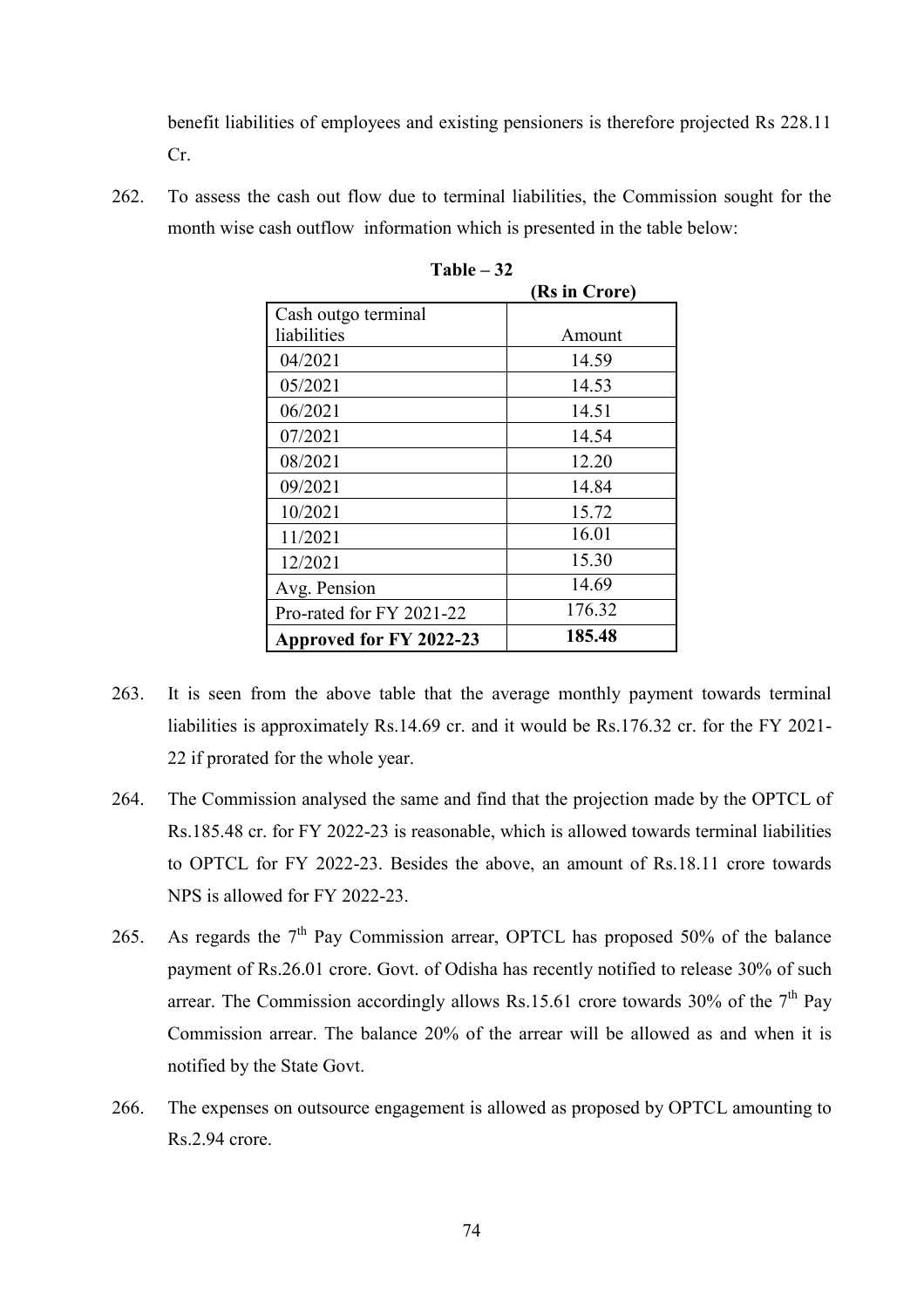267. With the above observations the amount of employees cost as proposed by the petitioner and approved by the Commission is given in the following table:

|                |                                              |                                  |                                         | (Rs. in Crore)                          |  |  |
|----------------|----------------------------------------------|----------------------------------|-----------------------------------------|-----------------------------------------|--|--|
| SI.<br>No.     | <b>Particulars</b>                           | FY<br>2021-22<br><b>Approved</b> | <b>FY</b><br>2022-23<br><b>Proposed</b> | <b>FY</b><br>2022-23<br><b>Approved</b> |  |  |
| $\mathbf{A}$   | <b>Salary &amp; Allownce</b>                 |                                  |                                         |                                         |  |  |
| $\mathbf{1}$   | Basic Pay and Grade Pay                      | 167.48                           | 158.56                                  | 151.67                                  |  |  |
| $\overline{2}$ | <b>Dearness Allowance</b>                    | 48.57                            | 60.25                                   | 56.12                                   |  |  |
| 3              | <b>House Rent Allowance</b>                  | 15.02                            | 25.61                                   | 13.04                                   |  |  |
| $\overline{4}$ | Other Allowance                              | 0.79                             | 0.98                                    | 0.98                                    |  |  |
| 5              | <b>Bonus</b>                                 | 0.04                             | 0.02                                    | 0.02                                    |  |  |
| 6              | <b>Stipend for New Recruitment</b>           | 7.26                             | 8.46                                    | 8.46                                    |  |  |
| $\tau$         | Arrear Salary for 7th Pay Commission         |                                  | 26.01                                   | 15.61                                   |  |  |
|                | Sub-total (A)                                | 239.16                           | 279.89                                  | 245.90                                  |  |  |
| B              | <b>Additional Employee Cost</b>              |                                  |                                         |                                         |  |  |
| $\mathbf{1}$   | Out Sources Engagement                       | 2.57                             | 2.94                                    | 2.94                                    |  |  |
|                | Sub-total (B)                                | 2.57                             | 2.94                                    | 2.94                                    |  |  |
| $\mathbf C$    | <b>Other Employee Cost</b>                   |                                  |                                         |                                         |  |  |
| $\mathbf{1}$   | Medical Expenses (allowance + Reimbursement) | 5.74                             | 8.13                                    | 8.13                                    |  |  |
| $\overline{2}$ | <b>Leave Travel Concession</b>               |                                  | 0.50                                    | 0.50                                    |  |  |
| 3              | Honorarium                                   | 0.07                             | 0.06                                    | 0.06                                    |  |  |
| $\overline{4}$ | Ex-gratia                                    | 5.00                             | 7.77                                    | 5.00                                    |  |  |
| 5              | <b>Staff Welfare Expenses</b>                | 3.07                             | 7.10                                    | 3.38                                    |  |  |
| 6              | Miscellaneous                                | 3.00                             |                                         | $\overline{\phantom{a}}$                |  |  |
| $\tau$         | Conveyance expenses                          |                                  | 4.24                                    | 4.24                                    |  |  |
| 8              | Capacity building charges                    |                                  | 1.02                                    | 1.02                                    |  |  |
|                | Sub-total (C)                                | 16.88                            | 28.82                                   | 22.33                                   |  |  |
| D              | <b>Terminal Benefits</b>                     |                                  |                                         |                                         |  |  |
| 1              | Pension                                      | 185.48                           | 185.48                                  | 185.48                                  |  |  |
| $\overline{2}$ | Gratuity                                     | 10.43                            | 10.43                                   | 10.43                                   |  |  |
| 3              | Leave Salary                                 | 5.25                             | 14.09                                   | 5.25                                    |  |  |
| $\overline{4}$ | Other (including contribution to NPS)        | 13.19                            | 18.11                                   | 18.11                                   |  |  |
|                | Sub-total (D)                                | 214.35                           | 228.11                                  | 219.27                                  |  |  |
| E              | Total Employees Cost (A+B+C+D)               | 472.96                           | 539.76                                  | 490.43                                  |  |  |
| ${\bf F}$      | Less: Employees Cost Capitalised             | 15.08                            | 13.24                                   | 13.24                                   |  |  |
| G              | Net Employee Cost (E-F)                      | 457.88                           | 526.52                                  | 477.19                                  |  |  |

**Table - 33 Approved Employees Cost for FY 2022-23** 

The employee cost approved for the FY 2022-23 is Rs. 477.19 crore.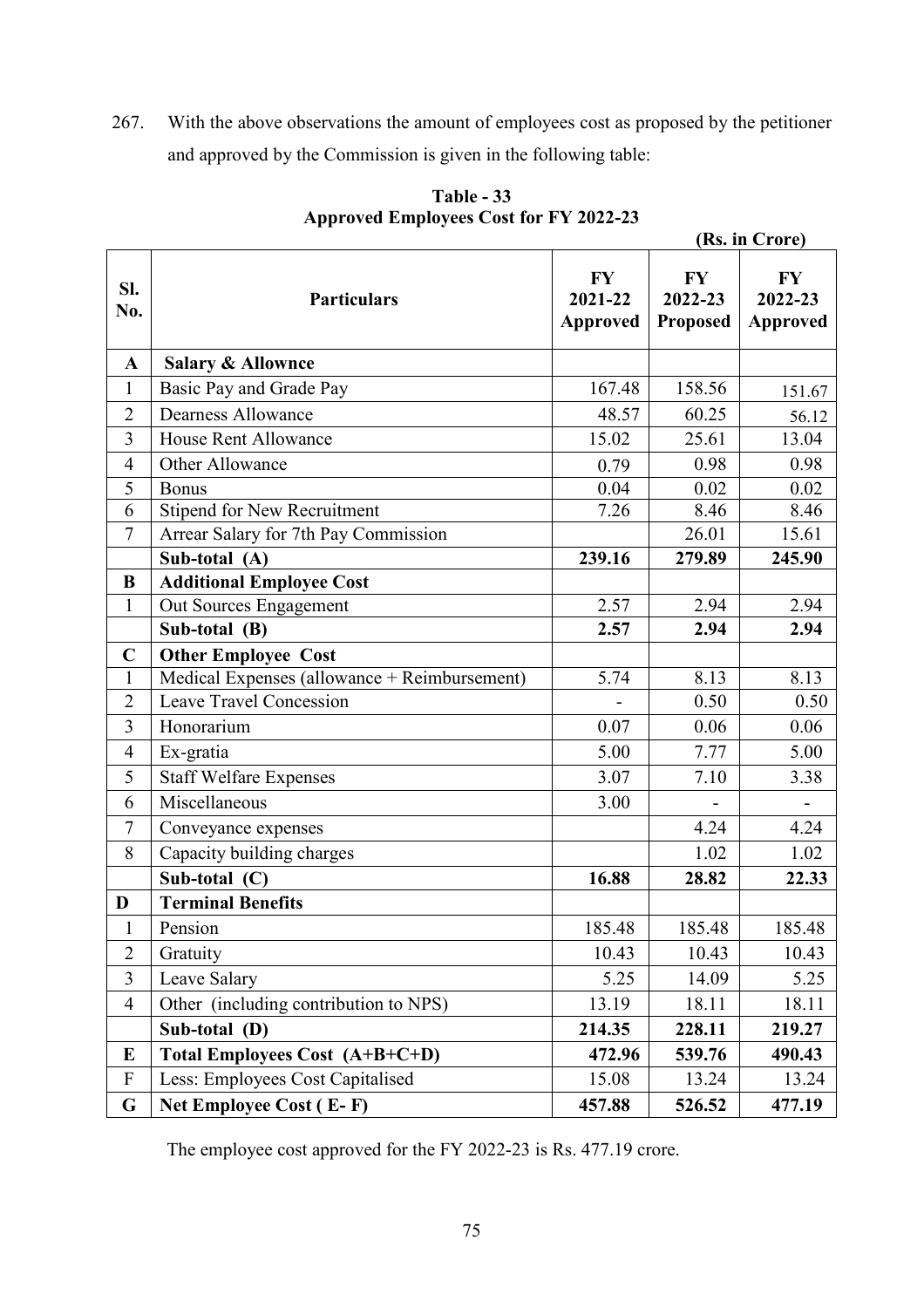# **Repair & Maintenance Expenses**

268. The OPTCL has submitted that the R&M works are undertaken in different streams namely O&M, Telecom, Civil Works and Information Technology (IT). The OPTCL has projected a sum of Rs.148.04 cr. towards R&M expenses and the summary of proposed R&M Expenses under these four heads is given in the following table :

| <b>Table - 34</b> |  |
|-------------------|--|
|-------------------|--|

|                               |                                        |                                        | (Rs. in Cr.)               |
|-------------------------------|----------------------------------------|----------------------------------------|----------------------------|
| <b>Particulars</b>            | <b>OERC</b> Approval<br>$(FY 2020-21)$ | <b>OERC</b> Approval<br>$(FY 2021-22)$ | Projection<br>(FY 2022-23) |
| (i) $0\&M$                    |                                        |                                        | 124.53                     |
| (ii) Telecom                  |                                        |                                        | 4.67                       |
| (iii) Civil Works             | 115.22                                 | 118.61                                 | 14.57                      |
| (iv) Information Technology   |                                        |                                        | 4.26                       |
| <b>Total R&amp;M Expenses</b> |                                        |                                        | Rs. 148.04Cr.              |

<sup>269.</sup> The OERC (Terms and Conditions for Determination of Transmission Tariff) Regulations at Regulations 8.15 and 8.16 provides the following with regard to determination of Repairs and Maintenance (R&M)

*'Repair and Expenses would be allowed at the rate of 2.5% of Gross Fixed Assets (GFA) only on assets owned by the transmission company, for each year of the control period.'* 

*'In case of STU (OPTCL) the Commission shall allow Repair and maintenance expenses basing on the past trend and requirement of the licensee in this regard after prudence check.'*

The OPTCL was asked to submit the actual expenditure incurred under R&M during the previous year 2020-21 and the current year up to Dec. 2021 (FY 2021-22). As per the submission for the current year from April 2021 to November 2021 is Rs. 46.29 cr. for 9 months. Accordingly, for the current year the prorated amount is arrived at Rs 61.72 Cr. The actual expenses in the audited account on  $R\&M$  is Rs.126.10  $\&$  103.91 cr. for the FY 2019-20 and 2020-21. The average expenses on this account for the past two years comes about Rs.115 cr. However, considering the views of some objectors that OPTCL has included the cost of some equipment of capital nature under R&M, the Commission approve Rs.110.50 cr. for FY 2022-23. The details of the same is depicted in the table given below: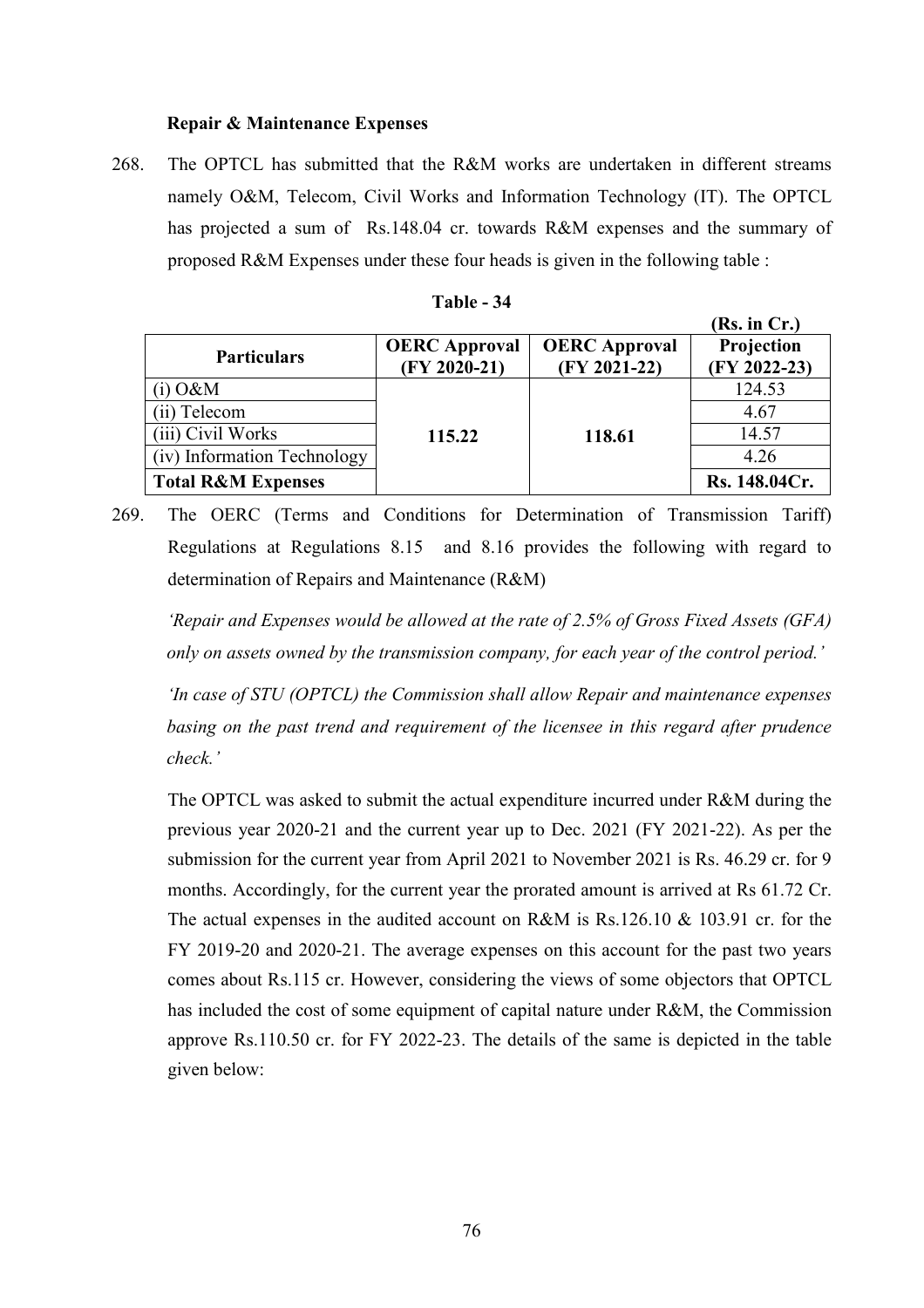|                             | (Rs. in Cr.) |  |
|-----------------------------|--------------|--|
| O&M                         | 39.21        |  |
| Construction                | 0.88         |  |
| <b>E&amp;MR</b>             |              |  |
| Telcom                      | 1.62         |  |
| <b>Stores</b>               |              |  |
| Civil units                 | 3.64         |  |
| IT $&$ others               | 0.94         |  |
| <b>Total for FY 2021-22</b> | 46.29        |  |
| Prorated for FY 2021-22     | 61.72        |  |
| Approved for FY 2022-23     | 110.50       |  |

# **Table – 35 Expenditure on R&M**

270. Accordingly the amount of R & M expenditure for the FY 2022-23 is approved for Rs.110.50 cr.

# **Administration & General Expenses**

271. For the FY 2022-23, the petitioner has proposed an amount of Rs.43.18 Crore under the head Administration & General Expenses. Item-wise break up of expenses is given in table below:

| 1 avie – Jo                      |           |  |  |  |
|----------------------------------|-----------|--|--|--|
| <b>PARTICULARS</b>               | (Rs, Cr.) |  |  |  |
| <b>Property Related Expenses</b> | 4.54      |  |  |  |
| Communication                    | 0.89      |  |  |  |
| Professional Charges             | 6.71      |  |  |  |
| Conveyance & Travelling          | 14.27     |  |  |  |
| Electricity & Water Charges      | 2.15      |  |  |  |
| Fees & Subscription              | 0.10      |  |  |  |
| Books & Periodicals              | 0.06      |  |  |  |
| Printing & Stationery            | 0.50      |  |  |  |
| Advertisement                    | 1.54      |  |  |  |
| Entertainment                    | 0.19      |  |  |  |
| Watch & Ward                     | 3.11      |  |  |  |
| Miscellaneous                    | 3.68      |  |  |  |
| Training                         | 2.14      |  |  |  |
| Office Maintenance               | 2.46      |  |  |  |
| <b>SLDC</b> Charges              | 0.89      |  |  |  |
| <b>Total</b>                     | 43.18     |  |  |  |

**Table - 36** 

272. As per the OERC Regulation, the Commission shall allow A&G expenses by giving an escalation factor equal to WPI over the amount approved by the Commission in the previous year.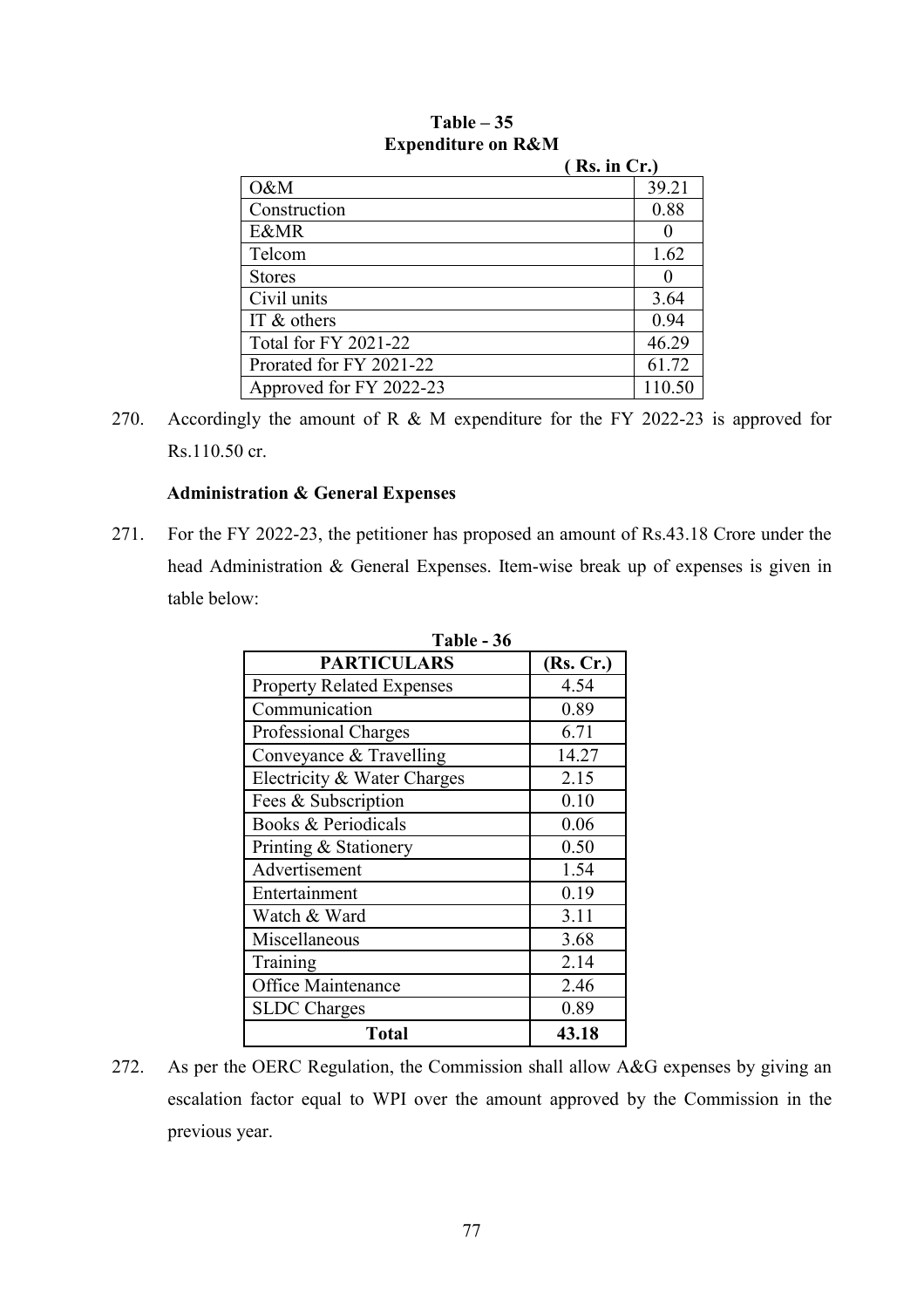273. Therefore, the Commission allows escalation of 2.76% (rate of inflation measured by WPI for the period up to Jan 2022) over the approved amount of previous year. The calculation for determining the A&G expenses is given in table below:

| Table |  |
|-------|--|
|-------|--|

|                                                   | (Rs. in Crore) |
|---------------------------------------------------|----------------|
| Normal A&G approved during 2021-22                | 30.35          |
| Escalation as per WPI (upto jan'2022 $(a)$ 2.76%) | 0.84           |
| Normal A&G for 2022-23                            | 31.19          |
| Add licensee fees to Commission                   | 1.90           |
| Add: Inspection fees                              | 3.72           |
| SLDC charges                                      | 0.92           |
| Total A&G Expenses approved for FY 2022-23        | 37.73          |

274. The Commission approves an amount of Rs. 37.73 crore towards A&G expenses for the FY 2022-23. The Commission also directs OPTCL to keep the A&G cost under control commensurating with business volume.

## **Interest and financial charges**

## **A. Interest on loan**

275. OPTCL has projected Interest on loan at Rs.149.25 Cr. for FY 2022-23. Details of interest on loan capital projected by OPTCL is shown in following table:

|                        |                    |           |              |              |                 | $Ks$ . In $Cr$ .) |
|------------------------|--------------------|-----------|--------------|--------------|-----------------|-------------------|
| Loans                  | <b>Rate of</b>     | Principal | Loan to be   | Loan to be   | <b>Interest</b> | <b>Total</b>      |
|                        | <b>Interest</b>    | as on     | received     | redeemed     | payment         | <b>Payment</b>    |
|                        |                    | 01.04.22  | $(FY 21-22)$ | $(FY 21-22)$ | $(FY 22-23)$    | $(FY 22-23)$      |
| <b>JICA</b>            | $5.00\%$           | 608.89    | 89.52        | 49.65        | 31.44           | 81.09             |
| Bank of India          | $7.20\%$           | 24.89     |              | 6.75         | 1.8             | 8.55              |
|                        | 10.83%             | 142.27    |              | 22.63        | 15.28           | 37.91             |
| REC Loan               | (Avg.)             |           |              |              |                 |                   |
|                        | 11.36%             | 24.26     |              | 6.74         | 2.91            | 9.65              |
| PFC Loan               | (Avg.)             |           |              |              |                 |                   |
| Union Bank of India-I  | 7.20%              | 477.24    |              | 46.67        | 32.68           | 79.35             |
| Union Bank of India-II | $7.20\%$           | 389.79    | 217.33       | -            | 35.89           | 35.89             |
| New Loan               | 7.25%              |           | 403.48       |              | 29.98           | 29.98             |
|                        | <b>Grand Total</b> | 1,667.34  | 620.81       | 132.44       | 149.25          | 281.25            |

| Table | - 38 |
|-------|------|
|-------|------|

 $(\mathbf{R} \cdot \mathbf{R})$ 

276. Interest on the Government loans are not allowed as per earlier orders in the ARR. As revealed from the above table OPTCL has submitted that the anticipated receipt of loan during FY 2021-22 would be total to the tune of Rs.620.81 crore. OPTCL has also proposed Loan redemption to the tune of Rs.132.44 crore.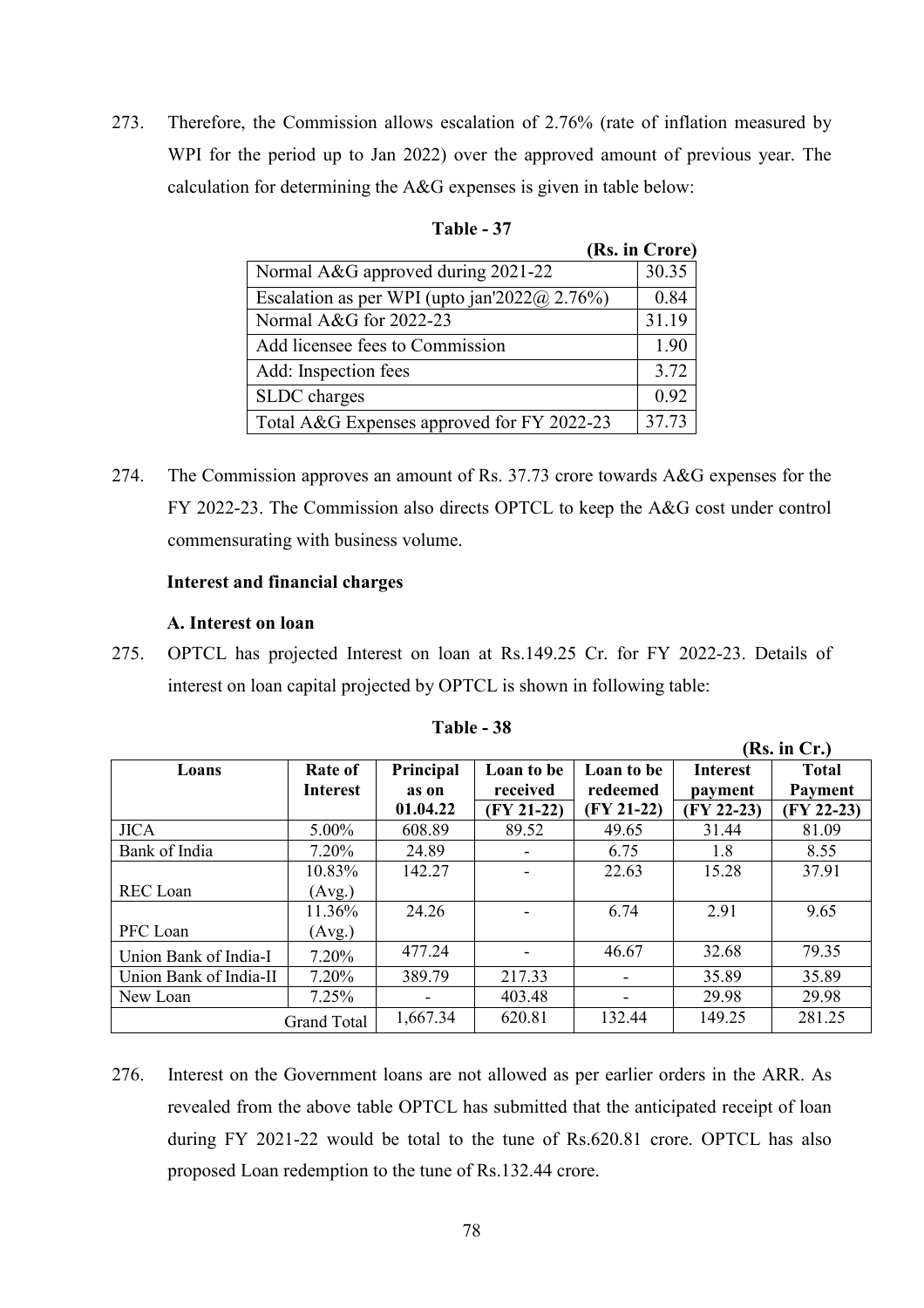277. The Commission analyses the Loan statement submitted by OPTCL. Interest on new loan to be taken during the FY 2022-23 is not considered except for JICA loan. Source wise break up on loan as on 31.03.2022 and 31.03.2023, average rate of interest on the above loan and the amount of interest determined and approved for 2022-23 is given in table below:

|                           |                                                                |                             | (Rs. in Crore)                                |                             |                           |                           |
|---------------------------|----------------------------------------------------------------|-----------------------------|-----------------------------------------------|-----------------------------|---------------------------|---------------------------|
| <b>Source</b>             | Average<br>rate of<br>interest<br>$\left( \frac{0}{0} \right)$ | Loan as<br>on<br>31.03.2022 | Anticipated<br><b>Payment</b><br>$(FY 22-23)$ | Loan as<br>on<br>31.03.2023 | Average<br>Loan<br>amount | <b>Interest</b><br>amount |
| <b>JICA</b>               | $5.00\%$                                                       | 608.89                      | 49.65                                         | 648.76                      | 628.83                    | 31.44                     |
| Bank of India             | $7.20\%$                                                       | 24.89                       | 6.75                                          | 18.14                       | 21.52                     | 1.55                      |
| <b>REC</b> Loan           | 10.83%                                                         | 142.27                      | 22.63                                         | 119.64                      | 130.96                    | 14.18                     |
| PFC Loan                  | 11.36%                                                         | 24.26                       | 6.74                                          | 17.52                       | 20.89                     | 2.37                      |
| Union Bank of<br>India-I  | 7.20%                                                          | 477.24                      | 46.67                                         | 430.57                      | 453.91                    | 32.68                     |
| Union Bank of<br>India-II | 7.20%                                                          | 389.79                      |                                               | 389.79                      | 389.79                    | 28.06                     |
| New Loan                  | 7.25%                                                          |                             |                                               | $\theta$                    | 0.00                      | 0.00                      |
| <b>Total</b>              |                                                                | 1667.34                     | 132.44                                        | 1624.42                     | 1645.88                   | 110.29                    |

| Table | 39 |
|-------|----|
|-------|----|

278. The Commission allows Rs. 110.29 crore towards interest on Loan for FY 2022-23.

# **Interest on Working Capital**

OPTCL has estimated its working capital at Rs.293.47 cr and the interest on working capital Rs 30.23 Cr. The Commission analysed the Cash flow statements (Revenue items) of previous year and current financial year from April 2021 to November 2021. It is observed that the total cash inflow for the FY 2020-21 is Rs.669.02 cr as against the outflow of Rs463.71 cr. This analysis indicates that OPTCL has a net positive cash flow. In the above scenario, the Commission is of the opinion that there is no requirement of working Capital loan for OPTCL. Hence the amount of interest on working capital as proposed by OPTCL is not allowed in the ARR.

#### **Depreciation**

279. OPTCL has submitted that as per the Regulation 8.38 of OERC (Terms & Conditions for determination of Transmission Tariff) Regulation 2014, the depreciation shall be has calculated for each year of the control period on the original book value of the assets considering applicable depreciation rate as determined by the Commission from time to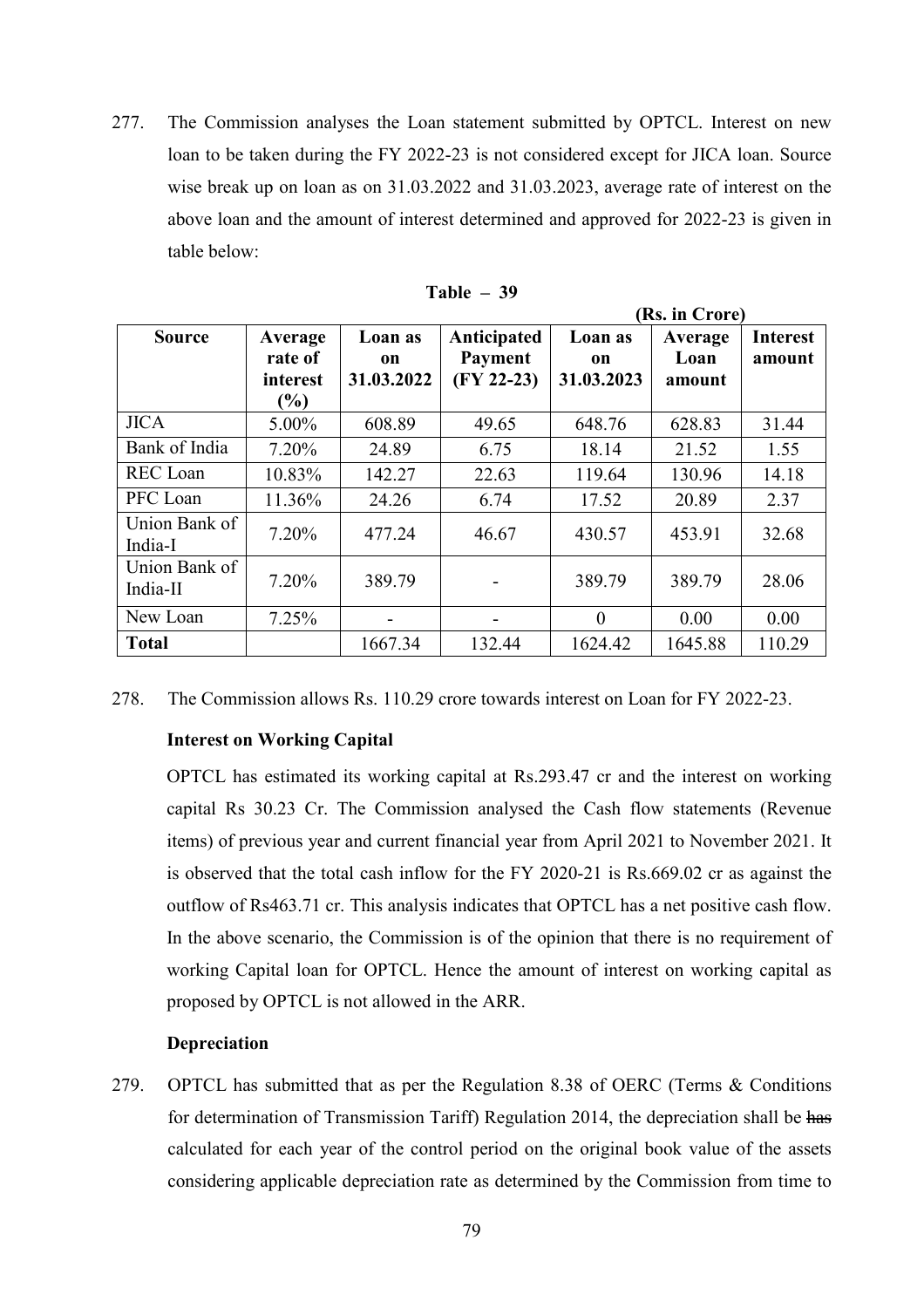time . The Regulations further provides that the depreciation shall not be allowed on assets funded by Transmission system users and capital subsidies/grants. OPTCL in the ARR application has submitted the details of transmission fixed assets based on audited accounts of OPTCL since inception till FY 2020-21 along with the prior period assets belonging to GRIDCO/OSEB in order to remove any ambiguity relating to up valued fixed assets and original book value of transmission fixed assets of OPTCL as on 31.3.2021.

- 280. OPTCL has given a table showing opening balance of assets starting from 1996-97 till FY 2020-21 along with other information such as addition, deduction and closing balance. The closing balance as on 31.03.2021 is accordingly arrived at Rs 7237.58 cr. OPTCL has considered deduction from such closing balance in respect to up valued assets of Rs 512.71 cr, beneficiary/deposit works assets of Rs 845.18 cr, grant assets of Rs 605.41 and original book value of assets fully depreciated (i.e., 90%) assets of Rs 1562.57 cr as on 31.3.2021. Considering these figures and norms of tariff Regulations the original book value of transmission assets is arrived at Rs. 3711.71 crore.
- 281. OPTCL has projected total transmission assets (excluding grant and beneficiary assets) of Rs 877.83 cr to be added during the FY 2021-22 and Rs 1095.44 cr during the FY 2022-23. Considering the same the original book value the transmission fixed assets of OPTCL is projected at Rs 5684.98 cr (Rs 3711.71 cr + Rs 877.83 cr + Rs 1095.4 cr) as on 31.3.2023. Based on norms of the Tariff Regulations and reads specified therein, OPTCL has calculated Rs 263.00 cr towards depreciation to be considered in ARR.
- 282. The Commission has gone into the details of the submission made by the OPTCL. OPTCL has proposed Rs.263.00 Cr towards depreciation for the FY 2022-23. The Commission in its tariff orders allows depreciation on the historical costs of the assets without considering the effect of up valuation. The Govt. of Odisha in successive years has also communicated to keep in abeyance the effect of up-valuation of assets from the ARR calculation. In line with the same principle, the Commission considers the calculation of depreciation on the pre up-valued assets. The commission has accordingly derived the effect of up-valuation which is shown in the following table: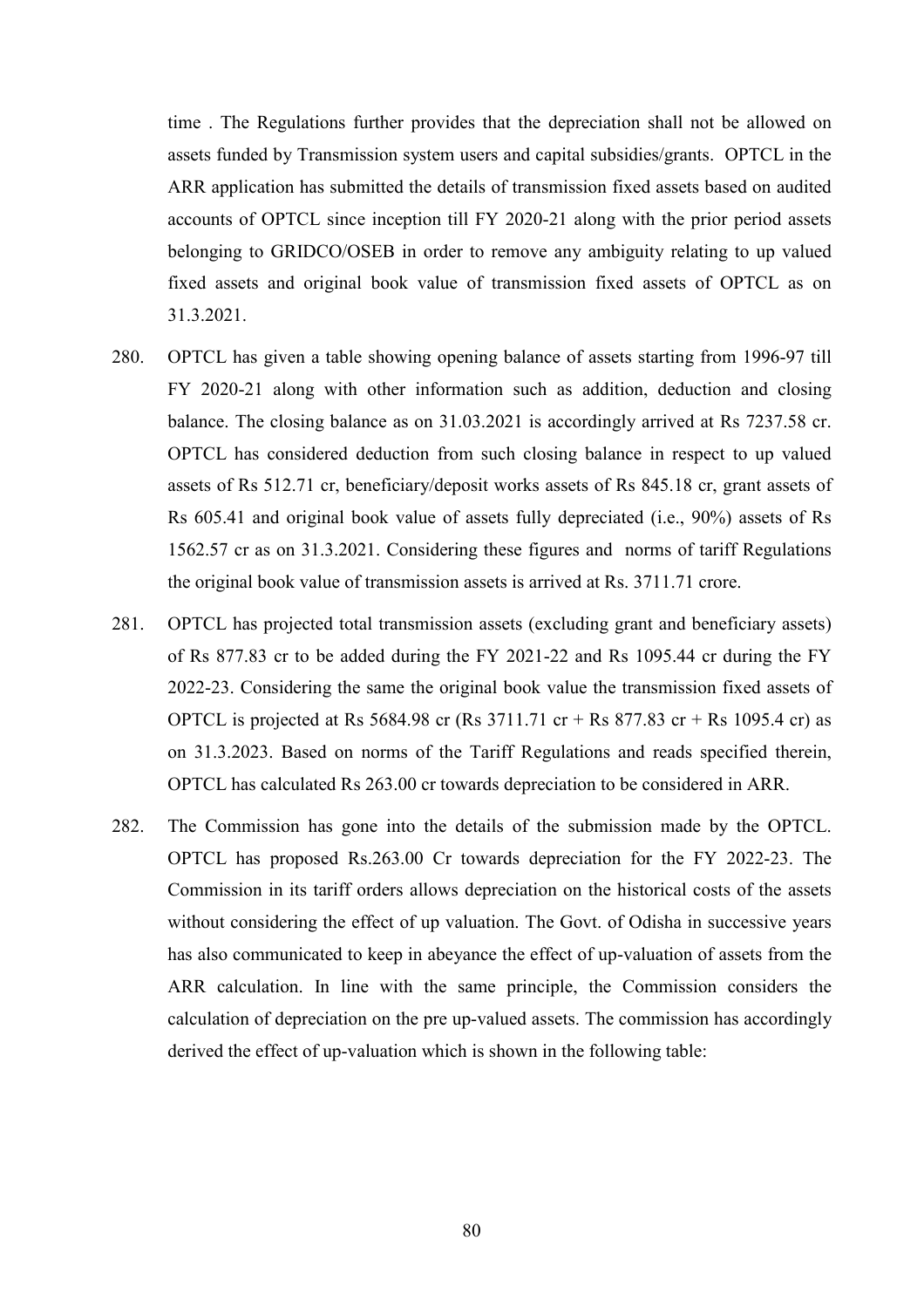|                                                     |                                                                    |                                                                               | (Rs. in Crore)                                    |  |
|-----------------------------------------------------|--------------------------------------------------------------------|-------------------------------------------------------------------------------|---------------------------------------------------|--|
| <b>Transmission Assets</b>                          | Assets as on<br>31.03.2016 as per<br>audited report<br>(up valued) | Assets as on<br>31.03.2016 as<br>approved by<br>commission<br>(pre-up valued) | <b>Difference</b><br>(Up)<br>valuation<br>effect) |  |
| Free Hold Land                                      | 34.46                                                              | 55.57                                                                         | 5.64                                              |  |
| Lease Hold Land                                     | 26.75                                                              |                                                                               |                                                   |  |
| <b>Buildings</b>                                    | 87.70                                                              | 86.35                                                                         | 1.35                                              |  |
| Electrical installation                             | 1.39                                                               |                                                                               | 1.39                                              |  |
| Plant and Machinery (other<br>civil works)          | 8.88                                                               | 8.69                                                                          | 0.19                                              |  |
| Plant and Machinery                                 | 1903.18                                                            | 1832.31                                                                       | 70.87                                             |  |
| Plant and Machinery: (Lines,<br>Cables and Network) | 1953.76                                                            | 1502.47                                                                       | 451.29                                            |  |
| Vehicles                                            | 2.09                                                               | 1.65                                                                          | 0.44                                              |  |
| Furniture, Fixture                                  | 4.51                                                               | 3.31                                                                          | 1.20                                              |  |
| Office Equipment& Others                            | 25.66                                                              | 23.45                                                                         | 2.21                                              |  |
| <b>Total</b>                                        | 4048.38                                                            | 3513.80                                                                       | 534.58                                            |  |

**Table - 40** 

283. The Commission has been considering the gross fixed assets as appearing in the successive available audited accounts. In the audited account for the FY 2016-17, OPTCL has adopted Ind-AS system of accounting. As reported in the said audited account deemed cost of assets on 31.3.2017 was Rs 3042.57 cr. However, the Commission in the previous Tariff Order approved the total assets of OPTCL as on 31.3.2017 to tune of Rs 4086.91 cr. Therefore, there was a reduction in the assets value to the tune of Rs 1044.34 cr due to the implementation of Ind-AS system of accounting. Accordingly, the Commission has been considering such deemed cost of assets appearing in the audited accounts for successive year while calculating deprecation in the ARR of OPTCL. However, OPTCL in the successive tariff petition after implementation of Ind-AS System has been asking to consider, the total value of assets at historical cost and not the deemed cost appearing in the audited accounts. The Commission after analysis considered the deemed cost in the audited accounts as the Commission had no full information on original book value of assets fully depreciated, beneficiary/deposit works assets and grant assets. Therefore, deemed cost was considered to arrive at the depreciation calculation after deducting the up valued assets. Now in the present OPTCL have provided all the required and relevant information relating to up valuation, beneficiary/deposit work / grant assets and 90% fully depreciated asset till FY 2021 from inception in the present petition.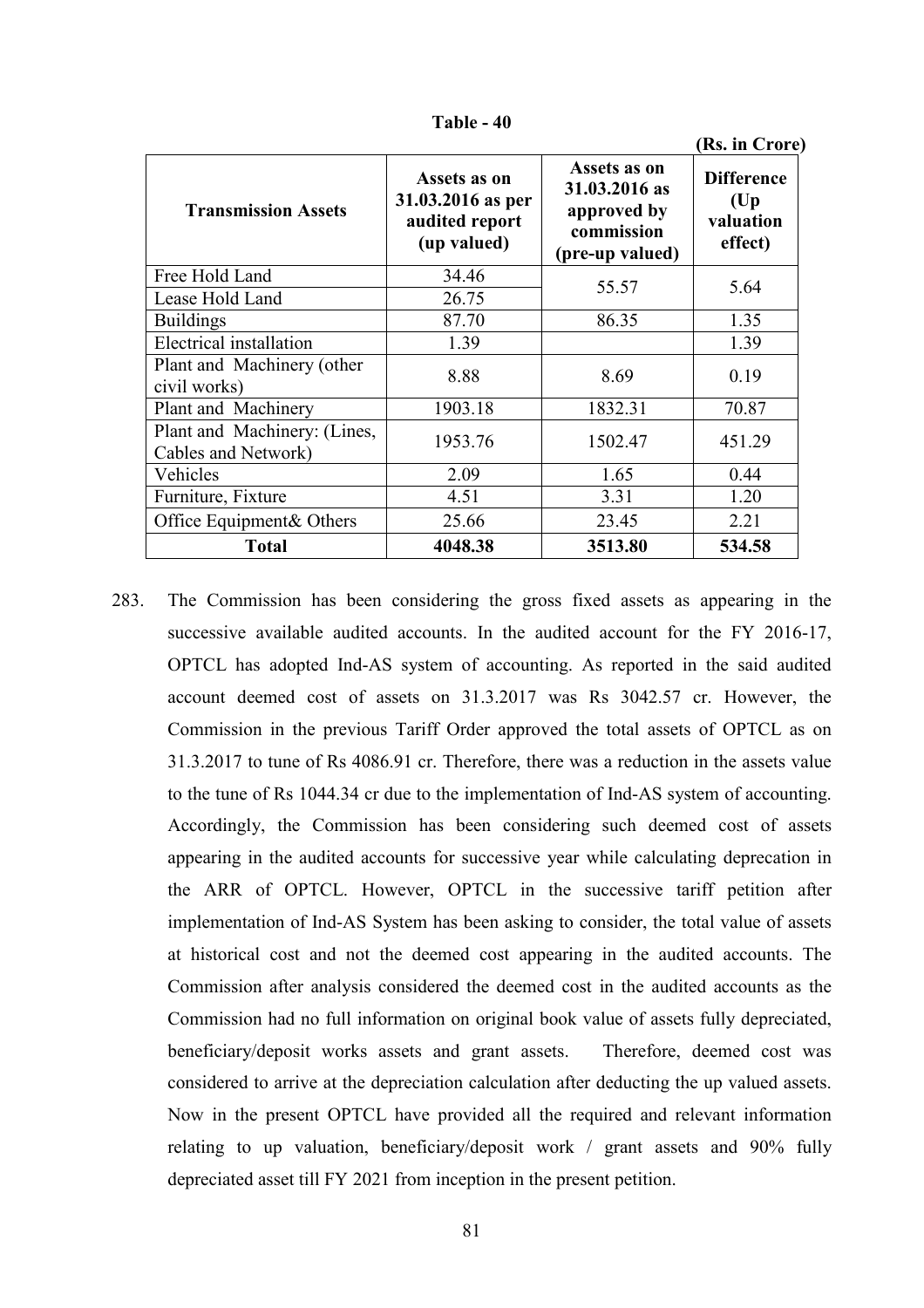284. The Commission analysed such information and considers that the historical cost of assets as on 31.03.2021 amounting to Rs 7237.58 cr. After deduction of fully depreciated amount (Rs. 1562.57 cr.), Upvaluation effect (Rs. 534.58 cr.), assets created out of grant beneficiary & deposit assets (Rs.1450.59 cr.) the Value of assets assets as on 1.04.2022 is arrived at Rs. 3689.84 cr. OPTCL has added assets worth Rs. 877.83 cr. and considering that the assets amounts to Rs 4567.67 as the book value of assets as on 31.03.2022. The depreciation in the present ARR is accordingly calculated in on such basis. The following table shows the statement of fixed assets and block-wise computation of depreciation allowed for FY 2022-23.

| <b>Table - 41</b> |  |  |
|-------------------|--|--|
|-------------------|--|--|

| <b>Particulars</b>                                         | <b>OERC Rates</b><br>of<br>Depreciation | <b>Book Value of</b><br>FA as on 1-4-<br>2021 including<br><b>Upvalued and</b><br><b>Grant/Depost</b><br><b>Assets</b> | <b>Book Value</b><br>of FA as on<br>$1-4-2021$<br><b>Depreciated</b><br>(90%) | <b>Upvaluation</b><br>effect | <b>Book Value</b><br>of FA as on<br>$1 - 4 - 2021$<br>(Grant,<br>Beneficiary&<br><b>Deposit</b> | <b>Book vale of</b><br>own Assets<br>as on 1-4-<br>$2021$ (on<br>which Dep.<br>Calculated) | <b>Addition</b><br>during FY<br>2021-22<br>(Approved) | <b>Book</b><br>vale of<br>own<br>Assets as<br>on 01-<br>04-2022 | Depreciation<br>for the Year |
|------------------------------------------------------------|-----------------------------------------|------------------------------------------------------------------------------------------------------------------------|-------------------------------------------------------------------------------|------------------------------|-------------------------------------------------------------------------------------------------|--------------------------------------------------------------------------------------------|-------------------------------------------------------|-----------------------------------------------------------------|------------------------------|
| $\blacksquare$                                             |                                         |                                                                                                                        |                                                                               |                              | Assets)                                                                                         |                                                                                            |                                                       |                                                                 |                              |
|                                                            | $\overline{c}$                          | 3                                                                                                                      | $\overline{4}$                                                                | 5                            | 6                                                                                               | $7 = 3 - 4 - 5 - 6$                                                                        | 8                                                     | $9 = 7 + 8$                                                     | 10 <sup>2</sup>              |
| <b>Transmission</b><br>Assets                              |                                         |                                                                                                                        |                                                                               |                              |                                                                                                 |                                                                                            |                                                       |                                                                 |                              |
| Free Hold Land                                             |                                         | 52.31                                                                                                                  |                                                                               |                              | 6.29                                                                                            | 46.02                                                                                      | 8.95                                                  | 54.97                                                           | $\sim$                       |
| Lease Hold Land                                            | 3.34%                                   | 55.99                                                                                                                  |                                                                               | 5.64                         | 5.11                                                                                            | 45.24                                                                                      | 11.46                                                 | 56.70                                                           | 1.89                         |
| <b>Buildings</b>                                           | 3.34%                                   | 137.99                                                                                                                 | 0.21                                                                          | 1.35                         | 6.99                                                                                            | 129.44                                                                                     | 72.00                                                 | 201.44                                                          | 6.73                         |
| Electrical<br>Installation                                 | 5.28%                                   | 10.25                                                                                                                  | 0.47                                                                          |                              | 3.44                                                                                            | 6.34                                                                                       | 1.43                                                  | 7.77                                                            | 0.41                         |
| Plant<br>and<br>Machinery:<br>(Other Civil Work)           | 3.34%                                   | 85.76                                                                                                                  |                                                                               | 1.58                         | 3.13                                                                                            | 81.05                                                                                      | 18.40                                                 | 99.45                                                           | 3.32                         |
| Plant<br>and<br>Machinery                                  | 5.28%                                   | 4,190.91                                                                                                               | 696.19                                                                        | 70.87                        | 893.54                                                                                          | 2,530.31                                                                                   | 525.85                                                | 3,056.16                                                        | 161.37                       |
| Plant<br>and<br>Machinery:<br>(Lines, Cables &<br>Network) | 5.28%                                   | 2,625.07                                                                                                               | 850.47                                                                        | 451.29                       | 528.23                                                                                          | 795.08                                                                                     | 230.86                                                | 1,025.94                                                        | 54.17                        |
| Vehicles                                                   | 9.50%                                   | 2.51                                                                                                                   | 1.46                                                                          | 0.44                         |                                                                                                 | 0.61                                                                                       | 0.24                                                  | 0.85                                                            | 0.08                         |
| Furniture, Fixture                                         | 6.33%                                   | 8.17                                                                                                                   | 1.33                                                                          | 1.20                         | 0.44                                                                                            | 5.20                                                                                       | 1.34                                                  | 6.54                                                            | 0.41                         |
| Office Equipment                                           | 6.33%                                   | 51.04                                                                                                                  | 12.44                                                                         | 2.21                         | 3.42                                                                                            | 32.97                                                                                      | 7.29                                                  | 40.26                                                           | 2.55                         |
| Intangilbe Assets                                          | 15.00%                                  | 17.58                                                                                                                  |                                                                               |                              |                                                                                                 | 17.58                                                                                      |                                                       | 17.58                                                           | 2.64                         |
| <b>Total Own Assets</b>                                    |                                         | 7,237.58                                                                                                               | 1.562.57                                                                      | 534.58                       | 1,450.59                                                                                        | 3,689.84                                                                                   | 877.83                                                | 4,567.67                                                        | 233.57                       |

<sup>285.</sup> Accordingly, Commission approves an amount of Rs.233.57 cr towards depreciation for the FY 2022-23.

## **Return on Equity**

- 286. OPTCL has proposed an amount of Rs.312.56 crore as return on equity during FY 2022- 23 as per clause 8.28 of Regulation, 2014 on equity share capital of Rs. 1560.99 crore  $\omega$ 15.50%.
- 287. As per the Regulation 8.28 & 8.29 of OERC (Terms and Conditions for Determination of Transmission Tariff) Regulations, 2014, return on equity shall be computed on pretax basis  $@15.50\%$  to be grossed up as per Clause (2) of this Regulation. As submitted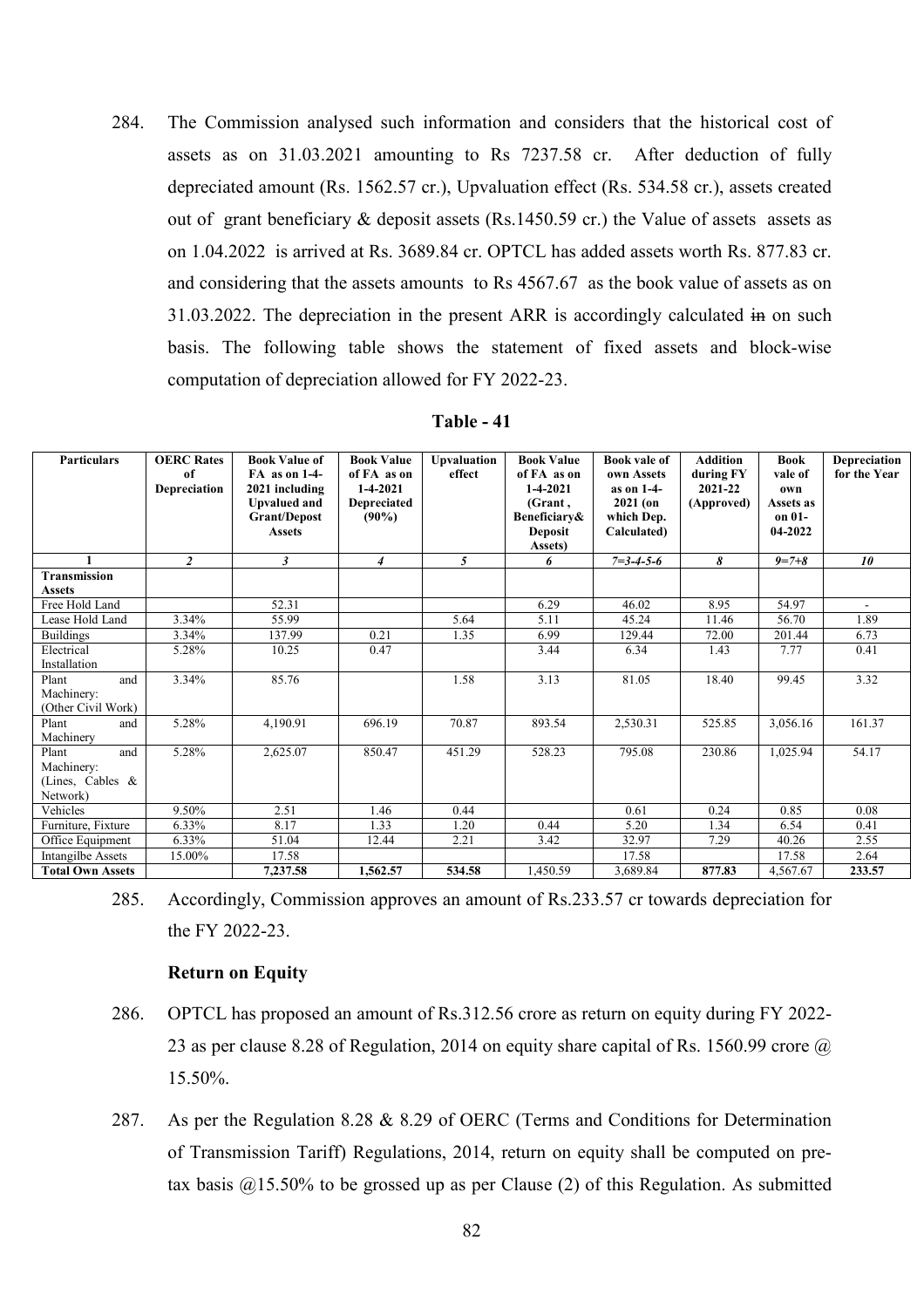by OPTCL the amount of equity infused by State Govt. till the date of filing application amounts to Rs.1560.99 crore. The sanction order and date of Govt. fund as filed by OPTCL is given in table below:

|                |                                           | <b>Amount</b> |
|----------------|-------------------------------------------|---------------|
| Sl. No.        | <b>Sanction Order No. and Date</b>        | (Rs.          |
|                |                                           | Cr.           |
| $\mathbf{1}$   | R&R-I-01/2009-3560 dt.25.03.09            | 23.04         |
| $\overline{2}$ | R&R-I-01/2009-2003 dt.24.02.09            | 0.01          |
| 3              | R&R-I-01/2009-9464 dt.11.09.09            | 5.00          |
| $\overline{4}$ | R&R-I-01/2009-4826 dt.01.06.10            | 20.00         |
| 5              | R&R-I/73/2010-2438 dt.23.03.2011          | 51.95         |
| 6              | R&R-6/12-685 dt.31.01.2012                | 1.00          |
| $\overline{7}$ | R&R-6/12-690 dt.31.01.2012                | 39.00         |
| 8              | R&R-6/12-695 dt.31.01.2012                | 3.00          |
| 9              | R&R-6/12-629 dt.22.01.2013                | 25.76         |
| 10             | R&R-6/12-634 dt.22.01.2013                | 16.60         |
| 11             | R&R-6/12-624 dt.22.01.2013                | 7.64          |
| 12             | R&R-6/12-5693 dt.18.07.2013               | 29.19         |
| 13             | R&R-6/12-5698 dt.18.07.2013               | 11.97         |
| 14             | R&R-6/12-5703 dt.18.07.2013               | 8.84          |
| 15             | R&R-69/14-10445 dt.29.12.2014             | 10.50         |
| 16             | R&R-69/14-10450 dt.29.12.2014             | 27.50         |
| 17             | R&R-69/14-10455 dt.29.12.2014             | 12.00         |
| 18             | R&R-69/14-6823 dt.06.08.2015              | 19.68         |
| 19             | R&R-69/14-6818 dt.06.08.2015              | 17.22         |
| 20             | R&R-69/14-6813 dt.06.08.2015              | 20.03         |
| 21             | BT(P)-15/15-10291 dt.21.12.2015           | 0.07          |
| 22             | R&R-69/14-5364 dt.18.7.2016               | 10.00         |
| 23             | R&R-69/14-5369 dt.18.7.2016               | 20.00         |
| 24             | R&R-69/14-5374 dt.18.7.2016               | 20.00         |
| 25             | BT(P)-04/2018/En-1786 dt. 26.02.18        | 15.00         |
| 26             | BT(P)-04/2018/En-1791 dt. 26.02.18        | 20.00         |
| 27             | BT(P)-04/2018/En-1796 dt. 26.02.18        | 15.00         |
| 28             | R&R -54/2015/En-5458 dt. 23.06.15         | 20.00         |
| 29             | R&R -54/2015/En-737 dt. 28.01.16          | 10.00         |
| 30             | R&R -54/2015/En-4348 dt. 07.06.16         | 20.00         |
| 31             | R&R -54/2015/En-466 dt. 17.01.17          | 60.00         |
| 32             | R&R -17/2017/En-2895 dt. 22.04.17         | 20.00         |
| 33             | R&R -17/2017/En-10216 dt. 27.12.17        | 50.00         |
| 34             | R&R -40/2018/En-3902 dt.28.04.2018        | 15.00         |
| 35             | R&R -40/2018/En-4632 dt.24.05.2018        | 40.00         |
| 36             | BT(P)-04/2018(pt)-10432/En dt. 19.12.2018 | 15.00         |
| 37             | BT(P)-04/2018(pt)-10439/En dt. 19.12.2018 | 15.00         |
| 38             | BT(P)-04/2018(pt)-10446/En dt. 19.12.2018 | 15.00         |

**Table – 42**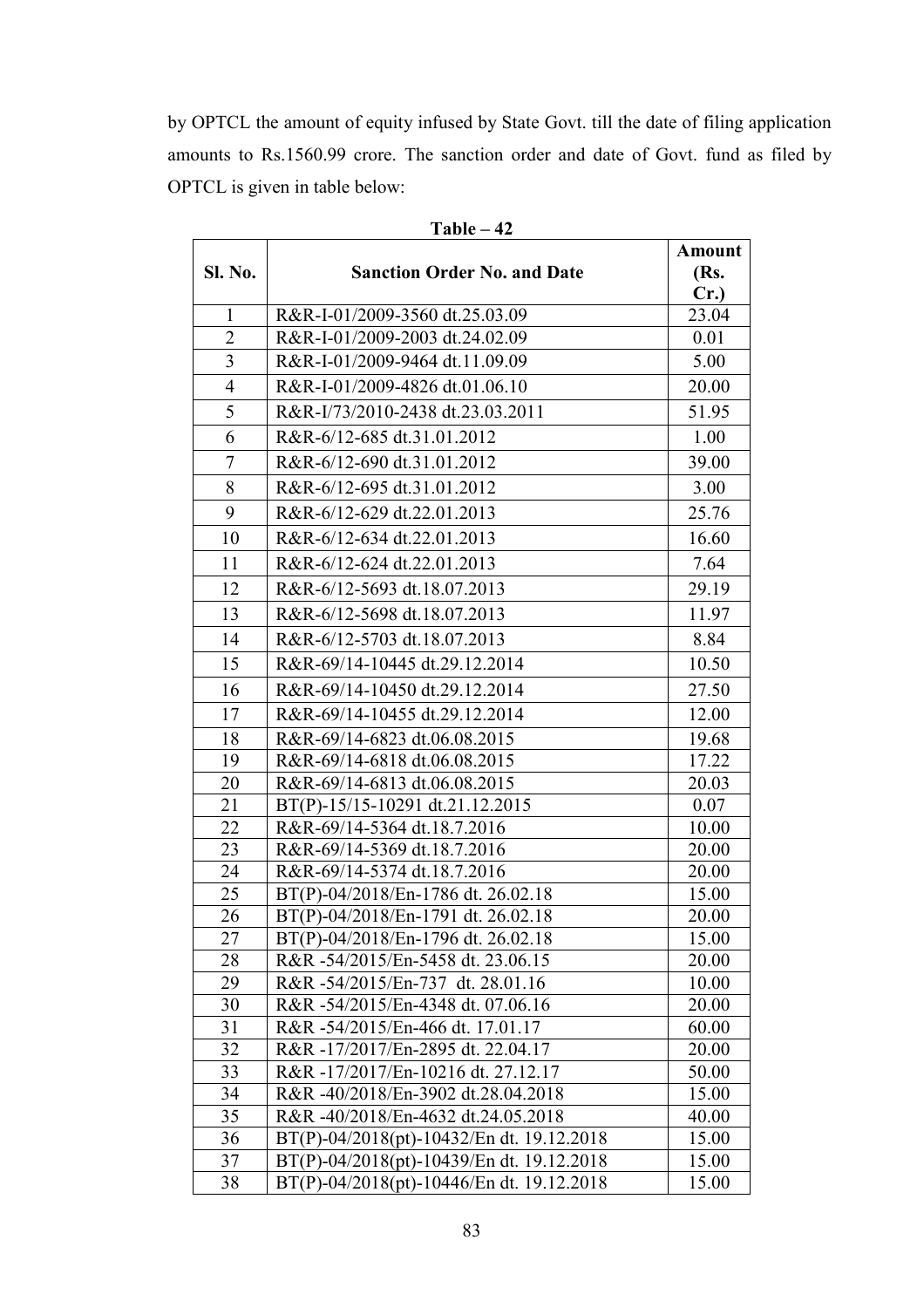| Sl. No. | <b>Sanction Order No. and Date</b> | <b>Amount</b><br>(Rs.<br>Cr. |
|---------|------------------------------------|------------------------------|
| 39      | R&R-40/2019-5100/En TD.27.06.2019  | 3.67                         |
| 40      | R&R-40/2019-6530/En Dt.6.08.2019   | 11.03                        |
| 41      | 201915819273 DTD.27.02.2020        | 55.00                        |
| 42      | 202018025467 DTD.13.10.2020        | 50.00                        |
| 43      | 202019752418 dtd.26.03.2021        | 5.29                         |
| 44      | 202019704714 dtd.23.03.2021        | 9.00                         |
| 45      | 202019747311 dtd 26.03.2021        | 647.00                       |
| 46      | 202121454297dtd 06.09.2021         | 50.00                        |
|         | <b>Total</b>                       | 1,560.99                     |

- 288. The Commission allows return on equity at the rate of 15.50% on the equity value. The above table reveals that there is equity of Rs.647.00 crore which is relating to the sanction of Government towards conversion of outstanding to the equity. The Government of Odisha specifically in its letter No.3333 dated 24.03.2021 has communicated to the Commission that no return on equity shall be paid on such amount. The Commission therefore, excludes this amount while arriving at the return on equity on the total equity based as shown in the above table. After exclusion of the above said amount of Rs 647 crore, the equity based considered is Rs 913.99 cr (Rs 1560.99 cr minus 647 cr) and RoE calculated on such equity based is approved at Rs 141.67 cr.
- 289. Further, OPTCL has proposed an amount of Rs.2.16 Crore towards income tax for the FY 2022-23 based on the provision made in the audited accounts for the FY 2020-21. The Commission accordingly, allows Rs 2.16 cr towards Income Tax in the ARR of 2022-23. Any amount of income tax liability to be paid in subsequent period shall be adjusted during the true up exercise based on audited accounts.

#### **Other miscellaneous expenses**

290. Grid Co-ordination Committee Expenses: OPTCL proposed an amount of Rs.0.35 crore under the head GCC expenses for the FY 2022-23. The said expenditure for GCC is in general a part of A&G expenses. Therefore, the Commission allows an amount of Rs.0.35 crore towards GCC expenses for the year 2022-23 in line with approval of the last year ARR with stipulation that this provision should be treated as a controllable expense.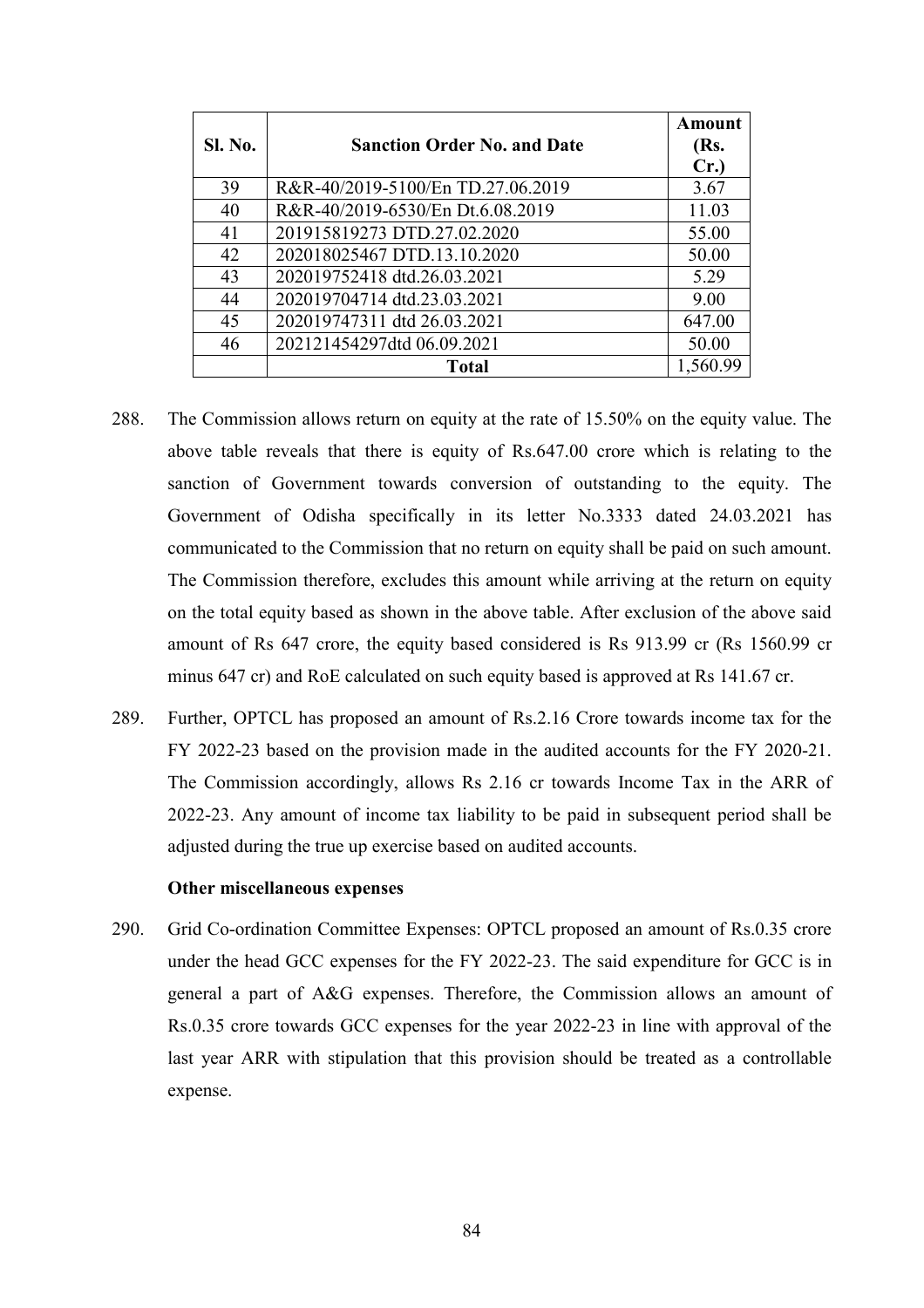#### **Incentive for system availability**

- 291. OPTCL in its submission has proposed an incentive of Rs.10.73 crore to be passed on the ARR of FY 2022-23 as the system availability of OPTCL Transmission Network. The transmission system availability factor (TAFY) for FY 2020-21 was 99.98%, which is more than Normative Annual Transmission System Availability Factor (NATAF) of 98.50%. The OPTCL system availability of 99.98% has been duly verified & certified by SLDC.
- 292. The Commission examined the relevant provision of Act & Regulations on payment of incentive to OPTCL. As SLDC has verified the System Availability of 99.98% during FY 2020-21 and is expected to maintain NATAF more than 98.50% during FY 2021-22, pending verification, the Commission while appreciating the system availability of 99.98% during FY 2020-21, approves an amount of Rs.5.00 crore as an incentive in the ARR of OPTCL for FY 2022-23 with a rider that this incentive amount approved by the Commission should be spent on solarisation of grids and capacity building/efficiency improvement of its employees. The Commission directs that OPTCL to submit the detailed breakup of the amount spent under system improvement  $\&$  capacity building.

### **Rebate**

293. As per Regulation 8.49 of OERC Regulation, 2014 a rebate of 2% is to be allowed by the transmission licensee in case the payment is received within 2 working days. Similarly, as per the Regulations, 8.50 a rebate of 1% is to be allowed by the transmission licensee in case the payment is received after 2 working days and within a period of 30 days. Accordingly OPTCL has projected an amount of Rs.24.94 crore towards rebate for FY 2022-23. The Commission approves an amount of Rs.16.64 crore towards rebate as a pass through in the ARR.

#### **Miscellaneous Receipts**

294. OPTCL has proposed an amount of Rs.263.83 crore towards miscellaneous receipt from inter-state wheeling, short term Open Access & STU charges, Bank interest, sale of Scraps and other Misc. Receipts. OPTCL in its submission stated the item-wise details in the table as follows.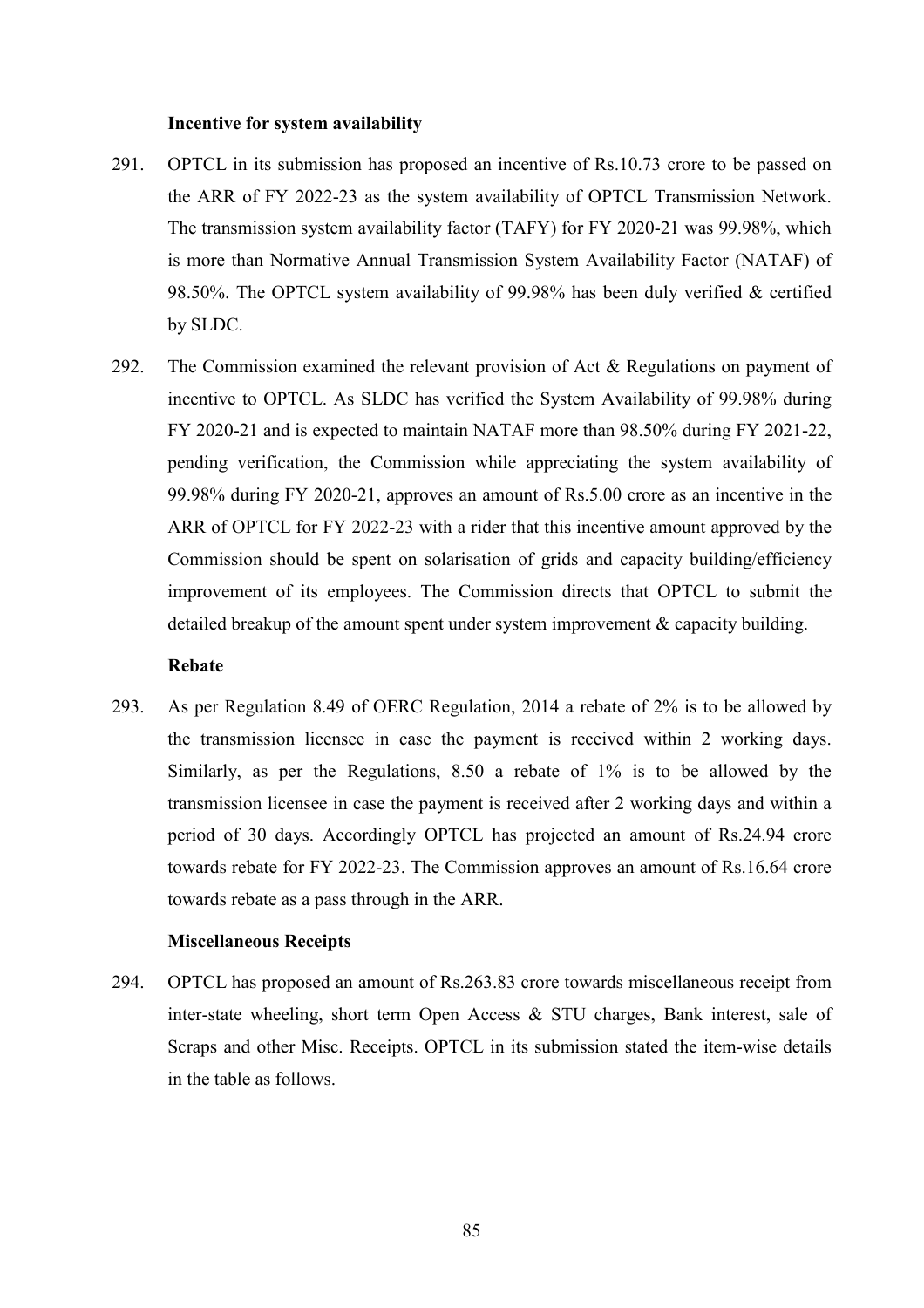| 1 avic - 49                               |        |  |  |
|-------------------------------------------|--------|--|--|
| <b>Source</b>                             | Rs.Cr. |  |  |
| Inter-State Wheeling                      | 9.45   |  |  |
| Short-Term Open Access& STU Charges       | 212.64 |  |  |
| <b>Bank Interest</b>                      | 19.40  |  |  |
| <b>Supervision Charges</b>                | 1.92   |  |  |
| Net gain/(loss) on disposal of PPE(Scrap) | 12.48  |  |  |
| Other Misc. Receipts                      | 7.94   |  |  |
| Total                                     | 263.83 |  |  |

**Table - 43**

- 295. The Commission examined the other receipts earned by the OPTCL in the shape of 'Revenue from operations' and 'Other income' from the cash flow statement for the current year till December 2021. Out of the various heads under which OPTCL earns other receipts the commission has excluded income from few heads while computation of miscellaneous income. These heads are Long term open access charges, income relating to SLDC charges, loans to employees, suppliers, advances to suppliers, income tax refund, deferred income, disposal of property, plant, provision written back, employee trust provision withdrawn etc.
- 296. The Commission by OERC (Terms and Conditions of Intra-State Open Access) Regulations, 2020 has rationalised the LTOA, MTOA and STOA charges paid by the Open Access customers in line with the CERC (Open Access in Interstate Transmission), Regulations. In view of such developments the receipts of STOA during the ensuing year 2022-23 would be substantially increase. The commission while estimating the Miscellaneous receipts has gone into the details of the cash flow for the current year 2021-22 upto December 2021 and prorated such receipts for FY 2022-23 except for the Short Term open Access & STU charges where the actual proposal of OPTCL has been considered. The following table shows the calculation for arriving at Miscellaneous receipts.

| Table - 44                                |        |                                             |                                                                       |  |  |  |
|-------------------------------------------|--------|---------------------------------------------|-----------------------------------------------------------------------|--|--|--|
| <b>Source</b>                             | Rs.Cr. | <b>Actual Cash</b><br>flow till Dec<br>2021 | Approved<br><b>Miscellaneous</b><br><b>Receipts for FY</b><br>2022-23 |  |  |  |
| Inter-State Wheeling                      | 9.45   | 11.67                                       | 17.505                                                                |  |  |  |
| Short-Term Open Access& STU Charges       | 212.64 | 124.52                                      | 212.64                                                                |  |  |  |
| <b>Bank Interest</b>                      | 19.4   | 15.47                                       | 23.205                                                                |  |  |  |
| <b>Supervision Charges</b>                | 1.92   | 0.98                                        | 1.47                                                                  |  |  |  |
| Net gain/(loss) on disposal of PPE(Scrap) | 12.48  |                                             | 12.48                                                                 |  |  |  |
| Other Misc. Receipts                      | 7.94   | 23.9                                        | 35.85                                                                 |  |  |  |
| <b>Total</b>                              | 263.83 | 176.54                                      | 303.15                                                                |  |  |  |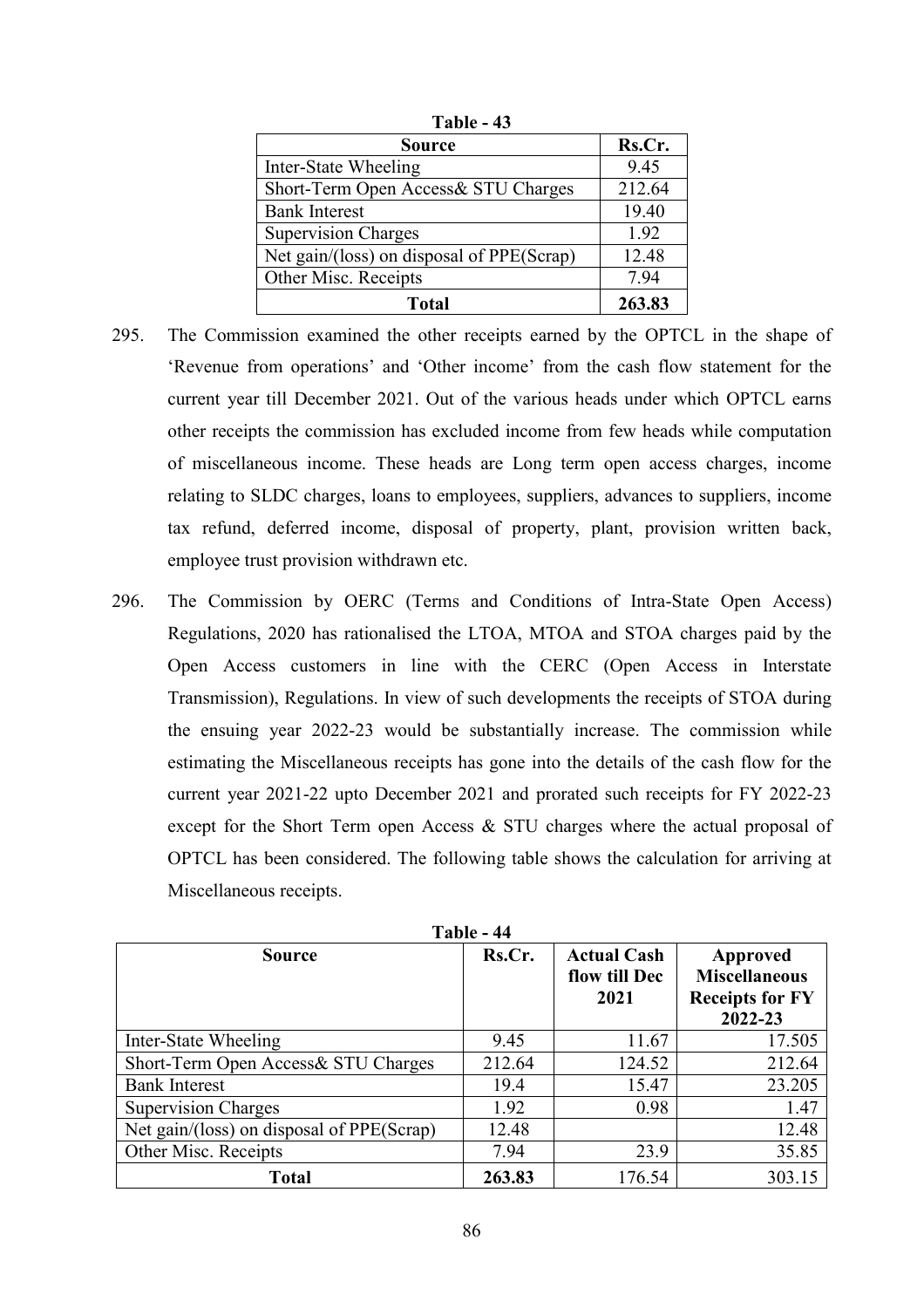297. Therefore commission allows total miscellaneous receipt of Rs. 303.15 cr for FY 2022- 23.

# **Transmission Cost**

298. OPTCL in its ARR application has considered demand projection of all four DISCOMs totalling 28397 MU for FY 2022-23. It envisages 330 MU of energy to be transacted in DISCOMs 33kV & 11 kV network, OPTCL is not entitled to receive any transmission charge as per Commission's order on this. Hence, total MU to be transmitted in OPTCL network for DISCOMs is reduced to 28067 MU. The Commission scrutinized the proposal of OPTCL alongwith the proposals submitted by the distribution licensees and the total energy to be transmitted in the OPTCL system is estimated at 29710 MU for FY 2022-23, the details of which are mentioned in the table below:

| $Table - 45$                                                  |                                         |                                        |  |  |
|---------------------------------------------------------------|-----------------------------------------|----------------------------------------|--|--|
| <b>Details of Energy for</b><br><b>Transmission</b>           | <b>Proposed by</b><br><b>OPTCL (MU)</b> | <b>Approved by</b><br><b>OERC</b> (MU) |  |  |
| <b>Total Demand of DISCOM</b>                                 | 28397                                   | 29500                                  |  |  |
| Less energy transmitted in 33KV<br>& 11 KV network            | 330                                     | 300                                    |  |  |
| <b>Energy Transmitted for DISCOM</b>                          | 28067                                   | 29200                                  |  |  |
| Wheeling to industries from CGPs<br>& Emergency Sale to CGPs. | 450                                     | 510                                    |  |  |
| <b>Total</b>                                                  | 28517                                   | 29710                                  |  |  |

299. The details of expenses proposed by OPTCL and approved by the Commission for FY 2022-23 towards transmission charges are depicted in table below:

| $Table - 46$<br>ARR Proposed and Approved for OPTCL for FY 2022-23(Rs. in crore)                         |          |          |          |  |  |  |
|----------------------------------------------------------------------------------------------------------|----------|----------|----------|--|--|--|
| <b>ITEMS</b><br><b>Proposed FY</b><br><b>Approved</b><br>Approved<br>FY 2021-22<br>2022-23<br>FY 2022-23 |          |          |          |  |  |  |
| <b>Employees Cost including Terminal Benefits</b>                                                        | 457.88   | 526.53   | 477.19   |  |  |  |
| <b>R&amp;M</b> Cost                                                                                      | 118.61   | 148.04   | 110.50   |  |  |  |
| A&G Cost                                                                                                 | 30.35    | 43.18    | 37.73    |  |  |  |
| Interest and financial charges                                                                           | 94.50    | 149.25   | 110.29   |  |  |  |
| Depreciation                                                                                             | 232.95   | 263.00   | 233.57   |  |  |  |
| Return on Equity                                                                                         | 131.70   | 312.56   | 141.67   |  |  |  |
| Income Tax                                                                                               |          | 2.16     | 2.16     |  |  |  |
| Interest on Working Capital                                                                              |          | 30.23    |          |  |  |  |
| Sub-Total                                                                                                | 1,065.99 | 1,474.95 | 1,113.11 |  |  |  |
| Special Appropriation                                                                                    |          |          |          |  |  |  |
| Pass Through Expenses                                                                                    |          |          |          |  |  |  |
| Contingency Reserve                                                                                      |          |          |          |  |  |  |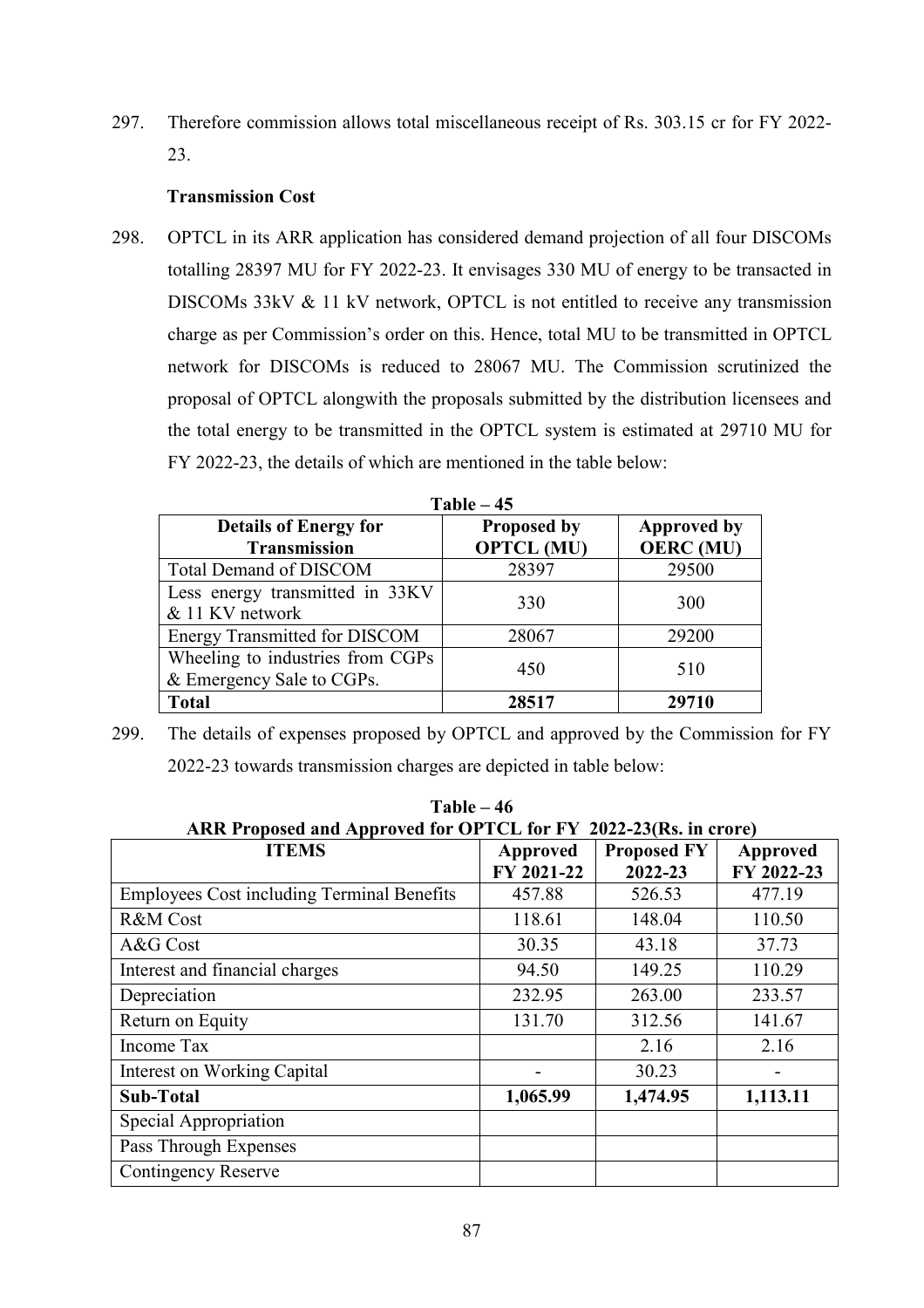| <b>ITEMS</b>                               | Approved   | <b>Proposed FY</b> | <b>Approved</b> |
|--------------------------------------------|------------|--------------------|-----------------|
|                                            | FY 2021-22 | 2022-23            | FY 2022-23      |
| Other miscellaneous expenses (Aux.)        |            |                    |                 |
| GCC Expenses, statutory levies & taxes     | 0.35       | 0.35               | 0.35            |
| Incentive for system availability          | 5.00       | 10.73              | 5.00            |
| Rebate                                     | 15.86      | 24.94              | 16.64           |
| <b>Total</b>                               | 1,087.20   | 1,510.97           | 1,135.10        |
| Less Misc. Receipts                        | 243.28     | 263.83             | 303.15          |
| Less: Surplus True up                      | 51.00      |                    |                 |
| Annual Revenue Requirement to be recovered | 792.92     | 1,247.14           | 831.95          |
| from LTA Consumers (i.e. DISCOMs &         |            |                    |                 |
| CGPs)                                      |            |                    |                 |
| No. of Units to be handled (MU)            | 28,330.00  | 28,517.00          | 29,710.00       |
| <b>Transmission Charges (Paise/Unit)</b>   | 27.99      | 43.73              | 28.00           |
| (Rounded)                                  |            |                    |                 |
| <b>Expected Revenue from LTA Customers</b> | 793.24     | 798.48             | 831.88          |
| Deficit                                    | 0.32       | (448.66)           | (0.07)          |

# **TARIFF DESIGN**

# **Transmission Tariff**

300. OERC Transmission Tariff Regulation 2014 stipulates that the Transmission Tariff payable by the Beneficiaries of the Transmission System shall be designed to recover the Aggregate Revenue Requirement approved by the Commission for each year of the Control Period. The transmission Tariff shall be computed as follows:

# **ARR/ Total Energy handled in the Transmission System of the Licensee.**

- 301. The Commission has followed the same principle of Postage Stamp Method as in earlier years for determination of Transmission Charges of OPTCL system. Accordingly, the Transmission Charges have been worked out at 28.00 paisa per unit which shall be applicable for transmission of power at 400 kV/220 kV/132 kV over OPTCL's EHT Transmission Lines and Sub-stations and shall be payable by the DISCOMs.
- 302. The estimated energy for transmission in OPTCL's system is 29710 MU with an average demand of 3392 MW. The net transmission cost as indicated in the table above is Rs.831.95 crore. Accordingly, the Open Access charges work out to a rounded sum of Rs.6720.00/MW-day or Rs.280/MWh. The open access customer (LTA, MTOA and STOA) other than DISCOMs availing Open Access under OERC (Terms and Conditions of Intra State Open Access) Regulations, 2020 shall pay Rs.6720.00/MW-Day (Rs.280/MWh) towards transmission charges.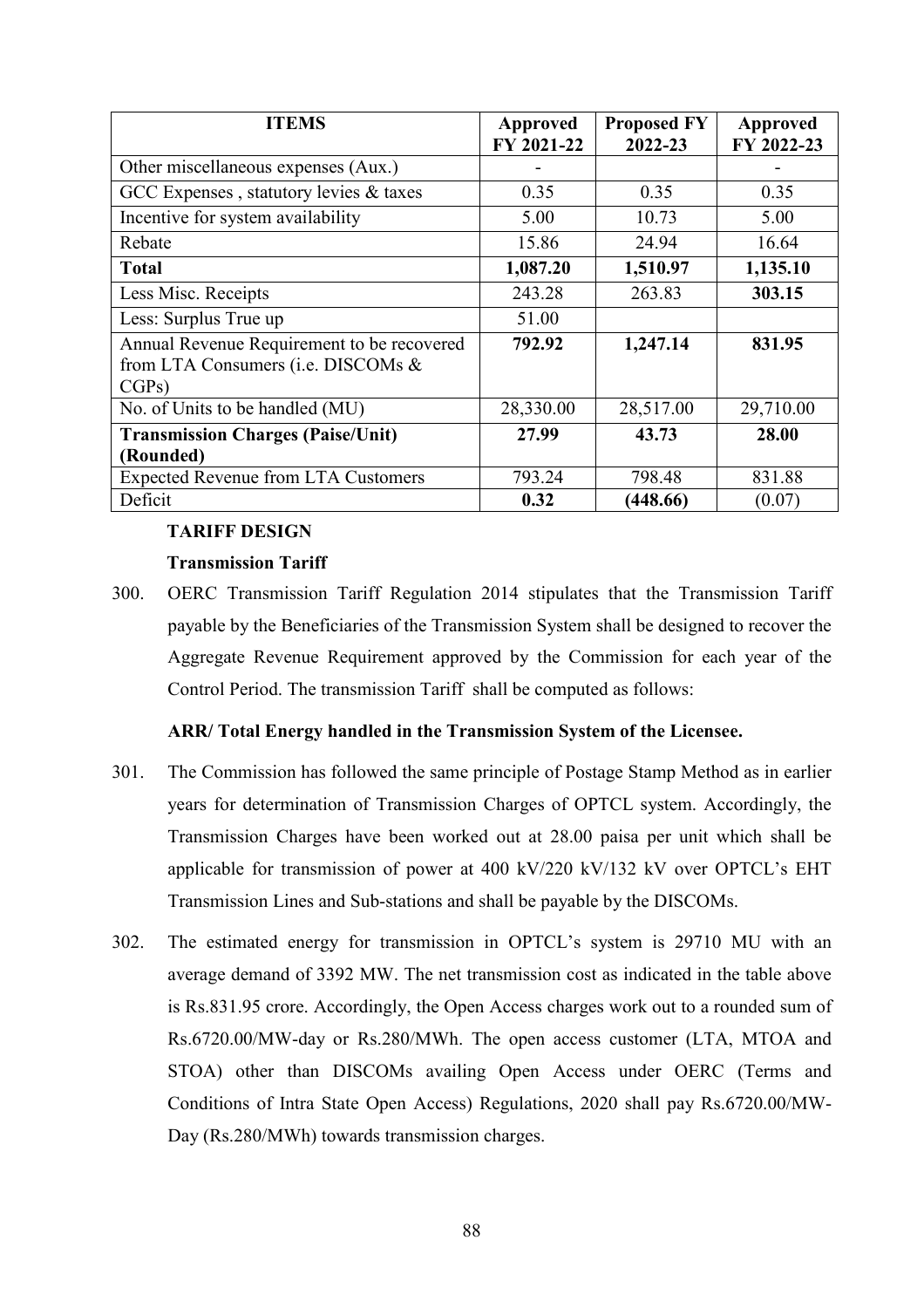303. The Open Access charges i.e. cross subsidy surcharge, wheeling and transmission charges as determined by the Commission in its order passed in Case No.112, 113, 114 & 115 of 2021 for Open Access consumers of 1 MW and above shall be applicable.

## **Transmission Loss for Wheeling**

304. OPTCL had proposed that out of the energy supplied to transmission licensee, 3.10% shall be deducted towards transmission loss and balance is liable to be delivered at delivery point at 400kV/220kV/132kV. The Commission has approved the transmission loss of 3.00% for wheeling for FY 2022-23.

#### **Reactive Energy Charges:**

- 305. OPTCL in its ARR application submitted that the Commission in Para 16 of the order dated 05.02.2019 in Case No. 50/2017 has approved the provisional reactive energy charges of 3 paise/kVARh till a final justification is submitted by OPTCL in consultation with the stakeholders. Accordingly, OPTCL is holding consultation with the stakeholders at regular intervals and some more time is required in this regard. In view of the above, OPTCL proposes that 3paise/kVARh may be approved provisionally as Reactive Energy Charges FY 2022-23.
- 306. In view of the above the Commission provisionally approves reactive energy charges  $\omega$ 3 paise/kVARh for FY 2022-23. However, the direction of the Commission in the order dated 05.02.2019 in Case No. 50/2017 should be complied by OPTCL.

## **Transmission Charge Payment Mechanism**

307. The LC arrangement has been newly created between OPTCL and DISCOMs for securing transmission charges.

### **Rebate**

308. For payment of bills through a letter of credit or NEFT/RTGS or by payment in cash within two working days (except holidays under N.I. Act) from the presentation of bill, a rebate of 2% on current bill shall be allowed. If the payments are made by a mode other than through a letter of credit but within a period of 30 days of presentation of bills by the Distribution Licensee/user, a rebate of 1% shall be allowed.